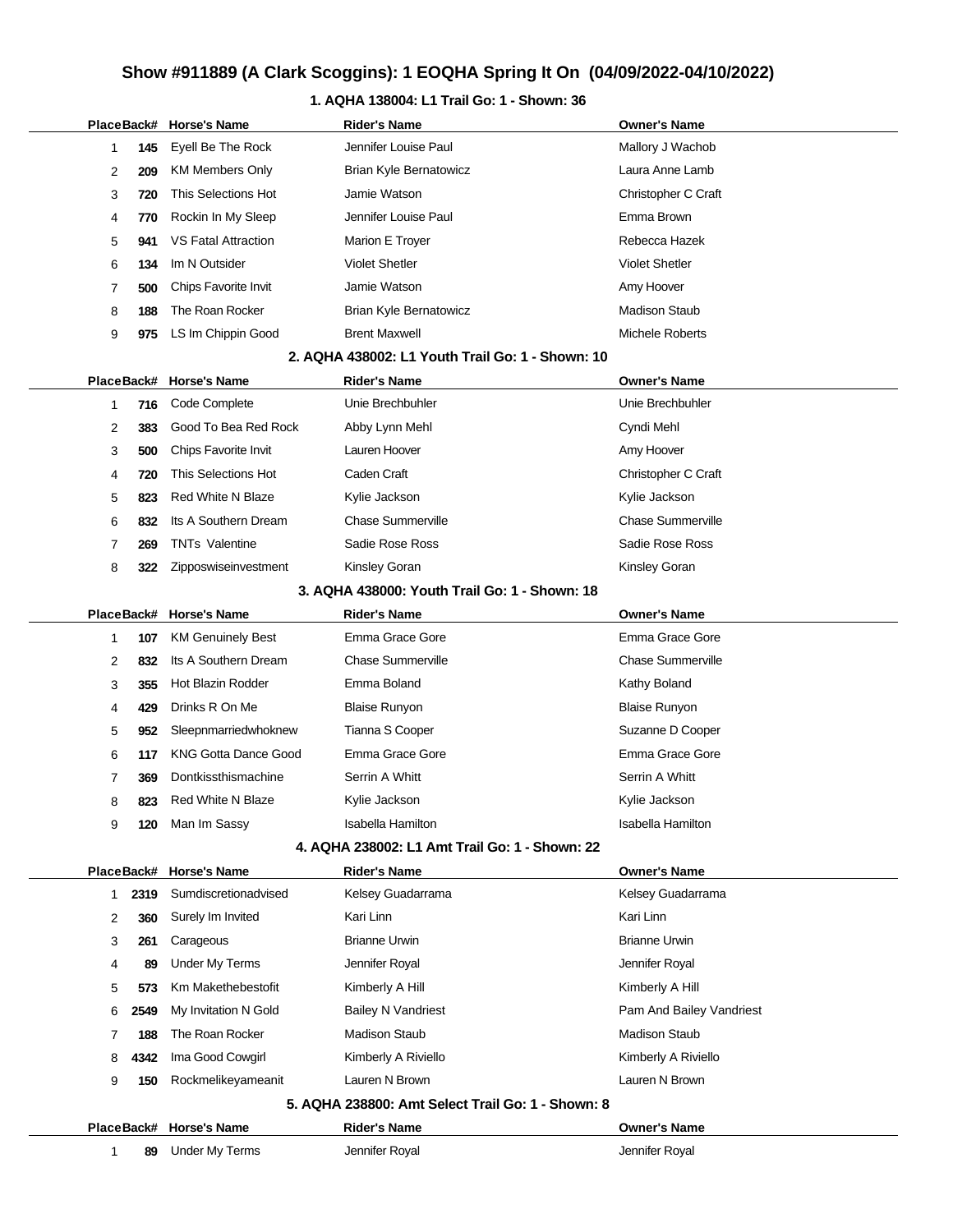|   | 373 | <b>Moonlight Potential</b> | Laura Ann Salome         | Todd Salome              |
|---|-----|----------------------------|--------------------------|--------------------------|
|   | 721 | <b>Check This Machine</b>  | Kimberly A Best          | Kimberly A Best          |
|   | 256 | Beyond My Machine          | Pamela M Jones           | Pamela M Jones           |
| 5 | 323 | Lopen Assets               | Martha A Fabry           | Martha A Fabry           |
| 6 | 513 | Heza Celebrite             | Jann Ahlberg             | Jann Ahlberg             |
|   | 403 | Talkinboutonite            | Antoinette Colleen Bloom | Antoinette Colleen Bloom |
| 8 | 727 | Invitd To The Bar          | Catherine Pastore        | Jessica M Pastore        |
|   |     |                            |                          |                          |

### **6. AQHA 238000: Amt Trail Go: 1 - Shown: 11**

|   |     | PlaceBack# Horse's Name                 | <b>Rider's Name</b>  | <b>Owner's Name</b>  |
|---|-----|-----------------------------------------|----------------------|----------------------|
|   | 787 | <b>Really Sudden</b>                    | Kelly A Rauschenbach | Kelly A Rauschenbach |
| 2 | 913 | Only Lazy Lopin                         | Lynette Depalma      | Lynette Depalma      |
| 3 | 961 | <b>Extremely Hot Rodder</b>             | Leah Ruth Stites     | Leah Ruth Stites     |
| 4 | 261 | Carageous                               | <b>Brianne Urwin</b> | <b>Brianne Urwin</b> |
| 5 | 573 | Km Makethebestofit                      | Kimberly A Hill      | Kimberly A Hill      |
| 6 | 310 | Grace Zipsinthe Rein                    | Matthew G Siefker    | Matthew G Siefker    |
| 7 | 416 | Stone Code Fox                          | Christinna Murphy    | Christinna Murphy    |
| 8 | 360 | Surely Im Invited                       | Kari Linn            | Kari Linn            |
| 9 | 359 | Sompin Nthemoonlight                    | Janet Kolk           | Janet Kolk           |
|   |     | 7. IAU I I ANA I I I TUAT I ALL I I I I |                      |                      |

#### **7. AQHA 138100: Junior Trail Go: 1 - Shown: 10**

|   |     | PlaceBack# Horse's Name   | <b>Rider's Name</b>  | <b>Owner's Name</b>           |  |
|---|-----|---------------------------|----------------------|-------------------------------|--|
|   | 951 | <b>PSU Willy Invested</b> | Melvin Yoder         | Jennifer & Jerilynne Michaels |  |
| 2 | 354 | Shewillbesomebody         | Alexandria Bryner    | <b>Tracy L Hritz</b>          |  |
| 3 | 953 | Dude Im Sleeping          | Melvin Yoder         | Suzanne D Cooper              |  |
| 4 | 186 | Cooler In Blue            | Jennifer Louise Paul | Kathleen A Lennon             |  |
| 5 | 798 | <b>Brock Lesnar</b>       | Lynne M Puthoff      | Helenn Voss                   |  |
| 6 | 770 | Rockin In My Sleep        | Jennifer Louise Paul | Emma Brown                    |  |
|   |     |                           |                      |                               |  |

#### **8. AQHA 138200: Senior Trail Go: 1 - Shown: 19**

|   |      | PlaceBack# Horse's Name    | <b>Rider's Name</b>           | <b>Owner's Name</b>    |  |
|---|------|----------------------------|-------------------------------|------------------------|--|
|   | 721  | <b>Check This Machine</b>  | Sarah J Bernatowicz           | Kimberly A Best        |  |
| 2 | 373  | <b>Moonlight Potential</b> | Jennifer Louise Paul          | <b>Todd Salome</b>     |  |
| 3 | 355  | Hot Blazin Rodder          | Alexandria Bryner             | Kathy Boland           |  |
| 4 | 952  | Sleepnmarriedwhoknew       | Melvin Yoder                  | Suzanne D Cooper       |  |
| 5 | 413  | Icecream                   | Spencer Zimmerman             | Hanna Jordan Hedderick |  |
| 6 | 256  | Beyond My Machine          | <b>Brian Kyle Bernatowicz</b> | Pamela M Jones         |  |
|   | 369  | Dontkissthismachine        | Brian Kyle Bernatowicz        | Serrin A Whitt         |  |
| 8 | 4342 | Ima Good Cowgirl           | <b>Brian Bennett</b>          | Kimberly A Riviello    |  |
| 9 | 107  | <b>KM Genuinely Best</b>   | Jennifer Louise Paul          | Emma Grace Gore        |  |

### **9. NAQHA 8805: Small Fry Trail Go: 1 - Shown: 2**

|                                                            |     | PlaceBack# Horse's Name   | <b>Rider's Name</b> | <b>Owner's Name</b> |  |  |
|------------------------------------------------------------|-----|---------------------------|---------------------|---------------------|--|--|
|                                                            | 129 | <b>Starched Rockies</b>   | Gwen Toth           | Emily Toth          |  |  |
| 2                                                          | 411 | The Roan Show             | Molly Mullady       | Molly Mullady       |  |  |
| 10. AQHA 438102: L1 Youth Walk Trot Trail Go: 1 - Shown: 9 |     |                           |                     |                     |  |  |
|                                                            |     | PlaceBack# Horse's Name   | <b>Rider's Name</b> | <b>Owner's Name</b> |  |  |
|                                                            | 129 | <b>Starched Rockies</b>   | Gwen Toth           | Emily Toth          |  |  |
| 2                                                          |     | 1013 RR Rufle My Feathers | <b>Emily Craft</b>  | Christopher C Craft |  |  |
|                                                            |     |                           |                     |                     |  |  |
| 3                                                          | 423 | Sierra Della Deluxe       | Lillian O'connor    | Julie O'Connor      |  |  |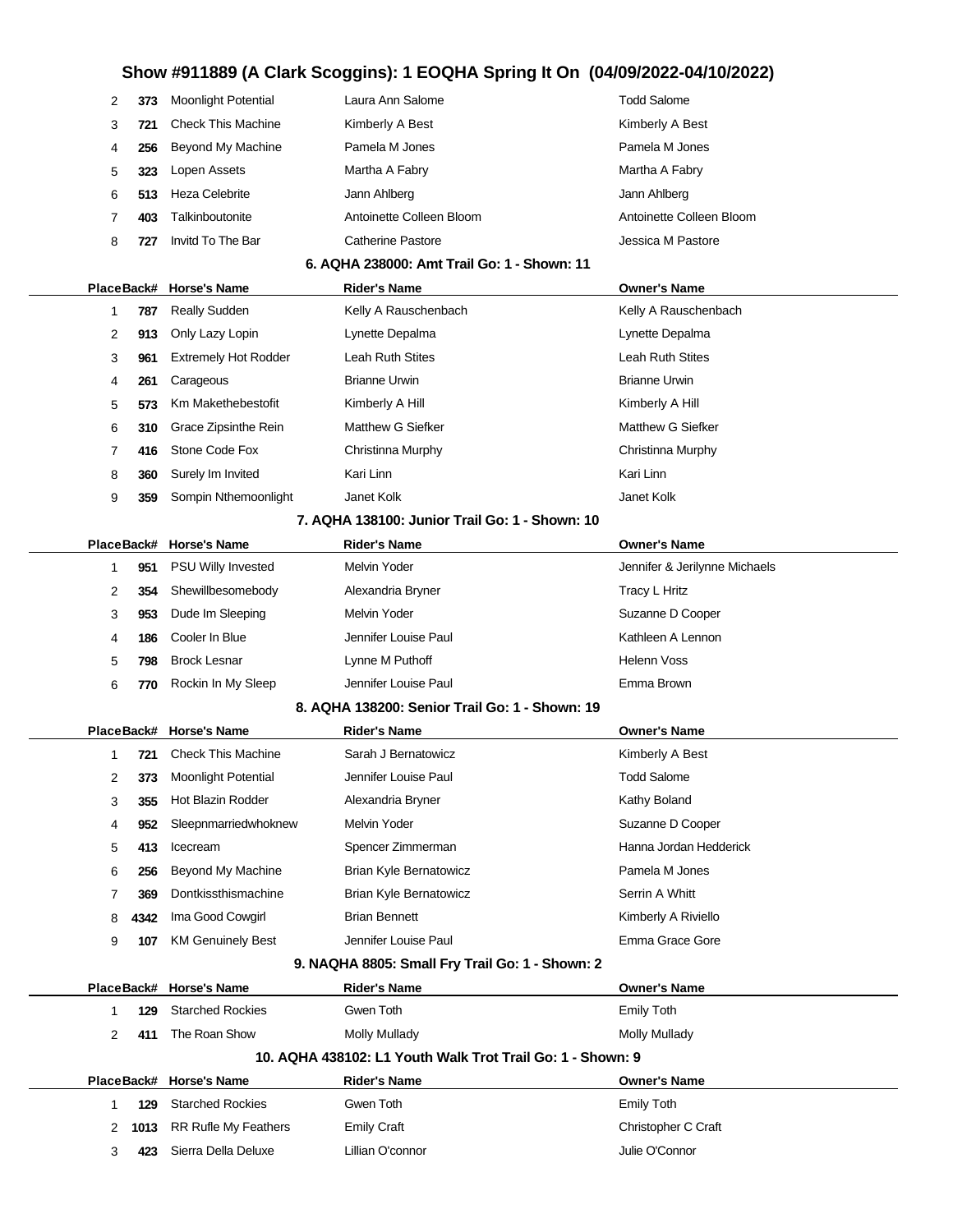# **Show #911889 (A Clark Scoggins): 1 EOQHA Spring It On (04/09/2022-04/10/2022) 559** KM Justa Little Bit Kambrie Atkins Kambrie Atkins Kambrie Atkins **961** Extremely Hot Rodder Jacey Pierson Leah Ruth Stites

 **365** Imaversionofagoodbar Lauren King Lauren King **226** Km Best Man Standing Maddy J Pavlica Maddy J Pavlica Maddy J Pavlica **851** Bullys Chasin Fame Anna Jones Anna Jones Anna Joulie James

### **11. AQHA 238102: L1 Amt Walk Trot Trail Go: 1 - Shown: 12**

|            |                                                        | PlaceBack# Horse's Name     | <b>Rider's Name</b>                                                   | Owner's Name             |
|------------|--------------------------------------------------------|-----------------------------|-----------------------------------------------------------------------|--------------------------|
| 1          | 771                                                    | Slow Lopin Smoothie         | Nicole Rafeld                                                         | Nicole Rafeld            |
| 2          | 424                                                    | My Chex Is Good             | Chloe M Larson                                                        | Chloe M Larson           |
| 3          | 577                                                    | <b>BMQ Make Mine Brandy</b> | Sheila Shortz                                                         | Sheila Shortz            |
| 4          | 576                                                    | Tip Off To Sleep            | Jamie L Migliori                                                      | Jamie L Migliori         |
| 5          | 242                                                    | JDG Invited By Chip         | Deborah Herman                                                        | Deborah Herman           |
| 6          | 494                                                    | Always Hottish              | Karen Elicker Crowell                                                 | Karen Elicker Crowell    |
| 7          | 561                                                    | <b>Reinvest In Doubles</b>  | Loralea Allen                                                         | Loralea Allen            |
| 8          | 798                                                    | <b>Brock Lesnar</b>         | <b>Helenn Voss</b>                                                    | <b>Helenn Voss</b>       |
| 9          | 789                                                    | Shes Blue N The Face        | <b>Tracy Bishop</b>                                                   | Clara Brandenburg        |
|            |                                                        |                             | 12. NAQHA 8850: Small Fry Lead Line 6 & Under Go: 1 - Shown: 4        |                          |
|            |                                                        | PlaceBack# Horse's Name     | <b>Rider's Name</b>                                                   | <b>Owner's Name</b>      |
| 1          | 256                                                    | Beyond My Machine           | Jaxon Bernatowicz                                                     | Pamela M Jones           |
| 2          | 129                                                    | <b>Starched Rockies</b>     | Ellie Toth                                                            | <b>Emily Toth</b>        |
| 3          | 373                                                    | <b>Moonlight Potential</b>  | Morgan Shipley                                                        | <b>Todd Salome</b>       |
| 4          | 441                                                    | A Cool Lazy                 | Kolbi Zimmerman                                                       | Sara Oler                |
|            | 13. AQHA 142004: L1 Western Pleasure Go: 1 - Shown: 15 |                             |                                                                       |                          |
| PlaceBack# |                                                        | <b>Horse's Name</b>         | <b>Rider's Name</b>                                                   | <b>Owner's Name</b>      |
| 1          | 439                                                    | Holyaftershockbatman        | Ryan C Strunk                                                         | Samantha L Curry         |
| 2          | 484                                                    | Moonlite Crush              | <b>Brent Maxwell</b>                                                  | Lauren Bishop            |
| 3          | 770                                                    | Rockin In My Sleep          | Jennifer Louise Paul                                                  | Emma Brown               |
| 4          | 102                                                    | <b>Certainly Lazy</b>       | Matthew Claypool                                                      | Melissa Noble            |
| 5          | 661                                                    | <b>Sherlock Undercover</b>  | <b>Brian Bennett</b>                                                  | J Jonard                 |
| 6          | 296                                                    | Shez Burnin Hot             | Elizabeth A Yoder                                                     | Kailee Rife              |
| 7          | 886                                                    | Lazys Leadin Lady           | Bobby Dean                                                            | Lucinda Conrad           |
| 8          | 240                                                    | <b>Gumdrop Good</b>         | Melissa Shetler                                                       | <b>Mallory Menard</b>    |
| 9          | 66                                                     | Emblazen Invitation         | Karen M Hornick                                                       | <b>Richard Myers</b>     |
|            |                                                        |                             | 14. AQHA 442102: L1 Youth Walk Trot Western Pleasure Go: 1 - Shown: 8 |                          |
|            |                                                        | PlaceBack# Horse's Name     | <b>Rider's Name</b>                                                   | <b>Owner's Name</b>      |
| 1.         |                                                        | 534 Im Gonna Be Lazy        | Lilianna Sanna                                                        | Addison Leonard          |
| 2          | 411                                                    | The Roan Show               | <b>Molly Mullady</b>                                                  | Molly Mullady            |
| 3          | 403                                                    | Talkinboutonite             | Sierra Mueller                                                        | Antoinette Colleen Bloom |
| 4          | 779                                                    | Lazy As Sin                 | Annabelle Guest                                                       | Nicole Irwin             |
| 5          | 858                                                    | Real Hot Property           | Aidan Albers                                                          | Gima Albers              |
| 6          | 957                                                    | <b>Rcees Version</b>        | Jacey Pierson                                                         | Jacey Pierson            |
| 7          | 877                                                    | Lopin Up To Batt            | Ashley Michael                                                        | <b>Scarlett Michael</b>  |
| 8          | 163                                                    | Impulsed By Flash           | Mary Caroline Minich                                                  | Mary Caroline Minich     |
|            |                                                        |                             | 15. AQHA 440102: L1 Youth Walk Trot Horsemanship Go: 1 - Shown: 6     |                          |
|            |                                                        | PlaceBack# Horse's Name     | <b>Rider's Name</b>                                                   | Owner's Name             |
| 1          | 534                                                    | Im Gonna Be Lazy            | Lilianna Sanna                                                        | Addison Leonard          |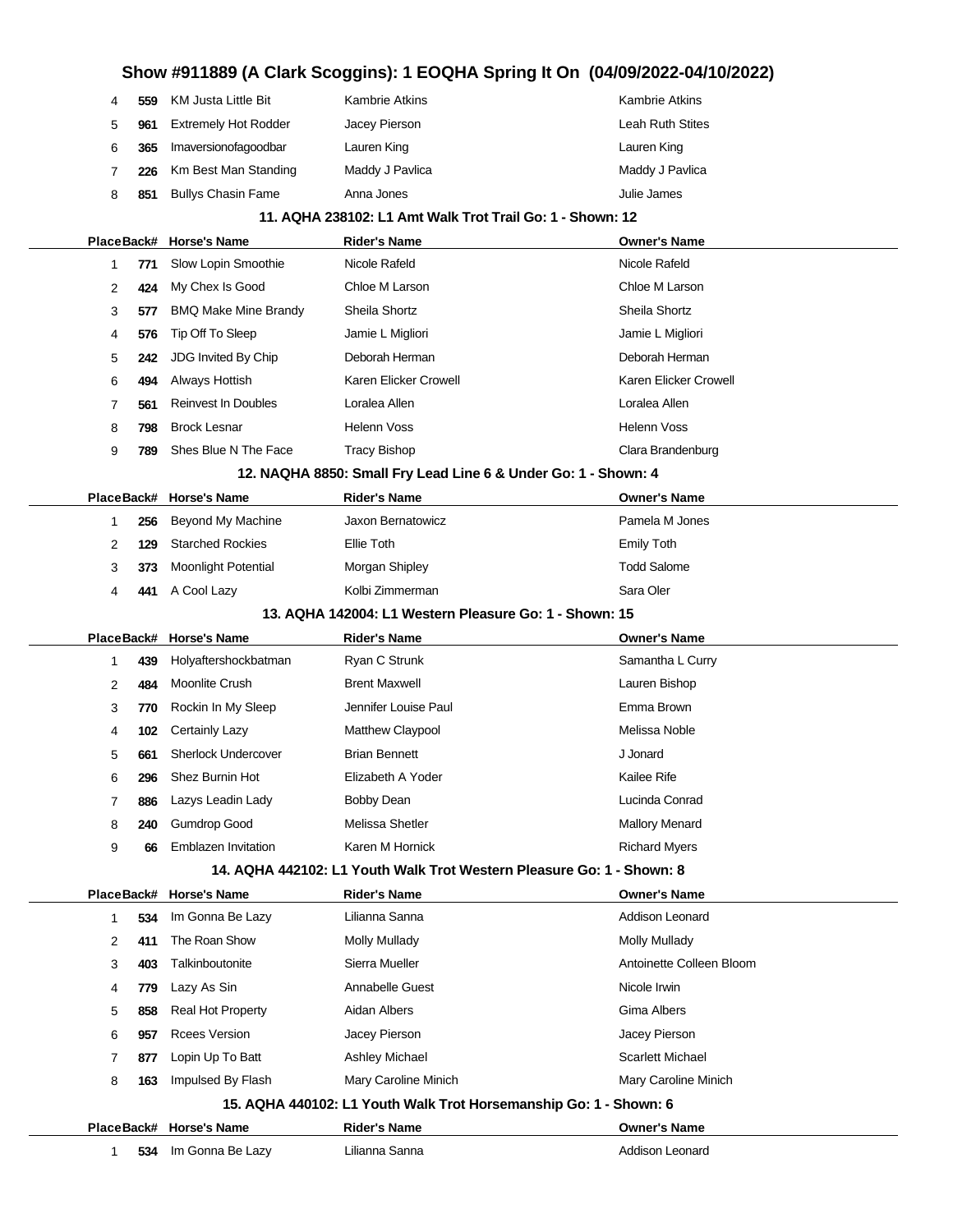| 2            | 411  | The Roan Show               | <b>Molly Mullady</b>                                                   | <b>Molly Mullady</b>        |
|--------------|------|-----------------------------|------------------------------------------------------------------------|-----------------------------|
| 3            | 858  | <b>Real Hot Property</b>    | Aidan Albers                                                           | Gima Albers                 |
| 4            | 403  | Talkinboutonite             | Sierra Mueller                                                         | Antoinette Colleen Bloom    |
| 5            | 163  | Impulsed By Flash           | Mary Caroline Minich                                                   | Mary Caroline Minich        |
| 6            | 961  | <b>Extremely Hot Rodder</b> | Jacey Pierson                                                          | Leah Ruth Stites            |
|              |      |                             | 16. NAQHA 8815: Small Fry Western Pleasure 9 & Under Go: 1 - Shown: 10 |                             |
|              |      | PlaceBack# Horse's Name     | <b>Rider's Name</b>                                                    | <b>Owner's Name</b>         |
| 1            | 534  | Im Gonna Be Lazy            | Lilianna Sanna                                                         | Addison Leonard             |
| 2            | 411  | The Roan Show               | <b>Molly Mullady</b>                                                   | <b>Molly Mullady</b>        |
| 3            | 129  | <b>Starched Rockies</b>     | Gwen Toth                                                              | <b>Emily Toth</b>           |
| 4            | 6413 | Gotmytoesinthewater         | Alana Rice                                                             | Laurie Hickox               |
| 5            | 403  | Talkinboutonite             | Sierra Mueller                                                         | Antoinette Colleen Bloom    |
| 6            | 423  | Sierra Della Deluxe         | Ruby O'Connor                                                          | Julie O'Connor              |
| 7            | 1000 | Good Old Gold               | <b>Barrett Schockling</b>                                              | Kara Beth Schockling        |
| 8            | 628  | <b>Get Her Vitals</b>       | McKenna Kaser                                                          | Ila Williams                |
| 9            | 949  | Swiss Miss Cocoa            | Evelyn Balderaz                                                        | Christina Balderaz          |
|              |      |                             | 17. NAQHA 8810: Small Fry Horsemanship 9 & Under Go: 1 - Shown: 8      |                             |
|              |      | PlaceBack# Horse's Name     | <b>Rider's Name</b>                                                    | <b>Owner's Name</b>         |
| 1            | 129  | <b>Starched Rockies</b>     | Gwen Toth                                                              | <b>Emily Toth</b>           |
| 2            | 411  | The Roan Show               | <b>Molly Mullady</b>                                                   | <b>Molly Mullady</b>        |
| 3            | 403  | Talkinboutonite             | Sierra Mueller                                                         | Antoinette Colleen Bloom    |
| 4            | 534  | Im Gonna Be Lazy            | Lilianna Sanna                                                         | <b>Addison Leonard</b>      |
| 5            | 1000 | Good Old Gold               | <b>Barrett Schockling</b>                                              | Kara Beth Schockling        |
| 6            | 949  | Swiss Miss Cocoa            | Evelyn Balderaz                                                        | Christina Balderaz          |
| 7            | 423  | Sierra Della Deluxe         | Ruby O'Connor                                                          | Julie O'Connor              |
|              |      |                             | 18. AQHA 242102: L1 Amt Walk Trot Western Pleasure Go: 1 - Shown: 14   |                             |
|              |      | PlaceBack# Horse's Name     | <b>Rider's Name</b>                                                    | <b>Owner's Name</b>         |
| 1            | 123  | So Suggestive               | <b>Emily Toth</b>                                                      | <b>Emily Toth</b>           |
| 2            | 771  | Slow Lopin Smoothie         | Nicole Rafeld                                                          | Nicole Rafeld               |
| 3            | 102  | <b>Certainly Lazy</b>       | Melissa Noble                                                          | Melissa Noble               |
| 4            | 534  | Im Gonna Be Lazy            | Katrina McClain                                                        | Addison Leonard             |
| 5            | 533  | Kinda Dont Care             | Darlene L McNulty                                                      | Darlene L McNulty           |
| 6            | 789  | Shes Blue N The Face        | <b>Tracy Bishop</b>                                                    | Clara Brandenburg           |
| 7            | 1000 | Good Old Gold               | Kara Beth Schockling                                                   | Kara Beth Schockling        |
| 8            | 109  | DT Eaze On In               | Sally Bevier                                                           | Sally Bevier                |
| 9            | 844  | I Only Gotta Lope           | Marcie Williams                                                        | Marcie Williams             |
|              |      |                             | 19. AQHA 240102: L1 Amt Walk Trot Horsemanship Go: 1 - Shown: 10       |                             |
|              |      | PlaceBack# Horse's Name     | <b>Rider's Name</b>                                                    | <b>Owner's Name</b>         |
| $\mathbf{1}$ | 1000 | Good Old Gold               | Kara Beth Schockling                                                   | Kara Beth Schockling        |
| 2            | 123  | So Suggestive               | <b>Emily Toth</b>                                                      | Emily Toth                  |
| 3            | 109  | DT Eaze On In               | Sally Bevier                                                           | Sally Bevier                |
| 4            | 627  | A Good Cash Deal            | Christine Abrahamsen                                                   | <b>Christine Abrahamsen</b> |
| 5            | 566  | Hidden Agenda               | Jackie Davis                                                           | Jackie Davis                |
| 6            | 789  | Shes Blue N The Face        | <b>Tracy Bishop</b>                                                    | Clara Brandenburg           |
| 7            | 844  | I Only Gotta Lope           | Marcie Williams                                                        | Marcie Williams             |
| 8            | 946  | Only On The Rox             | Tammy Royer                                                            | Julie Beverly               |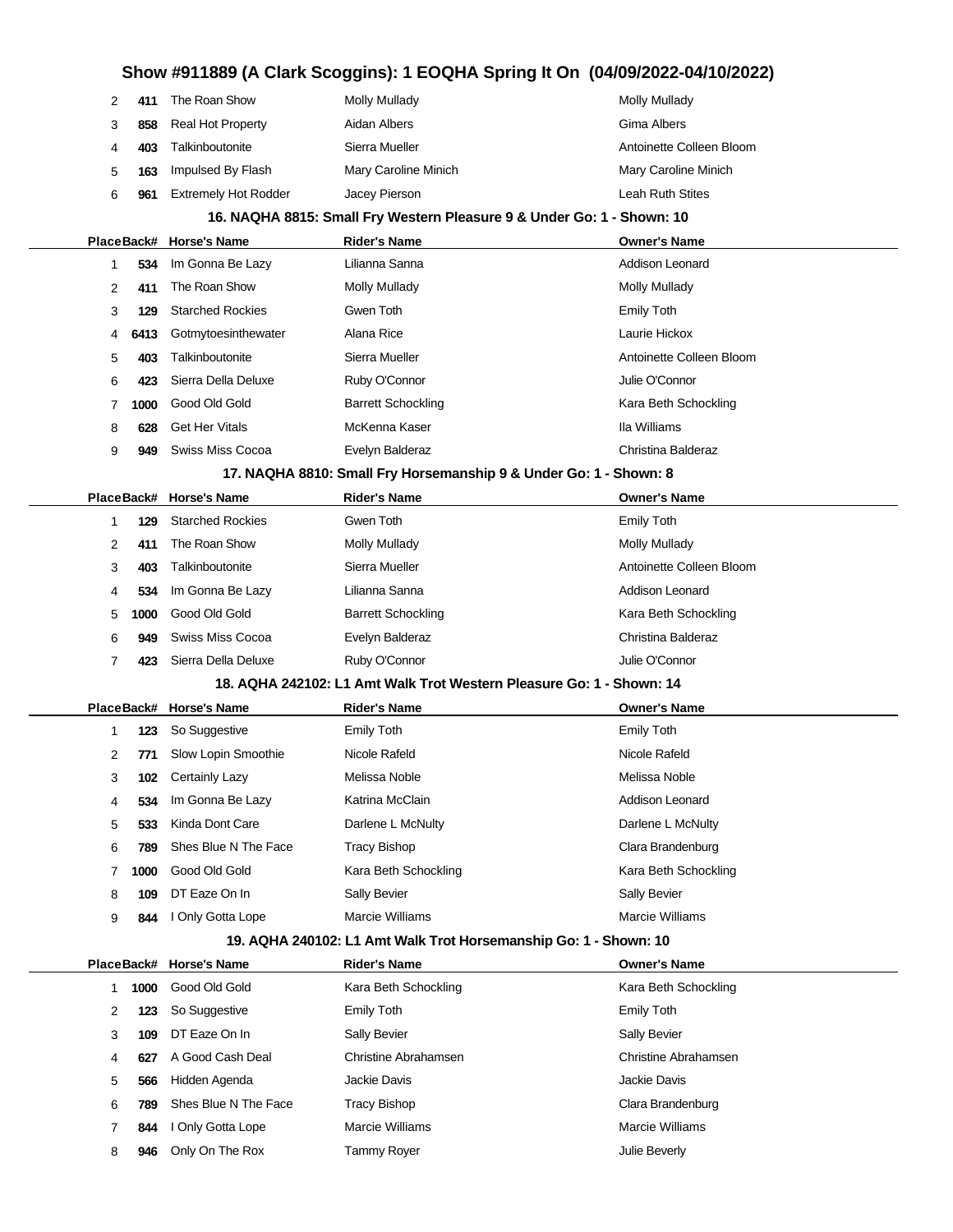**577** BMQ Make Mine Brandy Sheila Shortz Sheila Shortz Sheila Shortz

|              |      |                                                                        | 20. AQHA 142100: Junior Western Pleasure Go: 1 - Shown: 7         |                          |
|--------------|------|------------------------------------------------------------------------|-------------------------------------------------------------------|--------------------------|
|              |      | PlaceBack# Horse's Name                                                | <b>Rider's Name</b>                                               | <b>Owner's Name</b>      |
| $\mathbf{1}$ | 145  | Eyell Be The Rock                                                      | Jennifer Louise Paul                                              | Mallory J Wachob         |
| 2            | 924  | He Made My Day                                                         | Ryan C Strunk                                                     | Tammi lams               |
| 3            | 701  | Im Sugar N Spice                                                       | Karen M Hornick                                                   | Dennis & Debbie Martin   |
| 4            | 240  | <b>Gumdrop Good</b>                                                    | Melissa Shetler                                                   | <b>Mallory Menard</b>    |
| 5            | 576  | Tip Off To Sleep                                                       | <b>Madison Hallas</b>                                             | Jamie L Migliori         |
| 6            | 117  | <b>KNG Gotta Dance Good</b>                                            | Jennifer Louise Paul                                              | Emma Grace Gore          |
|              |      |                                                                        | 21. AQHA 442002: L1 Youth Western Pleasure Go: 1 - Shown: 27      |                          |
| PlaceBack#   |      | <b>Horse's Name</b>                                                    | <b>Rider's Name</b>                                               | <b>Owner's Name</b>      |
| 1            | 1128 | Old Fashiond                                                           | <b>Brooke Backer</b>                                              | <b>Brooke Backer</b>     |
| 2            | 953  | Dude Im Sleeping                                                       | Tianna S Cooper                                                   | Suzanne D Cooper         |
| 3            | 369  | Dontkissthismachine                                                    | Serrin A Whitt                                                    | Serrin A Whitt           |
| 4            | 296  | Shez Burnin Hot                                                        | Kailee Rife                                                       | Kailee Rife              |
| 5            | 628  | <b>Get Her Vitals</b>                                                  | Ila Williams                                                      | Ila Williams             |
| 6            | 363  | Ima Hot Time                                                           | <b>Mallory Kirby</b>                                              | <b>Mallory Kirby</b>     |
| 7            | 534  | Im Gonna Be Lazy                                                       | <b>Addison Leonard</b>                                            | <b>Addison Leonard</b>   |
| 8            | 973  | <b>Pure Goodness</b>                                                   | Nadia Tornik                                                      | Nadia Tornik             |
| 9            | 720  | This Selections Hot                                                    | Caden Craft                                                       | Christopher C Craft      |
|              |      |                                                                        | 22. AQHA 442800: Youth Western Pleasure (14-18) Go: 1 - Shown: 15 |                          |
| PlaceBack#   |      | <b>Horse's Name</b>                                                    | <b>Rider's Name</b>                                               | <b>Owner's Name</b>      |
| $\mathbf{1}$ | 877  | Lopin Up To Batt                                                       | Makayla Jasmine Michael                                           | <b>Scarlett Michael</b>  |
| 2            | 369  | Dontkissthismachine                                                    | Serrin A Whitt                                                    | Serrin A Whitt           |
| 3            | 832  | Its A Southern Dream                                                   | <b>Chase Summerville</b>                                          | <b>Chase Summerville</b> |
| 4            | 355  | Hot Blazin Rodder                                                      | Emma Boland                                                       | Kathy Boland             |
| 5            | 701  | Im Sugar N Spice                                                       | Kylee Faith Wiseman                                               | Dennis & Debbie Martin   |
| 6            | 720  | This Selections Hot                                                    | Caden Craft                                                       | Christopher C Craft      |
| 7            | 134  | Im N Outsider                                                          | <b>Violet Shetler</b>                                             | <b>Violet Shetler</b>    |
| 8            | 365  | Imaversionofagoodbar                                                   | Lauren King                                                       | Lauren King              |
| 9            | 106  | <b>Blow The World Akiss</b>                                            | Anna Minich                                                       | Anna Minich              |
|              |      | 23. AQHA 442700: Youth Western Pleasure (13 & Under) Go: 1 - Shown: 15 |                                                                   |                          |
|              |      | PlaceBack# Horse's Name                                                | <b>Rider's Name</b>                                               | <b>Owner's Name</b>      |
| 1            | 1128 | Old Fashiond                                                           | <b>Brooke Backer</b>                                              | <b>Brooke Backer</b>     |
| 2            | 363  | Ima Hot Time                                                           | <b>Mallory Kirby</b>                                              | <b>Mallory Kirby</b>     |
| 3            | 850  | How Bout At Midnight                                                   | <b>Kylie Davis</b>                                                | Kylie Davis              |
| 4            | 534  | Im Gonna Be Lazy                                                       | Addison Leonard                                                   | Addison Leonard          |
| 5            | 690  | Hez Rainey Made                                                        | Eleanor Ott                                                       | Londa Pickles            |
| 6            | 911  | Looking Willy Good                                                     | Kaylee Grace Olds                                                 | Jennifer Olds            |
| 7            | 500  | Chips Favorite Invit                                                   | Lauren Hoover                                                     | Amy Hoover               |
| 8            | 1013 | RR Rufle My Feathers                                                   | <b>Emily Craft</b>                                                | Christopher C Craft      |
| 9            | 120  | Man Im Sassy                                                           | <b>Isabella Hamilton</b>                                          | <b>Isabella Hamilton</b> |
|              |      |                                                                        | 24. AQHA 242002: L1 Amt Western Pleasure Go: 1 - Shown: 20        |                          |
| PlaceBack#   |      | <b>Horse's Name</b>                                                    | <b>Rider's Name</b>                                               | <b>Owner's Name</b>      |
| 1            | 328  | Coded Just Right                                                       | Jordan Hirst                                                      | Seira Girbach            |
| 2            | 779  | Lazy As Sin                                                            | <b>Frank Clark</b>                                                | Nicole Irwin             |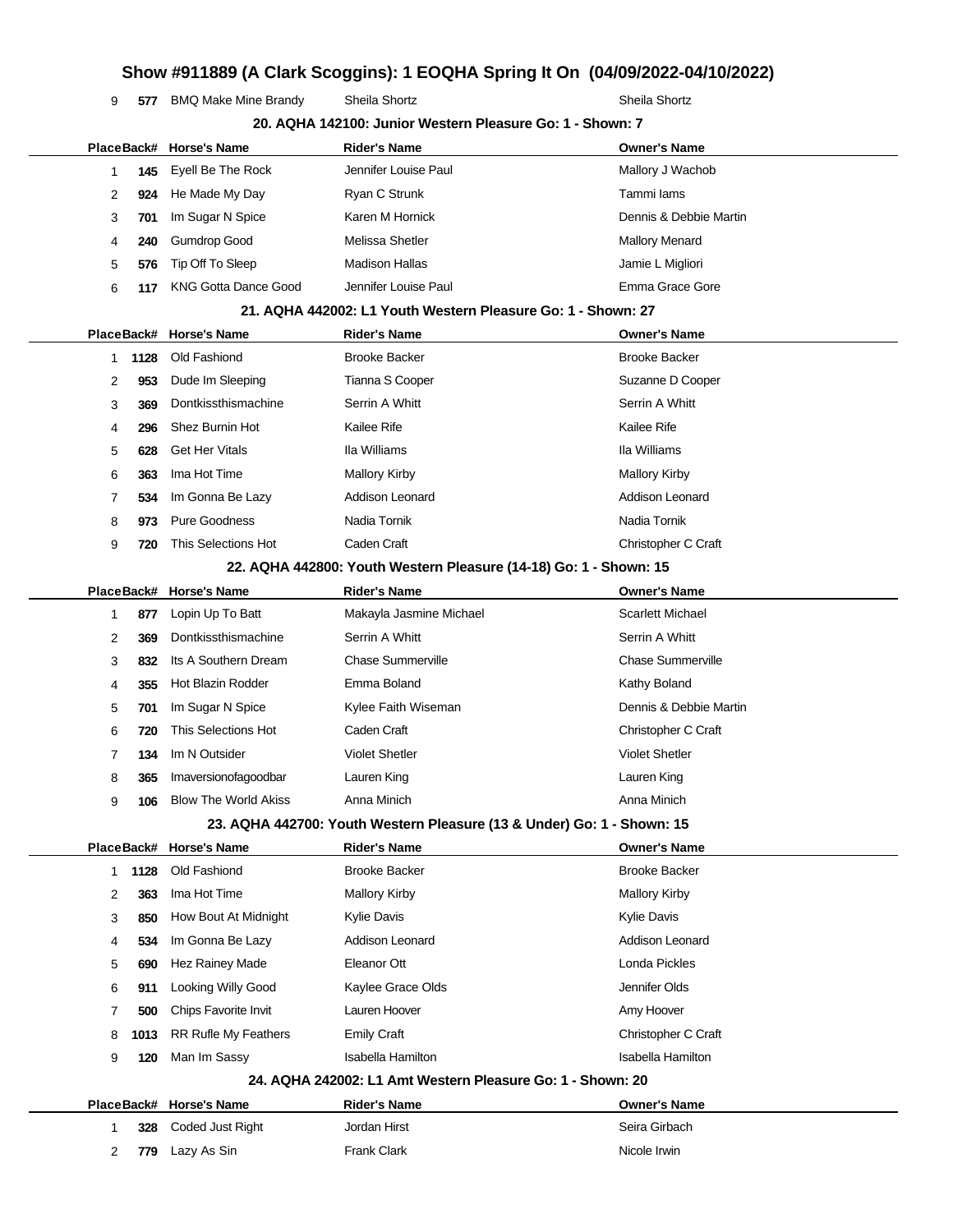| 3 | 89  | Under My Terms       | Jennifer Royal        | Jennifer Royal        |
|---|-----|----------------------|-----------------------|-----------------------|
| 4 | 576 | Tip Off To Sleep     | Jamie L Migliori      | Jamie L Migliori      |
| 5 | 494 | Always Hottish       | Karen Elicker Crowell | Karen Elicker Crowell |
| 6 | 150 | Rockmelikeyameanit   | Lauren N Brown        | Lauren N Brown        |
|   | 465 | Kirbyssophistication | Teresa C Decenzo      | Teresa C Decenzo      |
| 8 | 938 | On A Southern Breeze | Donna Molnar          | Donna Molnar          |
| 9 | 520 | Heza Dark Version    | Jessica E Eagle       | Abigail Eagle         |

### **25. AQHA 242800: Amt Select Western Pleasure Go: 1 - Shown: 11**

|   |     | PlaceBack# Horse's Name    | <b>Rider's Name</b>   | <b>Owner's Name</b>   |
|---|-----|----------------------------|-----------------------|-----------------------|
|   | 271 | <b>Chasing Batterflies</b> | Pamela M Jones        | Pamela M Jones        |
| 2 | 437 | Get It On Girl             | Deborah Marie Cook    | Deborah Marie Cook    |
| 3 | 661 | <b>Sherlock Undercover</b> | J Jonard              | J Jonard              |
| 4 | 721 | <b>Check This Machine</b>  | Kimberly A Best       | Kimberly A Best       |
| 5 | 89  | Under My Terms             | Jennifer Royal        | Jennifer Royal        |
| 6 | 323 | Lopen Assets               | Martha A Fabry        | Martha A Fabry        |
|   | 494 | Always Hottish             | Karen Elicker Crowell | Karen Elicker Crowell |
| 8 | 779 | Lazy As Sin                | <b>Frank Clark</b>    | Nicole Irwin          |
| 9 | 853 | Suddens Zbest              | Darca Leann Dickson   | Darca Leann Dickson   |
|   |     | __ _____ _____ _ _ ___ _ _ |                       |                       |

#### **26. AQHA 242000: Amt Western Pleasure Go: 1 - Shown: 7**

|   |     | PlaceBack# Horse's Name | <b>Rider's Name</b>  | <b>Owner's Name</b>     |
|---|-----|-------------------------|----------------------|-------------------------|
|   | 187 | Krymsun N Gold          | Kathleen A Lennon    | Kathleen A Lennon       |
|   | 576 | Tip Off To Sleep        | Jamie L Migliori     | Jamie L Migliori        |
| 3 | 877 | Lopin Up To Batt        | Kaitlyn Rose Michael | <b>Scarlett Michael</b> |
| 4 | 145 | Eyell Be The Rock       | Mallory J Wachob     | Mallory J Wachob        |
| 5 | 787 | <b>Really Sudden</b>    | Kelly A Rauschenbach | Kelly A Rauschenbach    |
| 6 | 359 | Sompin Nthemoonlight    | Janet Kolk           | Janet Kolk              |

#### **27. AQHA 142200: Senior Western Pleasure Go: 1 - Shown: 10**

|   |      | PlaceBack# Horse's Name    | <b>Rider's Name</b>     | <b>Owner's Name</b>  |
|---|------|----------------------------|-------------------------|----------------------|
|   | 271  | <b>Chasing Batterflies</b> | Karen M Hornick         | Pamela M Jones       |
| 2 | 343  | Southern Dreamin           | <b>Matthew Claypool</b> | Heidi Rasor          |
| 3 | 396  | The Caped Crusader         | Chris T Arnold          | Sandra Stockhorst    |
| 4 | 671  | Onlythebestchocolate       | Sarah J Bernatowicz     | Laura Anne Lamb      |
| 5 | 1128 | Old Fashiond               | <b>Brooke Backer</b>    | <b>Brooke Backer</b> |
| 6 | 853  | Suddens Zbest              | Bobby Dean              | Darca Leann Dickson  |
|   | 533  | Kinda Dont Care            | Melissa Shetler         | Darlene L McNulty    |
| 8 | 437  | Get It On Girl             | <b>Brian Bennett</b>    | Deborah Marie Cook   |
| 9 | 323  | Lopen Assets               | Alexandria Bryner       | Martha A Fabry       |

### **28. AQHA 440002: L1 Youth Western Horsemanship Go: 1 - Shown: 33**

|   |     | PlaceBack# Horse's Name  | <b>Rider's Name</b> | <b>Owner's Name</b>  |  |
|---|-----|--------------------------|---------------------|----------------------|--|
|   | 296 | Shez Burnin Hot          | Kailee Rife         | Kailee Rife          |  |
| 2 | 363 | Ima Hot Time             | Mallory Kirby       | <b>Mallory Kirby</b> |  |
| 3 | 947 | Km Best Look             | Ava Hamilton        | Ava Hamilton         |  |
| 4 | 500 | Chips Favorite Invit     | Lauren Hoover       | Amy Hoover           |  |
| 5 | 119 | Playin It Cool           | Kaylee Grace Olds   | Cynthia Testerman    |  |
| 6 | 226 | Km Best Man Standing     | Maddy J Pavlica     | Maddy J Pavlica      |  |
|   | 355 | <b>Hot Blazin Rodder</b> | Emma Boland         | Kathy Boland         |  |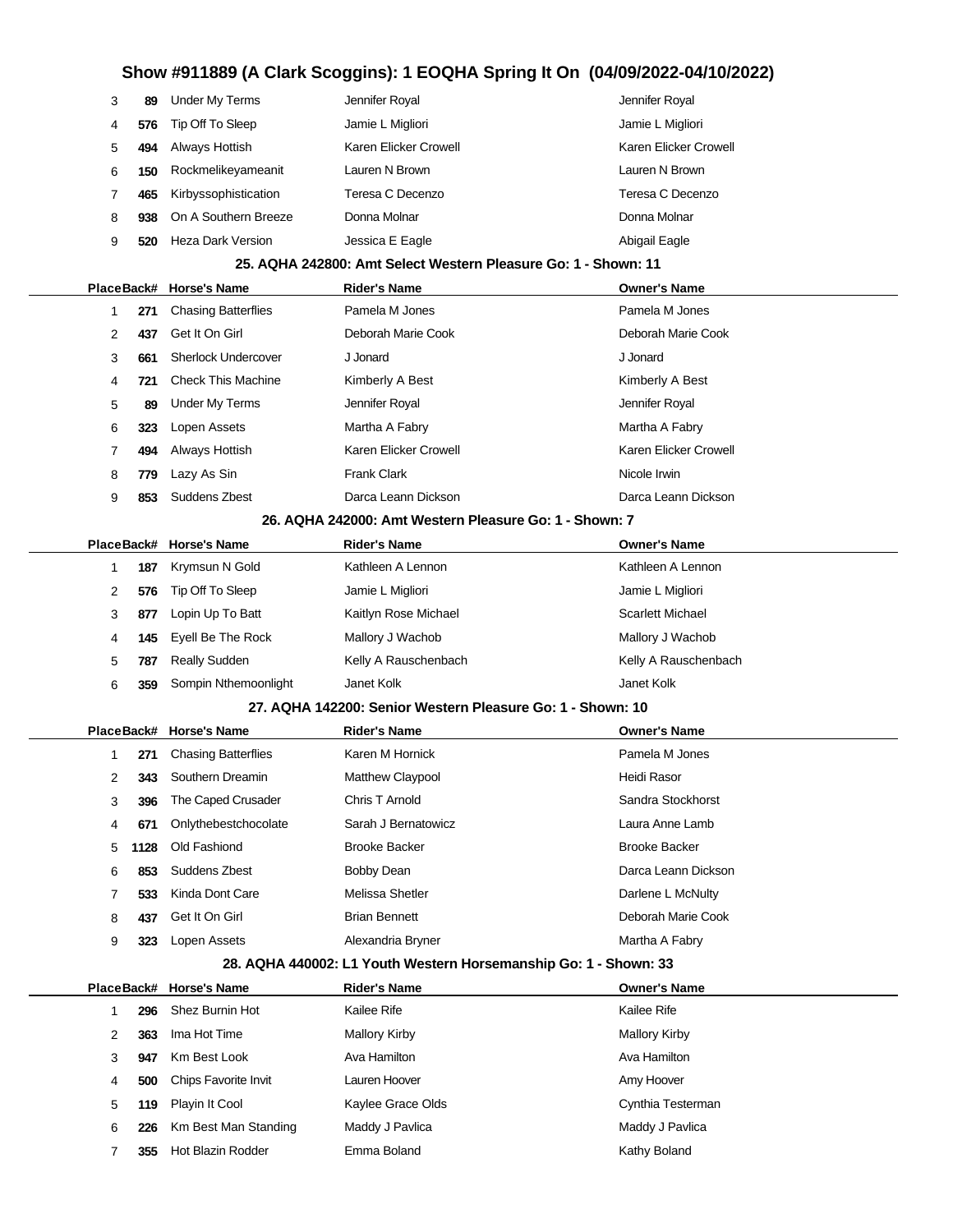| Show #911889 (A Clark Scoggins): 1 EOQHA Spring It On (04/09/2022-04/10/2022) |            |                             |                                                                          |                           |  |  |
|-------------------------------------------------------------------------------|------------|-----------------------------|--------------------------------------------------------------------------|---------------------------|--|--|
| 8                                                                             | 106        | <b>Blow The World Akiss</b> | Anna Minich                                                              | Anna Minich               |  |  |
| 9                                                                             | 758        | Smokin Hot Impulse          | Rayna Fritsch                                                            | Rayna Fritsch             |  |  |
|                                                                               |            |                             | 29. AQHA 440800: Youth Western Horsemanship 14 - 18 Go: 1 - Shown: 19    |                           |  |  |
|                                                                               | PlaceBack# | <b>Horse's Name</b>         | <b>Rider's Name</b>                                                      | <b>Owner's Name</b>       |  |  |
| 1                                                                             | 383        | Good To Bea Red Rock        | Abby Lynn Mehl                                                           | Cyndi Mehl                |  |  |
| 2                                                                             | 832        | Its A Southern Dream        | <b>Chase Summerville</b>                                                 | <b>Chase Summerville</b>  |  |  |
| 3                                                                             | 952        | Sleepnmarriedwhoknew        | Tianna S Cooper                                                          | Suzanne D Cooper          |  |  |
| 4                                                                             | 134        | Im N Outsider               | <b>Violet Shetler</b>                                                    | <b>Violet Shetler</b>     |  |  |
| 5                                                                             | 356        | For The Love Of Gold        | Kendall Delaney McClintock                                               | Hallie B McClintock       |  |  |
| 6                                                                             | 818        | <b>Gettin Rich N Famous</b> | Maegan E Pearson                                                         | Maegan E Pearson          |  |  |
| 7                                                                             | 820        | Body Like A Back Rd         | Julie Christine Lee                                                      | Julie Christine Lee       |  |  |
| 8                                                                             | 173        | Certain Valor               | Gabriella Madison Lohrenz                                                | Gabriella Madison Lohrenz |  |  |
| 9                                                                             | 758        | Smokin Hot Impulse          | Rayna Fritsch                                                            | Rayna Fritsch             |  |  |
|                                                                               |            |                             | 30. AQHA 440700: Youth Western Horsemanship 13 & Under Go: 1 - Shown: 14 |                           |  |  |
| PlaceBack#                                                                    |            | <b>Horse's Name</b>         | <b>Rider's Name</b>                                                      | <b>Owner's Name</b>       |  |  |
| 1                                                                             | 120        | Man Im Sassy                | <b>Isabella Hamilton</b>                                                 | <b>Isabella Hamilton</b>  |  |  |
| 2                                                                             | 107        | <b>KM Genuinely Best</b>    | Emma Grace Gore                                                          | Emma Grace Gore           |  |  |
| 3                                                                             | 850        | How Bout At Midnight        | Kylie Davis                                                              | Kylie Davis               |  |  |
| 4                                                                             | 119        | Playin It Cool              | Kaylee Grace Olds                                                        | Cynthia Testerman         |  |  |
| 5                                                                             | 363        | Ima Hot Time                | <b>Mallory Kirby</b>                                                     | <b>Mallory Kirby</b>      |  |  |
| 6                                                                             | 534        | Im Gonna Be Lazy            | Addison Leonard                                                          | Addison Leonard           |  |  |
| 7                                                                             | 500        | Chips Favorite Invit        | Lauren Hoover                                                            | Amy Hoover                |  |  |
| 8                                                                             | 690        | Hez Rainey Made             | Eleanor Ott                                                              | Londa Pickles             |  |  |
| 9                                                                             | 947        | Km Best Look                | Ava Hamilton                                                             | Ava Hamilton              |  |  |
|                                                                               |            |                             | 31. AQHA 240002: L1 Amt Western Horsemanship Go: 1 - Shown: 29           |                           |  |  |
|                                                                               | PlaceBack# | <b>Horse's Name</b>         | <b>Rider's Name</b>                                                      | <b>Owner's Name</b>       |  |  |
| 1                                                                             | 505        | Born In Motion              | Megan L Howard                                                           | Megan L Pitts             |  |  |
| 2                                                                             | 346        | Km Best Man                 | <b>Kassidy Lammers</b>                                                   | Lynne Lammers             |  |  |
| 3                                                                             | 575        | Simply One Hot              | <b>Grace Philpot</b>                                                     | Keri Philpot              |  |  |
| 4                                                                             | 2319       | Sumdiscretionadvised        | Kelsey Guadarrama                                                        | Kelsey Guadarrama         |  |  |
| 5                                                                             | 513        | <b>Heza Celebrite</b>       | Jann Ahlberg                                                             | Jann Ahlberg              |  |  |
| 6                                                                             | 815        | <b>Km Picture Perfect</b>   | Tammy S Braden                                                           | <b>Brooke Braden</b>      |  |  |
| 7                                                                             | 771        | Slow Lopin Smoothie         | Nicole Rafeld                                                            | Nicole Rafeld             |  |  |
| 8                                                                             | 290        | Movin On Up                 | Amanda Moore                                                             | Amanda Moore              |  |  |
| 9                                                                             | 242        | JDG Invited By Chip         | Deborah Herman                                                           | Deborah Herman            |  |  |
|                                                                               |            |                             | 32. AQHA 240800: Amt Select Western Horsemanship Go: 1 - Shown: 12       |                           |  |  |
|                                                                               | PlaceBack# | Horse's Name                | <b>Rider's Name</b>                                                      | <b>Owner's Name</b>       |  |  |
| 1                                                                             | 89         | <b>Under My Terms</b>       | Jennifer Royal                                                           | Jennifer Royal            |  |  |
| 2                                                                             | 721        | <b>Check This Machine</b>   | Kimberly A Best                                                          | Kimberly A Best           |  |  |
| 3                                                                             | 323        | Lopen Assets                | Martha A Fabry                                                           | Martha A Fabry            |  |  |

**4342** Ima Good Cowgirl Kimberly A Riviello Kimberly A Riviello **48** Gota Lota Assets Denise A Folck Denise A Folck **153** Simply Good Times Suzanne M Mocniak Suzanne M Mocniak Suzanne M Mocniak **513** Heza Celebrite **Jann Ahlberg** Jann Ahlberg Jann Ahlberg **475** Mechanic In A Skirt Cathy A Johnson Cathy A Johnson Cathy A Johnson **331** Sleeping In My Tux Diane W Reynolds Diane W Reynolds Diane W Reynolds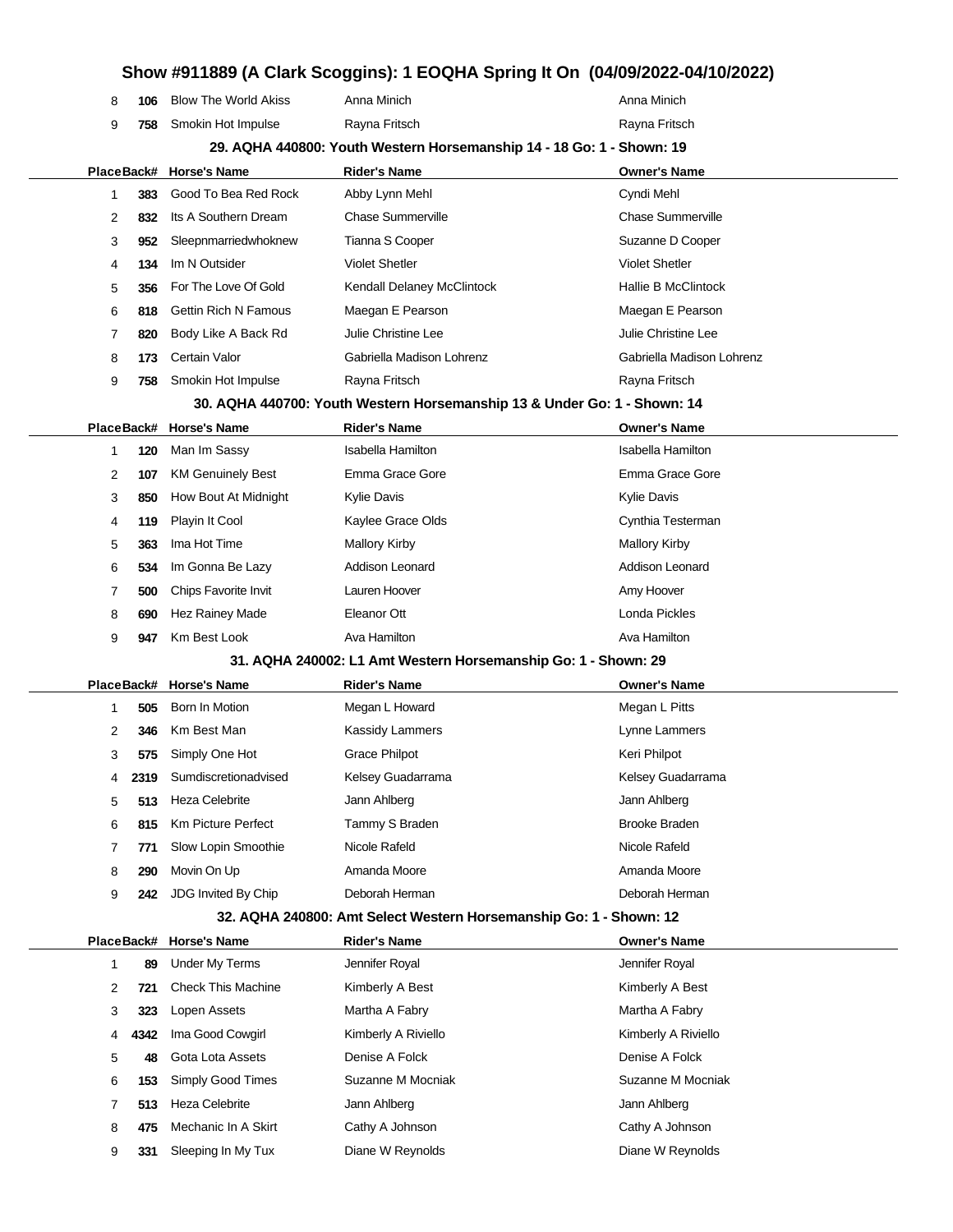### **33. AQHA 240000: Amt Western Horsemanship Go: 1 - Shown: 24**

|            |      | PlaceBack# Horse's Name    | <b>Rider's Name</b>                                       | <b>Owner's Name</b>        |
|------------|------|----------------------------|-----------------------------------------------------------|----------------------------|
| 1          | 187  | Krymsun N Gold             | Kathleen A Lennon                                         | Kathleen A Lennon          |
| 2          | 787  | <b>Really Sudden</b>       | Kelly A Rauschenbach                                      | Kelly A Rauschenbach       |
| 3          | 913  | Only Lazy Lopin            | Lynette Depalma                                           | Lynette Depalma            |
| 4          | 815  | <b>Km Picture Perfect</b>  | <b>Brooke Braden</b>                                      | <b>Brooke Braden</b>       |
| 5          | 416  | Stone Code Fox             | Christinna Murphy                                         | Christinna Murphy          |
| 6          | 309  | <b>Sweet She Rocks</b>     | Hailey A Flatter                                          | Hailey A Flatter           |
| 7          | 16   | Good Miss Cadillac         | Lacy Lynn Watson                                          | Lacy Lynn Watson           |
| 8          | 441  | A Cool Lazy                | Sara Oler                                                 | Sara Oler                  |
| 9          | 413  | Icecream                   | Hanna Hedderick                                           | Hanna Jordan Hedderick     |
|            |      |                            | 34. AQHA 136004: L1 Western Riding Go: 1 - Shown: 1       |                            |
| PlaceBack# |      | <b>Horse's Name</b>        | <b>Rider's Name</b>                                       | <b>Owner's Name</b>        |
| DQ         | 952  | Sleepnmarriedwhoknew       | <b>Melvin Yoder</b>                                       | Suzanne D Cooper           |
|            |      |                            | 35. AQHA 436002: L1 Youth Western Riding Go: 1 - Shown: 2 |                            |
| PlaceBack# |      | <b>Horse's Name</b>        | <b>Rider's Name</b>                                       | <b>Owner's Name</b>        |
| 1          | 429  | Drinks R On Me             | <b>Blaise Runyon</b>                                      | <b>Blaise Runyon</b>       |
| DQ         | 952  | Sleepnmarriedwhoknew       | Tianna S Cooper                                           | Suzanne D Cooper           |
|            |      |                            | 36. AQHA 436000: Youth Western Riding Go: 1 - Shown: 3    |                            |
| PlaceBack# |      | <b>Horse's Name</b>        | <b>Rider's Name</b>                                       | <b>Owner's Name</b>        |
| 1          | 134  | Im N Outsider              | <b>Violet Shetler</b>                                     | <b>Violet Shetler</b>      |
| 2          | 356  | For The Love Of Gold       | Kendall Delaney McClintock                                | <b>Hallie B McClintock</b> |
| DQ         | 820  | Body Like A Back Rd        | Julie Christine Lee                                       | Julie Christine Lee        |
|            |      |                            | 37. AQHA 236002: L1 Amt Western Riding Go: 1 - Shown: 3   |                            |
| PlaceBack# |      | Horse's Name               | <b>Rider's Name</b>                                       | <b>Owner's Name</b>        |
| 1          | 2324 | <b>Certainly Well Made</b> | <b>Taylor R Foster</b>                                    | Nancy Foster               |
| 2          | 505  | Born In Motion             | Megan L Howard                                            | Megan L Pitts              |
| DQ         | 187  | Krymsun N Gold             | Kathleen A Lennon                                         | Kathleen A Lennon          |
|            |      |                            | 39. AQHA 236000: Amt Western Riding Go: 1 - Shown: 2      |                            |
|            |      | PlaceBack# Horse's Name    | Rider's Name                                              | <b>Owner's Name</b>        |
| 1          | 787  | Really Sudden              | Kelly A Rauschenbach                                      | Kelly A Rauschenbach       |
| 2          | 187  | Krymsun N Gold             | Kathleen A Lennon                                         | Kathleen A Lennon          |
|            |      |                            | 40. AQHA 136000: Western Riding Go: 1 - Shown: 4          |                            |
| PlaceBack# |      | <b>Horse's Name</b>        | <b>Rider's Name</b>                                       | <b>Owner's Name</b>        |
| 1          | 787  | <b>Really Sudden</b>       | Brian Kyle Bernatowicz                                    | Kelly A Rauschenbach       |
| DQ         | 256  | Beyond My Machine          | Brian Kyle Bernatowicz                                    | Pamela M Jones             |
| DQ         | 187  | Krymsun N Gold             | Kathleen A Lennon                                         | Kathleen A Lennon          |
| DQ         | 134  | Im N Outsider              | <b>Violet Shetler</b>                                     | <b>Violet Shetler</b>      |
|            |      |                            | 41. AQHA 443000: Youth Ranch Riding Go: 1 - Shown: 9      |                            |
| PlaceBack# |      | <b>Horse's Name</b>        | <b>Rider's Name</b>                                       | <b>Owner's Name</b>        |
| 1          | 955  | SDP Got Fancy Genes        | Tianna S Cooper                                           | Suzanne D Cooper           |
| 2          | 958  | ATI Kahluah                | Lillian Hamilton                                          | Jordon Hamilton            |
| 3          | 557  | <b>Hot Little Desire</b>   | Kailee Rife                                               | Kailee Rife                |
| 4          | 468  | Whiz In The Sno            | Hannah Ellinger                                           | Hannah Ellinger            |
| 5          | 695  | Cee Bar Gin Whiz           | Hayley M Mertz                                            | Hayley M Mertz             |
| 6          | 710  | Our Spooks Einshine        | Anna LeGault                                              | Anna LeGault               |
|            |      |                            |                                                           |                            |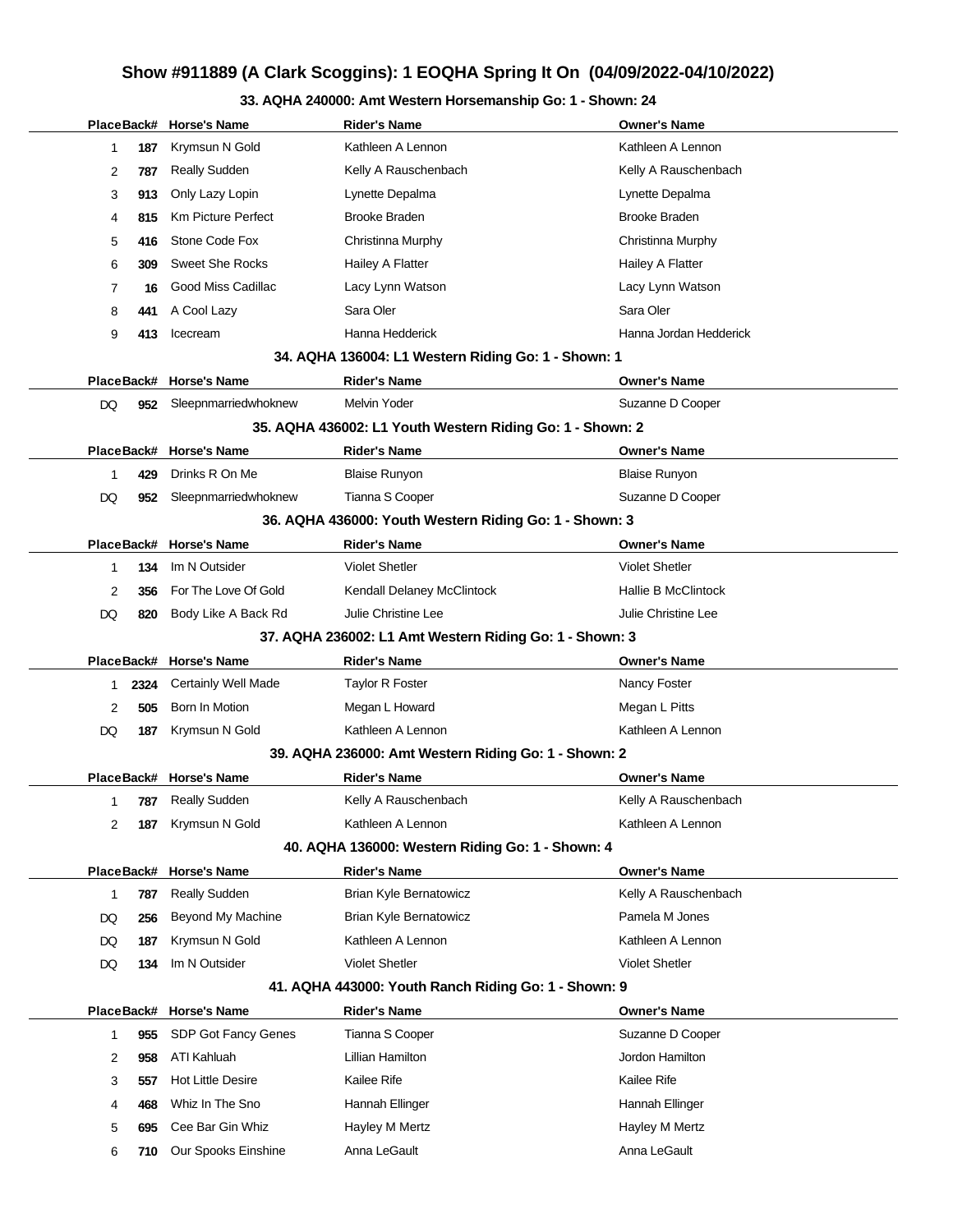### **Show #911889 (A Clark Scoggins): 1 EOQHA Spring It On (04/09/2022-04/10/2022)** 7 **589** Voodoo Doll Ryan Jay Mau Jessica Clutter 8 851 Bullys Chasin Fame Anna Jones **Anna Hortes Anna Jones** Julie James 9 **269** TNTs Valentine Sadie Rose Ross Sadie Rose Ross **42. AQHA 243000: Amt Ranch Riding Go: 1 - Shown: 6 PlaceBack# Horse's Name Rider's Name Owner's Name** 1 **2108** Smokin Custom Crome Kristin Patton **Four Star Quarter Horse** Four Star Quarter Horse 2 **341** Lil Joe Penny Jill Moore Jill Moore Jill Moore 3 **518** Red River Banjo **Heather D Roe Heather D Roe** Heather D Roe 4 **424** My Chex Is Good Chloe M Larson Chloe M Larson 5 **881** Breathalyzer Leah Seimer Bohrer Leah Seimer Bohrer 6 **108** Zips Tuff Buck Jodi Ann King Jodi Ann King **43. AQHA 143000: Ranch Riding Go: 1 - Shown: 12 PlaceBack# Horse's Name Rider's Name Owner's Name** 1 **881** Breathalyzer Leah Seimer Bohrer Leah Seimer Bohrer 2 **2108** Smokin Custom Crome Kristin Patton Four Star Guarter Horse Four Star Quarter Horse 3 **341** Lil Joe Penny **Jill Moore** Jill Moore Jill Moore Jill Moore 4 **958** ATI Kahluah Lillian Hamilton Jordon Hamilton 5 **695** Cee Bar Gin Whiz **Hayley M Mertz Hayley M Mertz** Hayley M Mertz 6 **293** Passing With A Sigh Sara Ann Bradley Sara Ann Bradley Ben D Bradley 7 **424** My Chex Is Good Lynne M Puthoff Chloe M Larson 8 851 Bullys Chasin Fame Anna Jones Anna Hans Anna Jones Anna Jones Anna Jones Anna Jones Anna Jones Anna Jones Anna Jones Anna Jones Anna Jones Anna Jones Anna Jones Anna Jones Anna Jones Anna Jones Anna Jones Anna Jones 9 **518** Red River Banjo **Heather D Roe Heather D Roe Heather D Roe Heather D Roe 44. AQHA 434000: Youth Reining Go: 1 - Shown: 6 PlaceBack# Horse's Name Rider's Name Owner's Name** 1 **652** Chocolate Diamondzz **Gracie Mae Stingle Gracie Mae Stingle** Gracie Mae Stingle 2 **11** Lucky Little Seven Gracie Mae Stingle Gracie Mae Stingle Gracie Mae Stingle 3 **557** Hot Little Desire **Kailee Rife** Kailee Rife **Kailee Rife** Kailee Rife Kailee Rife **Kailee Rife** 4 **954** Chexys Cash Card Tianna S Cooper Suzanne D Cooper Suzanne D Cooper 5 **468** Whiz In The Sno **Hannah Ellinger** Hannah Ellinger Hannah Ellinger DQ **589** Voodoo Doll Ryan Jay Mau Jessica Clutter **46. AQHA 134000: Reining Go: 1 - Shown: 2 PlaceBack# Horse's Name Rider's Name Owner's Name** DQ 451 Magic Mann **Elizabeth A Yoder** Magic Mann **Elizabeth A Yoder** Magic Mann **Kylee Faith Wiseman** DQ 954 Chexys Cash Card Elizabeth A Yoder **Suzanne D Cooper** Suzanne D Cooper **47. AQHA 428000: Youth Barrel Racing Go: 1 - Shown: 5 PlaceBack# Horse's Name Rider's Name Owner's Name** 1 **90** No Room For Alibis **Hailey Kilgore** Megan Wilkin Megan Wilkin 2 **97** Dodge A Bullett Steven Beiser Steven Beiser Steven Beiser 3 **3** LSF Down Home Tuxedo Piper Kiphart **Propert Accord Piper Accord Piper Accord Accord Accord Piper Kiphart** 4 **669** Real Golden Blaze Kami Kile Kami Kile Kami Kile DQ 361 Dashing French Lady Payton Kiphart **Payton Accomplement Container A Container** Valerie A Kiphart **48. AQHA 228000: Amt Barrel Racing Go: 1 - Shown: 1 PlaceBack# Horse's Name Rider's Name Owner's Name** 1 **866** Jamminwithmyredteddy KC Critchet KC Critchet KC Critchet KC Critchet **49. AQHA 128000: Barrel Racing Go: 1 - Shown: 3 PlaceBack# Horse's Name Rider's Name Owner's Name**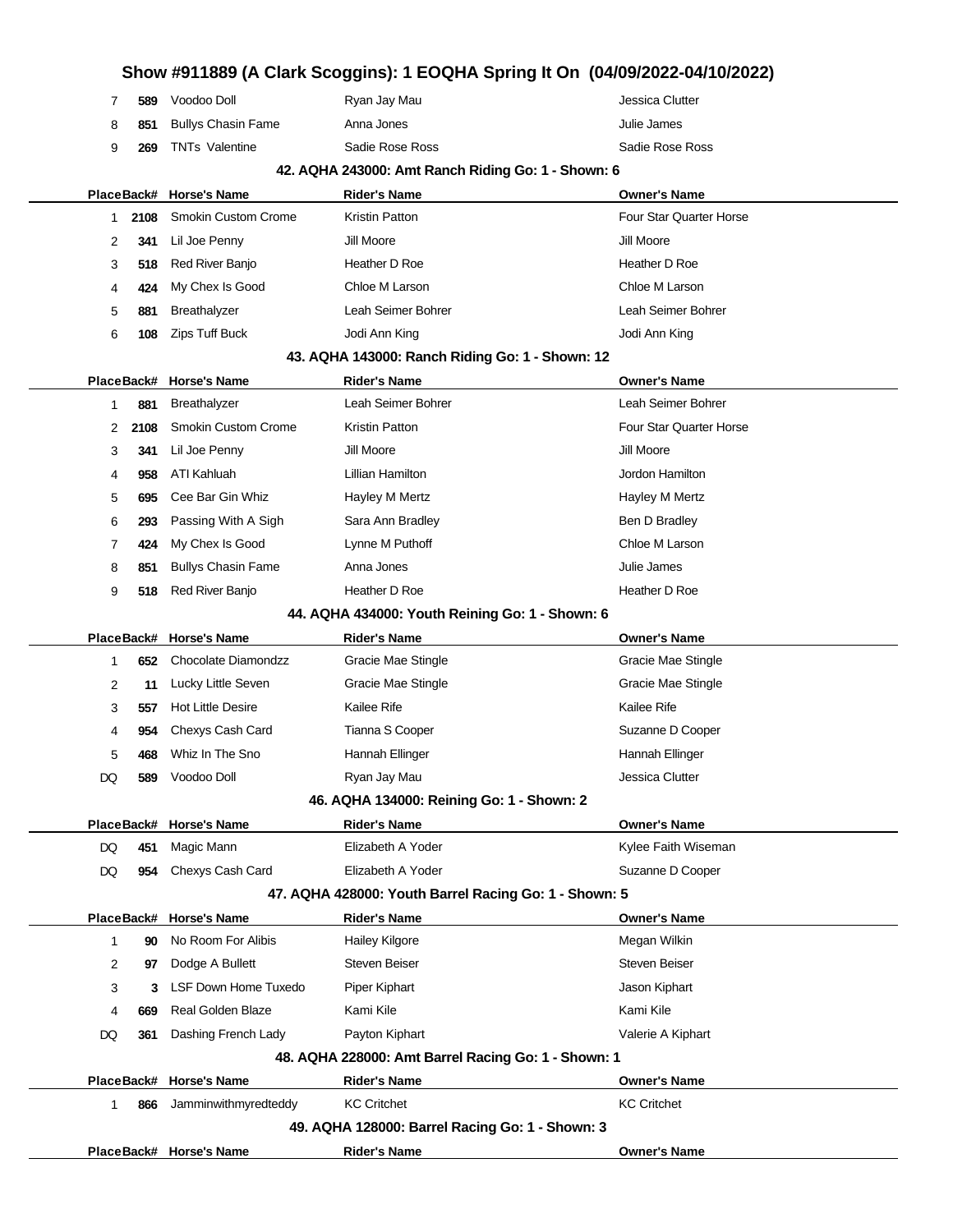| 303<br>1 | Show #911889 (April Devitt): 1 EOQHA Spring It On (04/09/2022-04/10/2022)<br><b>RJL Frenchmans Fame</b> | Caitlyn L Colvin                                                  | Caitlyn L Colvin         |  |
|----------|---------------------------------------------------------------------------------------------------------|-------------------------------------------------------------------|--------------------------|--|
| 2<br>866 | Jamminwithmyredteddy                                                                                    | <b>KC Critchet</b>                                                | <b>KC Critchet</b>       |  |
| 3<br>97  | Dodge A Bullett                                                                                         | Caitlyn L Colvin                                                  | <b>Steven Beiser</b>     |  |
|          |                                                                                                         | 50. AQHA 430000: Youth Pole Bending Go: 1 - Shown: 2              |                          |  |
|          | PlaceBack# Horse's Name                                                                                 | <b>Rider's Name</b>                                               | <b>Owner's Name</b>      |  |
| 1<br>669 | <b>Real Golden Blaze</b>                                                                                | Kami Kile                                                         | Kami Kile                |  |
| 2<br>97  | Dodge A Bullett                                                                                         | <b>Steven Beiser</b>                                              | <b>Steven Beiser</b>     |  |
|          |                                                                                                         | 51. AQHA 230000: Amt Pole Bending Go: 1 - Shown: 1                |                          |  |
|          | PlaceBack# Horse's Name                                                                                 | <b>Rider's Name</b>                                               | <b>Owner's Name</b>      |  |
| 1<br>866 | Jamminwithmyredteddy                                                                                    | <b>KC Critchet</b>                                                | <b>KC Critchet</b>       |  |
|          |                                                                                                         | 52. AQHA 130000: Pole Bending Go: 1 - Shown: 3                    |                          |  |
|          | PlaceBack# Horse's Name                                                                                 | <b>Rider's Name</b>                                               | <b>Owner's Name</b>      |  |
| 303<br>1 | <b>RJL Frenchmans Fame</b>                                                                              | Caitlyn L Colvin                                                  | Caitlyn L Colvin         |  |
| 2<br>866 | Jamminwithmyredteddy                                                                                    | <b>KC Critchet</b>                                                | <b>KC Critchet</b>       |  |
| 3<br>97  | Dodge A Bullett                                                                                         | Caitlyn L Colvin                                                  | <b>Steven Beiser</b>     |  |
|          |                                                                                                         | 53. AQHA 432000: Youth Stake Race Go: 1 - Shown: 2                |                          |  |
|          | PlaceBack# Horse's Name                                                                                 | <b>Rider's Name</b>                                               | <b>Owner's Name</b>      |  |
| 1<br>97  | Dodge A Bullett                                                                                         | <b>Steven Beiser</b>                                              | <b>Steven Beiser</b>     |  |
| 2<br>669 | <b>Real Golden Blaze</b>                                                                                | Kami Kile                                                         | Kami Kile                |  |
|          |                                                                                                         | 54. AQHA 232000: Amt Stake Race Go: 1 - Shown: 1                  |                          |  |
|          | PlaceBack# Horse's Name                                                                                 | <b>Rider's Name</b>                                               | <b>Owner's Name</b>      |  |
| 1<br>866 | Jamminwithmyredteddy                                                                                    | <b>KC Critchet</b>                                                | <b>KC Critchet</b>       |  |
|          |                                                                                                         | 55. AQHA 412002: L1 Youth Showmanship at Halter Go: 1 - Shown: 27 |                          |  |
|          | PlaceBack# Horse's Name                                                                                 | <b>Rider's Name</b>                                               | <b>Owner's Name</b>      |  |
| 243<br>1 | Hes A Hot Mess                                                                                          | Eliza Plum                                                        | Eliza Plum               |  |
| 2<br>716 | Code Complete                                                                                           | Unie Brechbuhler                                                  | Unie Brechbuhler         |  |
| 3<br>948 | Repeated By Diva                                                                                        | Ava Hamilton                                                      | Sara Hamilton            |  |
| 59<br>4  | Im A Platinum Shot                                                                                      | Madelynn Rose Sullivan                                            | Jennifer L Sullivan      |  |
| 5<br>858 | <b>Real Hot Property</b>                                                                                | Aidan Albers                                                      | Gima Albers              |  |
| 423<br>6 | Sierra Della Deluxe                                                                                     | Lillian O'connor                                                  | Julie O'Connor           |  |
| 58<br>7  | Diesel Dixie                                                                                            | Morgan Cutright                                                   | Morgan Cutright          |  |
| 8<br>823 | <b>Red White N Blaze</b>                                                                                | Kylie Jackson                                                     | Kylie Jackson            |  |
|          | LS Im Chippin Good                                                                                      | <b>Audrey Roberts</b>                                             |                          |  |
| 9<br>975 |                                                                                                         |                                                                   | Michele Roberts          |  |
|          |                                                                                                         | 56. AQHA 412800: Youth Showmanship (14 - 18) Go: 1 - Shown: 23    |                          |  |
|          | PlaceBack# Horse's Name                                                                                 | <b>Rider's Name</b>                                               | <b>Owner's Name</b>      |  |
| 767<br>1 | <b>Countin Downthehours</b>                                                                             | <b>Brandy Warvel</b>                                              | <b>Brandy Warvel</b>     |  |
| 2<br>664 | <b>Western Revolution</b>                                                                               | Kendel E Bachey                                                   | Kendel E Bachey          |  |
| 3<br>832 | Its A Southern Dream                                                                                    | <b>Chase Summerville</b>                                          | <b>Chase Summerville</b> |  |
| 296<br>4 | Shez Burnin Hot                                                                                         | Kailee Rife                                                       | Kailee Rife              |  |
| 5<br>243 | Hes A Hot Mess                                                                                          | Eliza Plum                                                        | Eliza Plum               |  |
| 6<br>858 | <b>Real Hot Property</b>                                                                                | Aidan Albers                                                      | Gima Albers              |  |
| 7<br>73  | <b>Fired My Assets</b>                                                                                  | <b>Taylor Poulton</b>                                             | <b>Taylor Poulton</b>    |  |
| 8<br>685 | Vital Sassoon                                                                                           | Evan J McColley                                                   | Evan McColley            |  |
| 9<br>106 | <b>Blow The World Akiss</b>                                                                             | Anna Minich                                                       | Anna Minich              |  |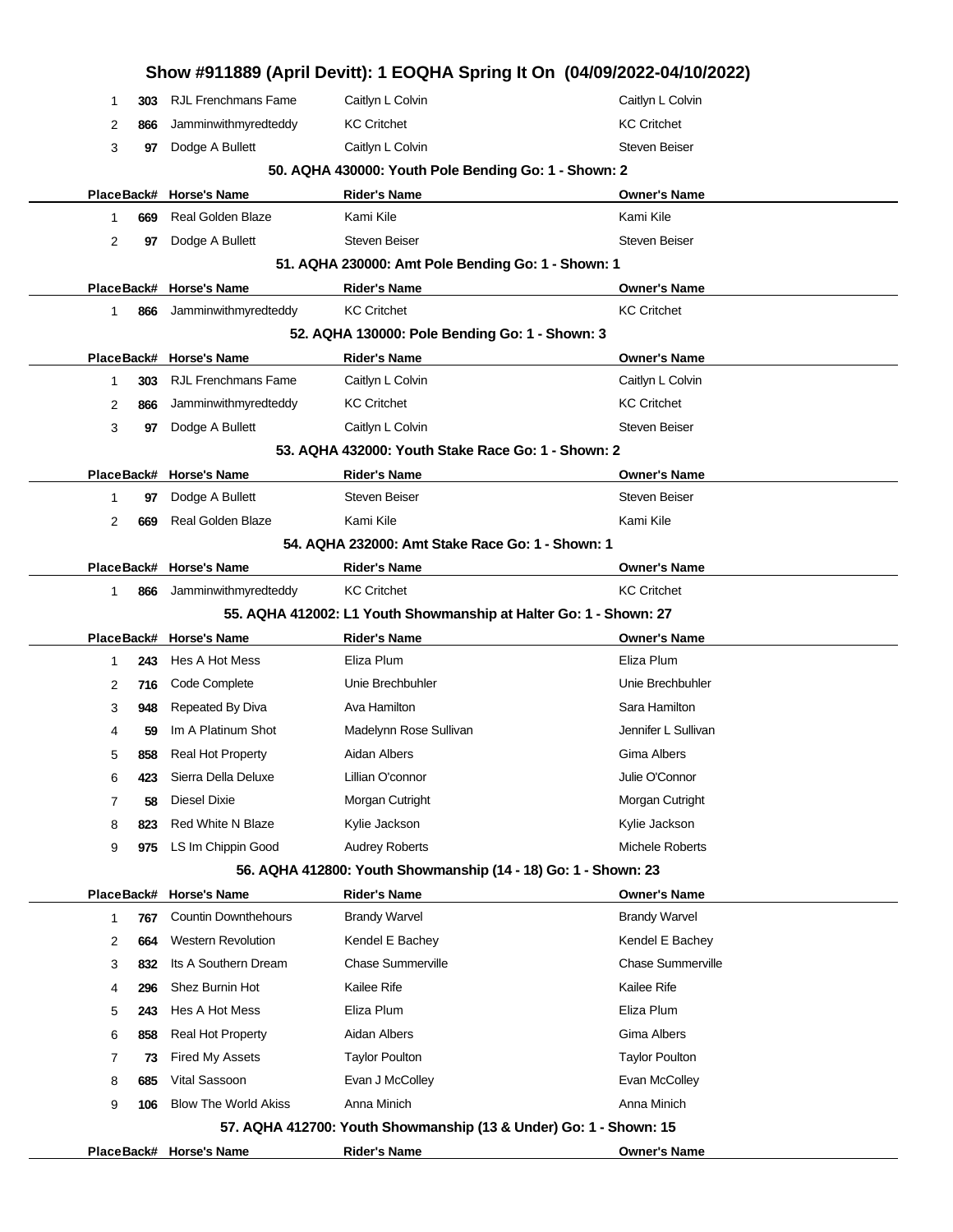|               | 107  | <b>KM Genuinely Best</b>    | Emma Grace Gore        | Emma Grace Gore     |
|---------------|------|-----------------------------|------------------------|---------------------|
| $\mathcal{P}$ | 716  | Code Complete               | Unie Brechbuhler       | Unie Brechbuhler    |
| 3             | 690  | <b>Hez Rainey Made</b>      | Eleanor Ott            | Londa Pickles       |
| 4             | 248  | <b>Especially Invited</b>   | Chalen Leibold         | Chalen Leibold      |
| 5             | 500  | Chips Favorite Invit        | Lauren Hoover          | Amy Hoover          |
| 6             | 593  | <b>BMO Genuine Solution</b> | Meghan Elizabeth Kaser | McKenna Kaser       |
|               | 1013 | <b>RR Rufle My Feathers</b> | <b>Emily Craft</b>     | Christopher C Craft |
| 8             | 948  | Repeated By Diva            | Ava Hamilton           | Sara Hamilton       |
| 9             | 120  | Man Im Sassy                | Isabella Hamilton      | Isabella Hamilton   |
|               |      |                             |                        |                     |

### **58. AQHA 212002: L1 Amt Showmanship at Halter Go: 1 - Shown: 26**

|   |      | PlaceBack# Horse's Name     | <b>Rider's Name</b>   | <b>Owner's Name</b>          |
|---|------|-----------------------------|-----------------------|------------------------------|
|   | 2319 | Sumdiscretionadvised        | Kelsey Guadarrama     | Kelsey Guadarrama            |
| 2 | 351  | Hez Rock Steady             | <b>Emily Voitek</b>   | Michele Welch & Emily Voitek |
| 3 | 767  | <b>Countin Downthehours</b> | Danielle Westbrook    | <b>Brandy Warvel</b>         |
| 4 | 424  | My Chex Is Good             | Chloe M Larson        | Chloe M Larson               |
| 5 | 771  | Slow Lopin Smoothie         | Nicole Rafeld         | Nicole Rafeld                |
| 6 | 418  | The Natural Version         | <b>Emmerson Kruse</b> | <b>Emmerson Kruse</b>        |
|   | 326  | <b>Presidential Asset</b>   | Meghin Atkinson       | Meghin, Meghin & Meghin      |
| 8 | 566  | Hidden Agenda               | Jackie Davis          | Jackie Davis                 |
| 9 | 779  | Lazy As Sin                 | Mara Carducci         | Nicole Irwin                 |
|   |      |                             |                       |                              |

### **59. AQHA 212800: Amt Select Showmanship at Halter Go: 1 - Shown: 19**

|   |      | PlaceBack# Horse's Name   | <b>Rider's Name</b> | <b>Owner's Name</b>  |
|---|------|---------------------------|---------------------|----------------------|
|   | 89   | Under My Terms            | Jennifer Royal      | Jennifer Royal       |
| 2 | 1128 | Old Fashiond              | Gretchen Backer     | <b>Brooke Backer</b> |
| 3 | 815  | <b>Km Picture Perfect</b> | Tammy S Braden      | <b>Brooke Braden</b> |
| 4 | 48   | Gota Lota Assets          | Denise A Folck      | Denise A Folck       |
| 5 | 323  | Lopen Assets              | Martha A Fabry      | Martha A Fabry       |
| 6 | 242  | JDG Invited By Chip       | Deborah Herman      | Deborah Herman       |
|   | 475  | Mechanic In A Skirt       | Cathy A Johnson     | Cathy A Johnson      |
| 8 | 721  | <b>Check This Machine</b> | Kimberly A Best     | Kimberly A Best      |
| 9 | 513  | <b>Heza Celebrite</b>     | Jann Ahlberg        | Jann Ahlberg         |
|   |      |                           |                     |                      |

### **60. AQHA 212000: Amt Showmanship at Halter Go: 1 - Shown: 29**

|                |      | PlaceBack# Horse's Name  | <b>Rider's Name</b>                                              | <b>Owner's Name</b> |
|----------------|------|--------------------------|------------------------------------------------------------------|---------------------|
| 1              | 310  | Grace Zipsinthe Rein     | Matthew G Siefker                                                | Matthew G Siefker   |
| $\mathbf{2}$   | 2749 | Shez Gotawaybout Her     | Taylor R Foster                                                  | Nancy Foster        |
| 3              | 520  | <b>Heza Dark Version</b> | Jessica E Eagle                                                  | Abigail Eagle       |
| 4              | 302  | Woke Up Like Thizzz      | Cheryl Duffey                                                    | Cheryl Duffey       |
| 5              | 290  | Movin On Up              | Amanda Moore                                                     | Amanda Moore        |
| 6              | 309  | Sweet She Rocks          | Hailey A Flatter                                                 | Hailey A Flatter    |
| 7              | 913  | Only Lazy Lopin          | Lynette Depalma                                                  | Lynette Depalma     |
| 8              | 889  | Servo Machine            | Allie Atkinson                                                   | Allie Atkinson      |
| 9              | 441  | A Cool Lazy              | Sara Oler                                                        | Sara Oler           |
|                |      |                          | 61. NAQHA 8800: Small Fry Showmanship 9 & Under Go: 1 - Shown: 9 |                     |
|                |      | PlaceBack# Horse's Name  | <b>Rider's Name</b>                                              | <b>Owner's Name</b> |
| 1              | 423  | Sierra Della Deluxe      | Ruby O'Connor                                                    | Julie O'Connor      |
| $\overline{2}$ | 411  | The Roan Show            | Molly Mullady                                                    | Molly Mullady       |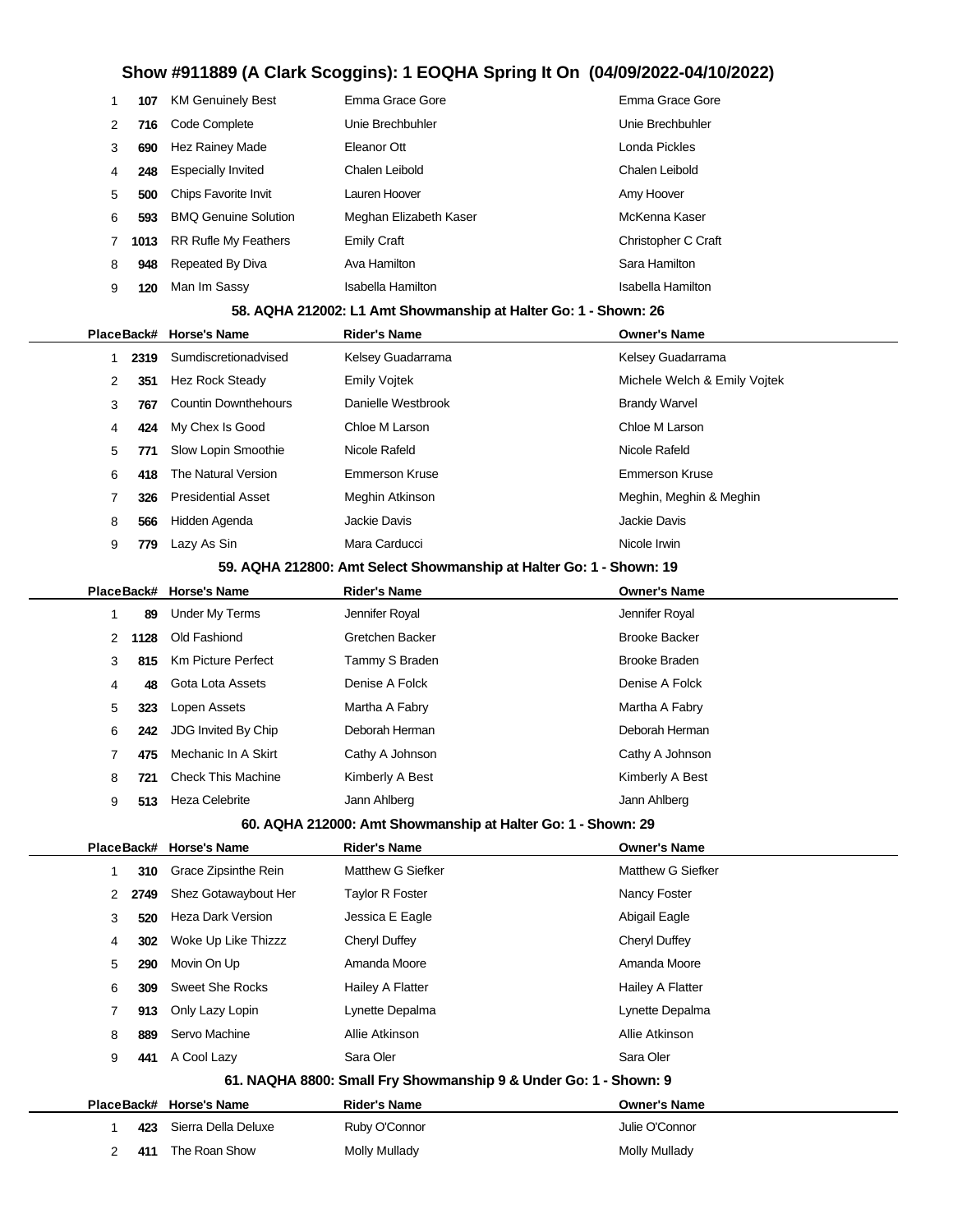| 3 | 129  | <b>Starched Rockies</b>     | Gwen Toth                 | Emily Toth               |
|---|------|-----------------------------|---------------------------|--------------------------|
| 4 | 593  | <b>BMO Genuine Solution</b> | McKenna Kaser             | McKenna Kaser            |
| 5 | 979  | <b>Rarely Radical Ricky</b> | Alana Rice                | Alana Rice               |
| 6 | 1000 | Good Old Gold               | <b>Barrett Schockling</b> | Kara Beth Schockling     |
|   | 534  | Im Gonna Be Lazy            | Lilianna Sanna            | Addison Leonard          |
| 8 | 403  | Talkinboutonite             | Sierra Mueller            | Antoinette Colleen Bloom |
| 9 | 150  | Rockmelikeyameanit          | Carlee Brown              | Lauren N Brown           |

### **62. AQHA 275000: Amt Performance Halter Mares Go: 1 - Shown: 12**

|  |   |     | PlaceBack# Horse's Name | <b>Rider's Name</b>                                                   | <b>Owner's Name</b>      |
|--|---|-----|-------------------------|-----------------------------------------------------------------------|--------------------------|
|  |   | 916 | Do You Think Im Lazy    | <b>Bettie L Caballe</b>                                               | <b>Bettie L Caballe</b>  |
|  | 2 | 309 | Sweet She Rocks         | Hailey A Flatter                                                      | Hailey A Flatter         |
|  | 3 | 290 | Movin On Up             | Amanda Moore                                                          | Amanda Moore             |
|  | 4 | 244 | Forevernalwayscowboy    | Sarah E Shaheen                                                       | Sarah E Shaheen          |
|  | 5 | 359 | Sompin Nthemoonlight    | Janet Kolk                                                            | Janet Kolk               |
|  | 6 | 403 | Talkinboutonite         | Antoinette Colleen Bloom                                              | Antoinette Colleen Bloom |
|  |   | 89  | Under My Terms          | Jennifer Royal                                                        | Jennifer Royal           |
|  | 8 | 441 | A Cool Lazy             | Sara Oler                                                             | Sara Oler                |
|  | 9 | 886 | Lazys Leadin Lady       | Lucinda Conrad                                                        | Lucinda Conrad           |
|  |   |     |                         | CO. A QUA AZEODO, Varilla Darfarmanae Halter Marco Oar 4 - Charros 40 |                          |

#### **63. AQHA 475000: Youth Performance Halter Mares Go: 1 - Shown: 10**

|   |     | PlaceBack# Horse's Name     | <b>Rider's Name</b>    | <b>Owner's Name</b>      |
|---|-----|-----------------------------|------------------------|--------------------------|
|   | 500 | <b>Chips Favorite Invit</b> | Lauren Hoover          | Amy Hoover               |
| 2 | 720 | This Selections Hot         | Caden Craft            | Christopher C Craft      |
| 3 | 224 | Shesalazyshamrock           | Hannah Marie Beidelman | Hannah Marie Beidelman   |
| 4 | 106 | <b>Blow The World Akiss</b> | Anna Minich            | Anna Minich              |
| 5 | 948 | Repeated By Diva            | Ava Hamilton           | Sara Hamilton            |
| 6 | 403 | Talkinboutonite             | Sierra Mueller         | Antoinette Colleen Bloom |
|   | 950 | Interesting Lady            | Meghan Elizabeth Kaser | Meghan Elizabeth Kaser   |
| 8 | 363 | Ima Hot Time                | Mallory Kirby          | Mallory Kirby            |
| 9 | 911 | Looking Willy Good          | Kaylee Grace Olds      | Jennifer Olds            |
|   |     |                             |                        |                          |

### **64. AQHA 175000: Performance Halter Mares Go: 1 - Shown: 6**

|   |     | PlaceBack# Horse's Name | <b>Rider's Name</b> | <b>Owner's Name</b> |
|---|-----|-------------------------|---------------------|---------------------|
|   | 290 | Movin On Up             | Amanda Moore        | Amanda Moore        |
| 2 | 354 | Shewillbesomebody       | Alexandria Bryner   | Tracy L Hritz       |
| 3 | 108 | Zips Tuff Buck          | Sara Ann Bradley    | Jodi Ann King       |
| 4 | 671 | Onlythebestchocolate    | Sarah J Bernatowicz | Laura Anne Lamb     |
| 5 | 244 | Forevernalwayscowboy    | Sarah E Shaheen     | Sarah E Shaheen     |
| 6 | 296 | Shez Burnin Hot         | Kailee Rife         | Kailee Rife         |

### **65. AQHA 277000: Amt Performance Halter Geldings Go: 1 - Shown: 16**

|   |     | PlaceBack# Horse's Name | <b>Rider's Name</b> | <b>Owner's Name</b>    |
|---|-----|-------------------------|---------------------|------------------------|
|   | 305 | Snoop Dogge             | Jason G Somnitz     | Jason G Somnitz        |
| 2 | 575 | Simply One Hot          | Grace Philpot       | Keri Philpot           |
| 3 | 413 | Icecream                | Hanna Hedderick     | Hanna Jordan Hedderick |
| 4 | 601 | Hezwillyexpensive       | Renee Eier          | Renee Eier             |
| 5 | 416 | Stone Code Fox          | Christinna Murphy   | Christinna Murphy      |
| 6 | 323 | Lopen Assets            | Martha A Fabry      | Martha A Fabry         |
|   | 853 | Suddens Zbest           | Darca Leann Dickson | Darca Leann Dickson    |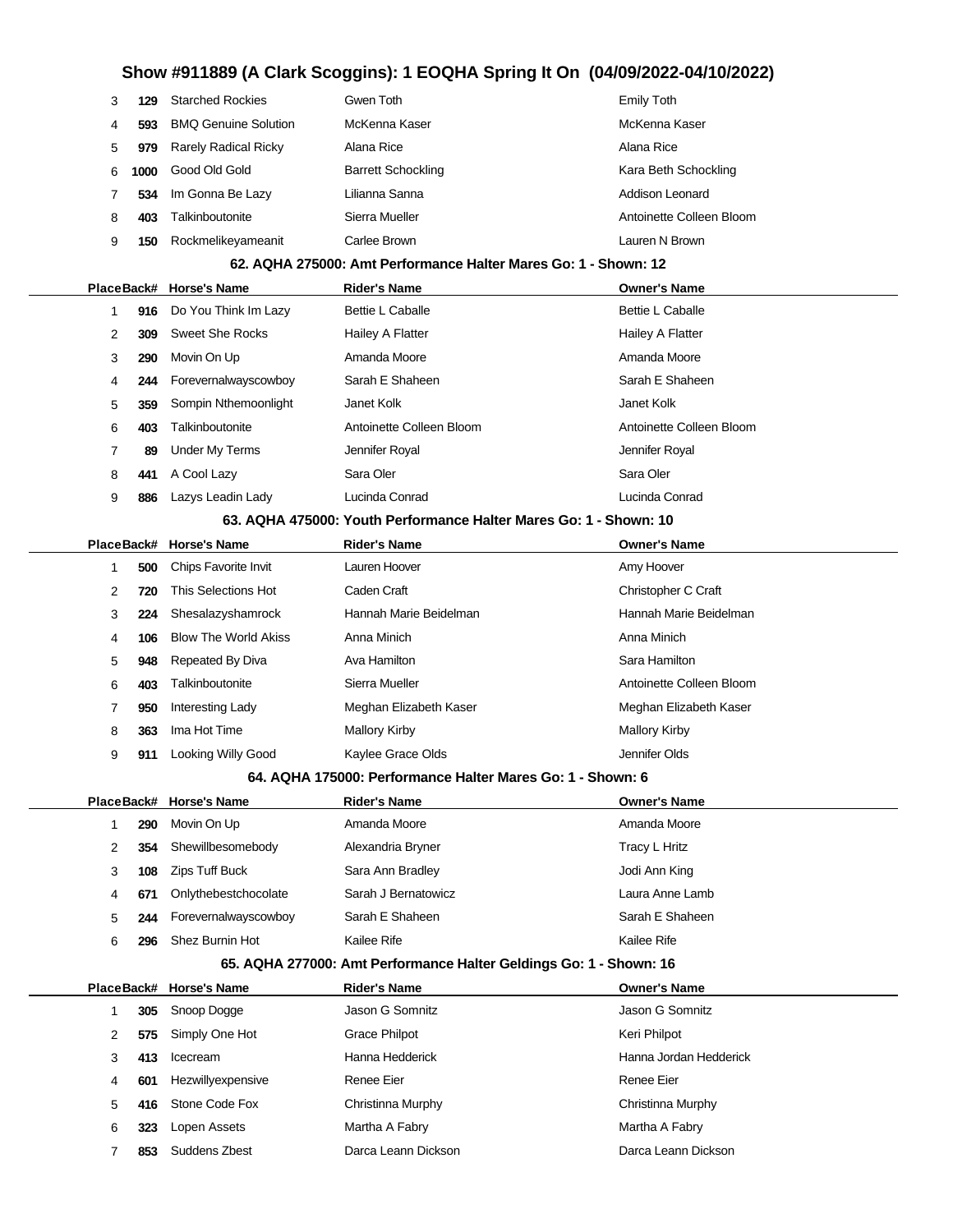### **Show #911889 (A Clark Scoggins): 1 EOQHA Spring It On (04/09/2022-04/10/2022) 2319** Sumdiscretionadvised Kelsey Guadarrama Kelsey Guadarrama Kelsey Guadarrama **424** My Chex Is Good Chloe M Larson Chloe M Larson **66. AQHA 477000: Youth Performance Halter Geldings Go: 1 - Shown: 9 PlaceBack# Horse's Name Rider's Name Owner's Name 243** Hes A Hot Mess Eliza Plum Eliza Plum **119** Playin It Cool **Cynthia Testerman** Kaylee Grace Olds Cynthia Testerman **952** Sleepnmarriedwhoknew Tianna S Cooper Suzanne D Cooper **690** Hez Rainey Made **Eleanor Ott Eleanor Ott Eleanor Ott Eleanor Ott Eleanor Ott Eleanor Ott Eleanor Ott Eleanor Ott Eleanor Ott Eleanor Ott Eleanor Ott Eleanor Ott Eleanor Ott Eleanor Ott E 107** KM Genuinely Best **Emma Grace Gore** Emma Grace Gore Emma Grace Gore **850** How Bout At Midnight Kylie Davis Kylie Davis **1013** RR Rufle My Feathers Emily Craft Christopher C Craft Christopher C Craft **818** Gettin Rich N Famous Maegan E Pearson Maegan E Pearson **858** Real Hot Property **Aidan Albers And Albers Gima Albers 67. AQHA 177000: Performance Halter Geldings Go: 1 - Shown: 10 PlaceBack# Horse's Name Rider's Name Owner's Name 305** Snoop Dogge Jason G Somnitz Jason G Somnitz **575** Simply One Hot Grace Philpot **Crace Filled** Contact Contact Crace Review Keri Philpot 3 850 How Bout At Midnight Allyssa Dawn Paul **Allyssa Dawn Paul Allyssa Dawn Paul** Kylie Davis **601** Hezwillyexpensive Camilla M Claypool **Camilla M** Claypool Renee Eier **690** Hez Rainey Made **Eleanor Ott Eleanor Ott Eleanor Ott Londa Pickles 107** KM Genuinely Best Emma Grace Gore Emma Grace Gore **362** Mr Macdreamy **Camilla M Claypool** Stefanie Page **413** Icecream **Hanna Hedderick** Hanna Hedderick Hanna Jordan Hedderick **323** Lopen Assets **Alexandria Bryner** Martha A Fabry **73. AQHA 405700: Youth Aged Mares Go: 1 - Shown: 3 PlaceBack# Horse's Name Rider's Name Owner's Name 603** FG Mesmerized Colton Smith Tammi M Smith **163** Impulsed By Flash Mary Caroline Minich Mary Caroline Minich **120** Man Im Sassy **Isabella Hamilton** Isabella Hamilton Isabella Hamilton **77. AQHA 205700: Amt Aged Mares Go: 1 - Shown: 2 PlaceBack# Horse's Name Rider's Name Owner's Name 602** Sheza Premadonna Tammi M Smith Dewey Smith **81. AQHA 105700: Aged Mares Go: 1 - Shown: 2 PlaceBack# Horse's Name Rider's Name Owner's Name 603** FG Mesmerized **Dewey Smith Dewey Smith** Communication Communication M Smith **602** Sheza Premadonna Colton Smith Colton Smith Dewey Smith **83. AQHA 407500: Youth Two Yr Old Geldings Go: 1 - Shown: 1 PlaceBack# Horse's Name Rider's Name Owner's Name 978** One Silent Secret Caden Craft Canadas Canadas Canadas Canadas Ralph C Craft **85. AQHA 407700: Youth Aged Geldings Go: 1 - Shown: 7 PlaceBack# Horse's Name Rider's Name Owner's Name 718** LW Immense **Ration Contains A Karsynn Stoneking Leighton Wetzel** Leighton Wetzel **226** Km Best Man Standing Maddy J Pavlica Manus Maddy J Pavlica **369** Dontkissthismachine Serrin A Whitt Serrin A Whitt Serrin A Whitt **150** Rockmelikeyameanit Carlee Brown Lauren N Brown **277** Cuethebattsignal **Addison M Nalle-Icenhour** Manus Maelynn Management LLc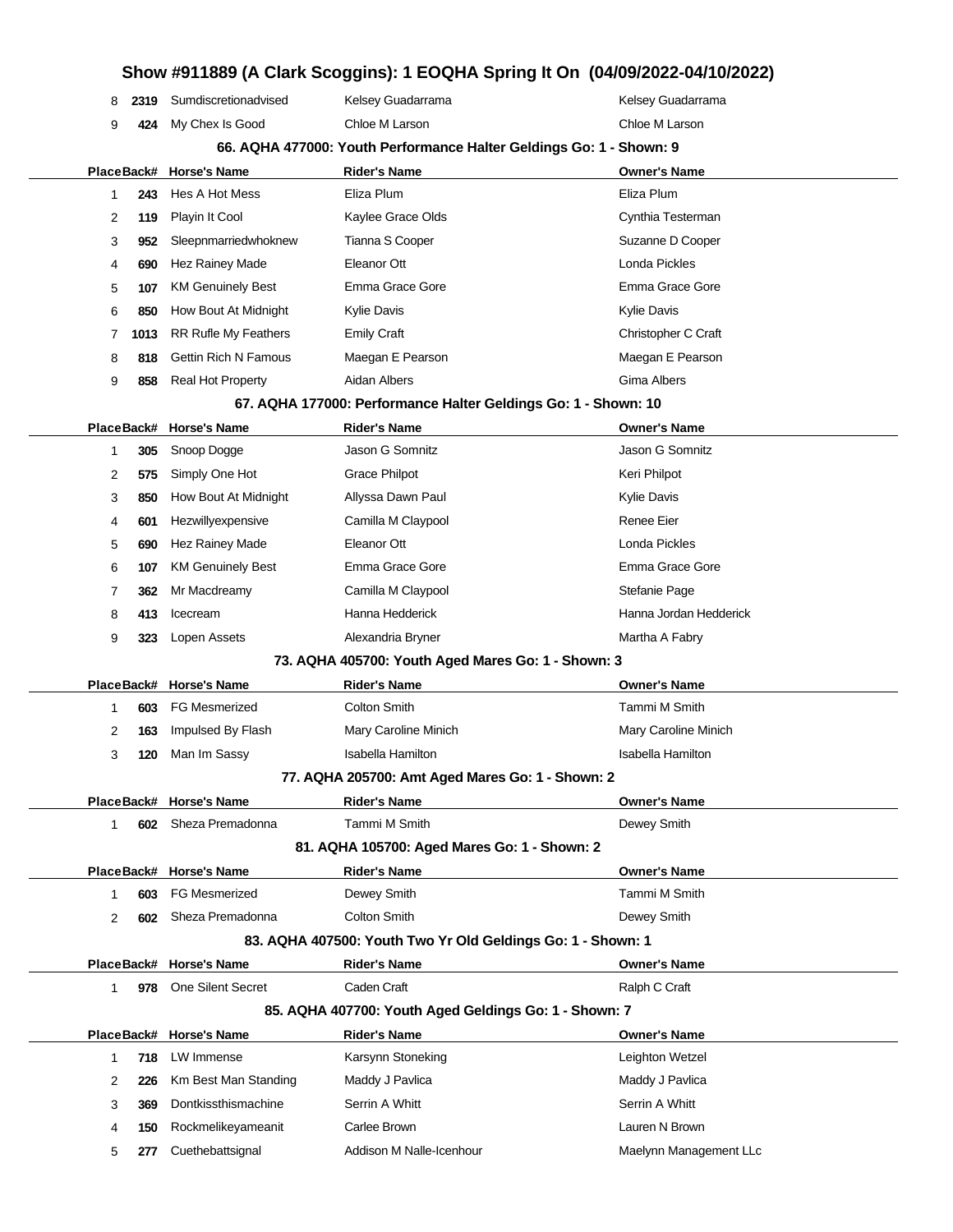|              |            |                           |                                                           | Show #911889 (A Clark Scoggins): 1 EOQHA Spring It On (04/09/2022-04/10/2022) |
|--------------|------------|---------------------------|-----------------------------------------------------------|-------------------------------------------------------------------------------|
| 6            | 1000       | Good Old Gold             | <b>Barrett Schockling</b>                                 | Kara Beth Schockling                                                          |
|              |            |                           | 87. AQHA 207500: Amt Two Yr Old Geldings Go: 1 - Shown: 2 |                                                                               |
|              |            | PlaceBack# Horse's Name   | <b>Rider's Name</b>                                       | <b>Owner's Name</b>                                                           |
| 1            | 604        | <b>Fearles Premo</b>      | Lisa Scott-Reiss                                          | Lisa Scott-Reiss                                                              |
| 2            | 978        | One Silent Secret         | Ralph C Craft                                             | Ralph C Craft                                                                 |
|              |            |                           | 89. AQHA 207700: Amt Aged Geldings Go: 1 - Shown: 7       |                                                                               |
|              |            | PlaceBack# Horse's Name   | <b>Rider's Name</b>                                       | <b>Owner's Name</b>                                                           |
| 1            | 718        | LW Immense                | Leighton Wetzel                                           | Leighton Wetzel                                                               |
| 2            | 150        | Rockmelikeyameanit        | Lauren N Brown                                            | Lauren N Brown                                                                |
| 3            | 566        | Hidden Agenda             | <b>Jackie Davis</b>                                       | Jackie Davis                                                                  |
| 4            | 721        | <b>Check This Machine</b> | Kimberly A Best                                           | Kimberly A Best                                                               |
| 5            | 576        | Tip Off To Sleep          | Jamie L Migliori                                          | Jamie L Migliori                                                              |
| 6            | 913        | Only Lazy Lopin           | Lynette Depalma                                           | Lynette Depalma                                                               |
| 7            | 494        | Always Hottish            | Karen Elicker Crowell                                     | Karen Elicker Crowell                                                         |
|              |            |                           | 91. AQHA 107500: Two Yr Old Geldings Go: 1 - Shown: 2     |                                                                               |
|              |            | PlaceBack# Horse's Name   | <b>Rider's Name</b>                                       | <b>Owner's Name</b>                                                           |
| 1            | 604        | <b>Fearles Premo</b>      | Dewey Smith                                               | Lisa Scott-Reiss                                                              |
| 2            | 978        | One Silent Secret         | Matthew Claypool                                          | Ralph C Craft                                                                 |
|              |            |                           | 93. AQHA 107700: Aged Geldings Go: 1 - Shown: 5           |                                                                               |
|              | PlaceBack# | <b>Horse's Name</b>       | <b>Rider's Name</b>                                       | <b>Owner's Name</b>                                                           |
| 1            | 718        | LW Immense                | Leighton Wetzel                                           | Leighton Wetzel                                                               |
| 2            | 150        | Rockmelikeyameanit        | Lauren N Brown                                            | Lauren N Brown                                                                |
| 3            | 576        | Tip Off To Sleep          | <b>Madison Hallas</b>                                     | Jamie L Migliori                                                              |
| 4            | 494        | Always Hottish            | Karen Elicker Crowell                                     | Karen Elicker Crowell                                                         |
| 5            | 913        | Only Lazy Lopin           | <b>Brent Maxwell</b>                                      | Lynette Depalma                                                               |
|              |            |                           | 97. AQHA 203400: Amt Aged Stallions Go: 1 - Shown: 1      |                                                                               |
|              |            | PlaceBack# Horse's Name   | Rider's Name                                              | <b>Owner's Name</b>                                                           |
| 1            | 650        | I Got Cool Luck           | Jason G Somnitz                                           | Jason G Somnitz                                                               |
|              |            |                           | 101. AQHA 103400: Aged Stallions Go: 1 - Shown: 1         |                                                                               |
|              |            | PlaceBack# Horse's Name   | Rider's Name                                              | <b>Owner's Name</b>                                                           |
| $\mathbf{1}$ | 650        | I Got Cool Luck           | Matthew Claypool                                          | Jason G Somnitz                                                               |
|              |            |                           | 102. AQHA 144004: L1 Hunter Under Saddle Go: 1 - Shown: 8 |                                                                               |
|              |            | PlaceBack# Horse's Name   | <b>Rider's Name</b>                                       | <b>Owner's Name</b>                                                           |
| 1            | 278        | Shop Class                | Bobby Dean                                                | Lexi Reger                                                                    |
| 2            | 442        | <b>Quantum Mechanic</b>   | Nicole Giumenti                                           | <b>Thomas Campbell</b>                                                        |
| 3            | 801        | Always Unforgettable      | <b>Madison Hallas</b>                                     | <b>Taylor Petrie</b>                                                          |
|              |            | Movin On Up               | Marion E Troyer                                           | Amanda Moore                                                                  |
| 4            | 290        |                           |                                                           |                                                                               |
| 5            | 119        | Playin It Cool            | Jamie Watson                                              | Cynthia Testerman                                                             |

**351** Hez Rock Steady **Alexandria Bryner** Michele Welch & Emily Vojtek **103. AQHA 444002: L1 Youth Hunter Under Saddle Go: 1 - Shown: 20**

**798** Brock Lesnar **Lynne M Puthoff Helenn Voss** 

|     | PlaceBack# Horse's Name | Rider's Name      | <b>Owner's Name</b>      |
|-----|-------------------------|-------------------|--------------------------|
| 243 | Hes A Hot Mess          | Eliza Plum        | Eliza Plum               |
| 832 | Its A Southern Dream    | Chase Summerville | <b>Chase Summerville</b> |
| 296 | Shez Burnin Hot         | Kailee Rife       | Kailee Rife              |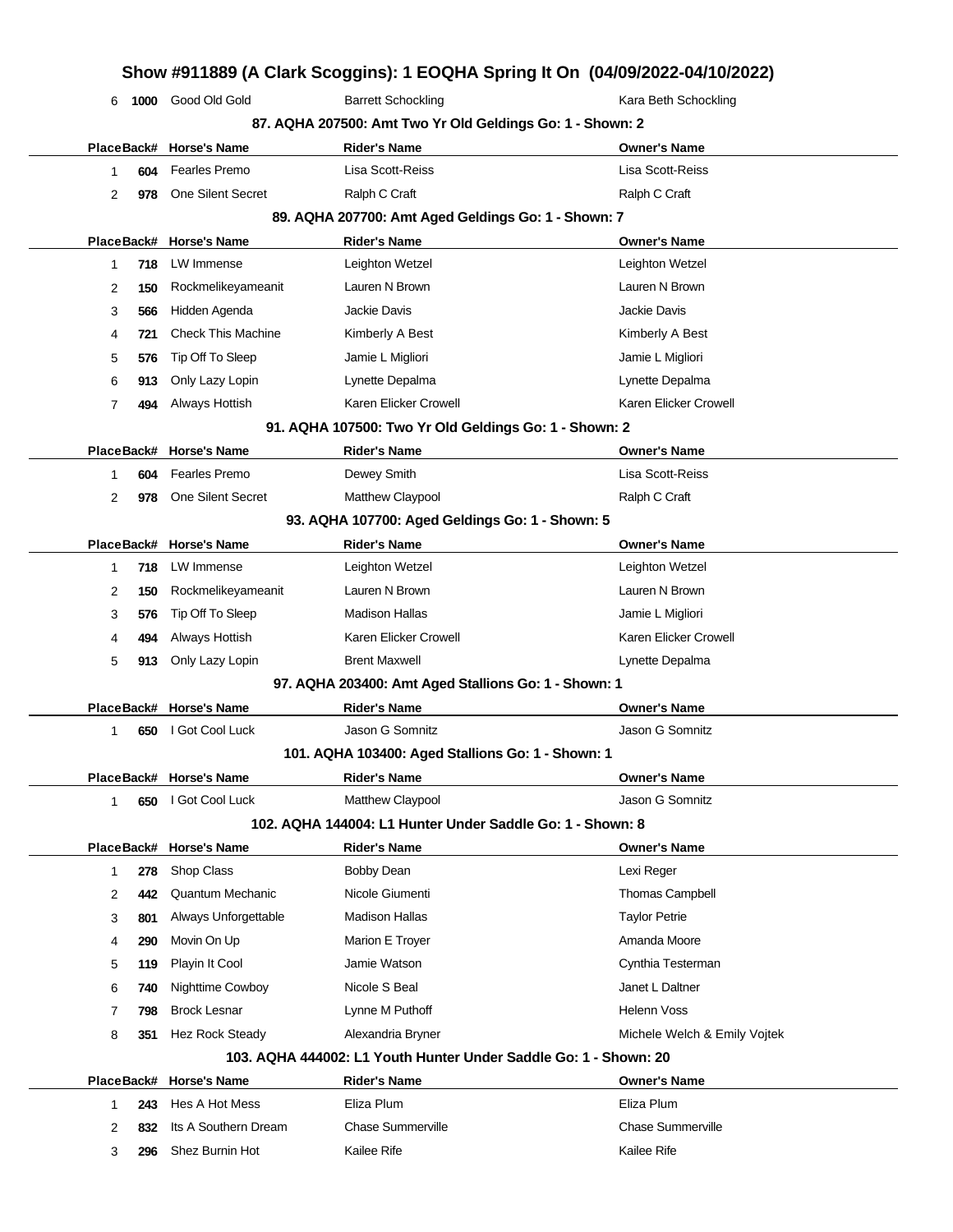| 4          | 119  | Playin It Cool              | Kaylee Grace Olds                                                          | Cynthia Testerman         |
|------------|------|-----------------------------|----------------------------------------------------------------------------|---------------------------|
| 5          | 369  | Dontkissthismachine         | Serrin A Whitt                                                             | Serrin A Whitt            |
| 6          | 173  | Certain Valor               | Gabriella Madison Lohrenz                                                  | Gabriella Madison Lohrenz |
| 7          | 948  | Repeated By Diva            | Ava Hamilton                                                               | Sara Hamilton             |
| 8          | 322  | Zipposwiseinvestment        | Kinsley Goran                                                              | Kinsley Goran             |
| 9          | 58   | Diesel Dixie                | Morgan Cutright                                                            | Morgan Cutright           |
|            |      |                             | 104. AQHA 444800: Youth Hunter Under Saddle (14-18) Go: 1 - Shown: 12      |                           |
| PlaceBack# |      | <b>Horse's Name</b>         | <b>Rider's Name</b>                                                        | Owner's Name              |
| 1          | 243  | Hes A Hot Mess              | Eliza Plum                                                                 | Eliza Plum                |
| 2          | 832  | Its A Southern Dream        | <b>Chase Summerville</b>                                                   | <b>Chase Summerville</b>  |
| 3          | 735  | Duplicated In Iron          | Addison Johnson                                                            | Addison Johnson           |
| 4          | 858  | <b>Real Hot Property</b>    | Aidan Albers                                                               | Gima Albers               |
| 5          | 369  | Dontkissthismachine         | Serrin A Whitt                                                             | Serrin A Whitt            |
| 6          | 226  | Km Best Man Standing        | Maddy J Pavlica                                                            | Maddy J Pavlica           |
| 7          | 247  | Lazy Bonz                   | Ashlynn Mandich                                                            | Ashlynn Mandich           |
| 8          | 134  | Im N Outsider               | <b>Violet Shetler</b>                                                      | <b>Violet Shetler</b>     |
| 9          | 278  | Shop Class                  | Lexi Reger                                                                 | Lexi Reger                |
|            |      |                             | 105. AQHA 444700: Youth Hunter Under Saddle (13 & Under) Go: 1 - Shown: 14 |                           |
| PlaceBack# |      | <b>Horse's Name</b>         | <b>Rider's Name</b>                                                        | <b>Owner's Name</b>       |
| 1          | 248  | <b>Especially Invited</b>   | Chalen Leibold                                                             | Chalen Leibold            |
| 2          | 690  | Hez Rainey Made             | Eleanor Ott                                                                | Londa Pickles             |
| 3          | 363  | Ima Hot Time                | <b>Mallory Kirby</b>                                                       | Mallory Kirby             |
| 4          | 119  | Playin It Cool              | Kaylee Grace Olds                                                          | Cynthia Testerman         |
| 5          | 716  | Code Complete               | Unie Brechbuhler                                                           | Unie Brechbuhler          |
| 6          | 948  | Repeated By Diva            | Ava Hamilton                                                               | Sara Hamilton             |
| 7          | 120  | Man Im Sassy                | Isabella Hamilton                                                          | <b>Isabella Hamilton</b>  |
| 8          | 1013 | <b>RR Rufle My Feathers</b> | Emily Craft                                                                | Christopher C Craft       |
| 9          | 452  | Sweettalkinartifacts        | Karlee Johnson                                                             | Madison V Johnson         |
|            |      |                             | 106. AQHA 144100: Junior Hunter Under Saddle Go: 1 - Shown: 7              |                           |
|            |      | PlaceBack# Horse's Name     | <b>Rider's Name</b>                                                        | Owner's Name              |
| 1          | 699  | Hez Blazing Brave           | Hilary Hoffman                                                             | Hilary Hoffman            |
| 2          | 278  | Shop Class                  | Bobby Dean                                                                 | Lexi Reger                |
| 3          | 119  | Playin It Cool              | Jamie Watson                                                               | Cynthia Testerman         |
| 4          | 359  | Sompin Nthemoonlight        | Janet Kolk                                                                 | Janet Kolk                |
| 5          | 801  | Always Unforgettable        | <b>Madison Hallas</b>                                                      | <b>Taylor Petrie</b>      |
| 6          | 28   | Chips N Queso               | Alexandria Bryner                                                          | Gretchen Backer           |
| 7          | 362  | Mr Macdreamy                | Camilla M Claypool                                                         | Stefanie Page             |
|            |      |                             | 107. AQHA 244002: L1 Amt Hunter Under Saddle Go: 1 - Shown: 17             |                           |
| PlaceBack# |      | <b>Horse's Name</b>         | <b>Rider's Name</b>                                                        | <b>Owner's Name</b>       |
| 1          | 677  | Uptowne Funk                | <b>Riley Geiger</b>                                                        | <b>Riley Geiger</b>       |
| 2          | 605  | This Art To Be Good         | Kelly J Rager                                                              | Kelly J Rager             |
| 3          | 699  | Hez Blazing Brave           | Jennifer Feller                                                            | Hilary Hoffman            |
| 4          | 2319 | Sumdiscretionadvised        | Kelsey Guadarrama                                                          | Kelsey Guadarrama         |
| 5          | 520  | Heza Dark Version           | Jessica E Eagle                                                            | Abigail Eagle             |
| 6          | 798  | <b>Brock Lesnar</b>         | <b>Helenn Voss</b>                                                         | Helenn Voss               |
| 7          | 302  | Woke Up Like Thizzz         | Cheryl Duffey                                                              | Cheryl Duffey             |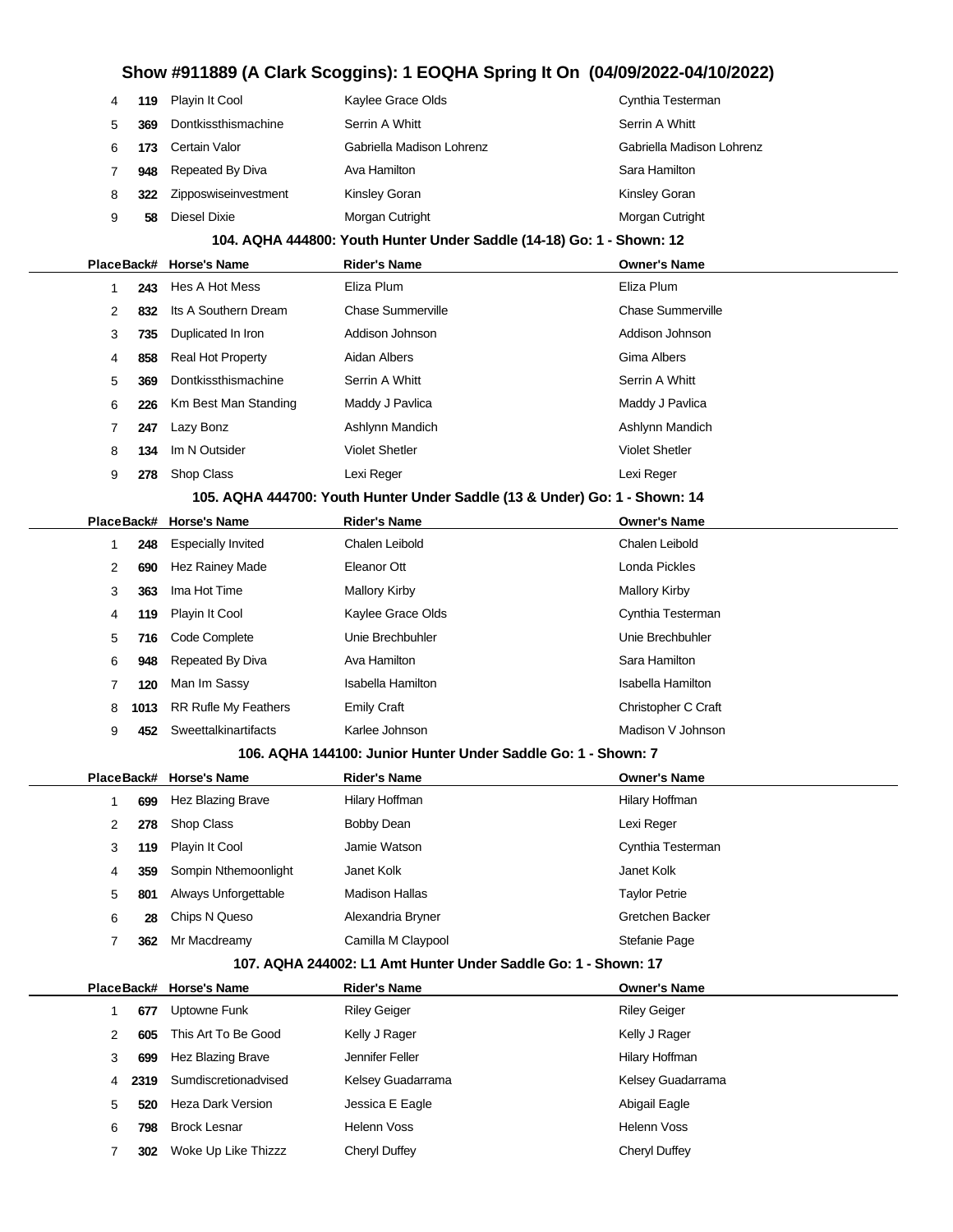|            |            |                                          |                                                        | Show #911889 (A Clark Scoggins): 1 EOQHA Spring It On (04/09/2022-04/10/2022) |
|------------|------------|------------------------------------------|--------------------------------------------------------|-------------------------------------------------------------------------------|
| 8          | 465        | Kirbyssophistication                     | Teresa C Decenzo                                       | Teresa C Decenzo                                                              |
| 9          | 453        | Allelujah                                | Julie Elizabeth Davis                                  | Julie Elizabeth Davis                                                         |
|            |            |                                          |                                                        | 108. AQHA 244800: Amt Select Hunter Under Saddle Go: 1 - Shown: 4             |
| PlaceBack# |            | <b>Horse's Name</b>                      | <b>Rider's Name</b>                                    | <b>Owner's Name</b>                                                           |
| 1          | 89         | <b>Under My Terms</b>                    | Jennifer Royal                                         | Jennifer Royal                                                                |
| 2          | 740        | Nighttime Cowboy                         | Janet L Daltner                                        | Janet L Daltner                                                               |
| 3          | 28         | Chips N Queso                            | Gretchen Backer                                        | Gretchen Backer                                                               |
| 4          | 331        | Sleeping In My Tux                       | Diane W Reynolds                                       | Diane W Reynolds                                                              |
|            |            |                                          |                                                        | 109. AQHA 244000: Amt Hunter Under Saddle Go: 1 - Shown: 8                    |
| PlaceBack# |            | <b>Horse's Name</b>                      | Rider's Name                                           | <b>Owner's Name</b>                                                           |
| 1          | 677        | Uptowne Funk                             | <b>Riley Geiger</b>                                    | <b>Riley Geiger</b>                                                           |
| 2          | 359        | Sompin Nthemoonlight                     | Janet Kolk                                             | Janet Kolk                                                                    |
| 3          | 302        | Woke Up Like Thizzz                      | Cheryl Duffey                                          | Cheryl Duffey                                                                 |
| 4          | 413        | Icecream                                 | Hanna Hedderick                                        | Hanna Jordan Hedderick                                                        |
| 5          | 290        | Movin On Up                              | Amanda Moore                                           | Amanda Moore                                                                  |
| 6          | 612        | Meant To Be Good                         | Maryn E Klaus                                          | Maryn E Klaus                                                                 |
| 7          | 360        | Surely Im Invited                        | Kari Linn                                              | Kari Linn                                                                     |
| 8          | 273        | Aloquence                                | Robin Hillega-Hobdy                                    | Robin Hillega-Hobdy                                                           |
|            |            |                                          |                                                        | 110. AQHA 144200: Senior Hunter Under Saddle Go: 1 - Shown: 6                 |
| PlaceBack# |            | <b>Horse's Name</b>                      | <b>Rider's Name</b>                                    | <b>Owner's Name</b>                                                           |
| 1          | 605        | This Art To Be Good                      | Nicole Giumenti                                        | Kelly J Rager                                                                 |
| 2          | 735        | Duplicated In Iron                       | Addison Johnson                                        | Addison Johnson                                                               |
| 3          | 323        | Lopen Assets                             | Alexandria Bryner                                      | Martha A Fabry                                                                |
| 4          | 247        | Lazy Bonz                                | Ashlynn Mandich                                        | Ashlynn Mandich                                                               |
| 5          | 612        | Meant To Be Good                         | Maryn E Klaus                                          | Maryn E Klaus                                                                 |
| 6          | 189        | Al Hunt You Down                         | Ann Schaffer                                           | Ann Schaffer                                                                  |
|            |            |                                          |                                                        | 111. AQHA 444102: L1 Youth Walk Trot Hunter Under Saddle Go: 1 - Shown: 3     |
|            |            | PlaceBack# Horse's Name                  | Rider's Name                                           | <b>Owner's Name</b>                                                           |
| 1          |            | 411 The Roan Show                        | Molly Mullady                                          | Molly Mullady                                                                 |
| 2          | 836        | Zippos Only Boy                          | Giavonna Cancelliere                                   | Giavonna Cancelliere                                                          |
| 3          | 748        | The Kissing Code                         | Kaitlyn Purssord                                       | Kaitlyn Purssord                                                              |
|            |            |                                          |                                                        | 112. AQHA 452102: L1 Youth Walk Trot Hunt Seat Equitation Go: 1 - Shown: 2    |
|            |            | PlaceBack# Horse's Name                  | <b>Rider's Name</b>                                    | <b>Owner's Name</b>                                                           |
| 1          | 411        | The Roan Show                            | <b>Molly Mullady</b>                                   | <b>Molly Mullady</b>                                                          |
| 2          | 836        | Zippos Only Boy                          | Giavonna Cancelliere                                   | Giavonna Cancelliere                                                          |
|            |            |                                          |                                                        | 113. NAQHA 8820: Small Fry Hunter Under Saddle Go: 1 - Shown: 7               |
| 1          | 411        | PlaceBack# Horse's Name<br>The Roan Show | <b>Rider's Name</b><br><b>Molly Mullady</b>            | <b>Owner's Name</b><br>Molly Mullady                                          |
|            |            | This Art To Be Good                      |                                                        |                                                                               |
| 2          | 605<br>949 | Swiss Miss Cocoa                         | Lauren Rager<br>Evelyn Balderaz                        | Kelly J Rager<br>Christina Balderaz                                           |
| 3<br>4     | 129        | <b>Starched Rockies</b>                  | Gwen Toth                                              | <b>Emily Toth</b>                                                             |
|            | 423        | Sierra Della Deluxe                      | Ruby O'Connor                                          | Julie O'Connor                                                                |
| 5          |            | <b>BMQ Genuine Solution</b>              | McKenna Kaser                                          | McKenna Kaser                                                                 |
| 6<br>7     | 593        | <b>Rarely Radical Ricky</b>              | Alana Rice                                             | Alana Rice                                                                    |
|            | 979        |                                          | 114. NAQHA 8825: Small Fry Equitation Go: 1 - Shown: 6 |                                                                               |
|            |            | PlaceBack# Horse's Name                  | Rider's Name                                           | <b>Owner's Name</b>                                                           |
|            |            |                                          |                                                        |                                                                               |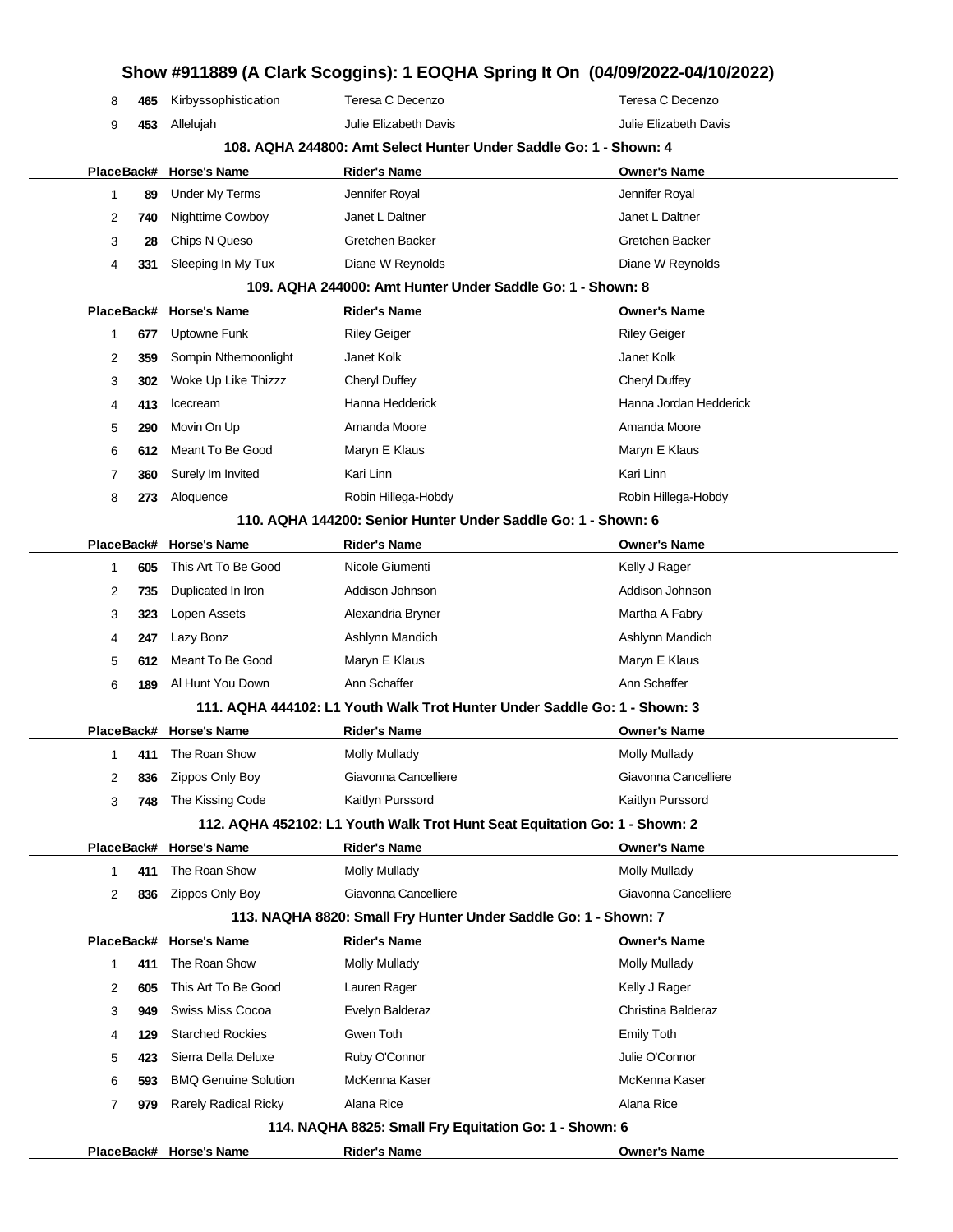|            |      |                             | Show #911889 (A Clark Scoggins): 1 EOQHA Spring It On (04/09/2022-04/10/2022) |                              |
|------------|------|-----------------------------|-------------------------------------------------------------------------------|------------------------------|
| 1          | 411  | The Roan Show               | <b>Molly Mullady</b>                                                          | Molly Mullady                |
| 2          | 129  | <b>Starched Rockies</b>     | Gwen Toth                                                                     | <b>Emily Toth</b>            |
| 3          | 949  | Swiss Miss Cocoa            | Evelyn Balderaz                                                               | Christina Balderaz           |
| 4          | 605  | This Art To Be Good         | Lauren Rager                                                                  | Kelly J Rager                |
| 5          | 423  | Sierra Della Deluxe         | Ruby O'Connor                                                                 | Julie O'Connor               |
| 6          | 593  | <b>BMQ Genuine Solution</b> | McKenna Kaser                                                                 | McKenna Kaser                |
|            |      |                             | 115. AQHA 244102: L1 Amt Walk Trot Hunter Under Saddle Go: 1 - Shown: 3       |                              |
| PlaceBack# |      | <b>Horse's Name</b>         | <b>Rider's Name</b>                                                           | <b>Owner's Name</b>          |
| 1          | 566  | Hidden Agenda               | <b>Jackie Davis</b>                                                           | Jackie Davis                 |
| 2          | 362  | Mr Macdreamy                | Stefanie Page                                                                 | Stefanie Page                |
| 3          | 351  | Hez Rock Steady             | Michele Welch                                                                 | Michele Welch & Emily Vojtek |
|            |      |                             | 116. AQHA 252102: L1 Amt Walk Trot Hunt Seat Equitation Go: 1 - Shown: 2      |                              |
|            |      | PlaceBack# Horse's Name     | <b>Rider's Name</b>                                                           | <b>Owner's Name</b>          |
| 1          | 566  | Hidden Agenda               | Jackie Davis                                                                  | Jackie Davis                 |
| 2          | 362  | Mr Macdreamy                | Stefanie Page                                                                 | Stefanie Page                |
|            |      |                             | 117. AQHA 452002: L1 Youth Hunt Seat Equitation Go: 1 - Shown: 22             |                              |
|            |      | PlaceBack# Horse's Name     | <b>Rider's Name</b>                                                           | <b>Owner's Name</b>          |
| 1          | 832  | Its A Southern Dream        | <b>Chase Summerville</b>                                                      | <b>Chase Summerville</b>     |
| 2          | 716  | Code Complete               | Unie Brechbuhler                                                              | Unie Brechbuhler             |
| 3          | 500  | Chips Favorite Invit        | Lauren Hoover                                                                 | Amy Hoover                   |
| 4          | 363  | Ima Hot Time                | <b>Mallory Kirby</b>                                                          | <b>Mallory Kirby</b>         |
| 5          | 1013 | RR Rufle My Feathers        | Emily Craft                                                                   | Christopher C Craft          |
| 6          | 948  | Repeated By Diva            | Ava Hamilton                                                                  | Sara Hamilton                |
| 7          | 358  | <b>Willy Smokin</b>         | Adrianna Weygandt                                                             | Adrianna Weygandt            |
| 8          | 423  | Sierra Della Deluxe         | Lillian O'connor                                                              | Julie O'Connor               |
| 9          | 322  | Zipposwiseinvestment        | Kinsley Goran                                                                 | <b>Kinsley Goran</b>         |
|            |      |                             | 118. AQHA 452800: Youth Hunt Seat Equitation (14-18) Go: 1 - Shown: 12        |                              |
|            |      | PlaceBack# Horse's Name     | <b>Rider's Name</b>                                                           | <b>Owner's Name</b>          |
| 1          | 832  | Its A Southern Dream        | <b>Chase Summerville</b>                                                      | <b>Chase Summerville</b>     |
| 2          | 952  | Sleepnmarriedwhoknew        | Tianna S Cooper                                                               | Suzanne D Cooper             |
| 3          | 247  | Lazy Bonz                   | Ashlynn Mandich                                                               | Ashlynn Mandich              |
| 4          | 818  | <b>Gettin Rich N Famous</b> | Maegan E Pearson                                                              | Maegan E Pearson             |
| 5          | 134  | Im N Outsider               | <b>Violet Shetler</b>                                                         | <b>Violet Shetler</b>        |
| 6          | 468  | Whiz In The Sno             | Hannah Ellinger                                                               | Hannah Ellinger              |
| 7          | 106  | <b>Blow The World Akiss</b> | Anna Minich                                                                   | Anna Minich                  |
| 8          | 59   | Im A Platinum Shot          | Madelynn Rose Sullivan                                                        | Jennifer L Sullivan          |
| 9          | 226  | Km Best Man Standing        | Maddy J Pavlica                                                               | Maddy J Pavlica              |
|            |      |                             | 119. AQHA 452700: Youth Hunt Seat Equitation (13 & Under) Go: 1 - Shown: 11   |                              |
| PlaceBack# |      | <b>Horse's Name</b>         | <b>Rider's Name</b>                                                           | <b>Owner's Name</b>          |
| 1          | 948  | Repeated By Diva            | Ava Hamilton                                                                  | Sara Hamilton                |
| 2          | 363  | Ima Hot Time                | <b>Mallory Kirby</b>                                                          | <b>Mallory Kirby</b>         |
| 3          | 716  | Code Complete               | Unie Brechbuhler                                                              | Unie Brechbuhler             |
| 4          | 534  | Im Gonna Be Lazy            | Addison Leonard                                                               | Addison Leonard              |
| 5          | 500  | Chips Favorite Invit        | Lauren Hoover                                                                 | Amy Hoover                   |
| 6          | 120  | Man Im Sassy                | <b>Isabella Hamilton</b>                                                      | <b>Isabella Hamilton</b>     |
| 7          | 690  | Hez Rainey Made             | Eleanor Ott                                                                   | Londa Pickles                |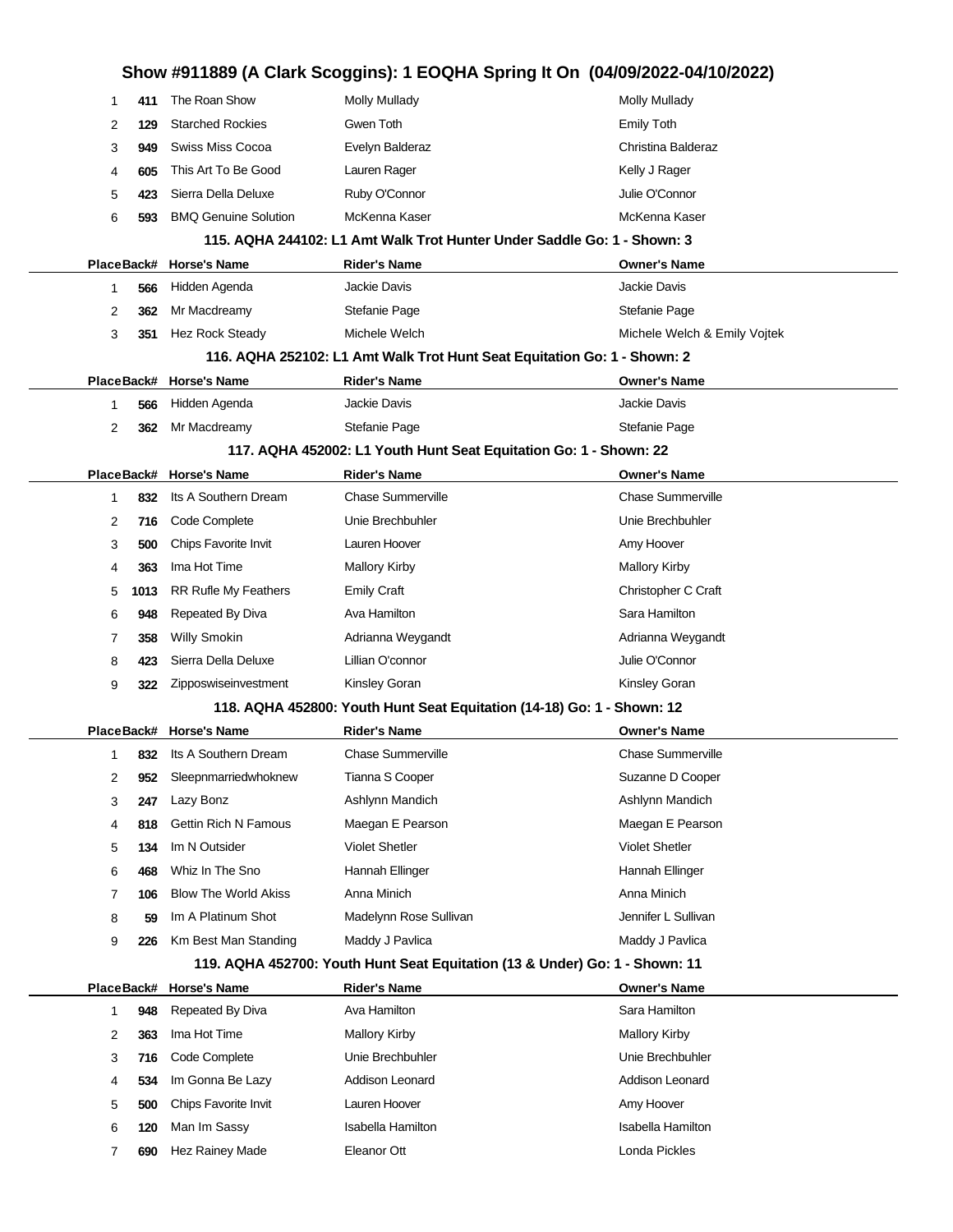|              |      |                           |                                                                          | Show #911889 (A Clark Scoggins): 1 EOQHA Spring It On (04/09/2022-04/10/2022) |
|--------------|------|---------------------------|--------------------------------------------------------------------------|-------------------------------------------------------------------------------|
| 8            | 1013 | RR Rufle My Feathers      | <b>Emily Craft</b>                                                       | Christopher C Craft                                                           |
| 9            | 119  | Playin It Cool            | Kaylee Grace Olds                                                        | Cynthia Testerman                                                             |
|              |      |                           | 120. AQHA 252002: L1 Amt Hunt Seat Equitation Go: 1 - Shown: 13          |                                                                               |
|              |      | PlaceBack# Horse's Name   | <b>Rider's Name</b>                                                      | <b>Owner's Name</b>                                                           |
| 1            | 2319 | Sumdiscretionadvised      | Kelsey Guadarrama                                                        | Kelsey Guadarrama                                                             |
| 2            | 331  | Sleeping In My Tux        | Diane W Reynolds                                                         | Diane W Reynolds                                                              |
| 3            | 576  | Tip Off To Sleep          | Jamie L Migliori                                                         | Jamie L Migliori                                                              |
| 4            | 302  | Woke Up Like Thizzz       | <b>Cheryl Duffey</b>                                                     | <b>Cheryl Duffey</b>                                                          |
| 5            | 575  | Simply One Hot            | Grace Philpot                                                            | Keri Philpot                                                                  |
| 6            | 326  | <b>Presidential Asset</b> | Meghin Atkinson                                                          | Meghin, Meghin & Meghin                                                       |
| 7            | 4342 | Ima Good Cowgirl          | Kimberly A Riviello                                                      | Kimberly A Riviello                                                           |
| 8            | 779  | Lazy As Sin               | Mara Carducci                                                            | Nicole Irwin                                                                  |
| 9            | 520  | Heza Dark Version         | Jessica E Eagle                                                          | Abigail Eagle                                                                 |
|              |      |                           | 122. AQHA 252000: Amt Hunt Seat Equitation Go: 1 - Shown: 14             |                                                                               |
|              |      | PlaceBack# Horse's Name   | <b>Rider's Name</b>                                                      | <b>Owner's Name</b>                                                           |
| 1            | 413  | Icecream                  | Hanna Hedderick                                                          | Hanna Jordan Hedderick                                                        |
| 2            | 290  | Movin On Up               | Amanda Moore                                                             | Amanda Moore                                                                  |
| 3            | 16   | Good Miss Cadillac        | Lacy Lynn Watson                                                         | Lacy Lynn Watson                                                              |
| 4            | 302  | Woke Up Like Thizzz       | <b>Cheryl Duffey</b>                                                     | <b>Cheryl Duffey</b>                                                          |
| 5            | 2549 | My Invitation N Gold      | <b>Bailey N Vandriest</b>                                                | Pam And Bailey Vandriest                                                      |
| 6            | 360  | Surely Im Invited         | Kari Linn                                                                | Kari Linn                                                                     |
| 7            | 815  | Km Picture Perfect        | <b>Brooke Braden</b>                                                     | <b>Brooke Braden</b>                                                          |
| 8            | 326  | <b>Presidential Asset</b> | Meghin Atkinson                                                          | Meghin, Meghin & Meghin                                                       |
| 9            | 2324 | Certainly Well Made       | <b>Taylor R Foster</b>                                                   | Nancy Foster                                                                  |
|              |      |                           | 211. NSBA 235460: NSBA Level 1 Amateur Walk Trot Trail Go: 1 - Shown: 1  |                                                                               |
|              |      | PlaceBack# Horse's Name   | <b>Rider's Name</b>                                                      | <b>Owner's Name</b>                                                           |
| 0            | 627  | A Good Cash Deal          | Christine Abrahamsen                                                     | Christine Abrahamsen                                                          |
|              |      |                           | 240. NSBA 240300: NSBA Open Western Riding Go: 1 - Shown: 2              |                                                                               |
|              |      | PlaceBack# Horse's Name   | <b>Rider's Name</b>                                                      | <b>Owner's Name</b>                                                           |
| 0            | 787  | <b>Really Sudden</b>      | <b>Brian Kyle Bernatowicz</b>                                            | Kelly A Rauschenbach                                                          |
|              |      |                           | 262. NSBA 200684: NSBA Amateur Performance Halter Mares Go: 1 - Shown: 1 |                                                                               |
|              |      | PlaceBack# Horse's Name   | <b>Rider's Name</b>                                                      | <b>Owner's Name</b>                                                           |
| 0            | 886  | Lazys Leadin Lady         | Lucinda Conrad                                                           | Lucinda Conrad                                                                |
|              |      |                           | 1012. AQHA 101200: Grand Champion Mares Go: 1 - Shown: 3                 |                                                                               |
|              |      | PlaceBack# Horse's Name   | <b>Rider's Name</b>                                                      | <b>Owner's Name</b>                                                           |
| $\mathbf{1}$ | 603  | <b>FG Mesmerized</b>      | Dewey Smith                                                              | Tammi M Smith                                                                 |
|              |      |                           | 1013. AQHA 101300: Reserve Champion Mare Go: 1 - Shown: 5                |                                                                               |
|              |      | PlaceBack# Horse's Name   | <b>Rider's Name</b>                                                      | <b>Owner's Name</b>                                                           |
| 1            |      | 602 Sheza Premadonna      | <b>Colton Smith</b>                                                      | Dewey Smith                                                                   |
|              |      |                           | 1014. AQHA 101400: Grand Champion Geldings Go: 1 - Shown: 4              |                                                                               |
|              |      | PlaceBack# Horse's Name   | <b>Rider's Name</b>                                                      | <b>Owner's Name</b>                                                           |
| $\mathbf{1}$ | 604  | <b>Fearles Premo</b>      | Dewey Smith                                                              | Lisa Scott-Reiss                                                              |
|              |      |                           | 1015. AQHA 101500: Reserve Champion Gelding Go: 1 - Shown: 10            |                                                                               |
|              |      | PlaceBack# Horse's Name   | <b>Rider's Name</b>                                                      | <b>Owner's Name</b>                                                           |
| 1            |      | 718 LW Immense            | Leighton Wetzel                                                          | Leighton Wetzel                                                               |
|              |      |                           |                                                                          |                                                                               |

**2012. AQHA 201200: Amt Grand Champion Mares Go: 1 - Shown: 3**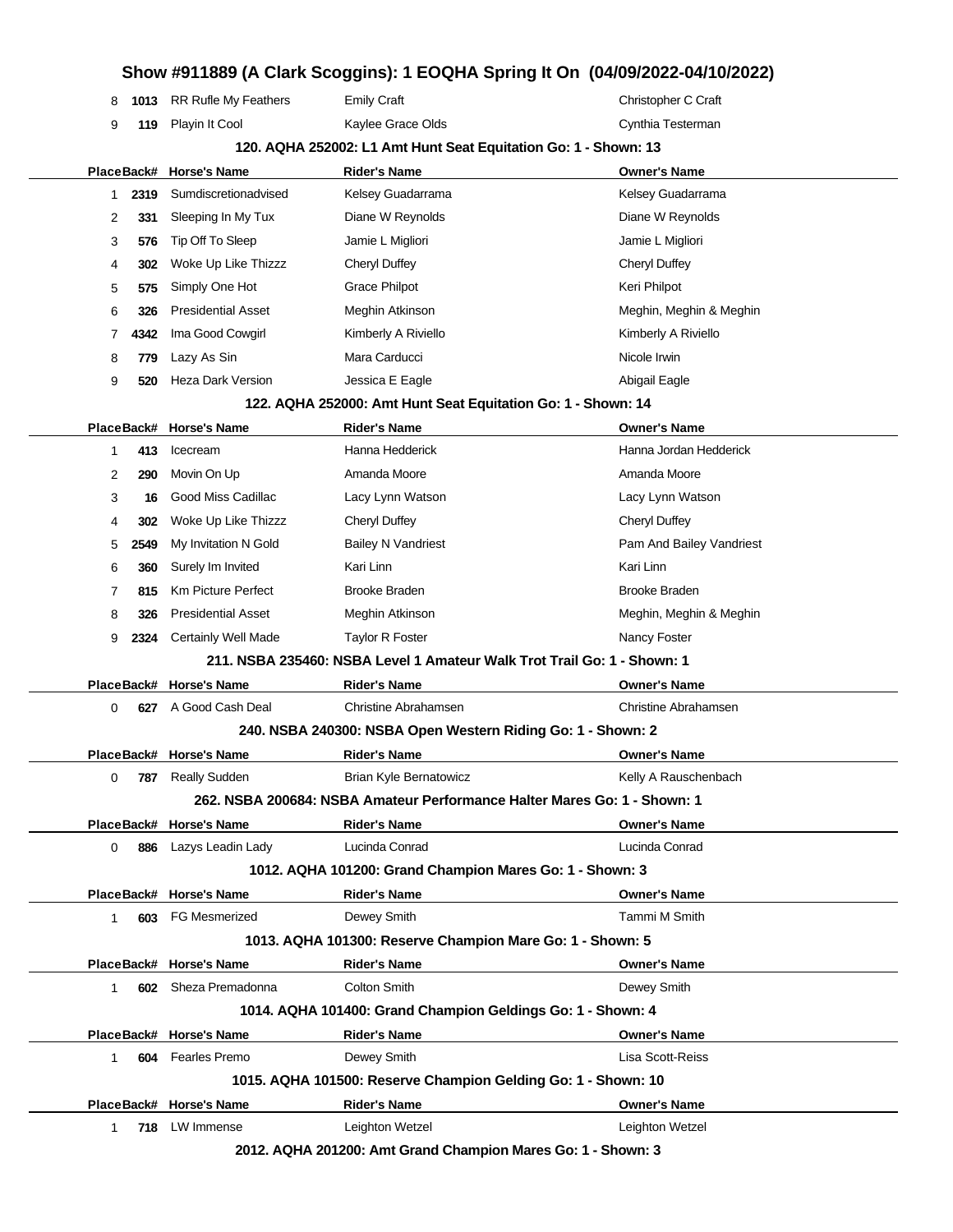|           | Show #911889 (A Clark Scoggins): 1 EOQHA Spring It On (04/09/2022-04/10/2022) |                                                                    |                      |  |  |
|-----------|-------------------------------------------------------------------------------|--------------------------------------------------------------------|----------------------|--|--|
|           | PlaceBack# Horse's Name                                                       | <b>Rider's Name</b>                                                | <b>Owner's Name</b>  |  |  |
| 602<br>1  | Sheza Premadonna                                                              | Tammi M Smith                                                      | Dewey Smith          |  |  |
|           |                                                                               | 2013. AQHA 201300: Amt Reserve Champion Mare Go: 1 - Shown: 5      |                      |  |  |
|           | PlaceBack# Horse's Name                                                       | <b>Rider's Name</b>                                                | <b>Owner's Name</b>  |  |  |
| 290<br>1. | Movin On Up                                                                   | Amanda Moore                                                       | Amanda Moore         |  |  |
|           |                                                                               | 2014. AQHA 201400: Amt Grand Champion Gelding Go: 1 - Shown: 4     |                      |  |  |
|           | PlaceBack# Horse's Name                                                       | <b>Rider's Name</b>                                                | <b>Owner's Name</b>  |  |  |
| 604       | Fearles Premo                                                                 | Lisa Scott-Reiss                                                   | Lisa Scott-Reiss     |  |  |
|           |                                                                               | 2015. AQHA 201500: Amt Reserve Champion Gelding Go: 1 - Shown: 11  |                      |  |  |
|           | PlaceBack# Horse's Name                                                       | <b>Rider's Name</b>                                                | <b>Owner's Name</b>  |  |  |
| 1<br>718  | LW Immense                                                                    | Leighton Wetzel                                                    | Leighton Wetzel      |  |  |
|           |                                                                               | 4012. AQHA 401200: Youth Grand Champion Mares Go: 1 - Shown: 4     |                      |  |  |
|           | PlaceBack# Horse's Name                                                       | <b>Rider's Name</b>                                                | <b>Owner's Name</b>  |  |  |
| 603<br>1  | <b>FG Mesmerized</b>                                                          | <b>Colton Smith</b>                                                | Tammi M Smith        |  |  |
|           |                                                                               | 4013. AQHA 401300: Youth Reserve Champion Mares Go: 1 - Shown: 5   |                      |  |  |
|           | PlaceBack# Horse's Name                                                       | <b>Rider's Name</b>                                                | <b>Owner's Name</b>  |  |  |
| 1<br>163  | Impulsed By Flash                                                             | Mary Caroline Minich                                               | Mary Caroline Minich |  |  |
|           |                                                                               | 4014. AQHA 401400: Youth Grand Champion Geldings Go: 1 - Shown: 6  |                      |  |  |
|           | PlaceBack# Horse's Name                                                       | <b>Rider's Name</b>                                                | <b>Owner's Name</b>  |  |  |
| 718<br>1. | LW Immense                                                                    | Karsynn Stoneking                                                  | Leighton Wetzel      |  |  |
|           |                                                                               | 4015. AQHA 401500: Youth Reserve Champion Gelding Go: 1 - Shown: 9 |                      |  |  |
|           | PlaceBack# Horse's Name                                                       | <b>Rider's Name</b>                                                | <b>Owner's Name</b>  |  |  |
| 226<br>1  | Km Best Man Standing                                                          | Maddy J Pavlica                                                    | Maddy J Pavlica      |  |  |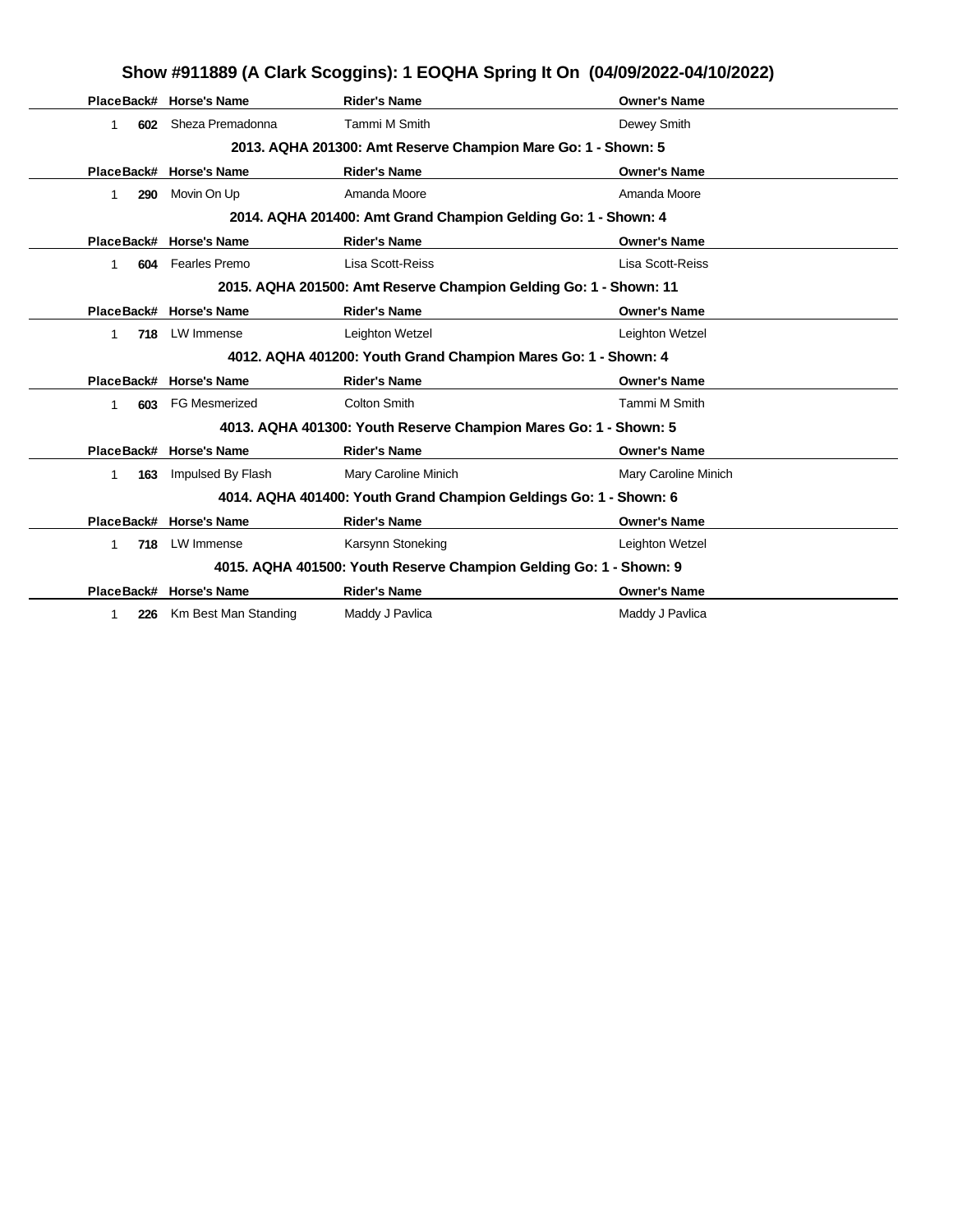### **1. AQHA 138004: L1 Trail Go: 1 - Shown: 36**

|  |   |            | PlaceBack# Horse's Name     | <b>Rider's Name</b>                               | <b>Owner's Name</b>      |
|--|---|------------|-----------------------------|---------------------------------------------------|--------------------------|
|  | 1 | 770        | Rockin In My Sleep          | Jennifer Louise Paul                              | Emma Brown               |
|  | 2 | 145        | Eyell Be The Rock           | Jennifer Louise Paul                              | Mallory J Wachob         |
|  | 3 | 186        | Cooler In Blue              | Jennifer Louise Paul                              | Kathleen A Lennon        |
|  | 4 | 941        | <b>VS Fatal Attraction</b>  | Marion E Troyer                                   | Rebecca Hazek            |
|  | 5 | 975        | LS Im Chippin Good          | <b>Brent Maxwell</b>                              | <b>Michele Roberts</b>   |
|  | 6 | 209        | <b>KM Members Only</b>      | Brian Kyle Bernatowicz                            | Laura Anne Lamb          |
|  | 7 | 720        | This Selections Hot         | Jamie Watson                                      | Christopher C Craft      |
|  | 8 | 953        | Dude Im Sleeping            | <b>Melvin Yoder</b>                               | Suzanne D Cooper         |
|  | 9 | 354        | Shewillbesomebody           | Alexandria Bryner                                 | Tracy L Hritz            |
|  |   |            |                             | 2. AQHA 438002: L1 Youth Trail Go: 1 - Shown: 10  |                          |
|  |   | PlaceBack# | <b>Horse's Name</b>         | <b>Rider's Name</b>                               | <b>Owner's Name</b>      |
|  | 1 | 383        | Good To Bea Red Rock        | Abby Lynn Mehl                                    | Cyndi Mehl               |
|  | 2 | 716        | Code Complete               | Unie Brechbuhler                                  | Unie Brechbuhler         |
|  | 3 | 832        | Its A Southern Dream        | <b>Chase Summerville</b>                          | <b>Chase Summerville</b> |
|  | 4 | 500        | Chips Favorite Invit        | Lauren Hoover                                     | Amy Hoover               |
|  | 5 | 720        | This Selections Hot         | Caden Craft                                       | Christopher C Craft      |
|  | 6 | 823        | <b>Red White N Blaze</b>    | Kylie Jackson                                     | Kylie Jackson            |
|  | 7 | 269        | <b>TNTs Valentine</b>       | Sadie Rose Ross                                   | Sadie Rose Ross          |
|  | 8 | 322        | Zipposwiseinvestment        | Kinsley Goran                                     | <b>Kinsley Goran</b>     |
|  |   |            |                             | 3. AQHA 438000: Youth Trail Go: 1 - Shown: 18     |                          |
|  |   | PlaceBack# | <b>Horse's Name</b>         | Rider's Name                                      | <b>Owner's Name</b>      |
|  | 1 | 429        | Drinks R On Me              | <b>Blaise Runyon</b>                              | <b>Blaise Runyon</b>     |
|  | 2 | 107        | <b>KM Genuinely Best</b>    | Emma Grace Gore                                   | Emma Grace Gore          |
|  | 3 | 952        | Sleepnmarriedwhoknew        | Tianna S Cooper                                   | Suzanne D Cooper         |
|  | 4 | 355        | <b>Hot Blazin Rodder</b>    | Emma Boland                                       | Kathy Boland             |
|  | 5 | 117        | <b>KNG Gotta Dance Good</b> | Emma Grace Gore                                   | Emma Grace Gore          |
|  | 6 | 369        | Dontkissthismachine         | Serrin A Whitt                                    | Serrin A Whitt           |
|  | 7 | 832        | Its A Southern Dream        | <b>Chase Summerville</b>                          | <b>Chase Summerville</b> |
|  | 8 | 720        | This Selections Hot         | Caden Craft                                       | Christopher C Craft      |
|  | 9 | 120        | Man Im Sassy                | Isabella Hamilton                                 | <b>Isabella Hamilton</b> |
|  |   |            |                             | 4. AQHA 238002: L1 Amt Trail Go: 1 - Shown: 22    |                          |
|  |   | PlaceBack# | <b>Horse's Name</b>         | <b>Rider's Name</b>                               | <b>Owner's Name</b>      |
|  | 1 | 89         | Under My Terms              | Jennifer Royal                                    | Jennifer Royal           |
|  | 2 | 573        | Km Makethebestofit          | Kimberly A Hill                                   | Kimberly A Hill          |
|  | 3 | 2319       | Sumdiscretionadvised        | Kelsey Guadarrama                                 | Kelsey Guadarrama        |
|  | 4 | 360        | Surely Im Invited           | Kari Linn                                         | Kari Linn                |
|  | 5 | 261        | Carageous                   | <b>Brianne Urwin</b>                              | <b>Brianne Urwin</b>     |
|  | 6 | 4342       | Ima Good Cowgirl            | Kimberly A Riviello                               | Kimberly A Riviello      |
|  | 7 | 2549       | My Invitation N Gold        | <b>Bailey N Vandriest</b>                         | Pam And Bailey Vandriest |
|  | 8 | 150        | Rockmelikeyameanit          | Lauren N Brown                                    | Lauren N Brown           |
|  | 9 | 513        | <b>Heza Celebrite</b>       | Jann Ahlberg                                      | Jann Ahlberg             |
|  |   |            |                             | 5. AQHA 238800: Amt Select Trail Go: 1 - Shown: 8 |                          |
|  |   | PlaceBack# | <b>Horse's Name</b>         | <b>Rider's Name</b>                               | <b>Owner's Name</b>      |
|  | 1 | 373        | <b>Moonlight Potential</b>  | Laura Ann Salome                                  | <b>Todd Salome</b>       |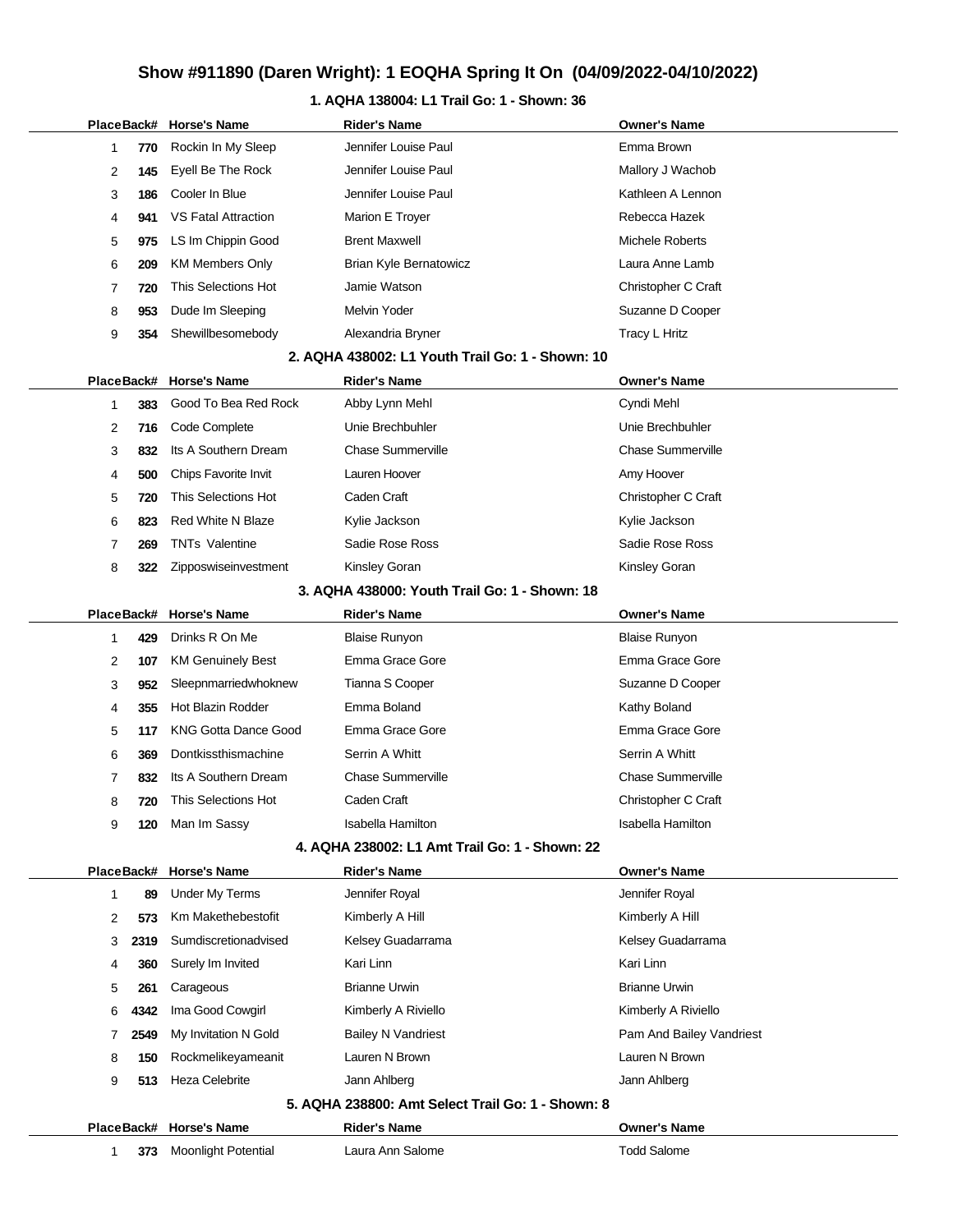| 323 | Lopen Assets              | Martha A Fabry           | Martha A Fabry           |
|-----|---------------------------|--------------------------|--------------------------|
|     | <b>Check This Machine</b> | Kimberly A Best          | Kimberly A Best          |
| 89  | <b>Under My Terms</b>     | Jennifer Royal           | Jennifer Royal           |
| 256 | Beyond My Machine         | Pamela M Jones           | Pamela M Jones           |
| 403 | Talkinboutonite           | Antoinette Colleen Bloom | Antoinette Colleen Bloom |
| 513 | Heza Celebrite            | Jann Ahlberg             | Jann Ahlberg             |
| 727 | Invitd To The Bar         | Catherine Pastore        | Jessica M Pastore        |
|     |                           |                          |                          |

### **6. AQHA 238000: Amt Trail Go: 1 - Shown: 11**

|                                                     |     | PlaceBack# Horse's Name     | <b>Rider's Name</b>  | <b>Owner's Name</b>  |  |  |
|-----------------------------------------------------|-----|-----------------------------|----------------------|----------------------|--|--|
|                                                     | 573 | Km Makethebestofit          | Kimberly A Hill      | Kimberly A Hill      |  |  |
| 2                                                   | 787 | <b>Really Sudden</b>        | Kelly A Rauschenbach | Kelly A Rauschenbach |  |  |
| 3                                                   | 913 | Only Lazy Lopin             | Lynette Depalma      | Lynette Depalma      |  |  |
| 4                                                   | 961 | <b>Extremely Hot Rodder</b> | Leah Ruth Stites     | Leah Ruth Stites     |  |  |
| 5                                                   | 416 | Stone Code Fox              | Christinna Murphy    | Christinna Murphy    |  |  |
| 6                                                   | 261 | Carageous                   | <b>Brianne Urwin</b> | <b>Brianne Urwin</b> |  |  |
|                                                     | 310 | Grace Zipsinthe Rein        | Matthew G Siefker    | Matthew G Siefker    |  |  |
| 8                                                   | 360 | Surely Im Invited           | Kari Linn            | Kari Linn            |  |  |
| 9                                                   | 359 | Sompin Nthemoonlight        | Janet Kolk           | Janet Kolk           |  |  |
| <b>7 AOUA 420400.</b> Junier Troil Co. 4 Chourn, 40 |     |                             |                      |                      |  |  |

#### **7. AQHA 138100: Junior Trail Go: 1 - Shown: 10**

|    |     | PlaceBack# Horse's Name   | <b>Rider's Name</b>  | <b>Owner's Name</b>           |
|----|-----|---------------------------|----------------------|-------------------------------|
|    | 953 | Dude Im Sleeping          | Melvin Yoder         | Suzanne D Cooper              |
| 2  | 951 | <b>PSU Willy Invested</b> | Melvin Yoder         | Jennifer & Jerilynne Michaels |
| 3  | 354 | Shewillbesomebody         | Alexandria Bryner    | Tracy L Hritz                 |
| 4  | 186 | Cooler In Blue            | Jennifer Louise Paul | Kathleen A Lennon             |
| 5. | 798 | <b>Brock Lesnar</b>       | Lynne M Puthoff      | Helenn Voss                   |
| 6  | 770 | Rockin In My Sleep        | Jennifer Louise Paul | Emma Brown                    |
|    |     |                           |                      |                               |

#### **8. AQHA 138200: Senior Trail Go: 1 - Shown: 19**

|   |      | PlaceBack# Horse's Name     | <b>Rider's Name</b>           | <b>Owner's Name</b> |
|---|------|-----------------------------|-------------------------------|---------------------|
|   | 721  | <b>Check This Machine</b>   | Sarah J Bernatowicz           | Kimberly A Best     |
| 2 | 952  | Sleepnmarriedwhoknew        | Melvin Yoder                  | Suzanne D Cooper    |
| 3 | 369  | Dontkissthismachine         | Brian Kyle Bernatowicz        | Serrin A Whitt      |
| 4 | 373  | <b>Moonlight Potential</b>  | Jennifer Louise Paul          | <b>Todd Salome</b>  |
| 5 | 256  | Beyond My Machine           | <b>Brian Kyle Bernatowicz</b> | Pamela M Jones      |
| 6 | 107  | <b>KM Genuinely Best</b>    | Jennifer Louise Paul          | Emma Grace Gore     |
|   | 4342 | Ima Good Cowgirl            | <b>Brian Bennett</b>          | Kimberly A Riviello |
| 8 | 818  | <b>Gettin Rich N Famous</b> | <b>Brent Maxwell</b>          | Maegan E Pearson    |
| 9 | 323  | Lopen Assets                | Alexandria Bryner             | Martha A Fabry      |

### **9. NAQHA 8805: Small Fry Trail Go: 1 - Shown: 2**

|                                                            |     | PlaceBack# Horse's Name     | <b>Rider's Name</b> | <b>Owner's Name</b> |  |  |  |
|------------------------------------------------------------|-----|-----------------------------|---------------------|---------------------|--|--|--|
|                                                            | 129 | <b>Starched Rockies</b>     | Gwen Toth           | Emily Toth          |  |  |  |
| 2                                                          | 411 | The Roan Show               | Molly Mullady       | Molly Mullady       |  |  |  |
| 10. AQHA 438102: L1 Youth Walk Trot Trail Go: 1 - Shown: 9 |     |                             |                     |                     |  |  |  |
|                                                            |     | PlaceBack# Horse's Name     | <b>Rider's Name</b> | <b>Owner's Name</b> |  |  |  |
|                                                            | 129 | <b>Starched Rockies</b>     | Gwen Toth           | Emily Toth          |  |  |  |
| 2                                                          | 961 | <b>Extremely Hot Rodder</b> | Jacey Pierson       | Leah Ruth Stites    |  |  |  |
| 3                                                          | 423 | Sierra Della Deluxe         | Lillian O'connor    | Julie O'Connor      |  |  |  |
|                                                            |     |                             |                     |                     |  |  |  |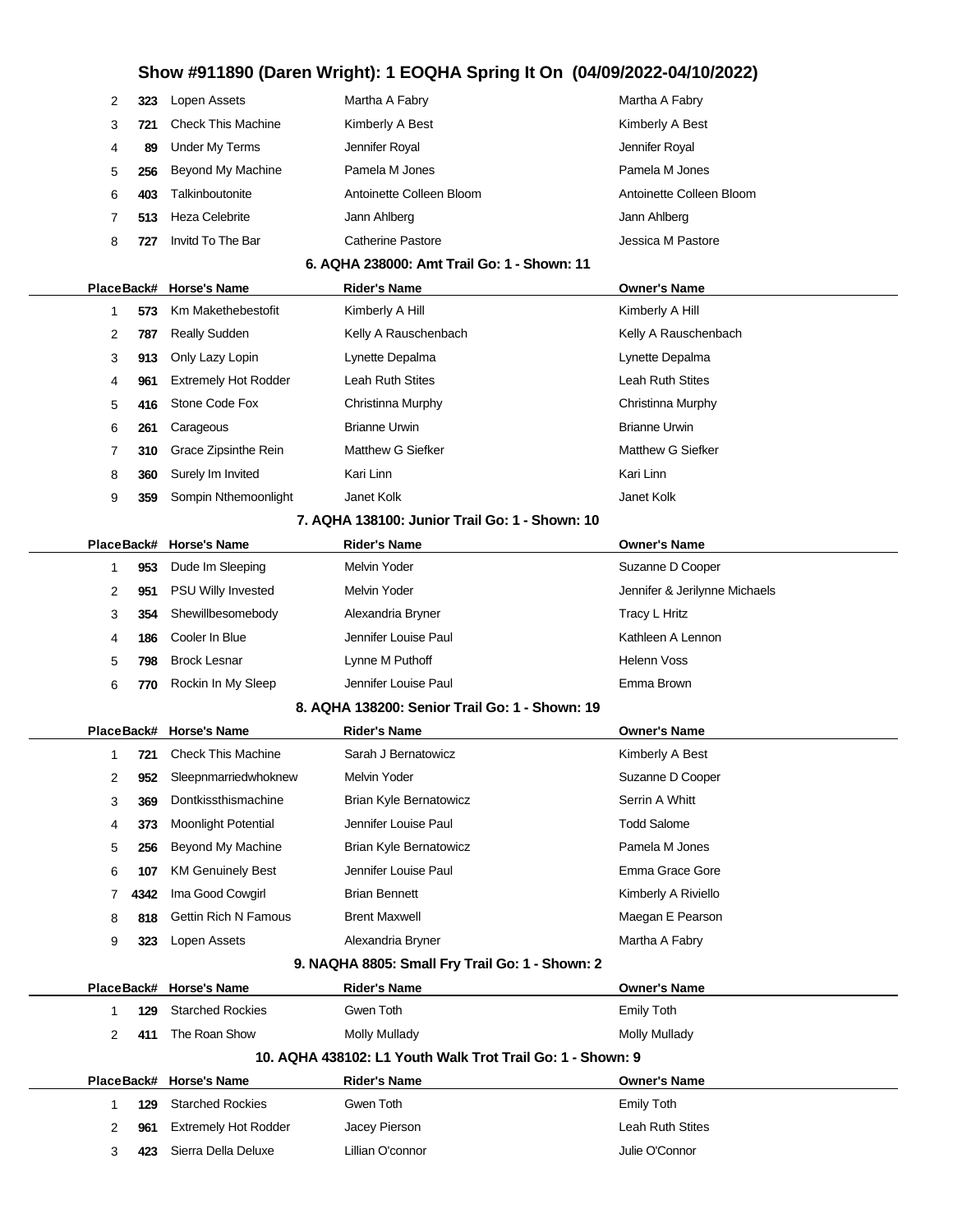| 4          | 559  | KM Justa Little Bit         | Kambrie Atkins                                                        | <b>Kambrie Atkins</b>    |
|------------|------|-----------------------------|-----------------------------------------------------------------------|--------------------------|
| 5          | 1013 | RR Rufle My Feathers        | <b>Emily Craft</b>                                                    | Christopher C Craft      |
| 6          | 365  | Imaversionofagoodbar        | Lauren King                                                           | Lauren King              |
| 7          | 226  | Km Best Man Standing        | Maddy J Pavlica                                                       | Maddy J Pavlica          |
| 8          | 851  | <b>Bullys Chasin Fame</b>   | Anna Jones                                                            | Julie James              |
|            |      |                             | 11. AQHA 238102: L1 Amt Walk Trot Trail Go: 1 - Shown: 12             |                          |
|            |      | PlaceBack# Horse's Name     | <b>Rider's Name</b>                                                   | <b>Owner's Name</b>      |
| 1          | 771  | Slow Lopin Smoothie         | Nicole Rafeld                                                         | Nicole Rafeld            |
| 2          | 494  | Always Hottish              | Karen Elicker Crowell                                                 | Karen Elicker Crowell    |
| 3          | 577  | <b>BMQ Make Mine Brandy</b> | Sheila Shortz                                                         | Sheila Shortz            |
| 4          | 242  | <b>JDG Invited By Chip</b>  | Deborah Herman                                                        | Deborah Herman           |
| 5          | 561  | <b>Reinvest In Doubles</b>  | Loralea Allen                                                         | Loralea Allen            |
| 6          | 576  | Tip Off To Sleep            | Jamie L Migliori                                                      | Jamie L Migliori         |
| 7          | 798  | <b>Brock Lesnar</b>         | <b>Helenn Voss</b>                                                    | Helenn Voss              |
| 8          | 424  | My Chex Is Good             | Chloe M Larson                                                        | Chloe M Larson           |
| 9          | 789  | Shes Blue N The Face        | <b>Tracy Bishop</b>                                                   | Clara Brandenburg        |
|            |      |                             | 12. NAQHA 8850: Small Fry Lead Line 6 & Under Go: 1 - Shown: 4        |                          |
| PlaceBack# |      | <b>Horse's Name</b>         | <b>Rider's Name</b>                                                   | <b>Owner's Name</b>      |
| 1          | 129  | <b>Starched Rockies</b>     | <b>Ellie Toth</b>                                                     | <b>Emily Toth</b>        |
| 2          | 373  | <b>Moonlight Potential</b>  | Morgan Shipley                                                        | <b>Todd Salome</b>       |
| 3          | 441  | A Cool Lazy                 | Kolbi Zimmerman                                                       | Sara Oler                |
| 4          | 256  | Beyond My Machine           | Jaxon Bernatowicz                                                     | Pamela M Jones           |
|            |      |                             | 13. AQHA 142004: L1 Western Pleasure Go: 1 - Shown: 15                |                          |
|            |      | <b>Horse's Name</b>         |                                                                       |                          |
| PlaceBack# |      |                             | Rider's Name                                                          | <b>Owner's Name</b>      |
| 1          | 661  | <b>Sherlock Undercover</b>  | <b>Brian Bennett</b>                                                  | J Jonard                 |
| 2          | 770  | Rockin In My Sleep          | Jennifer Louise Paul                                                  | Emma Brown               |
| 3          | 439  | Holyaftershockbatman        | Ryan C Strunk                                                         | Samantha L Curry         |
| 4          | 484  | Moonlite Crush              | <b>Brent Maxwell</b>                                                  | Lauren Bishop            |
| 5          | 222  | Good Hot N Extreme          | Jeff Geiger                                                           | Wendy Bernadino          |
| 6          | 296  | Shez Burnin Hot             | Elizabeth A Yoder                                                     | Kailee Rife              |
| 7          | 106  | <b>Blow The World Akiss</b> | Marion E Troyer                                                       | Anna Minich              |
| 8          | 102  | Certainly Lazy              | Matthew Claypool                                                      | Melissa Noble            |
| 9          | 886  | Lazys Leadin Lady           | <b>Bobby Dean</b>                                                     | Lucinda Conrad           |
|            |      |                             | 14. AQHA 442102: L1 Youth Walk Trot Western Pleasure Go: 1 - Shown: 8 |                          |
| PlaceBack# |      | <b>Horse's Name</b>         | <b>Rider's Name</b>                                                   | <b>Owner's Name</b>      |
| 1          | 403  | Talkinboutonite             | Sierra Mueller                                                        | Antoinette Colleen Bloom |
| 2          | 779  | Lazy As Sin                 | Annabelle Guest                                                       | Nicole Irwin             |
| 3          | 411  | The Roan Show               | <b>Molly Mullady</b>                                                  | Molly Mullady            |
| 4          | 163  | Impulsed By Flash           | Mary Caroline Minich                                                  | Mary Caroline Minich     |
| 5          | 957  | <b>Rcees Version</b>        | Jacey Pierson                                                         | Jacey Pierson            |
| 6          | 877  | Lopin Up To Batt            | Ashley Michael                                                        | <b>Scarlett Michael</b>  |
| 7          | 534  | Im Gonna Be Lazy            | Lilianna Sanna                                                        | <b>Addison Leonard</b>   |
| 8          | 858  | Real Hot Property           | Aidan Albers                                                          | Gima Albers              |
|            |      |                             | 15. AQHA 440102: L1 Youth Walk Trot Horsemanship Go: 1 - Shown: 6     |                          |
| PlaceBack# |      | <b>Horse's Name</b>         | <b>Rider's Name</b>                                                   | <b>Owner's Name</b>      |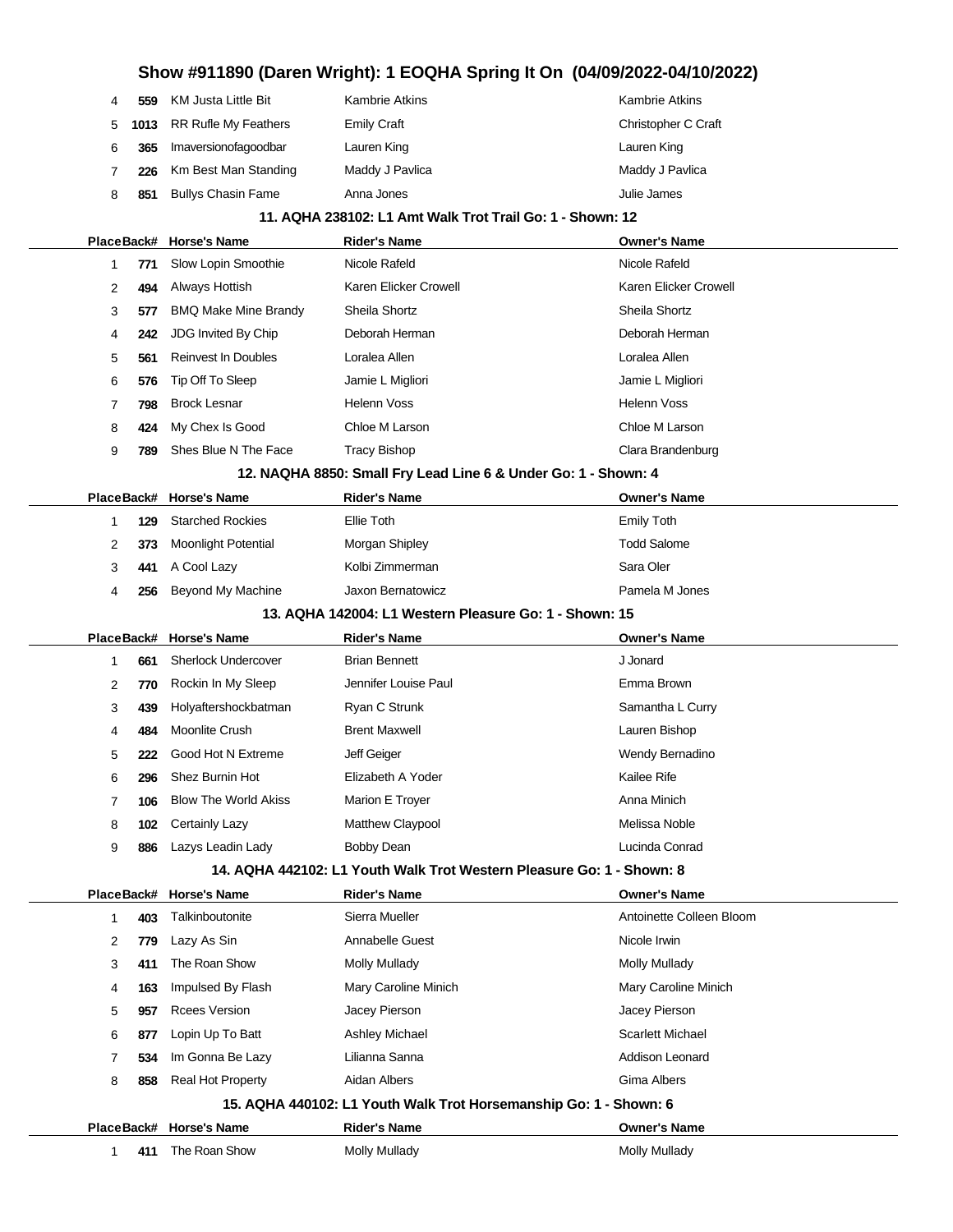| 2 | 534        | Im Gonna Be Lazy            | Lilianna Sanna                                                         | <b>Addison Leonard</b>   |
|---|------------|-----------------------------|------------------------------------------------------------------------|--------------------------|
| 3 | 403        | Talkinboutonite             | Sierra Mueller                                                         | Antoinette Colleen Bloom |
| 4 | 163        | Impulsed By Flash           | Mary Caroline Minich                                                   | Mary Caroline Minich     |
| 5 | 858        | <b>Real Hot Property</b>    | Aidan Albers                                                           | Gima Albers              |
| 6 | 961        | <b>Extremely Hot Rodder</b> | Jacey Pierson                                                          | Leah Ruth Stites         |
|   |            |                             | 16. NAQHA 8815: Small Fry Western Pleasure 9 & Under Go: 1 - Shown: 10 |                          |
|   | PlaceBack# | <b>Horse's Name</b>         | Rider's Name                                                           | <b>Owner's Name</b>      |
| 1 | 403        | Talkinboutonite             | Sierra Mueller                                                         | Antoinette Colleen Bloom |
| 2 | 6413       | Gotmytoesinthewater         | Alana Rice                                                             | Laurie Hickox            |
| 3 | 411        | The Roan Show               | <b>Molly Mullady</b>                                                   | <b>Molly Mullady</b>     |
| 4 | 628        | <b>Get Her Vitals</b>       | McKenna Kaser                                                          | Ila Williams             |
| 5 | 949        | Swiss Miss Cocoa            | Evelyn Balderaz                                                        | Christina Balderaz       |
| 6 | 129        | <b>Starched Rockies</b>     | Gwen Toth                                                              | <b>Emily Toth</b>        |
| 7 | 1000       | Good Old Gold               | <b>Barrett Schockling</b>                                              | Kara Beth Schockling     |
| 8 | 423        | Sierra Della Deluxe         | Ruby O'Connor                                                          | Julie O'Connor           |
| 9 | 534        | Im Gonna Be Lazy            | Lilianna Sanna                                                         | <b>Addison Leonard</b>   |
|   |            |                             | 17. NAQHA 8810: Small Fry Horsemanship 9 & Under Go: 1 - Shown: 8      |                          |
|   | PlaceBack# | <b>Horse's Name</b>         | Rider's Name                                                           | <b>Owner's Name</b>      |
| 1 | 129        | <b>Starched Rockies</b>     | Gwen Toth                                                              | <b>Emily Toth</b>        |
| 2 | 411        | The Roan Show               | Molly Mullady                                                          | Molly Mullady            |
| 3 | 534        | Im Gonna Be Lazy            | Lilianna Sanna                                                         | <b>Addison Leonard</b>   |
| 4 | 1000       | Good Old Gold               | <b>Barrett Schockling</b>                                              | Kara Beth Schockling     |
| 5 | 403        | Talkinboutonite             | Sierra Mueller                                                         | Antoinette Colleen Bloom |
| 6 | 949        | Swiss Miss Cocoa            | Evelyn Balderaz                                                        | Christina Balderaz       |
| 7 | 6413       | Gotmytoesinthewater         | Alana Rice                                                             | Laurie Hickox            |
|   |            |                             | 18. AQHA 242102: L1 Amt Walk Trot Western Pleasure Go: 1 - Shown: 14   |                          |
|   |            | PlaceBack# Horse's Name     | <b>Rider's Name</b>                                                    | <b>Owner's Name</b>      |
| 1 | 1000       | Good Old Gold               | Kara Beth Schockling                                                   | Kara Beth Schockling     |
| 2 | 222        | Good Hot N Extreme          | Wendy Bernadino                                                        | Wendy Bernadino          |
| 3 | 109        | DT Eaze On In               | <b>Sally Bevier</b>                                                    | Sally Bevier             |
| 4 | 102        | Certainly Lazy              | Melissa Noble                                                          | Melissa Noble            |
| 5 | 534        | Im Gonna Be Lazy            | Katrina McClain                                                        | Addison Leonard          |
| 6 | 566        | Hidden Agenda               | Jackie Davis                                                           | Jackie Davis             |
| 7 | 123        | So Suggestive               | <b>Emily Toth</b>                                                      | <b>Emily Toth</b>        |
| 8 | 533        | Kinda Dont Care             | Darlene L McNulty                                                      | Darlene L McNulty        |
| 9 | 844        | I Only Gotta Lope           | Marcie Williams                                                        | <b>Marcie Williams</b>   |
|   |            |                             | 19. AQHA 240102: L1 Amt Walk Trot Horsemanship Go: 1 - Shown: 10       |                          |
|   | PlaceBack# | <b>Horse's Name</b>         | <b>Rider's Name</b>                                                    | <b>Owner's Name</b>      |
| 1 | 1000       | Good Old Gold               | Kara Beth Schockling                                                   | Kara Beth Schockling     |
| 2 | 123        | So Suggestive               | <b>Emily Toth</b>                                                      | <b>Emily Toth</b>        |
| 3 | 566        | Hidden Agenda               | Jackie Davis                                                           | Jackie Davis             |
| 4 | 109        | DT Eaze On In               | <b>Sally Bevier</b>                                                    | <b>Sally Bevier</b>      |
| 5 | 844        | I Only Gotta Lope           | Marcie Williams                                                        | <b>Marcie Williams</b>   |
| 6 | 627        | A Good Cash Deal            | Christine Abrahamsen                                                   | Christine Abrahamsen     |
| 7 | 577        | <b>BMQ Make Mine Brandy</b> | Sheila Shortz                                                          | Sheila Shortz            |
|   |            | Good Hot N Extreme          | Wendy Bernadino                                                        | Wendy Bernadino          |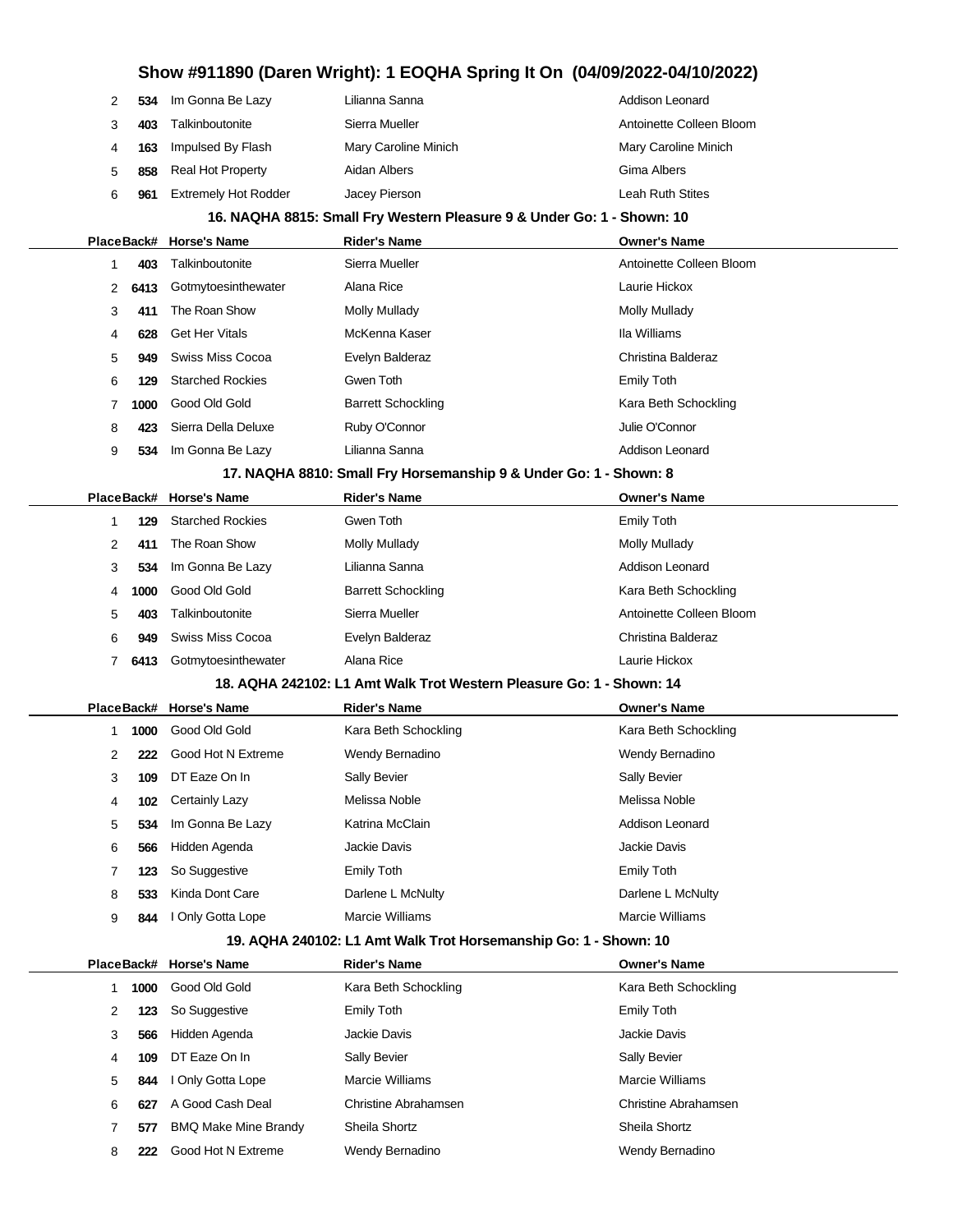```
9 789 Shes Blue N The Face Tracy Bishop Tracter Clara Brandenburg
```

|              |            | PlaceBack# Horse's Name     | <b>Rider's Name</b>                                                    | <b>Owner's Name</b>        |
|--------------|------------|-----------------------------|------------------------------------------------------------------------|----------------------------|
| -1           | 701        | Im Sugar N Spice            | Karen M Hornick                                                        | Dennis & Debbie Martin     |
| 2            | 145        | Eyell Be The Rock           | Jennifer Louise Paul                                                   | Mallory J Wachob           |
| 3            | 576        | Tip Off To Sleep            | <b>Madison Hallas</b>                                                  | Jamie L Migliori           |
| 4            | 240        | <b>Gumdrop Good</b>         | Melissa Shetler                                                        | <b>Mallory Menard</b>      |
| 5            | 924        | He Made My Day              | Ryan C Strunk                                                          | Tammi lams                 |
| 6            | 117        | <b>KNG Gotta Dance Good</b> | Jennifer Louise Paul                                                   | Emma Grace Gore            |
|              |            |                             | 21. AQHA 442002: L1 Youth Western Pleasure Go: 1 - Shown: 27           |                            |
|              |            | PlaceBack# Horse's Name     | <b>Rider's Name</b>                                                    | <b>Owner's Name</b>        |
| 1            | 911        | Looking Willy Good          | Kaylee Grace Olds                                                      | Jennifer Olds              |
| 2            | 628        | <b>Get Her Vitals</b>       | Ila Williams                                                           | Ila Williams               |
| 3            | 363        | Ima Hot Time                | <b>Mallory Kirby</b>                                                   | <b>Mallory Kirby</b>       |
| 4            | 1128       | Old Fashiond                | <b>Brooke Backer</b>                                                   | <b>Brooke Backer</b>       |
| 5            | 369        | Dontkissthismachine         | Serrin A Whitt                                                         | Serrin A Whitt             |
| 6            | 953        | Dude Im Sleeping            | Tianna S Cooper                                                        | Suzanne D Cooper           |
| 7            | 120        | Man Im Sassy                | <b>Isabella Hamilton</b>                                               | <b>Isabella Hamilton</b>   |
| 8            | 296        | Shez Burnin Hot             | Kailee Rife                                                            | <b>Kailee Rife</b>         |
| 9            | 823        | <b>Red White N Blaze</b>    | Kylie Jackson                                                          | Kylie Jackson              |
|              |            |                             | 22. AQHA 442800: Youth Western Pleasure (14-18) Go: 1 - Shown: 15      |                            |
|              | PlaceBack# | Horse's Name                | <b>Rider's Name</b>                                                    | <b>Owner's Name</b>        |
| -1           | 701        | Im Sugar N Spice            | Kylee Faith Wiseman                                                    | Dennis & Debbie Martin     |
| 2            | 134        | Im N Outsider               | <b>Violet Shetler</b>                                                  | <b>Violet Shetler</b>      |
| 3            | 877        | Lopin Up To Batt            | Makayla Jasmine Michael                                                | <b>Scarlett Michael</b>    |
| 4            | 832        | Its A Southern Dream        | <b>Chase Summerville</b>                                               | <b>Chase Summerville</b>   |
| 5            | 355        | <b>Hot Blazin Rodder</b>    | Emma Boland                                                            | Kathy Boland               |
| 6            | 369        | Dontkissthismachine         | Serrin A Whitt                                                         | Serrin A Whitt             |
| 7            | 356        | For The Love Of Gold        | Kendall Delaney McClintock                                             | <b>Hallie B McClintock</b> |
| 8            | 383        | Good To Bea Red Rock        | Abby Lynn Mehl                                                         | Cyndi Mehl                 |
| 9            | 83         | Absolutely A DD             | Juliah Studer                                                          | <b>Juliah Studer</b>       |
|              |            |                             | 23. AQHA 442700: Youth Western Pleasure (13 & Under) Go: 1 - Shown: 15 |                            |
|              |            | PlaceBack# Horse's Name     | <b>Rider's Name</b>                                                    | <b>Owner's Name</b>        |
| $\mathbf{1}$ | 107        | <b>KM Genuinely Best</b>    | Emma Grace Gore                                                        | Emma Grace Gore            |
| 2            | 850        | How Bout At Midnight        | <b>Kylie Davis</b>                                                     | Kylie Davis                |
| 3            | 690        | Hez Rainey Made             | Eleanor Ott                                                            | Londa Pickles              |
| 4            | 363        | Ima Hot Time                | <b>Mallory Kirby</b>                                                   | <b>Mallory Kirby</b>       |
| 5            | 911        | Looking Willy Good          | Kaylee Grace Olds                                                      | Jennifer Olds              |
| 6            | 628        | <b>Get Her Vitals</b>       | Ila Williams                                                           | Ila Williams               |
| 7            | 1128       | Old Fashiond                | <b>Brooke Backer</b>                                                   | <b>Brooke Backer</b>       |
| 8            | 120        | Man Im Sassy                | <b>Isabella Hamilton</b>                                               | <b>Isabella Hamilton</b>   |
| 9            | 500        | Chips Favorite Invit        | Lauren Hoover                                                          | Amy Hoover                 |
|              |            |                             | 24. AQHA 242002: L1 Amt Western Pleasure Go: 1 - Shown: 20             |                            |
|              |            | PlaceBack# Horse's Name     | <b>Rider's Name</b>                                                    | <b>Owner's Name</b>        |
| 1            | 573        | Km Makethebestofit          | Kimberly A Hill                                                        | Kimberly A Hill            |
|              |            | <b>Under My Terms</b>       | Jennifer Royal                                                         | Jennifer Royal             |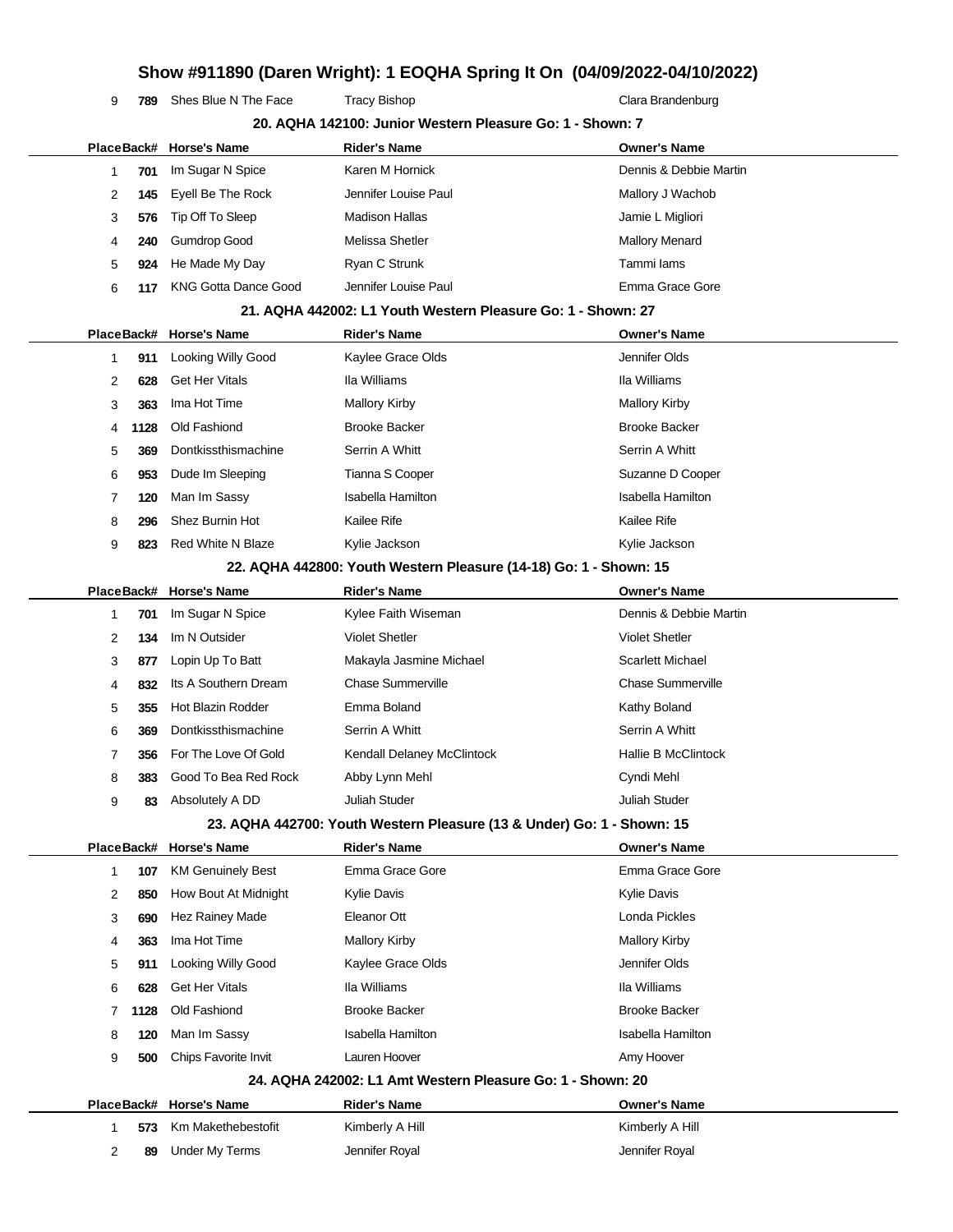| 3 |     | 576 Tip Off To Sleep | Jamie L Migliori         | Jamie L Migliori         |
|---|-----|----------------------|--------------------------|--------------------------|
| 4 | 465 | Kirbyssophistication | Teresa C Decenzo         | Teresa C Decenzo         |
| 5 | 360 | Surely Im Invited    | Kari Linn                | Kari Linn                |
| 6 | 403 | Talkinboutonite      | Antoinette Colleen Bloom | Antoinette Colleen Bloom |
|   | 346 | Km Best Man          | Kassidy Lammers          | Lynne Lammers            |
| 8 | 520 | Heza Dark Version    | Jessica E Eagle          | Abigail Eagle            |
| 9 | 779 | Lazy As Sin          | <b>Frank Clark</b>       | Nicole Irwin             |

### **25. AQHA 242800: Amt Select Western Pleasure Go: 1 - Shown: 11**

|   |     | PlaceBack# Horse's Name    | <b>Rider's Name</b> | <b>Owner's Name</b> |
|---|-----|----------------------------|---------------------|---------------------|
|   | 271 | <b>Chasing Batterflies</b> | Pamela M Jones      | Pamela M Jones      |
| 2 | 721 | <b>Check This Machine</b>  | Kimberly A Best     | Kimberly A Best     |
| 3 | 661 | Sherlock Undercover        | J Jonard            | J Jonard            |
| 4 | 89  | Under My Terms             | Jennifer Royal      | Jennifer Royal      |
| 5 | 323 | Lopen Assets               | Martha A Fabry      | Martha A Fabry      |
| 6 | 437 | Get It On Girl             | Deborah Marie Cook  | Deborah Marie Cook  |
|   |     | 938 On A Southern Breeze   | Donna Molnar        | Donna Molnar        |
| 8 | 779 | Lazy As Sin                | <b>Frank Clark</b>  | Nicole Irwin        |
| 9 | 153 | Simply Good Times          | Suzanne M Mocniak   | Suzanne M Mocniak   |
|   |     |                            |                     |                     |

#### **26. AQHA 242000: Amt Western Pleasure Go: 1 - Shown: 7**

|   |     | PlaceBack# Horse's Name | <b>Rider's Name</b>  | <b>Owner's Name</b>     |
|---|-----|-------------------------|----------------------|-------------------------|
|   | 877 | Lopin Up To Batt        | Kaitlyn Rose Michael | <b>Scarlett Michael</b> |
| 2 |     | 145 Eyell Be The Rock   | Mallory J Wachob     | Mallory J Wachob        |
| 3 | 187 | Krymsun N Gold          | Kathleen A Lennon    | Kathleen A Lennon       |
| 4 |     | 576 Tip Off To Sleep    | Jamie L Migliori     | Jamie L Migliori        |
| 5 | 787 | <b>Really Sudden</b>    | Kelly A Rauschenbach | Kelly A Rauschenbach    |
| 6 | 359 | Sompin Nthemoonlight    | Janet Kolk           | Janet Kolk              |

#### **27. AQHA 142200: Senior Western Pleasure Go: 1 - Shown: 10**

|   |      | PlaceBack# Horse's Name    | <b>Rider's Name</b>     | <b>Owner's Name</b>  |
|---|------|----------------------------|-------------------------|----------------------|
|   | 271  | <b>Chasing Batterflies</b> | Karen M Hornick         | Pamela M Jones       |
| 2 | 437  | Get It On Girl             | <b>Brian Bennett</b>    | Deborah Marie Cook   |
| 3 | 853  | Suddens Zbest              | <b>Bobby Dean</b>       | Darca Leann Dickson  |
| 4 | 1128 | Old Fashiond               | <b>Brooke Backer</b>    | <b>Brooke Backer</b> |
| 5 | 671  | Onlythebestchocolate       | Sarah J Bernatowicz     | Laura Anne Lamb      |
| 6 | 323  | Lopen Assets               | Alexandria Bryner       | Martha A Fabry       |
|   | 396  | The Caped Crusader         | Chris T Arnold          | Sandra Stockhorst    |
| 8 | 200  | Good Signs Are Vital       | Nicole L Rice           | Diana L Conrad       |
| 9 | 343  | Southern Dreamin           | <b>Matthew Claypool</b> | Heidi Rasor          |

### **28. AQHA 440002: L1 Youth Western Horsemanship Go: 1 - Shown: 33**

| PlaceBack# |     | <b>Horse's Name</b>         | <b>Rider's Name</b>  | <b>Owner's Name</b>  |  |
|------------|-----|-----------------------------|----------------------|----------------------|--|
|            | 296 | Shez Burnin Hot             | Kailee Rife          | Kailee Rife          |  |
| 2          | 363 | Ima Hot Time                | <b>Mallory Kirby</b> | <b>Mallory Kirby</b> |  |
| 3          | 355 | Hot Blazin Rodder           | Emma Boland          | Kathy Boland         |  |
| 4          | 119 | Playin It Cool              | Kaylee Grace Olds    | Cynthia Testerman    |  |
| 5          | 106 | <b>Blow The World Akiss</b> | Anna Minich          | Anna Minich          |  |
| 6          | 365 | Imaversionofagoodbar        | Lauren King          | Lauren King          |  |
|            | 823 | Red White N Blaze           | Kylie Jackson        | Kylie Jackson        |  |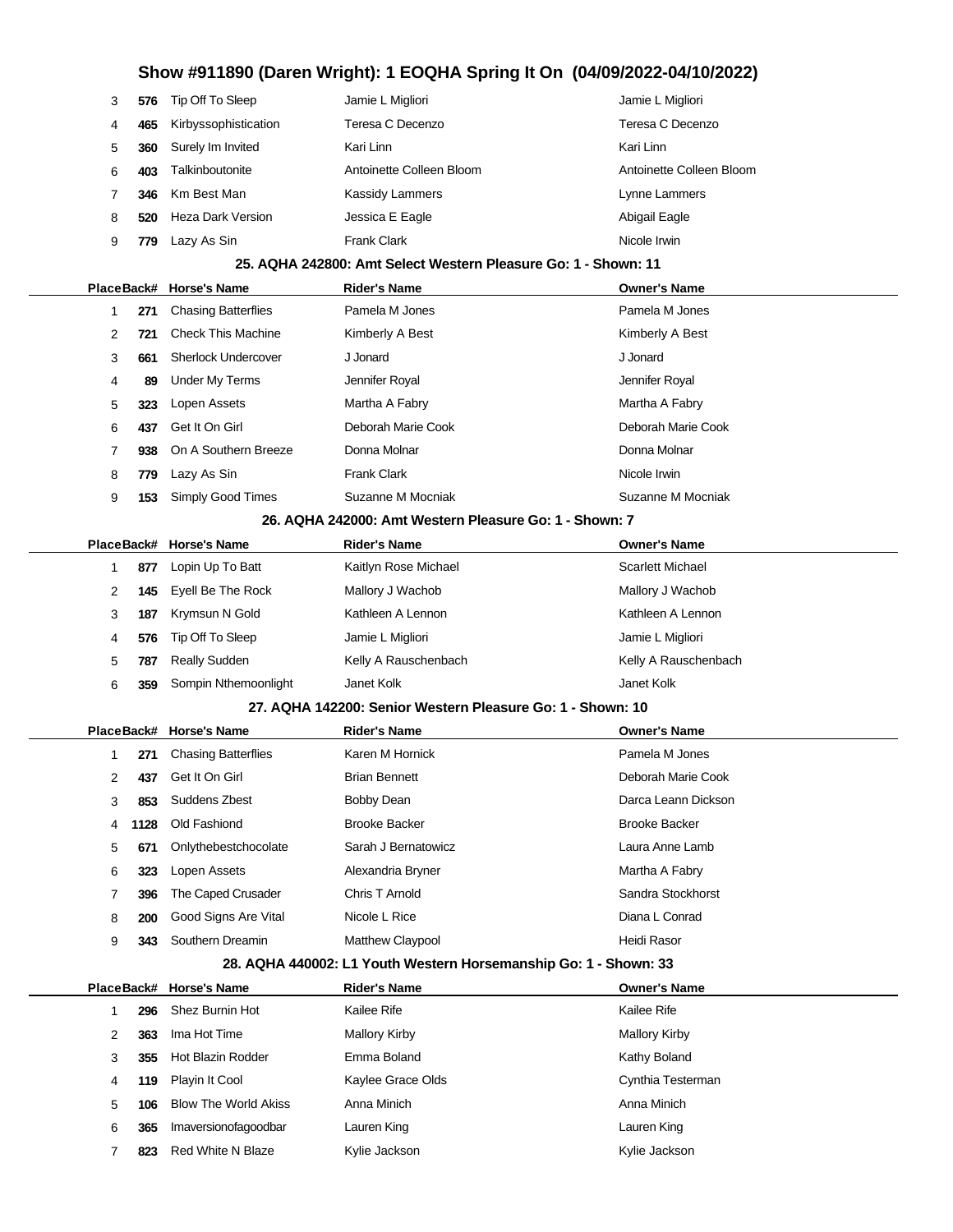|   |            |                             |                                                                          | Show #911890 (Daren Wright): 1 EOQHA Spring It On (04/09/2022-04/10/2022) |
|---|------------|-----------------------------|--------------------------------------------------------------------------|---------------------------------------------------------------------------|
| 8 | 269        | <b>TNTs Valentine</b>       | Sadie Rose Ross                                                          | Sadie Rose Ross                                                           |
| 9 | 500        | Chips Favorite Invit        | Lauren Hoover                                                            | Amy Hoover                                                                |
|   |            |                             | 29. AQHA 440800: Youth Western Horsemanship 14 - 18 Go: 1 - Shown: 19    |                                                                           |
|   | PlaceBack# | <b>Horse's Name</b>         | <b>Rider's Name</b>                                                      | <b>Owner's Name</b>                                                       |
| 1 | 832        | Its A Southern Dream        | <b>Chase Summerville</b>                                                 | <b>Chase Summerville</b>                                                  |
| 2 | 134        | Im N Outsider               | <b>Violet Shetler</b>                                                    | <b>Violet Shetler</b>                                                     |
| 3 | 383        | Good To Bea Red Rock        | Abby Lynn Mehl                                                           | Cyndi Mehl                                                                |
| 4 | 952        | Sleepnmarriedwhoknew        | Tianna S Cooper                                                          | Suzanne D Cooper                                                          |
| 5 | 820        | Body Like A Back Rd         | Julie Christine Lee                                                      | Julie Christine Lee                                                       |
| 6 | 818        | <b>Gettin Rich N Famous</b> | Maegan E Pearson                                                         | Maegan E Pearson                                                          |
| 7 | 429        | Drinks R On Me              | <b>Blaise Runyon</b>                                                     | <b>Blaise Runyon</b>                                                      |
| 8 | 356        | For The Love Of Gold        | Kendall Delaney McClintock                                               | <b>Hallie B McClintock</b>                                                |
| 9 | 106        | <b>Blow The World Akiss</b> | Anna Minich                                                              | Anna Minich                                                               |
|   |            |                             | 30. AQHA 440700: Youth Western Horsemanship 13 & Under Go: 1 - Shown: 14 |                                                                           |
|   | PlaceBack# | <b>Horse's Name</b>         | <b>Rider's Name</b>                                                      | <b>Owner's Name</b>                                                       |
| 1 | 107        | <b>KM Genuinely Best</b>    | Emma Grace Gore                                                          | Emma Grace Gore                                                           |
| 2 | 850        | How Bout At Midnight        | <b>Kylie Davis</b>                                                       | <b>Kylie Davis</b>                                                        |
| 3 | 690        | Hez Rainey Made             | Eleanor Ott                                                              | Londa Pickles                                                             |
| 4 | 119        | Playin It Cool              | Kaylee Grace Olds                                                        | Cynthia Testerman                                                         |
| 5 | 500        | Chips Favorite Invit        | Lauren Hoover                                                            | Amy Hoover                                                                |
| 6 | 363        | Ima Hot Time                | <b>Mallory Kirby</b>                                                     | <b>Mallory Kirby</b>                                                      |
| 7 | 120        | Man Im Sassy                | <b>Isabella Hamilton</b>                                                 | <b>Isabella Hamilton</b>                                                  |
| 8 | 534        | Im Gonna Be Lazy            | Addison Leonard                                                          | <b>Addison Leonard</b>                                                    |
| 9 | 1013       | <b>RR Rufle My Feathers</b> | <b>Emily Craft</b>                                                       | Christopher C Craft                                                       |
|   |            |                             | 31. AQHA 240002: L1 Amt Western Horsemanship Go: 1 - Shown: 29           |                                                                           |
|   | PlaceBack# | <b>Horse's Name</b>         | <b>Rider's Name</b>                                                      | <b>Owner's Name</b>                                                       |
| 1 | 505        | Born In Motion              | Megan L Howard                                                           | Megan L Pitts                                                             |
| 2 | 346        | Km Best Man                 | <b>Kassidy Lammers</b>                                                   | Lynne Lammers                                                             |
| 3 | 290        | Movin On Up                 | Amanda Moore                                                             | Amanda Moore                                                              |
| 4 | 326        | <b>Presidential Asset</b>   | Meghin Atkinson                                                          | Meghin, Meghin & Meghin                                                   |
| 5 | 575        | Simply One Hot              | <b>Grace Philpot</b>                                                     | Keri Philpot                                                              |
| 6 | 2319       | Sumdiscretionadvised        | Kelsey Guadarrama                                                        | Kelsey Guadarrama                                                         |
| 7 | 771        | Slow Lopin Smoothie         | Nicole Rafeld                                                            | Nicole Rafeld                                                             |
| 8 | 815        | Km Picture Perfect          | Tammy S Braden                                                           | Brooke Braden                                                             |
| 9 | 331        | Sleeping In My Tux          | Diane W Reynolds                                                         | Diane W Reynolds                                                          |
|   |            |                             | 32. AQHA 240800: Amt Select Western Horsemanship Go: 1 - Shown: 12       |                                                                           |
|   | PlaceBack# | <b>Horse's Name</b>         | <b>Rider's Name</b>                                                      | <b>Owner's Name</b>                                                       |
| 1 | 323        | Lopen Assets                | Martha A Fabry                                                           | Martha A Fabry                                                            |
| 2 | 721        | <b>Check This Machine</b>   | Kimberly A Best                                                          | Kimberly A Best                                                           |
| 3 | 4342       | Ima Good Cowgirl            | Kimberly A Riviello                                                      | Kimberly A Riviello                                                       |
| 4 | 513        | <b>Heza Celebrite</b>       | Jann Ahlberg                                                             | Jann Ahlberg                                                              |
| 5 | 153        | Simply Good Times           | Suzanne M Mocniak                                                        | Suzanne M Mocniak                                                         |
| 6 | 331        | Sleeping In My Tux          | Diane W Reynolds                                                         | Diane W Reynolds                                                          |
| 7 | 48         | Gota Lota Assets            | Denise A Folck                                                           | Denise A Folck                                                            |
| 8 | 475        | Mechanic In A Skirt         | Cathy A Johnson                                                          | Cathy A Johnson                                                           |
| 9 | 89         | <b>Under My Terms</b>       | Jennifer Royal                                                           | Jennifer Royal                                                            |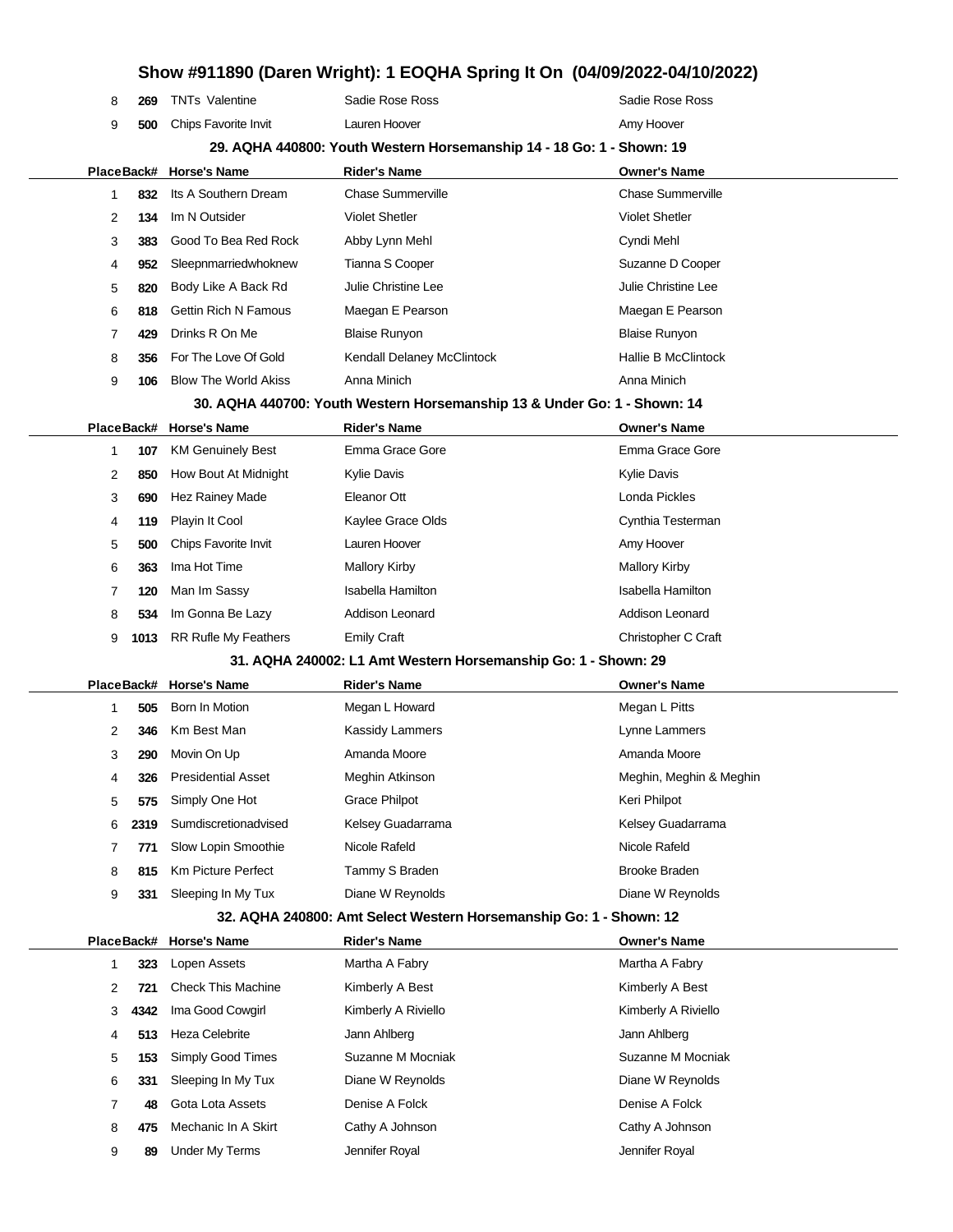### **33. AQHA 240000: Amt Western Horsemanship Go: 1 - Shown: 24**

|            |            | PlaceBack# Horse's Name   | <b>Rider's Name</b>                                       | <b>Owner's Name</b>        |
|------------|------------|---------------------------|-----------------------------------------------------------|----------------------------|
| 1          | 441        | A Cool Lazy               | Sara Oler                                                 | Sara Oler                  |
| 2          | 413        | Icecream                  | Hanna Hedderick                                           | Hanna Jordan Hedderick     |
| 3          | 787        | <b>Really Sudden</b>      | Kelly A Rauschenbach                                      | Kelly A Rauschenbach       |
| 4          | 309        | <b>Sweet She Rocks</b>    | Hailey A Flatter                                          | Hailey A Flatter           |
| 5          | 815        | <b>Km Picture Perfect</b> | <b>Brooke Braden</b>                                      | <b>Brooke Braden</b>       |
| 6          | 2324       | Certainly Well Made       | Taylor R Foster                                           | Nancy Foster               |
| 7          | 16         | Good Miss Cadillac        | Lacy Lynn Watson                                          | Lacy Lynn Watson           |
| 8          | 913        | Only Lazy Lopin           | Lynette Depalma                                           | Lynette Depalma            |
| 9          | 416        | Stone Code Fox            | Christinna Murphy                                         | Christinna Murphy          |
|            |            |                           | 34. AQHA 136004: L1 Western Riding Go: 1 - Shown: 1       |                            |
| PlaceBack# |            | <b>Horse's Name</b>       | Rider's Name                                              | <b>Owner's Name</b>        |
| DQ         | 952        | Sleepnmarriedwhoknew      | <b>Melvin Yoder</b>                                       | Suzanne D Cooper           |
|            |            |                           | 35. AQHA 436002: L1 Youth Western Riding Go: 1 - Shown: 2 |                            |
| PlaceBack# |            | <b>Horse's Name</b>       | <b>Rider's Name</b>                                       | <b>Owner's Name</b>        |
| 1          | 429        | Drinks R On Me            | <b>Blaise Runyon</b>                                      | <b>Blaise Runyon</b>       |
| DQ         | 952        | Sleepnmarriedwhoknew      | Tianna S Cooper                                           | Suzanne D Cooper           |
|            |            |                           | 36. AQHA 436000: Youth Western Riding Go: 1 - Shown: 3    |                            |
| PlaceBack# |            | <b>Horse's Name</b>       | <b>Rider's Name</b>                                       | <b>Owner's Name</b>        |
| 1          | 134        | Im N Outsider             | <b>Violet Shetler</b>                                     | <b>Violet Shetler</b>      |
| 2          | 356        | For The Love Of Gold      | Kendall Delaney McClintock                                | <b>Hallie B McClintock</b> |
| DQ         | 820        | Body Like A Back Rd       | Julie Christine Lee                                       | Julie Christine Lee        |
|            |            |                           | 37. AQHA 236002: L1 Amt Western Riding Go: 1 - Shown: 3   |                            |
| PlaceBack# |            | <b>Horse's Name</b>       | Rider's Name                                              | <b>Owner's Name</b>        |
| 1          | 2324       | Certainly Well Made       | Taylor R Foster                                           | Nancy Foster               |
| 2          | 505        | Born In Motion            | Megan L Howard                                            | Megan L Pitts              |
| DQ         | 187        | Krymsun N Gold            | Kathleen A Lennon                                         | Kathleen A Lennon          |
|            |            |                           | 39. AQHA 236000: Amt Western Riding Go: 1 - Shown: 2      |                            |
|            |            | PlaceBack# Horse's Name   | <b>Rider's Name</b>                                       | <b>Owner's Name</b>        |
| 1          | 787        | <b>Really Sudden</b>      | Kelly A Rauschenbach                                      | Kelly A Rauschenbach       |
| 2          | 187        | Krymsun N Gold            | Kathleen A Lennon                                         | Kathleen A Lennon          |
|            |            |                           | 40. AQHA 136000: Western Riding Go: 1 - Shown: 4          |                            |
|            | PlaceBack# | <b>Horse's Name</b>       | <b>Rider's Name</b>                                       | <b>Owner's Name</b>        |
| 1          | 787        | <b>Really Sudden</b>      | Brian Kyle Bernatowicz                                    | Kelly A Rauschenbach       |
| DQ         | 256        | Beyond My Machine         | Brian Kyle Bernatowicz                                    | Pamela M Jones             |
| DQ         | 187        | Krymsun N Gold            | Kathleen A Lennon                                         | Kathleen A Lennon          |
| DQ         | 134        | Im N Outsider             | <b>Violet Shetler</b>                                     | <b>Violet Shetler</b>      |
|            |            |                           | 41. AQHA 443000: Youth Ranch Riding Go: 1 - Shown: 9      |                            |
| PlaceBack# |            | <b>Horse's Name</b>       | <b>Rider's Name</b>                                       | <b>Owner's Name</b>        |
| 1          | 955        | SDP Got Fancy Genes       | Tianna S Cooper                                           | Suzanne D Cooper           |
| 2          | 557        | <b>Hot Little Desire</b>  | Kailee Rife                                               | Kailee Rife                |
| 3          | 958        | ATI Kahluah               | Lillian Hamilton                                          | Jordon Hamilton            |
| 4          | 589        | Voodoo Doll               | Ryan Jay Mau                                              | Jessica Clutter            |
| 5          | 468        | Whiz In The Sno           | Hannah Ellinger                                           | Hannah Ellinger            |
| 6          | 695        | Cee Bar Gin Whiz          | Hayley M Mertz                                            | Hayley M Mertz             |
|            |            |                           |                                                           |                            |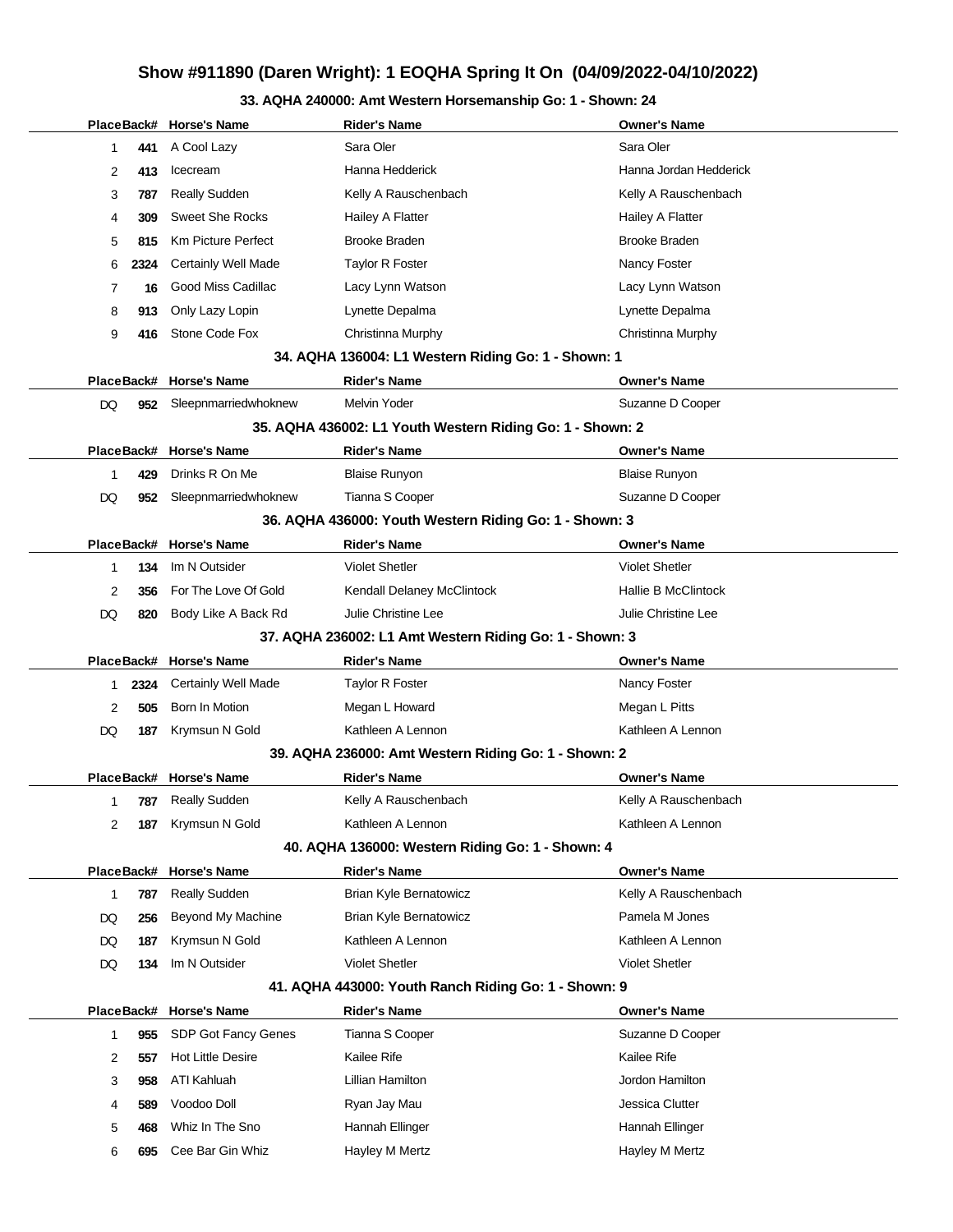|              |                   |                                             |                                                       | Show #911890 (Daren Wright): 1 EOQHA Spring It On (04/09/2022-04/10/2022) |
|--------------|-------------------|---------------------------------------------|-------------------------------------------------------|---------------------------------------------------------------------------|
| 7            | 710               | Our Spooks Einshine                         | Anna LeGault                                          | Anna LeGault                                                              |
| 8            | 851               | <b>Bullys Chasin Fame</b>                   | Anna Jones                                            | Julie James                                                               |
| 9            | 269               | <b>TNTs Valentine</b>                       | Sadie Rose Ross                                       | Sadie Rose Ross                                                           |
|              |                   |                                             | 42. AQHA 243000: Amt Ranch Riding Go: 1 - Shown: 6    |                                                                           |
|              | PlaceBack#        | <b>Horse's Name</b>                         | <b>Rider's Name</b>                                   | <b>Owner's Name</b>                                                       |
| 1            | 341               | Lil Joe Penny                               | Jill Moore                                            | Jill Moore                                                                |
| 2            | 2108              | <b>Smokin Custom Crome</b>                  | Kristin Patton                                        | Four Star Quarter Horse                                                   |
| 3            | 518               | Red River Banjo                             | Heather D Roe                                         | Heather D Roe                                                             |
| 4            | 881               | Breathalyzer                                | Leah Seimer Bohrer                                    | Leah Seimer Bohrer                                                        |
| 5            | 424               | My Chex Is Good                             | Chloe M Larson                                        | Chloe M Larson                                                            |
| 6            | 108               | Zips Tuff Buck                              | Jodi Ann King                                         | Jodi Ann King                                                             |
|              |                   |                                             | 43. AQHA 143000: Ranch Riding Go: 1 - Shown: 12       |                                                                           |
|              | PlaceBack#        | <b>Horse's Name</b>                         | <b>Rider's Name</b>                                   | <b>Owner's Name</b>                                                       |
| $\mathbf{1}$ | 341               | Lil Joe Penny                               | Jill Moore                                            | Jill Moore                                                                |
| 2            | 2108              | <b>Smokin Custom Crome</b>                  | Kristin Patton                                        | Four Star Quarter Horse                                                   |
| 3            | 695               | Cee Bar Gin Whiz                            | Hayley M Mertz                                        | Hayley M Mertz                                                            |
| 4            | 958               | ATI Kahluah                                 | Lillian Hamilton                                      | Jordon Hamilton                                                           |
| 5            | 424               | My Chex Is Good                             | Lynne M Puthoff                                       | Chloe M Larson                                                            |
| 6            | 881               | Breathalyzer                                | Leah Seimer Bohrer                                    | Leah Seimer Bohrer                                                        |
| 7            | 518               | Red River Banjo                             | Heather D Roe                                         | Heather D Roe                                                             |
| 8            | 293               | Passing With A Sigh                         | Sara Ann Bradley                                      | Ben D Bradley                                                             |
| 9            | 851               | <b>Bullys Chasin Fame</b>                   | Anna Jones                                            | Julie James                                                               |
|              |                   |                                             | 44. AQHA 434000: Youth Reining Go: 1 - Shown: 6       |                                                                           |
|              | PlaceBack#        | <b>Horse's Name</b>                         | <b>Rider's Name</b>                                   | <b>Owner's Name</b>                                                       |
| $\mathbf{1}$ | 11                | Lucky Little Seven                          | Gracie Mae Stingle                                    | Gracie Mae Stingle                                                        |
| 2            | 652               | Chocolate Diamondzz                         | Gracie Mae Stingle                                    | Gracie Mae Stingle                                                        |
| 3            | 954               | Chexys Cash Card                            | Tianna S Cooper                                       | Suzanne D Cooper                                                          |
| 4            | 557               | <b>Hot Little Desire</b>                    | Kailee Rife                                           | Kailee Rife                                                               |
| 5            | 468               | Whiz In The Sno                             | Hannah Ellinger                                       | Hannah Ellinger                                                           |
| DQ           | 589               | Voodoo Doll                                 | Ryan Jay Mau                                          | Jessica Clutter                                                           |
|              |                   |                                             | 46. AQHA 134000: Reining Go: 1 - Shown: 2             |                                                                           |
|              | PlaceBack#        | <b>Horse's Name</b>                         | <b>Rider's Name</b>                                   | <b>Owner's Name</b>                                                       |
| DQ           | 451               | Magic Mann                                  | Elizabeth A Yoder                                     | Kylee Faith Wiseman                                                       |
| DQ           | 954               | Chexys Cash Card                            | Elizabeth A Yoder                                     | Suzanne D Cooper                                                          |
|              |                   |                                             | 47. AQHA 428000: Youth Barrel Racing Go: 1 - Shown: 5 |                                                                           |
|              | PlaceBack#        | <b>Horse's Name</b>                         | <b>Rider's Name</b>                                   | <b>Owner's Name</b>                                                       |
| 1            | 90                | No Room For Alibis                          | Hailey Kilgore                                        | Megan Wilkin                                                              |
| 2            | 97                | Dodge A Bullett                             | <b>Steven Beiser</b>                                  | <b>Steven Beiser</b>                                                      |
| 3            | 3                 | <b>LSF Down Home Tuxedo</b>                 | Piper Kiphart                                         | Jason Kiphart                                                             |
| 4            | 669               | <b>Real Golden Blaze</b>                    | Kami Kile                                             | Kami Kile                                                                 |
| DQ           | 361               | Dashing French Lady                         | Payton Kiphart                                        | Valerie A Kiphart                                                         |
|              |                   |                                             | 48. AQHA 228000: Amt Barrel Racing Go: 1 - Shown: 1   |                                                                           |
| $\mathbf{1}$ | PlaceBack#<br>866 | <b>Horse's Name</b><br>Jamminwithmyredteddy | <b>Rider's Name</b><br><b>KC Critchet</b>             | <b>Owner's Name</b><br><b>KC Critchet</b>                                 |
|              |                   |                                             | 49. AQHA 128000: Barrel Racing Go: 1 - Shown: 3       |                                                                           |
|              |                   | PlaceBack# Horse's Name                     | <b>Rider's Name</b>                                   | <b>Owner's Name</b>                                                       |
|              |                   |                                             |                                                       |                                                                           |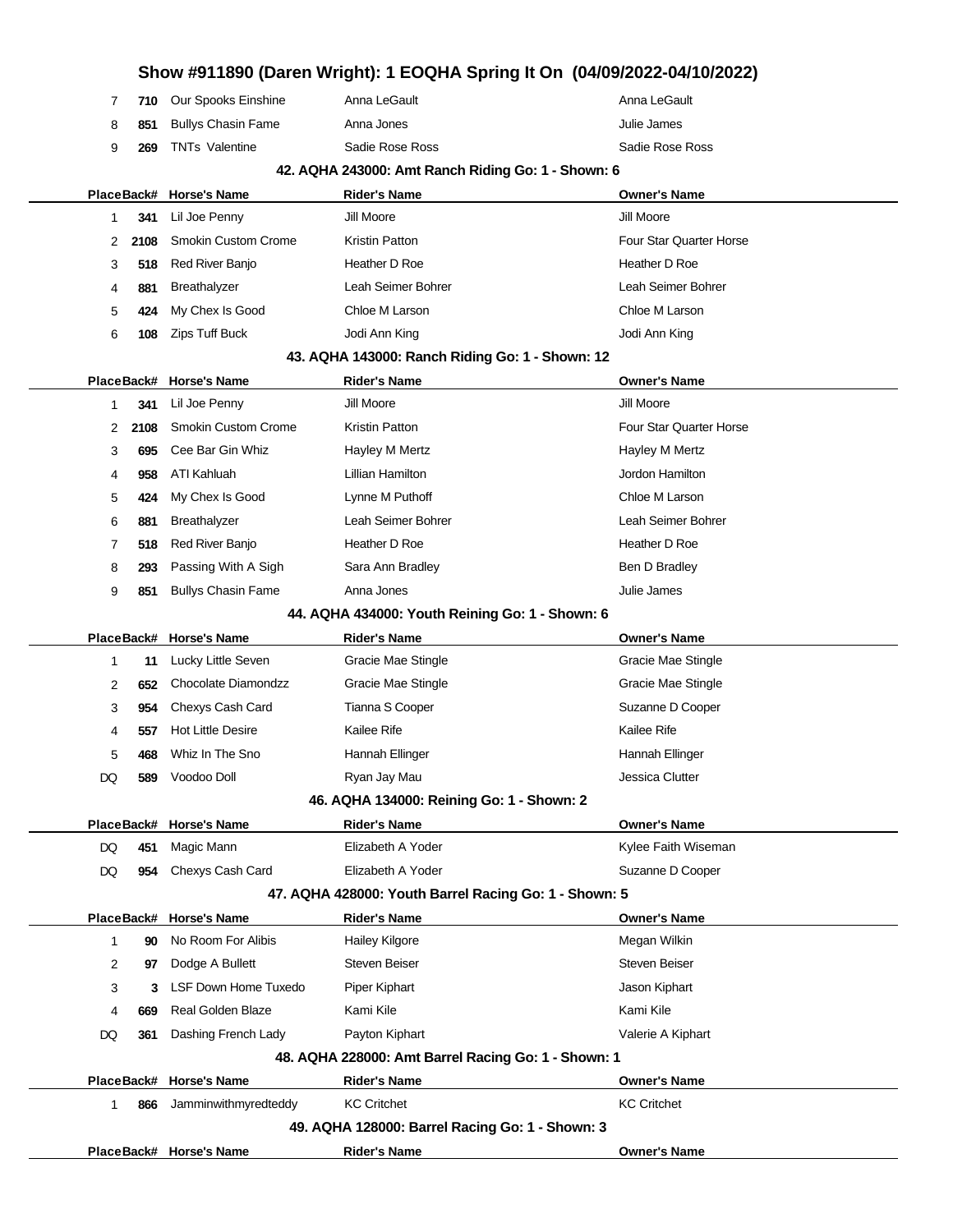|              |     |                             |                                                                   | Show #911890 (April Devitt): 1 EOQHA Spring It On (04/09/2022-04/10/2022) |
|--------------|-----|-----------------------------|-------------------------------------------------------------------|---------------------------------------------------------------------------|
| 1            | 303 | <b>RJL Frenchmans Fame</b>  | Caitlyn L Colvin                                                  | Caitlyn L Colvin                                                          |
| 2            | 866 | Jamminwithmyredteddy        | <b>KC Critchet</b>                                                | <b>KC Critchet</b>                                                        |
| 3            | 97  | Dodge A Bullett             | Caitlyn L Colvin                                                  | <b>Steven Beiser</b>                                                      |
|              |     |                             | 50. AQHA 430000: Youth Pole Bending Go: 1 - Shown: 2              |                                                                           |
|              |     | PlaceBack# Horse's Name     | <b>Rider's Name</b>                                               | <b>Owner's Name</b>                                                       |
| 1            | 669 | <b>Real Golden Blaze</b>    | Kami Kile                                                         | Kami Kile                                                                 |
| 2            | 97  | Dodge A Bullett             | <b>Steven Beiser</b>                                              | <b>Steven Beiser</b>                                                      |
|              |     |                             | 51. AQHA 230000: Amt Pole Bending Go: 1 - Shown: 1                |                                                                           |
|              |     | PlaceBack# Horse's Name     | <b>Rider's Name</b>                                               | <b>Owner's Name</b>                                                       |
| 1            | 866 | Jamminwithmyredteddy        | <b>KC Critchet</b>                                                | <b>KC Critchet</b>                                                        |
|              |     |                             | 52. AQHA 130000: Pole Bending Go: 1 - Shown: 3                    |                                                                           |
|              |     | PlaceBack# Horse's Name     | <b>Rider's Name</b>                                               | <b>Owner's Name</b>                                                       |
| 1            | 303 | <b>RJL Frenchmans Fame</b>  | Caitlyn L Colvin                                                  | Caitlyn L Colvin                                                          |
| 2            | 866 | Jamminwithmyredteddy        | <b>KC Critchet</b>                                                | <b>KC Critchet</b>                                                        |
| 3            | 97  | Dodge A Bullett             | Caitlyn L Colvin                                                  | <b>Steven Beiser</b>                                                      |
|              |     |                             | 53. AQHA 432000: Youth Stake Race Go: 1 - Shown: 2                |                                                                           |
|              |     | PlaceBack# Horse's Name     | <b>Rider's Name</b>                                               | <b>Owner's Name</b>                                                       |
| 1            | 97  | Dodge A Bullett             | <b>Steven Beiser</b>                                              | <b>Steven Beiser</b>                                                      |
| 2            | 669 | Real Golden Blaze           | Kami Kile                                                         | Kami Kile                                                                 |
|              |     |                             | 54. AQHA 232000: Amt Stake Race Go: 1 - Shown: 1                  |                                                                           |
|              |     | PlaceBack# Horse's Name     | <b>Rider's Name</b>                                               | <b>Owner's Name</b>                                                       |
| 1            | 866 | Jamminwithmyredteddy        | <b>KC Critchet</b>                                                | <b>KC Critchet</b>                                                        |
|              |     |                             | 55. AQHA 412002: L1 Youth Showmanship at Halter Go: 1 - Shown: 27 |                                                                           |
|              |     | PlaceBack# Horse's Name     | <b>Rider's Name</b>                                               | <b>Owner's Name</b>                                                       |
| 1            | 59  | Im A Platinum Shot          | Madelynn Rose Sullivan                                            | Jennifer L Sullivan                                                       |
| 2            | 369 | Dontkissthismachine         | Serrin A Whitt                                                    | Serrin A Whitt                                                            |
| 3            | 58  | Diesel Dixie                | Morgan Cutright                                                   | Morgan Cutright                                                           |
| 4            | 452 | Sweettalkinartifacts        | Madison V Johnson                                                 | Madison V Johnson                                                         |
| 5            | 948 | Repeated By Diva            | Ava Hamilton                                                      | Sara Hamilton                                                             |
| 6            | 363 | Ima Hot Time                | <b>Mallory Kirby</b>                                              | <b>Mallory Kirby</b>                                                      |
| 7            | 73  | Fired My Assets             | <b>Taylor Poulton</b>                                             | <b>Taylor Poulton</b>                                                     |
| 8            | 243 | Hes A Hot Mess              | Eliza Plum                                                        | Eliza Plum                                                                |
| 9            | 957 | <b>Rcees Version</b>        | Jacey Pierson                                                     | Jacey Pierson                                                             |
|              |     |                             | 56. AQHA 412800: Youth Showmanship (14 - 18) Go: 1 - Shown: 23    |                                                                           |
|              |     | PlaceBack# Horse's Name     | <b>Rider's Name</b>                                               | <b>Owner's Name</b>                                                       |
| $\mathbf{1}$ | 832 | Its A Southern Dream        | <b>Chase Summerville</b>                                          | <b>Chase Summerville</b>                                                  |
| 2            | 664 | <b>Western Revolution</b>   | Kendel E Bachey                                                   | Kendel E Bachey                                                           |
| 3            | 296 | Shez Burnin Hot             | Kailee Rife                                                       | Kailee Rife                                                               |
| 4            | 685 | Vital Sassoon               | Evan J McColley                                                   | Evan McColley                                                             |
| 5            | 767 | <b>Countin Downthehours</b> | <b>Brandy Warvel</b>                                              | <b>Brandy Warvel</b>                                                      |
| 6            | 818 | <b>Gettin Rich N Famous</b> | Maegan E Pearson                                                  | Maegan E Pearson                                                          |
| 7            | 975 | LS Im Chippin Good          | <b>Audrey Roberts</b>                                             | Michele Roberts                                                           |
| 8            | 243 | Hes A Hot Mess              | Eliza Plum                                                        | Eliza Plum                                                                |
| 9            | 952 | Sleepnmarriedwhoknew        | Tianna S Cooper                                                   | Suzanne D Cooper                                                          |
|              |     |                             | 57. AQHA 412700: Youth Showmanship (13 & Under) Go: 1 - Shown: 15 |                                                                           |
|              |     | PlaceBack# Horse's Name     | <b>Rider's Name</b>                                               | <b>Owner's Name</b>                                                       |
|              |     |                             |                                                                   |                                                                           |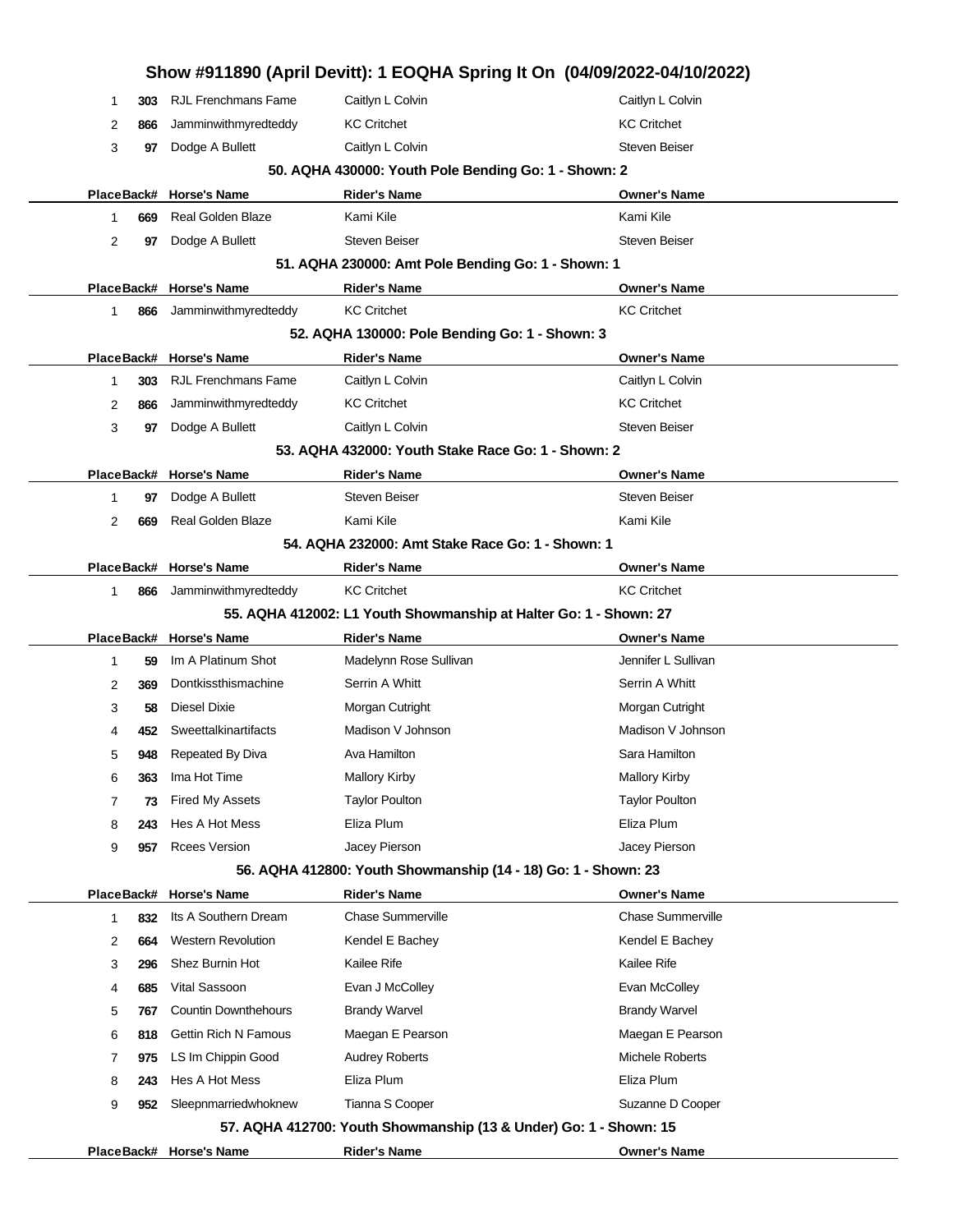|               | 107  | <b>KM Genuinely Best</b>    | Emma Grace Gore        | Emma Grace Gore      |
|---------------|------|-----------------------------|------------------------|----------------------|
| $\mathcal{P}$ | 690  | <b>Hez Rainey Made</b>      | Eleanor Ott            | Londa Pickles        |
| 3             | 363  | Ima Hot Time                | Mallory Kirby          | Mallory Kirby        |
| 4             | 120  | Man Im Sassy                | Isabella Hamilton      | Isabella Hamilton    |
| 5             | 500  | Chips Favorite Invit        | Lauren Hoover          | Amy Hoover           |
| 6             | 1128 | Old Fashiond                | <b>Brooke Backer</b>   | <b>Brooke Backer</b> |
|               | 593  | <b>BMQ Genuine Solution</b> | Meghan Elizabeth Kaser | McKenna Kaser        |
| 8             | 948  | Repeated By Diva            | Ava Hamilton           | Sara Hamilton        |
| 9             | 1013 | <b>RR Rufle My Feathers</b> | <b>Emily Craft</b>     | Christopher C Craft  |
|               |      |                             |                        |                      |

### **58. AQHA 212002: L1 Amt Showmanship at Halter Go: 1 - Shown: 26**

|   |      | PlaceBack# Horse's Name | <b>Rider's Name</b>   | <b>Owner's Name</b>          |
|---|------|-------------------------|-----------------------|------------------------------|
|   | 2319 | Sumdiscretionadvised    | Kelsey Guadarrama     | Kelsey Guadarrama            |
| 2 | 418  | The Natural Version     | <b>Emmerson Kruse</b> | <b>Emmerson Kruse</b>        |
| 3 | 351  | <b>Hez Rock Steady</b>  | <b>Emily Voitek</b>   | Michele Welch & Emily Voitek |
| 4 | 302  | Woke Up Like Thizzz     | Cheryl Duffey         | Cheryl Duffey                |
| 5 | 629  | Deluxe Catalac          | Kathleen K Azzarello  | Kathleen K Azzarello         |
| 6 | 424  | My Chex Is Good         | Chloe M Larson        | Chloe M Larson               |
|   | 513  | Heza Celebrite          | Jann Ahlberg          | Jann Ahlberg                 |
| 8 | 771  | Slow Lopin Smoothie     | Nicole Rafeld         | Nicole Rafeld                |
| 9 | 331  | Sleeping In My Tux      | Diane W Reynolds      | Diane W Reynolds             |
|   |      |                         |                       |                              |

### **59. AQHA 212800: Amt Select Showmanship at Halter Go: 1 - Shown: 19**

|   |      | PlaceBack# Horse's Name   | <b>Rider's Name</b> | <b>Owner's Name</b>  |
|---|------|---------------------------|---------------------|----------------------|
|   | 815  | Km Picture Perfect        | Tammy S Braden      | <b>Brooke Braden</b> |
| 2 | 323  | Lopen Assets              | Martha A Fabry      | Martha A Fabry       |
| 3 | 721  | <b>Check This Machine</b> | Kimberly A Best     | Kimberly A Best      |
| 4 | 48   | Gota Lota Assets          | Denise A Folck      | Denise A Folck       |
| 5 | 331  | Sleeping In My Tux        | Diane W Reynolds    | Diane W Reynolds     |
| 6 | 1128 | Old Fashiond              | Gretchen Backer     | <b>Brooke Backer</b> |
|   | 242  | JDG Invited By Chip       | Deborah Herman      | Deborah Herman       |
| 8 | 513  | Heza Celebrite            | Jann Ahlberg        | Jann Ahlberg         |
| 9 | 153  | Simply Good Times         | Suzanne M Mocniak   | Suzanne M Mocniak    |
|   |      |                           |                     |                      |

### **60. AQHA 212000: Amt Showmanship at Halter Go: 1 - Shown: 29**

|                                                                  |      | PlaceBack# Horse's Name | <b>Rider's Name</b>  | <b>Owner's Name</b>  |  |  |
|------------------------------------------------------------------|------|-------------------------|----------------------|----------------------|--|--|
| 1.                                                               | 310  | Grace Zipsinthe Rein    | Matthew G Siefker    | Matthew G Siefker    |  |  |
| 2                                                                | 309  | <b>Sweet She Rocks</b>  | Hailey A Flatter     | Hailey A Flatter     |  |  |
| 3                                                                | 787  | <b>Really Sudden</b>    | Kelly A Rauschenbach | Kelly A Rauschenbach |  |  |
| 4                                                                | 2749 | Shez Gotawaybout Her    | Taylor R Foster      | Nancy Foster         |  |  |
| 5                                                                | 424  | My Chex Is Good         | Chloe M Larson       | Chloe M Larson       |  |  |
| 6                                                                | 16   | Good Miss Cadillac      | Lacy Lynn Watson     | Lacy Lynn Watson     |  |  |
| 7                                                                | 520  | Heza Dark Version       | Jessica E Eagle      | Abigail Eagle        |  |  |
| 8                                                                | 913  | Only Lazy Lopin         | Lynette Depalma      | Lynette Depalma      |  |  |
| 9                                                                | 441  | A Cool Lazy             | Sara Oler            | Sara Oler            |  |  |
| 61. NAQHA 8800: Small Fry Showmanship 9 & Under Go: 1 - Shown: 9 |      |                         |                      |                      |  |  |
| PlaceBack#                                                       |      | <b>Horse's Name</b>     | <b>Rider's Name</b>  | <b>Owner's Name</b>  |  |  |
| 1.                                                               | 423  | Sierra Della Deluxe     | Ruby O'Connor        | Julie O'Connor       |  |  |
| 2                                                                | 129  | <b>Starched Rockies</b> | Gwen Toth            | Emily Toth           |  |  |
|                                                                  |      |                         |                      |                      |  |  |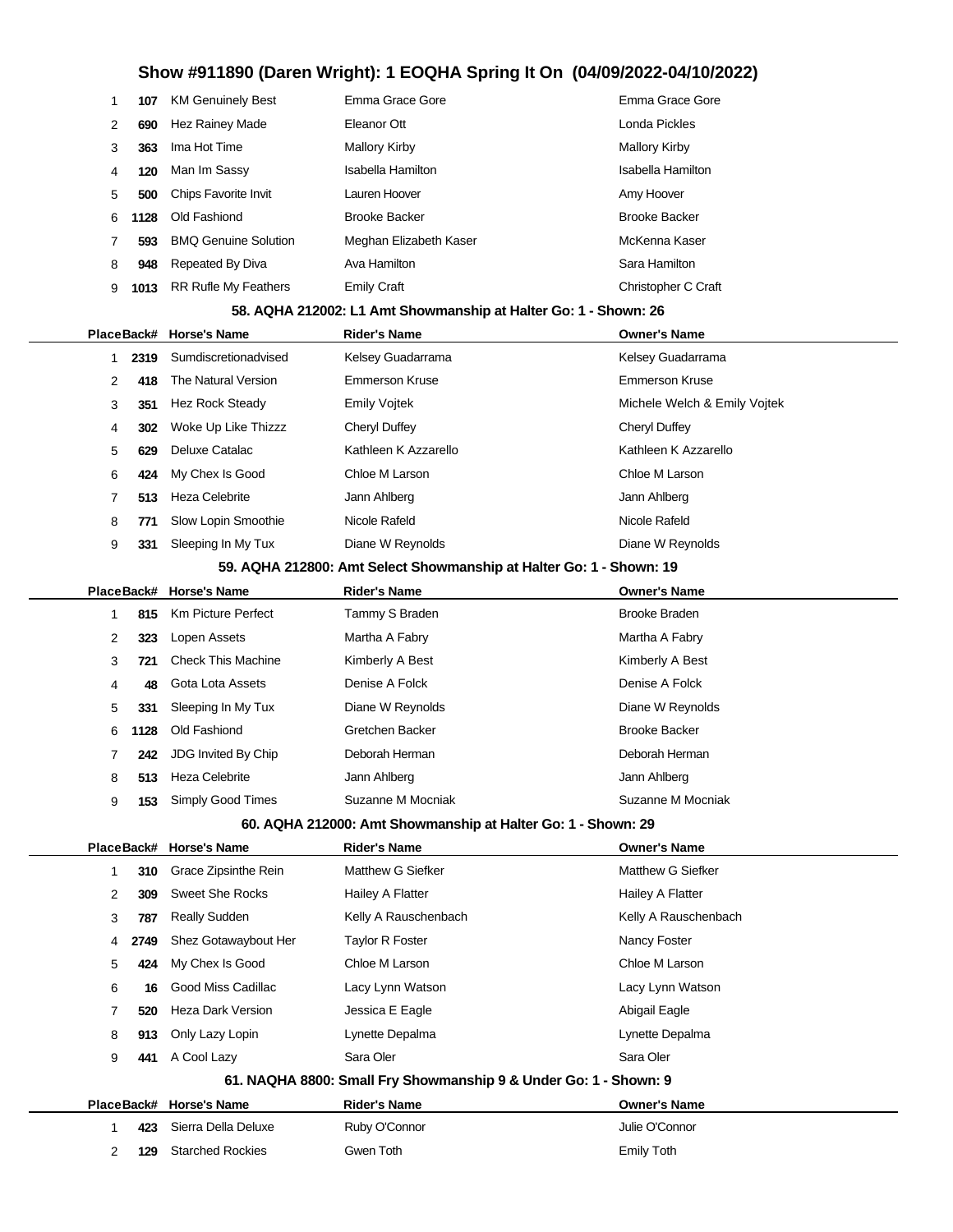| 3 | 593  | <b>BMQ Genuine Solution</b> | McKenna Kaser             | McKenna Kaser            |
|---|------|-----------------------------|---------------------------|--------------------------|
| 4 | 979  | <b>Rarely Radical Ricky</b> | Alana Rice                | Alana Rice               |
| 5 | 150  | Rockmelikeyameanit          | Carlee Brown              | Lauren N Brown           |
| 6 | 403  | Talkinboutonite             | Sierra Mueller            | Antoinette Colleen Bloom |
|   | 411  | The Roan Show               | Molly Mullady             | Molly Mullady            |
| 8 | 534  | Im Gonna Be Lazy            | Lilianna Sanna            | Addison Leonard          |
| 9 | 1000 | Good Old Gold               | <b>Barrett Schockling</b> | Kara Beth Schockling     |

### **62. AQHA 275000: Amt Performance Halter Mares Go: 1 - Shown: 12**

|                                                                   |     | PlaceBack# Horse's Name | <b>Rider's Name</b>      | <b>Owner's Name</b>      |  |  |
|-------------------------------------------------------------------|-----|-------------------------|--------------------------|--------------------------|--|--|
|                                                                   | 290 | Movin On Up             | Amanda Moore             | Amanda Moore             |  |  |
| 2                                                                 | 309 | Sweet She Rocks         | Hailey A Flatter         | Hailey A Flatter         |  |  |
| 3                                                                 | 916 | Do You Think Im Lazy    | <b>Bettie L Caballe</b>  | <b>Bettie L Caballe</b>  |  |  |
| 4                                                                 | 244 | Forevernalwayscowboy    | Sarah E Shaheen          | Sarah E Shaheen          |  |  |
| 5                                                                 | 16  | Good Miss Cadillac      | Lacy Lynn Watson         | Lacy Lynn Watson         |  |  |
| 6                                                                 | 403 | Talkinboutonite         | Antoinette Colleen Bloom | Antoinette Colleen Bloom |  |  |
|                                                                   | 475 | Mechanic In A Skirt     | Cathy A Johnson          | Cathy A Johnson          |  |  |
| 8                                                                 | 310 | Grace Zipsinthe Rein    | Matthew G Siefker        | Matthew G Siefker        |  |  |
| 9                                                                 | 89  | Under My Terms          | Jennifer Royal           | Jennifer Royal           |  |  |
| 63. AOHA 475000: Vouth Performance Halter Mares Co: 1 - Shown: 10 |     |                         |                          |                          |  |  |

#### **63. AQHA 475000: Youth Performance Halter Mares Go: 1 - Shown: 10**

|   |     | PlaceBack# Horse's Name     | <b>Rider's Name</b>    | <b>Owner's Name</b>      |
|---|-----|-----------------------------|------------------------|--------------------------|
| 1 | 911 | Looking Willy Good          | Kaylee Grace Olds      | Jennifer Olds            |
| 2 | 720 | This Selections Hot         | Caden Craft            | Christopher C Craft      |
| 3 | 500 | <b>Chips Favorite Invit</b> | Lauren Hoover          | Amy Hoover               |
| 4 | 106 | <b>Blow The World Akiss</b> | Anna Minich            | Anna Minich              |
| 5 | 948 | Repeated By Diva            | Ava Hamilton           | Sara Hamilton            |
| 6 | 224 | Shesalazyshamrock           | Hannah Marie Beidelman | Hannah Marie Beidelman   |
|   | 403 | Talkinboutonite             | Sierra Mueller         | Antoinette Colleen Bloom |
| 8 | 363 | Ima Hot Time                | Mallory Kirby          | Mallory Kirby            |
| 9 | 950 | Interesting Lady            | Meghan Elizabeth Kaser | Meghan Elizabeth Kaser   |

### **64. AQHA 175000: Performance Halter Mares Go: 1 - Shown: 6**

|          | PlaceBack# Horse's Name | <b>Rider's Name</b> | <b>Owner's Name</b> |
|----------|-------------------------|---------------------|---------------------|
| 671      | Onlythebestchocolate    | Sarah J Bernatowicz | Laura Anne Lamb     |
| 290<br>2 | Movin On Up             | Amanda Moore        | Amanda Moore        |
| 354<br>3 | Shewillbesomebody       | Alexandria Bryner   | Tracy L Hritz       |
| 244<br>4 | Forevernalwayscowboy    | Sarah E Shaheen     | Sarah E Shaheen     |
| 5<br>108 | Zips Tuff Buck          | Sara Ann Bradley    | Jodi Ann King       |
| 6<br>296 | Shez Burnin Hot         | Kailee Rife         | Kailee Rife         |

### **65. AQHA 277000: Amt Performance Halter Geldings Go: 1 - Shown: 16**

|   |     | PlaceBack# Horse's Name | <b>Rider's Name</b>  | <b>Owner's Name</b>    |
|---|-----|-------------------------|----------------------|------------------------|
|   | 305 | Snoop Dogge             | Jason G Somnitz      | Jason G Somnitz        |
| 2 | 787 | <b>Really Sudden</b>    | Kelly A Rauschenbach | Kelly A Rauschenbach   |
| 3 | 575 | Simply One Hot          | <b>Grace Philpot</b> | Keri Philpot           |
| 4 | 413 | Icecream                | Hanna Hedderick      | Hanna Jordan Hedderick |
| 5 | 424 | My Chex Is Good         | Chloe M Larson       | Chloe M Larson         |
| 6 | 188 | The Roan Rocker         | <b>Madison Staub</b> | <b>Madison Staub</b>   |
|   | 601 | Hezwillyexpensive       | Renee Eier           | Renee Eier             |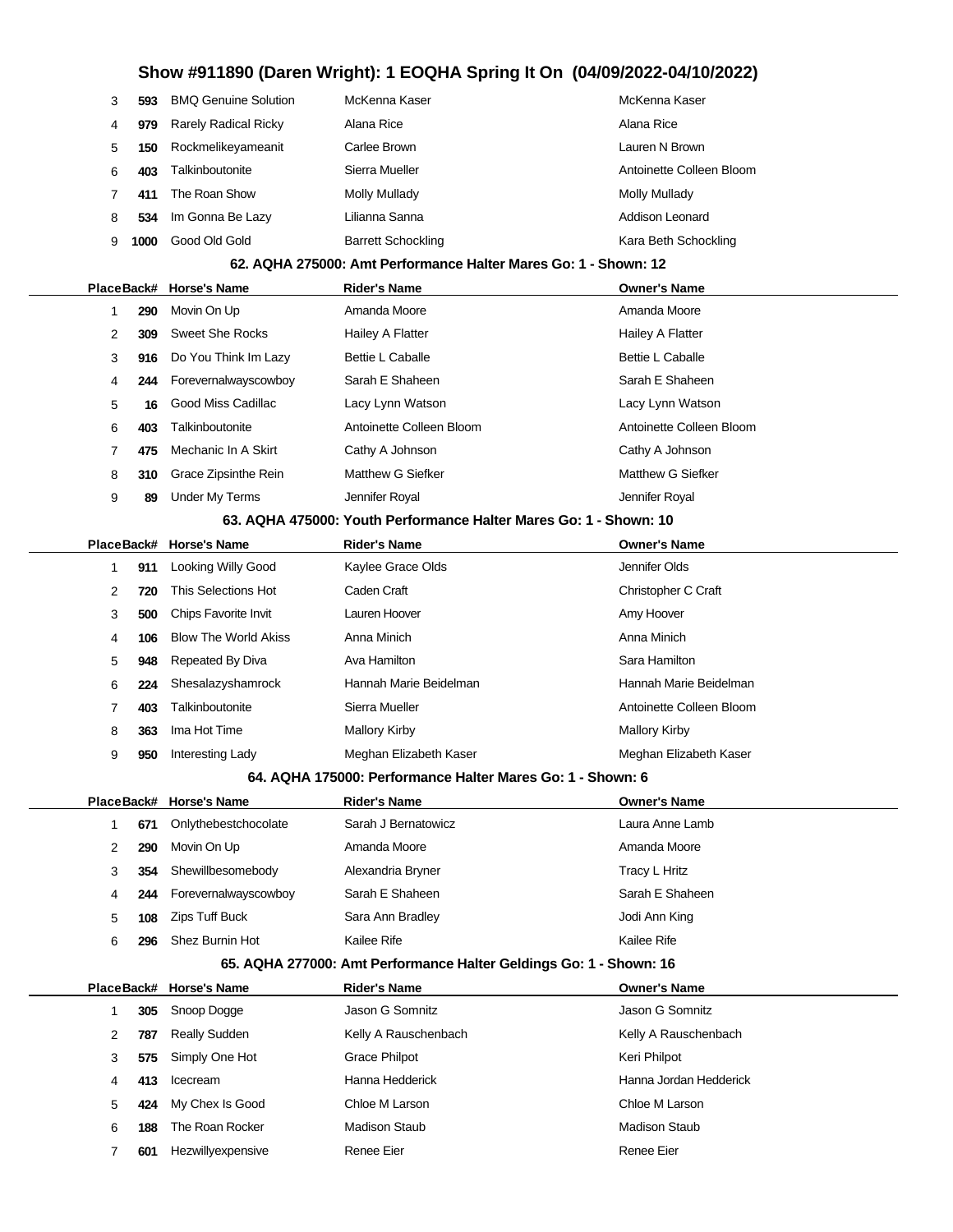|                                                                     |      |                             | aron mignyi i =o sim opinig it on to                           |                          |  |
|---------------------------------------------------------------------|------|-----------------------------|----------------------------------------------------------------|--------------------------|--|
| 8                                                                   | 323  | Lopen Assets                | Martha A Fabry                                                 | Martha A Fabry           |  |
| 9                                                                   | 2319 | Sumdiscretionadvised        | Kelsey Guadarrama                                              | Kelsey Guadarrama        |  |
| 66. AQHA 477000: Youth Performance Halter Geldings Go: 1 - Shown: 9 |      |                             |                                                                |                          |  |
| PlaceBack#                                                          |      | <b>Horse's Name</b>         | <b>Rider's Name</b>                                            | <b>Owner's Name</b>      |  |
| 1                                                                   | 850  | How Bout At Midnight        | <b>Kylie Davis</b>                                             | <b>Kylie Davis</b>       |  |
| 2                                                                   | 952  | Sleepnmarriedwhoknew        | Tianna S Cooper                                                | Suzanne D Cooper         |  |
| 3                                                                   | 243  | Hes A Hot Mess              | Eliza Plum                                                     | Eliza Plum               |  |
| 4                                                                   | 107  | <b>KM Genuinely Best</b>    | Emma Grace Gore                                                | Emma Grace Gore          |  |
| 5                                                                   | 690  | Hez Rainey Made             | Eleanor Ott                                                    | Londa Pickles            |  |
| 6                                                                   | 1013 | <b>RR Rufle My Feathers</b> | <b>Emily Craft</b>                                             | Christopher C Craft      |  |
| 7                                                                   | 858  | <b>Real Hot Property</b>    | Aidan Albers                                                   | Gima Albers              |  |
| 8                                                                   | 119  | Playin It Cool              | Kaylee Grace Olds                                              | Cynthia Testerman        |  |
| 9                                                                   | 818  | <b>Gettin Rich N Famous</b> | Maegan E Pearson                                               | Maegan E Pearson         |  |
|                                                                     |      |                             | 67. AQHA 177000: Performance Halter Geldings Go: 1 - Shown: 10 |                          |  |
|                                                                     |      | PlaceBack# Horse's Name     | <b>Rider's Name</b>                                            | <b>Owner's Name</b>      |  |
| 1                                                                   | 305  | Snoop Dogge                 | Jason G Somnitz                                                | Jason G Somnitz          |  |
| 2                                                                   | 362  | Mr Macdreamy                | Camilla M Claypool                                             | Stefanie Page            |  |
| 3                                                                   | 787  | <b>Really Sudden</b>        | Brian Kyle Bernatowicz                                         | Kelly A Rauschenbach     |  |
| 4                                                                   | 850  | How Bout At Midnight        | Allyssa Dawn Paul                                              | Kylie Davis              |  |
| 5                                                                   | 575  | Simply One Hot              | <b>Grace Philpot</b>                                           | Keri Philpot             |  |
| 6                                                                   | 413  | Icecream                    | Hanna Hedderick                                                | Hanna Jordan Hedderick   |  |
| 7                                                                   | 601  | Hezwillyexpensive           | Camilla M Claypool                                             | Renee Eier               |  |
| 8                                                                   | 323  | Lopen Assets                | Alexandria Bryner                                              | Martha A Fabry           |  |
| 9                                                                   | 690  | Hez Rainey Made             | Eleanor Ott                                                    | Londa Pickles            |  |
| 73. AQHA 405700: Youth Aged Mares Go: 1 - Shown: 3                  |      |                             |                                                                |                          |  |
| PlaceBack#                                                          |      | <b>Horse's Name</b>         | <b>Rider's Name</b>                                            | <b>Owner's Name</b>      |  |
| 1                                                                   | 603  | <b>FG Mesmerized</b>        | <b>Colton Smith</b>                                            | Tammi M Smith            |  |
| 2                                                                   | 163  | Impulsed By Flash           | Mary Caroline Minich                                           | Mary Caroline Minich     |  |
| 3                                                                   | 120  | Man Im Sassy                | <b>Isabella Hamilton</b>                                       | <b>Isabella Hamilton</b> |  |
|                                                                     |      |                             | 77. AQHA 205700: Amt Aged Mares Go: 1 - Shown: 2               |                          |  |
|                                                                     |      | PlaceBack# Horse's Name     | <b>Rider's Name</b>                                            | <b>Owner's Name</b>      |  |
| 1                                                                   | 602  | Sheza Premadonna            | Tammi M Smith                                                  | Dewey Smith              |  |
|                                                                     |      |                             | 81. AQHA 105700: Aged Mares Go: 1 - Shown: 2                   |                          |  |
|                                                                     |      | PlaceBack# Horse's Name     | <b>Rider's Name</b>                                            | <b>Owner's Name</b>      |  |
| 1                                                                   | 603  | <b>FG Mesmerized</b>        | Dewey Smith                                                    | Tammi M Smith            |  |
| 2                                                                   | 602  | Sheza Premadonna            | <b>Colton Smith</b>                                            | Dewey Smith              |  |
| 83. AQHA 407500: Youth Two Yr Old Geldings Go: 1 - Shown: 1         |      |                             |                                                                |                          |  |
|                                                                     |      | PlaceBack# Horse's Name     | <b>Rider's Name</b>                                            | <b>Owner's Name</b>      |  |
| 1                                                                   | 978  | <b>One Silent Secret</b>    | Caden Craft                                                    | Ralph C Craft            |  |
| 85. AQHA 407700: Youth Aged Geldings Go: 1 - Shown: 7               |      |                             |                                                                |                          |  |
|                                                                     |      | PlaceBack# Horse's Name     | <b>Rider's Name</b>                                            | <b>Owner's Name</b>      |  |
| 1                                                                   | 718  | LW Immense                  | Karsynn Stoneking                                              | Leighton Wetzel          |  |
| 2                                                                   | 150  | Rockmelikeyameanit          | Carlee Brown                                                   | Lauren N Brown           |  |
| 3                                                                   | 277  | Cuethebattsignal            | Addison M Nalle-Icenhour                                       | Maelynn Management LLc   |  |
| 4                                                                   | 226  | Km Best Man Standing        | Maddy J Pavlica                                                | Maddy J Pavlica          |  |
| 5                                                                   | 716  | Code Complete               | Unie Brechbuhler                                               | Unie Brechbuhler         |  |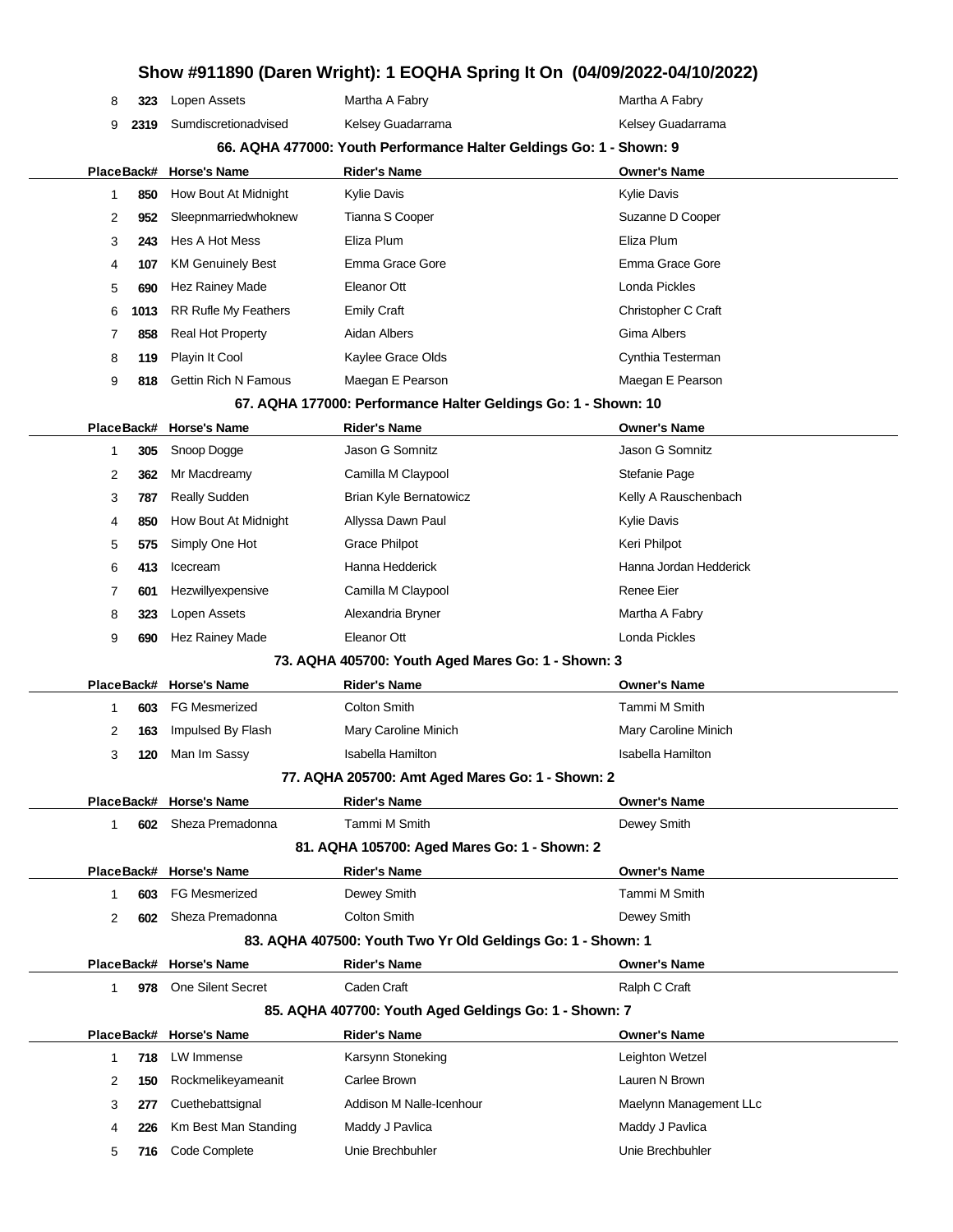|            |      |                           |                                                                  | Show #911890 (Daren Wright): 1 EOQHA Spring It On (04/09/2022-04/10/2022) |
|------------|------|---------------------------|------------------------------------------------------------------|---------------------------------------------------------------------------|
| 6          | 1000 | Good Old Gold             | <b>Barrett Schockling</b>                                        | Kara Beth Schockling                                                      |
|            |      |                           | 87. AQHA 207500: Amt Two Yr Old Geldings Go: 1 - Shown: 2        |                                                                           |
| PlaceBack# |      | <b>Horse's Name</b>       | <b>Rider's Name</b>                                              | <b>Owner's Name</b>                                                       |
| 1.         | 604  | <b>Fearles Premo</b>      | Lisa Scott-Reiss                                                 | Lisa Scott-Reiss                                                          |
| 2          | 978  | One Silent Secret         | Ralph C Craft                                                    | Ralph C Craft                                                             |
|            |      |                           | 89. AQHA 207700: Amt Aged Geldings Go: 1 - Shown: 7              |                                                                           |
| PlaceBack# |      | <b>Horse's Name</b>       | <b>Rider's Name</b>                                              | <b>Owner's Name</b>                                                       |
| 1.         | 718  | LW Immense                | Leighton Wetzel                                                  | Leighton Wetzel                                                           |
| 2          | 150  | Rockmelikeyameanit        | Lauren N Brown                                                   | Lauren N Brown                                                            |
| 3          | 576  | Tip Off To Sleep          | Jamie L Migliori                                                 | Jamie L Migliori                                                          |
| 4          | 913  | Only Lazy Lopin           | Lynette Depalma                                                  | Lynette Depalma                                                           |
| 5          | 721  | <b>Check This Machine</b> | Kimberly A Best                                                  | Kimberly A Best                                                           |
| 6          | 494  | Always Hottish            | Karen Elicker Crowell                                            | Karen Elicker Crowell                                                     |
| 7          | 566  | Hidden Agenda             | <b>Jackie Davis</b>                                              | Jackie Davis                                                              |
|            |      |                           | 91. AQHA 107500: Two Yr Old Geldings Go: 1 - Shown: 2            |                                                                           |
| PlaceBack# |      | <b>Horse's Name</b>       | <b>Rider's Name</b>                                              | <b>Owner's Name</b>                                                       |
| 1          | 604  | <b>Fearles Premo</b>      | Dewey Smith                                                      | Lisa Scott-Reiss                                                          |
| 2          | 978  | One Silent Secret         | Matthew Claypool                                                 | Ralph C Craft                                                             |
|            |      |                           | 93. AQHA 107700: Aged Geldings Go: 1 - Shown: 5                  |                                                                           |
| PlaceBack# |      | <b>Horse's Name</b>       | <b>Rider's Name</b>                                              | <b>Owner's Name</b>                                                       |
| 1          | 718  | LW Immense                | Leighton Wetzel                                                  | Leighton Wetzel                                                           |
| 2          | 150  | Rockmelikeyameanit        | Lauren N Brown                                                   | Lauren N Brown                                                            |
| 3          | 576  | Tip Off To Sleep          | <b>Madison Hallas</b>                                            | Jamie L Migliori                                                          |
| 4          | 913  | Only Lazy Lopin           | <b>Brent Maxwell</b>                                             | Lynette Depalma                                                           |
| 5          | 494  | Always Hottish            | Karen Elicker Crowell                                            | Karen Elicker Crowell                                                     |
|            |      |                           | 97. AQHA 203400: Amt Aged Stallions Go: 1 - Shown: 1             |                                                                           |
|            |      | PlaceBack# Horse's Name   | <b>Rider's Name</b>                                              | <b>Owner's Name</b>                                                       |
| 1          | 650  | I Got Cool Luck           | Jason G Somnitz                                                  | Jason G Somnitz                                                           |
|            |      |                           | 101. AQHA 103400: Aged Stallions Go: 1 - Shown: 1                |                                                                           |
|            |      | PlaceBack# Horse's Name   | <b>Rider's Name</b>                                              | <b>Owner's Name</b>                                                       |
| 1          | 650  | I Got Cool Luck           | Matthew Claypool                                                 | Jason G Somnitz                                                           |
|            |      |                           | 102. AQHA 144004: L1 Hunter Under Saddle Go: 1 - Shown: 8        |                                                                           |
| PlaceBack# |      | <b>Horse's Name</b>       | <b>Rider's Name</b>                                              | <b>Owner's Name</b>                                                       |
| 1          | 442  | <b>Quantum Mechanic</b>   | Nicole Giumenti                                                  | Thomas Campbell                                                           |
| 2          | 119  | Playin It Cool            | Jamie Watson                                                     | Cynthia Testerman                                                         |
| 3          | 740  | Nighttime Cowboy          | Nicole S Beal                                                    | Janet L Daltner                                                           |
| 4          | 278  | Shop Class                | <b>Bobby Dean</b>                                                | Lexi Reger                                                                |
| 5          | 801  | Always Unforgettable      | <b>Madison Hallas</b>                                            | <b>Taylor Petrie</b>                                                      |
| 6          | 798  | <b>Brock Lesnar</b>       | Lynne M Puthoff                                                  | Helenn Voss                                                               |
| 7          | 290  | Movin On Up               | Marion E Troyer                                                  | Amanda Moore                                                              |
| 8          | 351  | <b>Hez Rock Steady</b>    | Alexandria Bryner                                                | Michele Welch & Emily Vojtek                                              |
|            |      |                           | 103. AQHA 444002: L1 Youth Hunter Under Saddle Go: 1 - Shown: 20 |                                                                           |
| PlaceBack# |      | <b>Horse's Name</b>       | <b>Rider's Name</b>                                              | <b>Owner's Name</b>                                                       |
| 1          | 243  | Hes A Hot Mess            | Eliza Plum                                                       | Eliza Plum                                                                |
| 2          | 119  | Playin It Cool            | Kaylee Grace Olds                                                | Cynthia Testerman                                                         |

**832** Its A Southern Dream Chase Summerville Chase Summerville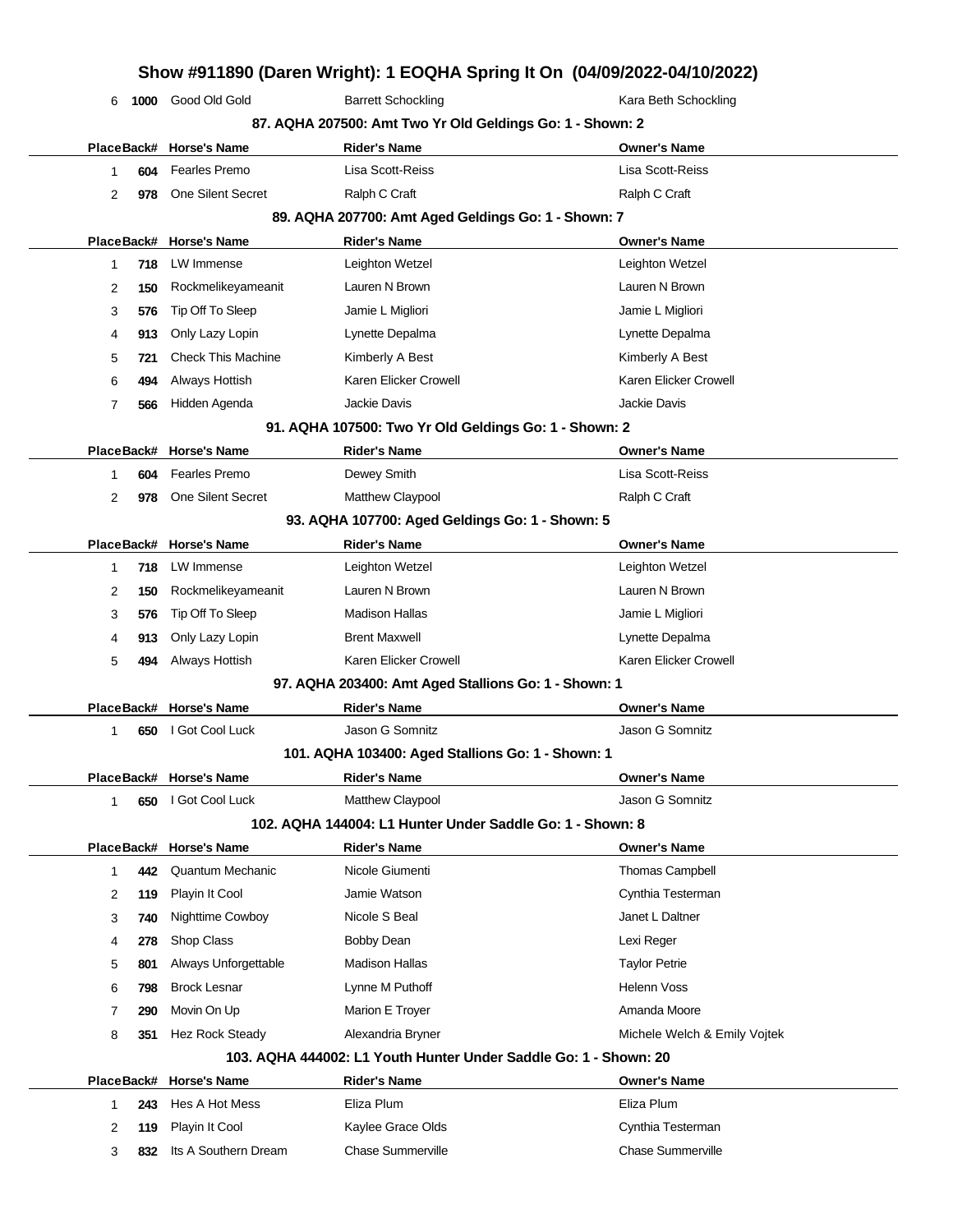| 4                                                              | 767 | <b>Countin Downthehours</b> | <b>Brandy Warvel</b>                                                       | <b>Brandy Warvel</b>     |  |  |
|----------------------------------------------------------------|-----|-----------------------------|----------------------------------------------------------------------------|--------------------------|--|--|
| 5                                                              | 248 | <b>Especially Invited</b>   | Chalen Leibold                                                             | Chalen Leibold           |  |  |
| 6                                                              | 369 | Dontkissthismachine         | Serrin A Whitt                                                             | Serrin A Whitt           |  |  |
| 7                                                              | 858 | <b>Real Hot Property</b>    | Aidan Albers                                                               | Gima Albers              |  |  |
| 8                                                              | 226 | Km Best Man Standing        | Maddy J Pavlica                                                            | Maddy J Pavlica          |  |  |
| 9                                                              | 120 | Man Im Sassy                | Isabella Hamilton                                                          | Isabella Hamilton        |  |  |
|                                                                |     |                             | 104. AQHA 444800: Youth Hunter Under Saddle (14-18) Go: 1 - Shown: 12      |                          |  |  |
|                                                                |     | PlaceBack# Horse's Name     | <b>Rider's Name</b>                                                        | <b>Owner's Name</b>      |  |  |
| 1                                                              | 134 | Im N Outsider               | <b>Violet Shetler</b>                                                      | <b>Violet Shetler</b>    |  |  |
| 2                                                              | 243 | Hes A Hot Mess              | Eliza Plum                                                                 | Eliza Plum               |  |  |
| 3                                                              | 278 | Shop Class                  | Lexi Reger                                                                 | Lexi Reger               |  |  |
| 4                                                              | 735 | Duplicated In Iron          | Addison Johnson                                                            | Addison Johnson          |  |  |
| 5                                                              | 832 | Its A Southern Dream        | <b>Chase Summerville</b>                                                   | <b>Chase Summerville</b> |  |  |
| 6                                                              | 858 | <b>Real Hot Property</b>    | Aidan Albers                                                               | <b>Gima Albers</b>       |  |  |
| 7                                                              | 758 | Smokin Hot Impulse          | Rayna Fritsch                                                              | Rayna Fritsch            |  |  |
| 8                                                              | 369 | Dontkissthismachine         | Serrin A Whitt                                                             | Serrin A Whitt           |  |  |
| 9                                                              | 226 | Km Best Man Standing        | Maddy J Pavlica                                                            | Maddy J Pavlica          |  |  |
|                                                                |     |                             | 105. AQHA 444700: Youth Hunter Under Saddle (13 & Under) Go: 1 - Shown: 14 |                          |  |  |
|                                                                |     | PlaceBack# Horse's Name     | <b>Rider's Name</b>                                                        | <b>Owner's Name</b>      |  |  |
| 1                                                              | 690 | Hez Rainey Made             | Eleanor Ott                                                                | Londa Pickles            |  |  |
| 2                                                              | 119 | Playin It Cool              | Kaylee Grace Olds                                                          | Cynthia Testerman        |  |  |
| 3                                                              | 716 | Code Complete               | Unie Brechbuhler                                                           | Unie Brechbuhler         |  |  |
| 4                                                              | 248 | <b>Especially Invited</b>   | Chalen Leibold                                                             | Chalen Leibold           |  |  |
| 5                                                              | 363 | Ima Hot Time                | <b>Mallory Kirby</b>                                                       | <b>Mallory Kirby</b>     |  |  |
| 6                                                              | 452 | Sweettalkinartifacts        | Karlee Johnson                                                             | Madison V Johnson        |  |  |
| 7                                                              | 801 | Always Unforgettable        | <b>Taylor Petrie</b>                                                       | <b>Taylor Petrie</b>     |  |  |
| 8                                                              | 559 | <b>KM Justa Little Bit</b>  | <b>Kambrie Atkins</b>                                                      | <b>Kambrie Atkins</b>    |  |  |
| 9                                                              | 500 | Chips Favorite Invit        | Lauren Hoover                                                              | Amy Hoover               |  |  |
| 106. AQHA 144100: Junior Hunter Under Saddle Go: 1 - Shown: 7  |     |                             |                                                                            |                          |  |  |
|                                                                |     | PlaceBack# Horse's Name     | Rider's Name                                                               | <b>Owner's Name</b>      |  |  |
| 1                                                              | 699 | Hez Blazing Brave           | Hilary Hoffman                                                             | Hilary Hoffman           |  |  |
| 2                                                              | 119 | Playin It Cool              | Jamie Watson                                                               | Cynthia Testerman        |  |  |
| 3                                                              | 801 | Always Unforgettable        | <b>Madison Hallas</b>                                                      | <b>Taylor Petrie</b>     |  |  |
| 4                                                              | 278 | Shop Class                  | <b>Bobby Dean</b>                                                          | Lexi Reger               |  |  |
| 5                                                              | 28  | Chips N Queso               | Alexandria Bryner                                                          | Gretchen Backer          |  |  |
| 6                                                              | 359 | Sompin Nthemoonlight        | Janet Kolk                                                                 | Janet Kolk               |  |  |
| $\overline{7}$                                                 | 362 | Mr Macdreamy                | Camilla M Claypool                                                         | Stefanie Page            |  |  |
| 107. AQHA 244002: L1 Amt Hunter Under Saddle Go: 1 - Shown: 17 |     |                             |                                                                            |                          |  |  |
|                                                                |     | PlaceBack# Horse's Name     | <b>Rider's Name</b>                                                        | <b>Owner's Name</b>      |  |  |
| 1                                                              | 605 | This Art To Be Good         | Kelly J Rager                                                              | Kelly J Rager            |  |  |
| 2                                                              | 677 | Uptowne Funk                | <b>Riley Geiger</b>                                                        | <b>Riley Geiger</b>      |  |  |
| 3                                                              | 798 | <b>Brock Lesnar</b>         | <b>Helenn Voss</b>                                                         | Helenn Voss              |  |  |
| 4                                                              | 302 | Woke Up Like Thizzz         | Cheryl Duffey                                                              | Cheryl Duffey            |  |  |
| 5                                                              | 331 | Sleeping In My Tux          | Diane W Reynolds                                                           | Diane W Reynolds         |  |  |
| 6                                                              | 576 | Tip Off To Sleep            | Jamie L Migliori                                                           | Jamie L Migliori         |  |  |

**520** Heza Dark Version **Jessica E Eagle Abigail Eagle** Abigail Eagle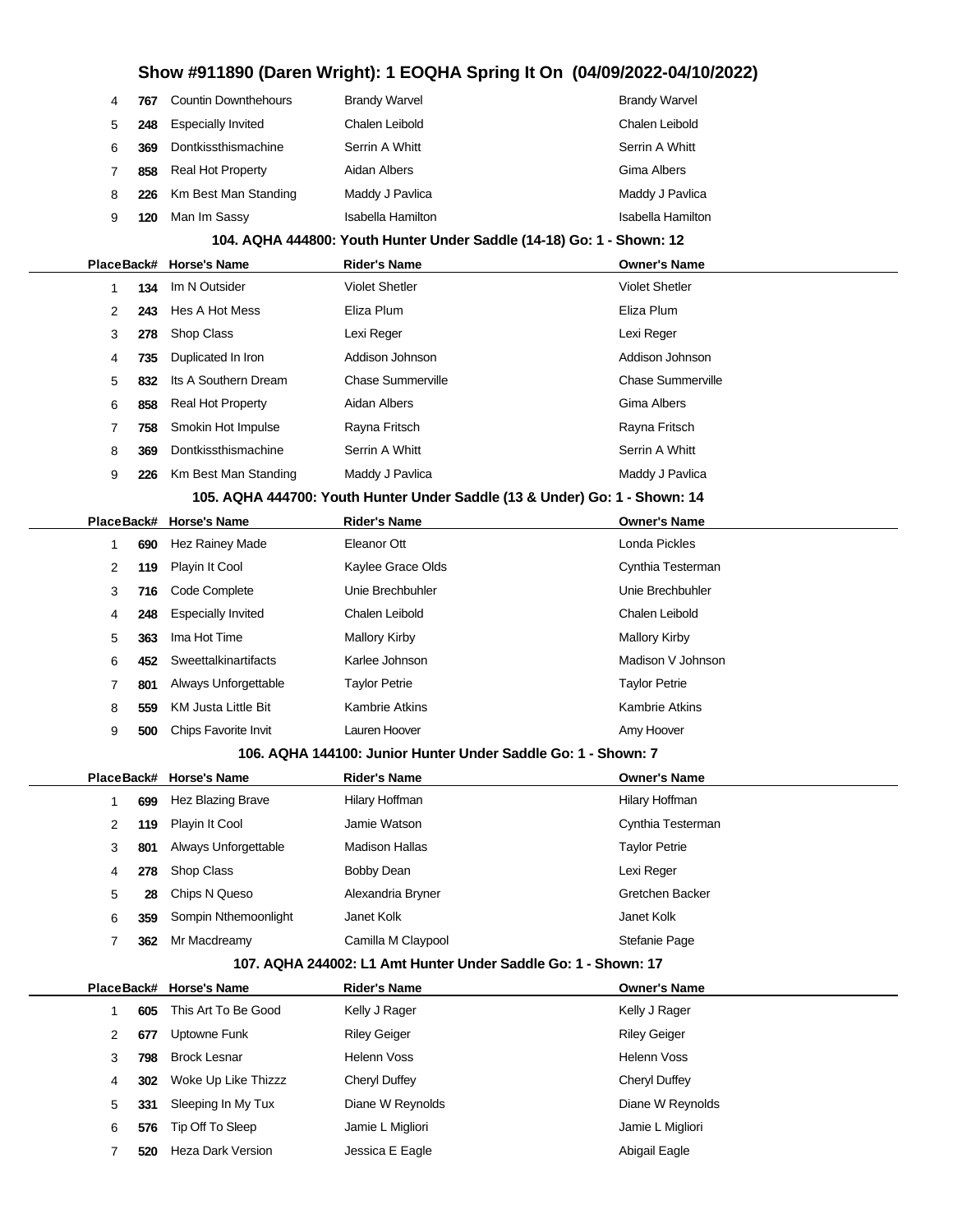| Show #911890 (Daren Wright): 1 EOQHA Spring It On (04/09/2022-04/10/2022)  |      |                             |                                                                           |                              |  |  |
|----------------------------------------------------------------------------|------|-----------------------------|---------------------------------------------------------------------------|------------------------------|--|--|
| 8                                                                          | 2319 | Sumdiscretionadvised        | Kelsey Guadarrama                                                         | Kelsey Guadarrama            |  |  |
| 9                                                                          | 351  | Hez Rock Steady             | <b>Emily Vojtek</b>                                                       | Michele Welch & Emily Vojtek |  |  |
|                                                                            |      |                             | 108. AQHA 244800: Amt Select Hunter Under Saddle Go: 1 - Shown: 4         |                              |  |  |
| PlaceBack#                                                                 |      | <b>Horse's Name</b>         | <b>Rider's Name</b>                                                       | <b>Owner's Name</b>          |  |  |
| 1                                                                          | 89   | <b>Under My Terms</b>       | Jennifer Royal                                                            | Jennifer Royal               |  |  |
| 2                                                                          | 28   | Chips N Queso               | Gretchen Backer                                                           | Gretchen Backer              |  |  |
| 3                                                                          | 331  | Sleeping In My Tux          | Diane W Reynolds                                                          | Diane W Reynolds             |  |  |
| 4                                                                          | 740  | Nighttime Cowboy            | Janet L Daltner                                                           | Janet L Daltner              |  |  |
| 109. AQHA 244000: Amt Hunter Under Saddle Go: 1 - Shown: 8                 |      |                             |                                                                           |                              |  |  |
| PlaceBack#                                                                 |      | <b>Horse's Name</b>         | <b>Rider's Name</b>                                                       | <b>Owner's Name</b>          |  |  |
| 1                                                                          | 302  | Woke Up Like Thizzz         | Cheryl Duffey                                                             | Cheryl Duffey                |  |  |
| 2                                                                          | 677  | Uptowne Funk                | <b>Riley Geiger</b>                                                       | <b>Riley Geiger</b>          |  |  |
| 3                                                                          | 413  | Icecream                    | Hanna Hedderick                                                           | Hanna Jordan Hedderick       |  |  |
| 4                                                                          | 612  | Meant To Be Good            | Maryn E Klaus                                                             | Maryn E Klaus                |  |  |
| 5                                                                          | 359  | Sompin Nthemoonlight        | Janet Kolk                                                                | Janet Kolk                   |  |  |
| 6                                                                          | 360  | Surely Im Invited           | Kari Linn                                                                 | Kari Linn                    |  |  |
| 7                                                                          | 290  | Movin On Up                 | Amanda Moore                                                              | Amanda Moore                 |  |  |
| 8                                                                          | 273  | Aloquence                   | Robin Hillega-Hobdy                                                       | Robin Hillega-Hobdy          |  |  |
|                                                                            |      |                             | 110. AQHA 144200: Senior Hunter Under Saddle Go: 1 - Shown: 6             |                              |  |  |
| PlaceBack#                                                                 |      | <b>Horse's Name</b>         | <b>Rider's Name</b>                                                       | <b>Owner's Name</b>          |  |  |
| 1                                                                          | 605  | This Art To Be Good         | Nicole Giumenti                                                           | Kelly J Rager                |  |  |
| 2                                                                          | 735  | Duplicated In Iron          | Addison Johnson                                                           | Addison Johnson              |  |  |
| 3                                                                          | 247  | Lazy Bonz                   | Ashlynn Mandich                                                           | Ashlynn Mandich              |  |  |
| 4                                                                          | 612  | Meant To Be Good            | Maryn E Klaus                                                             | Maryn E Klaus                |  |  |
| 5                                                                          | 323  | Lopen Assets                | Alexandria Bryner                                                         | Martha A Fabry               |  |  |
| 6                                                                          | 189  | Al Hunt You Down            | Ann Schaffer                                                              | Ann Schaffer                 |  |  |
|                                                                            |      |                             | 111. AQHA 444102: L1 Youth Walk Trot Hunter Under Saddle Go: 1 - Shown: 3 |                              |  |  |
| PlaceBack#                                                                 |      | <b>Horse's Name</b>         | Rider's Name                                                              | <b>Owner's Name</b>          |  |  |
| 1                                                                          | 411  | The Roan Show               | Molly Mullady                                                             | Molly Mullady                |  |  |
| 2                                                                          | 748  | The Kissing Code            | Kaitlyn Purssord                                                          | Kaitlyn Purssord             |  |  |
| 3                                                                          | 836  | Zippos Only Boy             | Giavonna Cancelliere                                                      | Giavonna Cancelliere         |  |  |
| 112. AQHA 452102: L1 Youth Walk Trot Hunt Seat Equitation Go: 1 - Shown: 2 |      |                             |                                                                           |                              |  |  |
| PlaceBack#                                                                 |      | <b>Horse's Name</b>         | <b>Rider's Name</b>                                                       | <b>Owner's Name</b>          |  |  |
| 1                                                                          | 411  | The Roan Show               | Molly Mullady                                                             | <b>Molly Mullady</b>         |  |  |
| 2                                                                          | 836  | Zippos Only Boy             | Giavonna Cancelliere                                                      | Giavonna Cancelliere         |  |  |
| 113. NAQHA 8820: Small Fry Hunter Under Saddle Go: 1 - Shown: 7            |      |                             |                                                                           |                              |  |  |
|                                                                            |      | PlaceBack# Horse's Name     | <b>Rider's Name</b>                                                       | <b>Owner's Name</b>          |  |  |
| 1                                                                          | 129  | <b>Starched Rockies</b>     | Gwen Toth                                                                 | <b>Emily Toth</b>            |  |  |
| 2                                                                          | 605  | This Art To Be Good         | Lauren Rager                                                              | Kelly J Rager                |  |  |
| 3                                                                          | 949  | Swiss Miss Cocoa            | Evelyn Balderaz                                                           | Christina Balderaz           |  |  |
| 4                                                                          | 411  | The Roan Show               | <b>Molly Mullady</b>                                                      | Molly Mullady                |  |  |
| 5                                                                          | 593  | <b>BMQ Genuine Solution</b> | McKenna Kaser                                                             | McKenna Kaser                |  |  |
| 6                                                                          | 423  | Sierra Della Deluxe         | Ruby O'Connor                                                             | Julie O'Connor               |  |  |
| 7                                                                          | 979  | <b>Rarely Radical Ricky</b> | Alana Rice                                                                | Alana Rice                   |  |  |
| 114. NAQHA 8825: Small Fry Equitation Go: 1 - Shown: 6                     |      |                             |                                                                           |                              |  |  |
|                                                                            |      | PlaceBack# Horse's Name     | <b>Rider's Name</b>                                                       | <b>Owner's Name</b>          |  |  |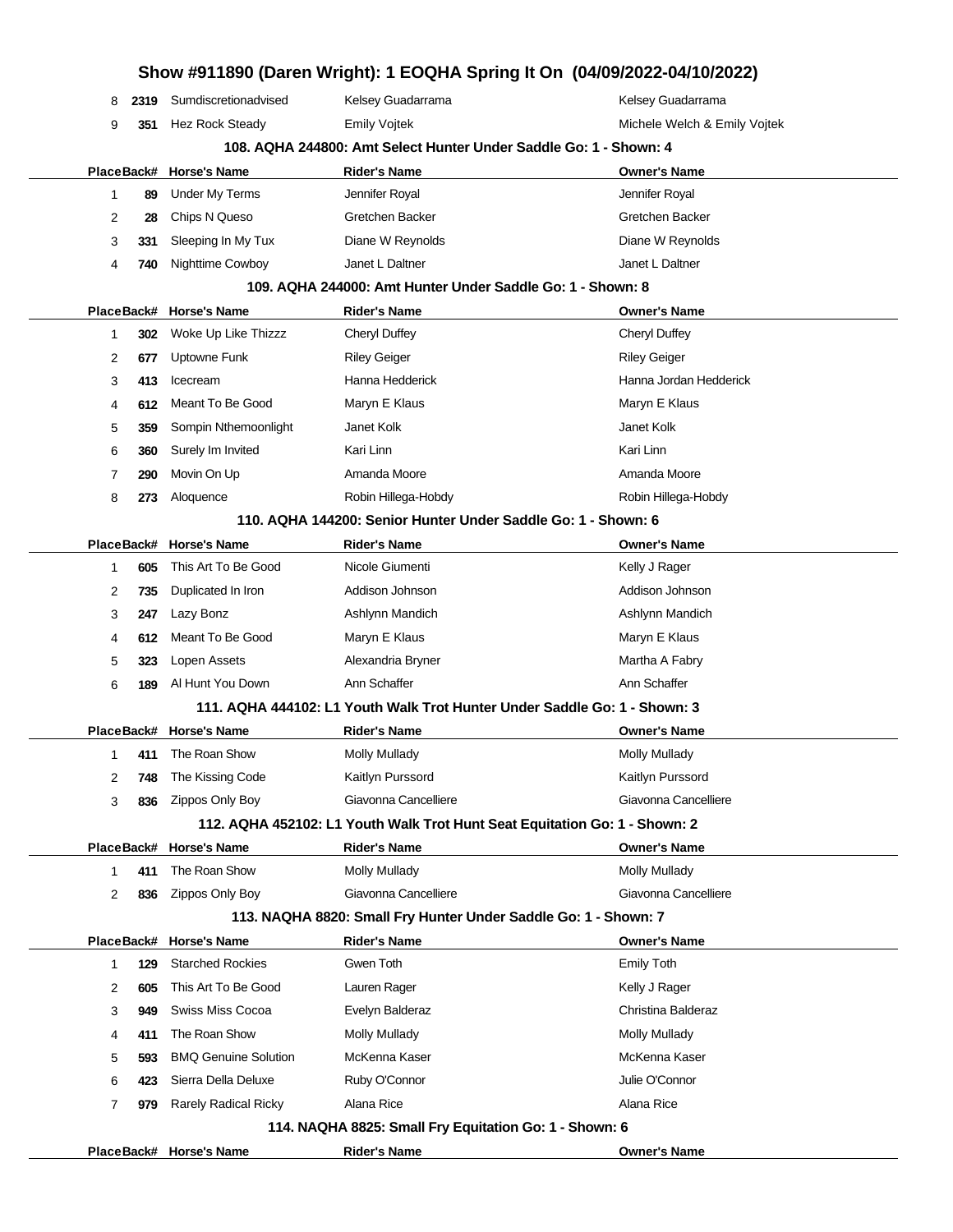|                                                                             |      | Show #911890 (Daren Wright): 1 EOQHA Spring It On (04/09/2022-04/10/2022) |                                                                          |                              |  |
|-----------------------------------------------------------------------------|------|---------------------------------------------------------------------------|--------------------------------------------------------------------------|------------------------------|--|
| -1                                                                          | 129  | <b>Starched Rockies</b>                                                   | Gwen Toth                                                                | <b>Emily Toth</b>            |  |
| 2                                                                           | 411  | The Roan Show                                                             | <b>Molly Mullady</b>                                                     | <b>Molly Mullady</b>         |  |
| 3                                                                           | 605  | This Art To Be Good                                                       | Lauren Rager                                                             | Kelly J Rager                |  |
| 4                                                                           | 949  | Swiss Miss Cocoa                                                          | Evelyn Balderaz                                                          | Christina Balderaz           |  |
| 5                                                                           | 423  | Sierra Della Deluxe                                                       | Ruby O'Connor                                                            | Julie O'Connor               |  |
| 6                                                                           | 593  | <b>BMQ Genuine Solution</b>                                               | McKenna Kaser                                                            | McKenna Kaser                |  |
|                                                                             |      |                                                                           | 115. AQHA 244102: L1 Amt Walk Trot Hunter Under Saddle Go: 1 - Shown: 3  |                              |  |
|                                                                             |      | PlaceBack# Horse's Name                                                   | <b>Rider's Name</b>                                                      | <b>Owner's Name</b>          |  |
| -1                                                                          | 566  | Hidden Agenda                                                             | Jackie Davis                                                             | Jackie Davis                 |  |
| 2                                                                           | 351  | Hez Rock Steady                                                           | Michele Welch                                                            | Michele Welch & Emily Vojtek |  |
| 3                                                                           | 362  | Mr Macdreamy                                                              | Stefanie Page                                                            | Stefanie Page                |  |
|                                                                             |      |                                                                           | 116. AQHA 252102: L1 Amt Walk Trot Hunt Seat Equitation Go: 1 - Shown: 2 |                              |  |
|                                                                             |      | PlaceBack# Horse's Name                                                   | <b>Rider's Name</b>                                                      | <b>Owner's Name</b>          |  |
| 1                                                                           | 566  | Hidden Agenda                                                             | Jackie Davis                                                             | Jackie Davis                 |  |
| 2                                                                           | 362  | Mr Macdreamy                                                              | Stefanie Page                                                            | Stefanie Page                |  |
|                                                                             |      |                                                                           | 117. AQHA 452002: L1 Youth Hunt Seat Equitation Go: 1 - Shown: 22        |                              |  |
|                                                                             |      | PlaceBack# Horse's Name                                                   | <b>Rider's Name</b>                                                      | <b>Owner's Name</b>          |  |
| 1                                                                           | 832  | Its A Southern Dream                                                      | <b>Chase Summerville</b>                                                 | <b>Chase Summerville</b>     |  |
| 2                                                                           | 363  | Ima Hot Time                                                              | <b>Mallory Kirby</b>                                                     | <b>Mallory Kirby</b>         |  |
| 3                                                                           | 716  | Code Complete                                                             | Unie Brechbuhler                                                         | Unie Brechbuhler             |  |
| 4                                                                           | 500  | Chips Favorite Invit                                                      | Lauren Hoover                                                            | Amy Hoover                   |  |
| 5                                                                           | 119  | Playin It Cool                                                            | Kaylee Grace Olds                                                        | Cynthia Testerman            |  |
| 6                                                                           | 948  | Repeated By Diva                                                          | Ava Hamilton                                                             | Sara Hamilton                |  |
| 7                                                                           | 1013 | <b>RR Rufle My Feathers</b>                                               | <b>Emily Craft</b>                                                       | Christopher C Craft          |  |
| 8                                                                           | 322  | Zipposwiseinvestment                                                      | Kinsley Goran                                                            | <b>Kinsley Goran</b>         |  |
| 9                                                                           | 358  | <b>Willy Smokin</b>                                                       | Adrianna Weygandt                                                        | Adrianna Weygandt            |  |
|                                                                             |      |                                                                           | 118. AQHA 452800: Youth Hunt Seat Equitation (14-18) Go: 1 - Shown: 12   |                              |  |
|                                                                             |      | PlaceBack# Horse's Name                                                   | <b>Rider's Name</b>                                                      | <b>Owner's Name</b>          |  |
| 1                                                                           |      | 134 Im N Outsider                                                         | Violet Shetler                                                           | <b>Violet Shetler</b>        |  |
| 2                                                                           | 832  | Its A Southern Dream                                                      | <b>Chase Summerville</b>                                                 | <b>Chase Summerville</b>     |  |
| 3                                                                           | 818  | <b>Gettin Rich N Famous</b>                                               | Maegan E Pearson                                                         | Maegan E Pearson             |  |
| 4                                                                           | 247  | Lazy Bonz                                                                 | Ashlynn Mandich                                                          | Ashlynn Mandich              |  |
| 5                                                                           | 226  | Km Best Man Standing                                                      | Maddy J Pavlica                                                          | Maddy J Pavlica              |  |
| 6                                                                           | 748  | The Kissing Code                                                          | Kaitlyn Purssord                                                         | Kaitlyn Purssord             |  |
| 7                                                                           | 468  | Whiz In The Sno                                                           | Hannah Ellinger                                                          | Hannah Ellinger              |  |
| 8                                                                           | 952  | Sleepnmarriedwhoknew                                                      | Tianna S Cooper                                                          | Suzanne D Cooper             |  |
| 9                                                                           | 106  | <b>Blow The World Akiss</b>                                               | Anna Minich                                                              | Anna Minich                  |  |
| 119. AQHA 452700: Youth Hunt Seat Equitation (13 & Under) Go: 1 - Shown: 11 |      |                                                                           |                                                                          |                              |  |
| PlaceBack#                                                                  |      | <b>Horse's Name</b>                                                       | <b>Rider's Name</b>                                                      | <b>Owner's Name</b>          |  |
| 1                                                                           | 690  | Hez Rainey Made                                                           | Eleanor Ott                                                              | Londa Pickles                |  |
| 2                                                                           | 716  | Code Complete                                                             | Unie Brechbuhler                                                         | Unie Brechbuhler             |  |
| 3                                                                           | 1013 | RR Rufle My Feathers                                                      | <b>Emily Craft</b>                                                       | Christopher C Craft          |  |
| 4                                                                           | 500  | Chips Favorite Invit                                                      | Lauren Hoover                                                            | Amy Hoover                   |  |
| 5                                                                           | 363  | Ima Hot Time                                                              | <b>Mallory Kirby</b>                                                     | <b>Mallory Kirby</b>         |  |
| 6                                                                           | 248  | <b>Especially Invited</b>                                                 | Chalen Leibold                                                           | Chalen Leibold               |  |
| 7                                                                           | 120  | Man Im Sassy                                                              | Isabella Hamilton                                                        | Isabella Hamilton            |  |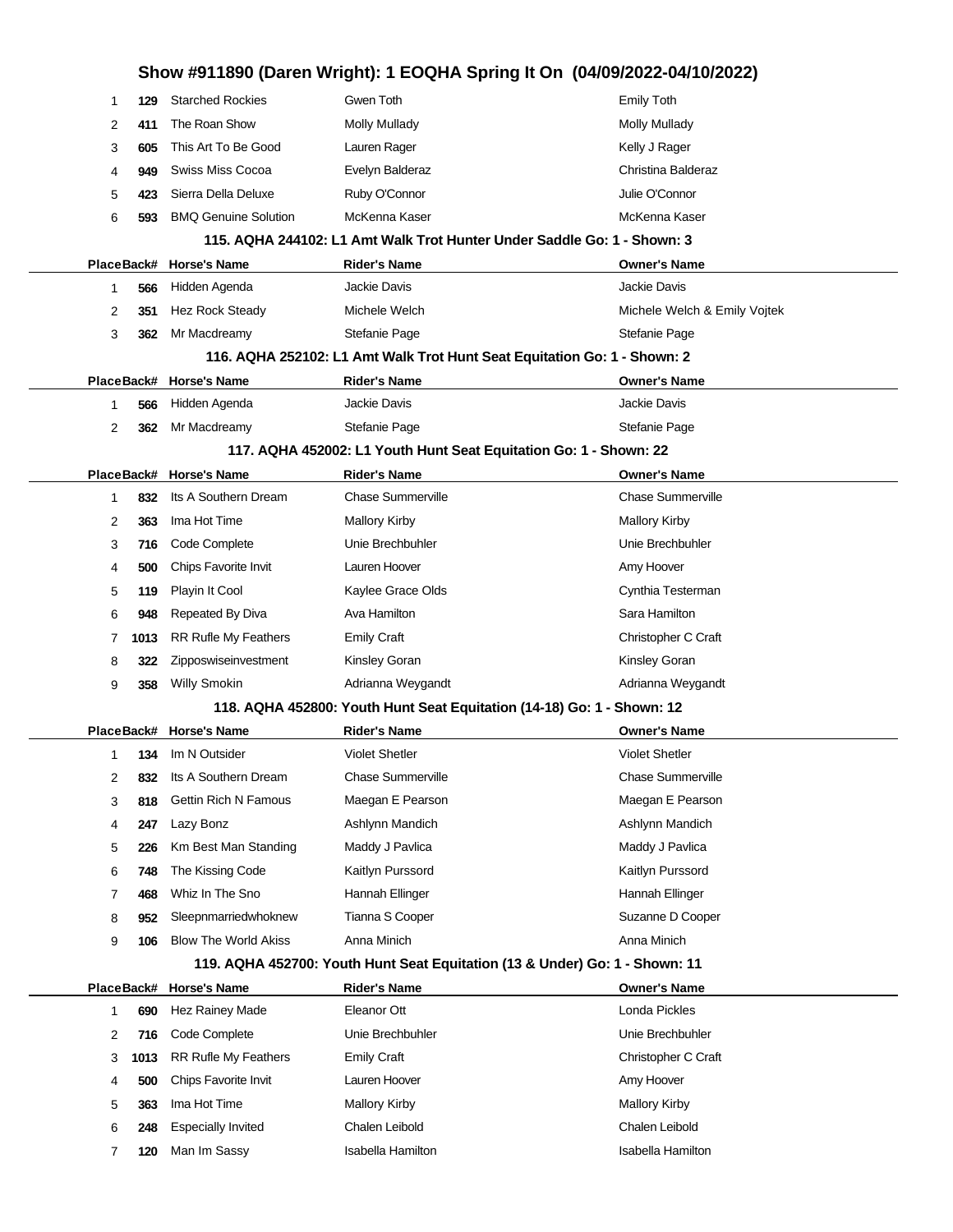#### **Show #911890 (Daren Wright): 1 EOQHA Spring It On (04/09/2022-04/10/2022)**

|   |        |                             |                                                                 | Show #911890 (Daren Wright): 1 EOQHA Spring It On (04/09/2022-04/10/2022) |
|---|--------|-----------------------------|-----------------------------------------------------------------|---------------------------------------------------------------------------|
| 8 | 948    | Repeated By Diva            | Ava Hamilton                                                    | Sara Hamilton                                                             |
| 9 | 119    | Playin It Cool              | Kaylee Grace Olds                                               | Cynthia Testerman                                                         |
|   |        |                             | 120. AQHA 252002: L1 Amt Hunt Seat Equitation Go: 1 - Shown: 13 |                                                                           |
|   |        | PlaceBack# Horse's Name     | <b>Rider's Name</b>                                             | <b>Owner's Name</b>                                                       |
| 1 | 331    | Sleeping In My Tux          | Diane W Reynolds                                                | Diane W Reynolds                                                          |
| 2 | 2319   | Sumdiscretionadvised        | Kelsey Guadarrama                                               | Kelsey Guadarrama                                                         |
| 3 | 575    | Simply One Hot              | Grace Philpot                                                   | Keri Philpot                                                              |
| 4 | 302    | Woke Up Like Thizzz         | <b>Cheryl Duffey</b>                                            | Cheryl Duffey                                                             |
| 5 | 4342   | Ima Good Cowgirl            | Kimberly A Riviello                                             | Kimberly A Riviello                                                       |
| 6 | 520    | Heza Dark Version           | Jessica E Eagle                                                 | Abigail Eagle                                                             |
| 7 | 326    | <b>Presidential Asset</b>   | Meghin Atkinson                                                 | Meghin, Meghin & Meghin                                                   |
| 8 | 779    | Lazy As Sin                 | Mara Carducci                                                   | Nicole Irwin                                                              |
| 9 | 576    | Tip Off To Sleep            | Jamie L Migliori                                                | Jamie L Migliori                                                          |
|   |        |                             | 122. AQHA 252000: Amt Hunt Seat Equitation Go: 1 - Shown: 14    |                                                                           |
|   |        | PlaceBack# Horse's Name     | <b>Rider's Name</b>                                             | <b>Owner's Name</b>                                                       |
| 1 | 16     | Good Miss Cadillac          | Lacy Lynn Watson                                                | Lacy Lynn Watson                                                          |
| 2 | 413    | Icecream                    | Hanna Hedderick                                                 | Hanna Jordan Hedderick                                                    |
| 3 | 2324   | <b>Certainly Well Made</b>  | <b>Taylor R Foster</b>                                          | Nancy Foster                                                              |
| 4 | 309    | <b>Sweet She Rocks</b>      | Hailey A Flatter                                                | Hailey A Flatter                                                          |
| 5 | 612    | Meant To Be Good            | Maryn E Klaus                                                   | Maryn E Klaus                                                             |
| 6 | 815    | <b>Km Picture Perfect</b>   | Brooke Braden                                                   | <b>Brooke Braden</b>                                                      |
| 7 | 290    | Movin On Up                 | Amanda Moore                                                    | Amanda Moore                                                              |
| 8 | 302    | Woke Up Like Thizzz         | <b>Cheryl Duffey</b>                                            | <b>Cheryl Duffey</b>                                                      |
| 9 | 326    | <b>Presidential Asset</b>   | Meghin Atkinson                                                 | Meghin, Meghin & Meghin                                                   |
|   |        |                             | 201, NSBA 230100: NSBA Level 1 Trail Go: 1 - Shown: 9           |                                                                           |
|   |        | PlaceBack# Horse's Name     | <b>Rider's Name</b>                                             | <b>Owner's Name</b>                                                       |
| 1 | 770    | Rockin In My Sleep          | Jennifer Louise Paul                                            | Emma Brown                                                                |
| 2 | 186    | Cooler In Blue              | Jennifer Louise Paul                                            | Kathleen A Lennon                                                         |
| 3 | 209    | <b>KM Members Only</b>      | <b>Brian Kyle Bernatowicz</b>                                   | Laura Anne Lamb                                                           |
|   |        |                             | 202, NSBA 237100: NSBA Level 1 Youth Trail Go: 1 - Shown: 2     |                                                                           |
|   |        | PlaceBack# Horse's Name     | <b>Rider's Name</b>                                             | <b>Owner's Name</b>                                                       |
| 1 | 369    | Dontkissthismachine         | Serrin A Whitt                                                  | Serrin A Whitt                                                            |
|   |        |                             | 203. NSBA 237300: NSBA Youth Trail - All Age Go: 1 - Shown: 9   |                                                                           |
|   |        | PlaceBack# Horse's Name     | <b>Rider's Name</b>                                             | <b>Owner's Name</b>                                                       |
| 1 | 429    | Drinks R On Me              | <b>Blaise Runyon</b>                                            | <b>Blaise Runyon</b>                                                      |
| 2 | 107    | <b>KM Genuinely Best</b>    | Emma Grace Gore                                                 | Emma Grace Gore                                                           |
| 3 | 952    | Sleepnmarriedwhoknew        | Tianna S Cooper                                                 | Suzanne D Cooper                                                          |
| 4 | 117    | <b>KNG Gotta Dance Good</b> | Emma Grace Gore                                                 | Emma Grace Gore                                                           |
| 5 | 369    | Dontkissthismachine         | Serrin A Whitt                                                  | Serrin A Whitt                                                            |
| 6 | 120    | Man Im Sassy                | <b>Isabella Hamilton</b>                                        | <b>Isabella Hamilton</b>                                                  |
|   |        |                             | 204, NSBA 235400: NSBA Level 1 Amateur Trail Go: 1 - Shown: 6   |                                                                           |
|   |        | PlaceBack# Horse's Name     | Rider's Name                                                    | <b>Owner's Name</b>                                                       |
| 1 | 573    | Km Makethebestofit          | Kimberly A Hill                                                 | Kimberly A Hill                                                           |
|   | 2 4342 | Ima Good Cowgirl            | Kimberly A Riviello                                             | Kimberly A Riviello                                                       |
|   |        |                             | 205, NSBA 236606: NSBA Select Amateur Trail Go: 1 - Shown: 3    |                                                                           |
|   |        | PlaceBack# Horse's Name     | Rider's Name                                                    | <b>Owner's Name</b>                                                       |
|   |        |                             |                                                                 |                                                                           |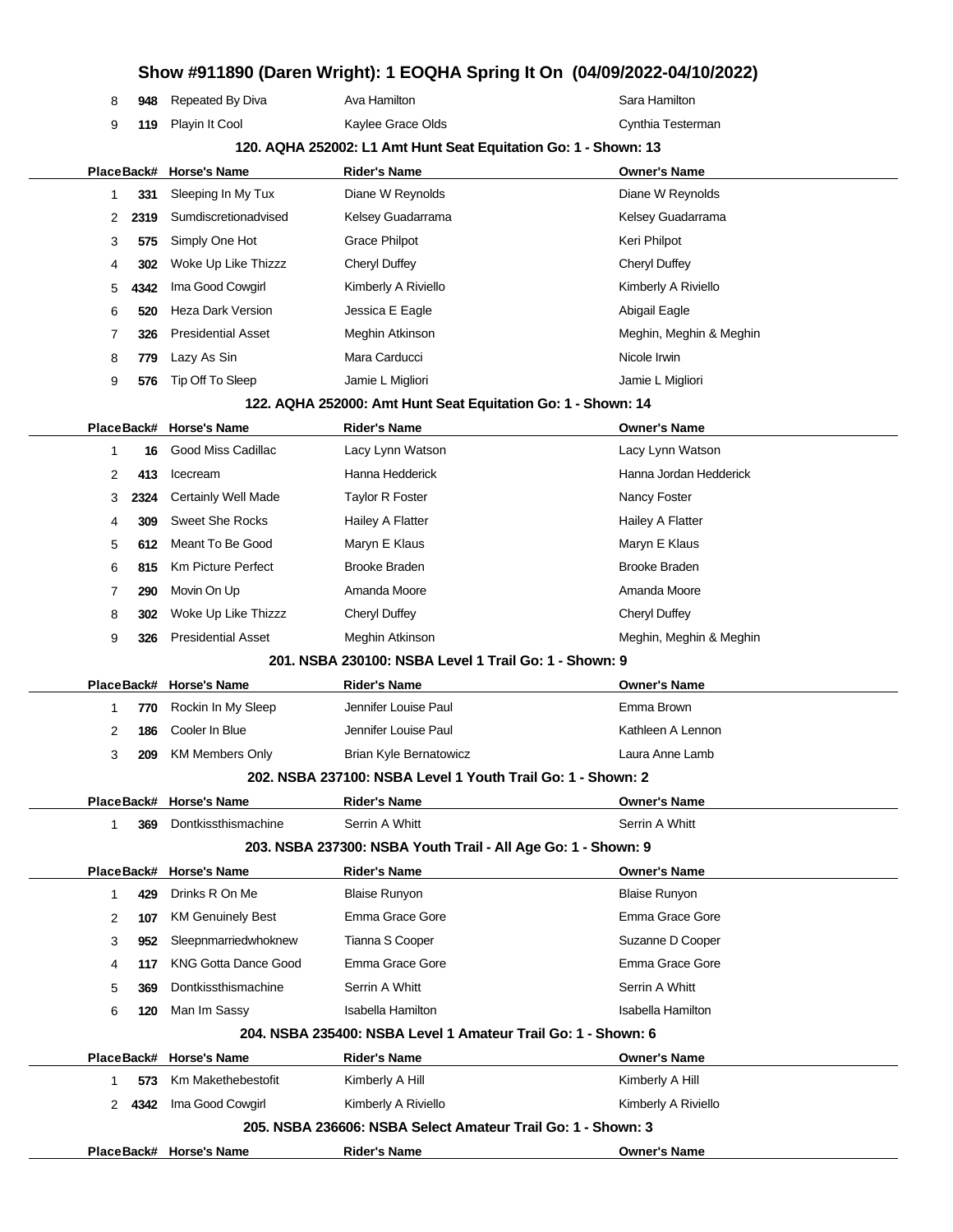|   |          |                             | Show #911890 (Daren Wright): 1 EOQHA Spring It On (04/09/2022-04/10/2022)            |                       |
|---|----------|-----------------------------|--------------------------------------------------------------------------------------|-----------------------|
| 1 | 373      | Moonlight Potential         | Laura Ann Salome                                                                     | <b>Todd Salome</b>    |
| 2 | 721      | <b>Check This Machine</b>   | Kimberly A Best                                                                      | Kimberly A Best       |
|   | 3<br>256 | Beyond My Machine           | Pamela M Jones                                                                       | Pamela M Jones        |
|   |          |                             | 206, NSBA 235600; NSBA Amateur Trail Go: 1 - Shown: 2                                |                       |
|   |          | PlaceBack# Horse's Name     | <b>Rider's Name</b>                                                                  | Owner's Name          |
|   | 1<br>573 | Km Makethebestofit          | Kimberly A Hill                                                                      | Kimberly A Hill       |
|   | 2<br>787 | <b>Really Sudden</b>        | Kelly A Rauschenbach                                                                 | Kelly A Rauschenbach  |
|   |          |                             | 207, NSBA 230301: NSBA Junior Trail Go: 1 - Shown: 3                                 |                       |
|   |          | PlaceBack# Horse's Name     | <b>Rider's Name</b>                                                                  | <b>Owner's Name</b>   |
|   | 354<br>1 | Shewillbesomebody           | Alexandria Bryner                                                                    | Tracy L Hritz         |
| 2 | 186      | Cooler In Blue              | Jennifer Louise Paul                                                                 | Kathleen A Lennon     |
|   | 3<br>770 | Rockin In My Sleep          | Jennifer Louise Paul                                                                 | Emma Brown            |
|   |          |                             | 208. NSBA 230302: NSBA Senior Trail Go: 1 - Shown: 8                                 |                       |
|   |          | PlaceBack# Horse's Name     | <b>Rider's Name</b>                                                                  | <b>Owner's Name</b>   |
| 1 | 721      | <b>Check This Machine</b>   | Sarah J Bernatowicz                                                                  | Kimberly A Best       |
| 2 | 952      | Sleepnmarriedwhoknew        | Melvin Yoder                                                                         | Suzanne D Cooper      |
|   | 3<br>373 | <b>Moonlight Potential</b>  | Jennifer Louise Paul                                                                 | <b>Todd Salome</b>    |
|   | 256<br>4 | Beyond My Machine           | Brian Kyle Bernatowicz                                                               | Pamela M Jones        |
| 5 | 4342     | Ima Good Cowgirl            | <b>Brian Bennett</b>                                                                 | Kimberly A Riviello   |
|   | 6<br>818 | <b>Gettin Rich N Famous</b> | <b>Brent Maxwell</b>                                                                 | Maegan E Pearson      |
|   |          |                             | 209. NSBA 237061: NSBA Youth Walk Trot Trail Small Fry Go: 1 - Shown: 2              |                       |
|   |          | PlaceBack# Horse's Name     | <b>Rider's Name</b>                                                                  | <b>Owner's Name</b>   |
| 1 | 129      | <b>Starched Rockies</b>     | Gwen Toth                                                                            | <b>Emily Toth</b>     |
|   | 2<br>411 | The Roan Show               | Molly Mullady                                                                        | <b>Molly Mullady</b>  |
|   |          |                             | 210. NSBA 237160: NSBA Level 1 Youth Walk Trot Trail Go: 1 - Shown: 2                |                       |
|   |          | PlaceBack# Horse's Name     | <b>Rider's Name</b>                                                                  | <b>Owner's Name</b>   |
| 1 | 559      | <b>KM Justa Little Bit</b>  | <b>Kambrie Atkins</b>                                                                | <b>Kambrie Atkins</b> |
| 2 | 411      | The Roan Show               | <b>Molly Mullady</b>                                                                 | Molly Mullady         |
|   |          |                             | 211. NSBA 235460: NSBA Level 1 Amateur Walk Trot Trail Go: 1 - Shown: 1              |                       |
|   |          | PlaceBack# Horse's Name     | <b>Rider's Name</b>                                                                  | <b>Owner's Name</b>   |
|   | 0        | 627 A Good Cash Deal        | <b>Christine Abrahamsen</b>                                                          | Christine Abrahamsen  |
|   |          |                             | 213. NSBA 210100: NSBA Level 1 Western Pleasure Go: 1 - Shown: 2                     |                       |
|   |          | PlaceBack# Horse's Name     | <b>Rider's Name</b>                                                                  | <b>Owner's Name</b>   |
|   | 661<br>1 | <b>Sherlock Undercover</b>  | <b>Brian Bennett</b>                                                                 | J Jonard              |
|   | 2<br>886 | Lazys Leadin Lady           | <b>Bobby Dean</b>                                                                    | Lucinda Conrad        |
|   |          |                             | 214. NSBA 217160: NSBA Level 1 Yth W/T WP - All Age Go: 1 - Shown: 1                 |                       |
|   |          | PlaceBack# Horse's Name     | <b>Rider's Name</b>                                                                  | <b>Owner's Name</b>   |
|   | 1        | 411 The Roan Show           | Molly Mullady                                                                        | <b>Molly Mullady</b>  |
|   |          |                             | 215. NSBA 257160: NSBA Level 1 Youth Walk Trot Western Horsemanship Go: 1 - Shown: 1 |                       |
|   |          | PlaceBack# Horse's Name     | <b>Rider's Name</b>                                                                  | <b>Owner's Name</b>   |
|   | 1.       | 411 The Roan Show           | Molly Mullady                                                                        | Molly Mullady         |
|   |          |                             | 216. NSBA 217061: NSBA Youth Walk Trot Western Pleasure Small Fry Go: 1 - Shown: 2   |                       |
|   |          | PlaceBack# Horse's Name     | <b>Rider's Name</b>                                                                  | <b>Owner's Name</b>   |
|   | 1        | 411 The Roan Show           | <b>Molly Mullady</b>                                                                 | <b>Molly Mullady</b>  |
|   | 2<br>129 | <b>Starched Rockies</b>     | Gwen Toth                                                                            | Emily Toth            |
|   |          |                             | 217. NSBA 257061: NSBA Yth W/T Western Horsemanship Small Fry Go: 1 - Shown: 2       |                       |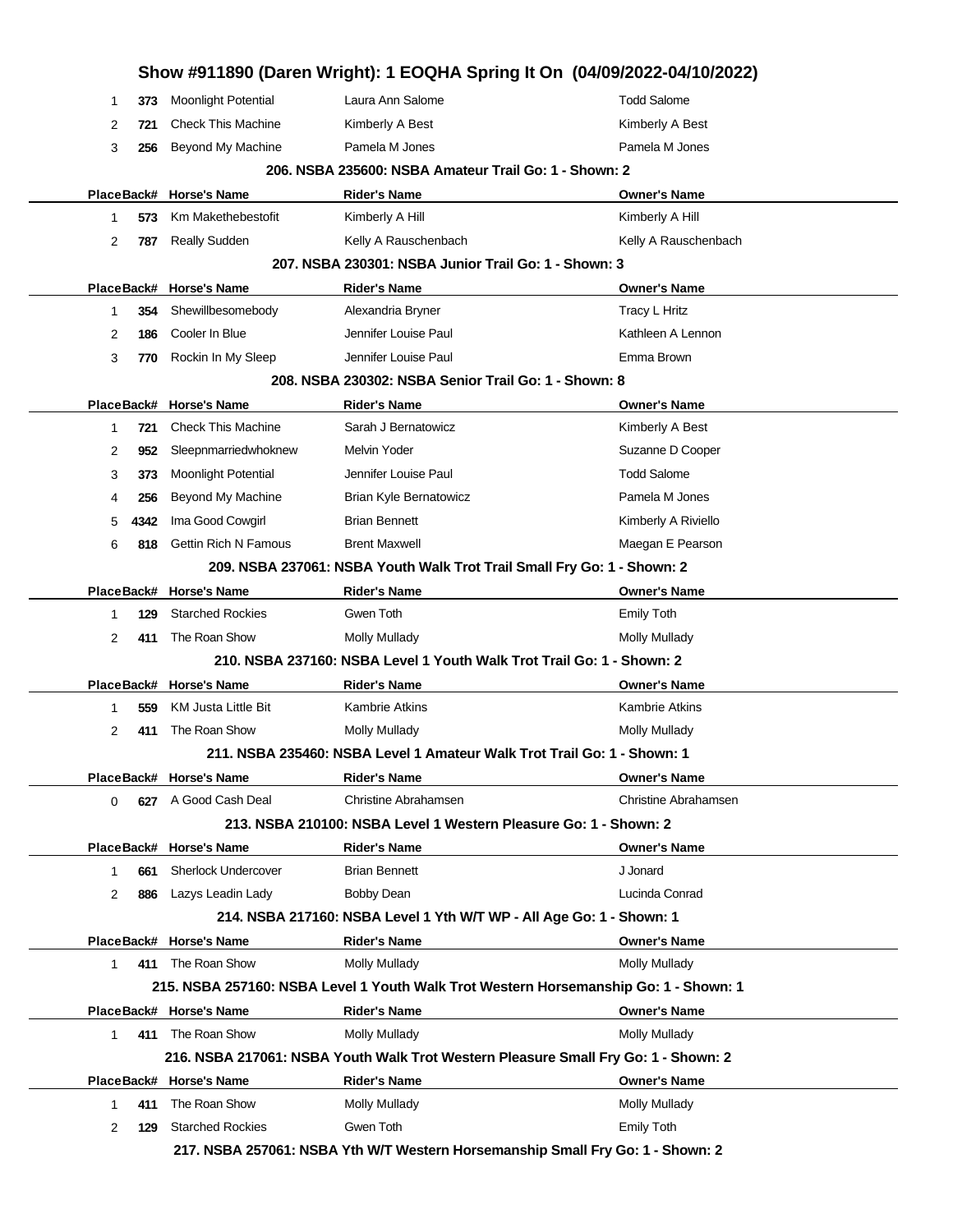| Show #911890 (Daren Wright): 1 EOQHA Spring It On (04/09/2022-04/10/2022) |            |                            |                                                                                    |                             |
|---------------------------------------------------------------------------|------------|----------------------------|------------------------------------------------------------------------------------|-----------------------------|
|                                                                           |            | PlaceBack# Horse's Name    | <b>Rider's Name</b>                                                                | <b>Owner's Name</b>         |
| $\mathbf 1$                                                               | 129        | <b>Starched Rockies</b>    | Gwen Toth                                                                          | <b>Emily Toth</b>           |
| 2                                                                         | 411        | The Roan Show              | <b>Molly Mullady</b>                                                               | Molly Mullady               |
|                                                                           |            |                            | 218. NSBA 215460: NSBA Level 1 Amateur Walk Trot Western Pleasure Go: 1 - Shown: 1 |                             |
|                                                                           |            | PlaceBack# Horse's Name    | <b>Rider's Name</b>                                                                | <b>Owner's Name</b>         |
| $\mathbf{1}$                                                              |            | 222 Good Hot N Extreme     | Wendy Bernadino                                                                    | Wendy Bernadino             |
|                                                                           |            |                            | 219. NSBA 255460: NSBA Level 1 Amateur Walk Trot Horsemanship Go: 1 - Shown: 2     |                             |
|                                                                           |            | PlaceBack# Horse's Name    | <b>Rider's Name</b>                                                                | <b>Owner's Name</b>         |
| 1                                                                         |            | 627 A Good Cash Deal       | Christine Abrahamsen                                                               | <b>Christine Abrahamsen</b> |
|                                                                           |            |                            | 220, NSBA 210301: NSBA Junior Western Pleasure Go: 1 - Shown: 1                    |                             |
|                                                                           |            | PlaceBack# Horse's Name    | <b>Rider's Name</b>                                                                | <b>Owner's Name</b>         |
| $\mathbf{1}$                                                              |            | 701 Im Sugar N Spice       | Karen M Hornick                                                                    | Dennis & Debbie Martin      |
|                                                                           |            |                            | 221, NSBA 217100: NSBA Level 1 Youth Western Pleasure Go: 1 - Shown: 8             |                             |
|                                                                           |            | PlaceBack# Horse's Name    | <b>Rider's Name</b>                                                                | <b>Owner's Name</b>         |
| 1                                                                         | 369        | Dontkissthismachine        | Serrin A Whitt                                                                     | Serrin A Whitt              |
| 2                                                                         | 953        | Dude Im Sleeping           | Tianna S Cooper                                                                    | Suzanne D Cooper            |
| 3                                                                         | 296        | Shez Burnin Hot            | Kailee Rife                                                                        | Kailee Rife                 |
|                                                                           |            |                            | 222, NSBA 217303: NSBA Youth Western Pleasure 14-18 Go: 1 - Shown: 5               |                             |
|                                                                           |            | PlaceBack# Horse's Name    | <b>Rider's Name</b>                                                                | <b>Owner's Name</b>         |
| 1                                                                         | 701        | Im Sugar N Spice           | Kylee Faith Wiseman                                                                | Dennis & Debbie Martin      |
| 2                                                                         | 369        | Dontkissthismachine        | Serrin A Whitt                                                                     | Serrin A Whitt              |
|                                                                           |            |                            | 223. NSBA 217302: NSBA Youth Western Pleasure 13 & Under Go: 1 - Shown: 6          |                             |
|                                                                           |            | PlaceBack# Horse's Name    | <b>Rider's Name</b>                                                                | <b>Owner's Name</b>         |
| $\mathbf{1}$                                                              | 107        | <b>KM Genuinely Best</b>   | Emma Grace Gore                                                                    | Emma Grace Gore             |
| 2                                                                         | 850        | How Bout At Midnight       | <b>Kylie Davis</b>                                                                 | Kylie Davis                 |
| 3                                                                         | 690        | <b>Hez Rainey Made</b>     | Eleanor Ott                                                                        | Londa Pickles               |
| 4                                                                         | 120        | Man Im Sassy               | <b>Isabella Hamilton</b>                                                           | Isabella Hamilton           |
|                                                                           |            |                            | 224, NSBA 215408; NSBA Level 1 Amateur Western Pleasure Go: 1 - Shown: 1           |                             |
|                                                                           |            | PlaceBack# Horse's Name    | Rider's Name                                                                       | <b>Owner's Name</b>         |
| 1.                                                                        | 520        | Heza Dark Version          | Jessica E Eagle                                                                    | Abigail Eagle               |
|                                                                           |            |                            | 225. NSBA 215606: NSBA Amateur Select Western Pleasure Go: 1 - Shown: 5            |                             |
|                                                                           | PlaceBack# | <b>Horse's Name</b>        | <b>Rider's Name</b>                                                                | <b>Owner's Name</b>         |
| 1                                                                         | 271        | <b>Chasing Batterflies</b> | Pamela M Jones                                                                     | Pamela M Jones              |
| 2                                                                         | 721        | <b>Check This Machine</b>  | Kimberly A Best                                                                    | Kimberly A Best             |
| 3                                                                         | 661        | <b>Sherlock Undercover</b> | J Jonard                                                                           | J Jonard                    |
| 4                                                                         | 153        | Simply Good Times          | Suzanne M Mocniak                                                                  | Suzanne M Mocniak           |
|                                                                           |            |                            | 226. NSBA 215600: NSBA Amateur Western Pleasure Go: 1 - Shown: 1                   |                             |
|                                                                           |            | PlaceBack# Horse's Name    | <b>Rider's Name</b>                                                                | <b>Owner's Name</b>         |
| 1                                                                         | 187        | Krymsun N Gold             | Kathleen A Lennon                                                                  | Kathleen A Lennon           |
|                                                                           |            |                            | 227, NSBA 210302: NSBA Senior Western Pleasure Go: 1 - Shown: 3                    |                             |
|                                                                           |            | PlaceBack# Horse's Name    | <b>Rider's Name</b>                                                                | <b>Owner's Name</b>         |
| $\mathbf{1}$                                                              | 271        | <b>Chasing Batterflies</b> | Karen M Hornick                                                                    | Pamela M Jones              |
| 2                                                                         | 671        | Onlythebestchocolate       | Sarah J Bernatowicz                                                                | Laura Anne Lamb             |
|                                                                           |            |                            | 228. NSBA 257100: NSBA Level 1 Youth Western Horsemanship Go: 1 - Shown: 6         |                             |
|                                                                           |            | PlaceBack# Horse's Name    | <b>Rider's Name</b>                                                                | <b>Owner's Name</b>         |
| 1                                                                         | 296        | Shez Burnin Hot            | Kailee Rife                                                                        | Kailee Rife                 |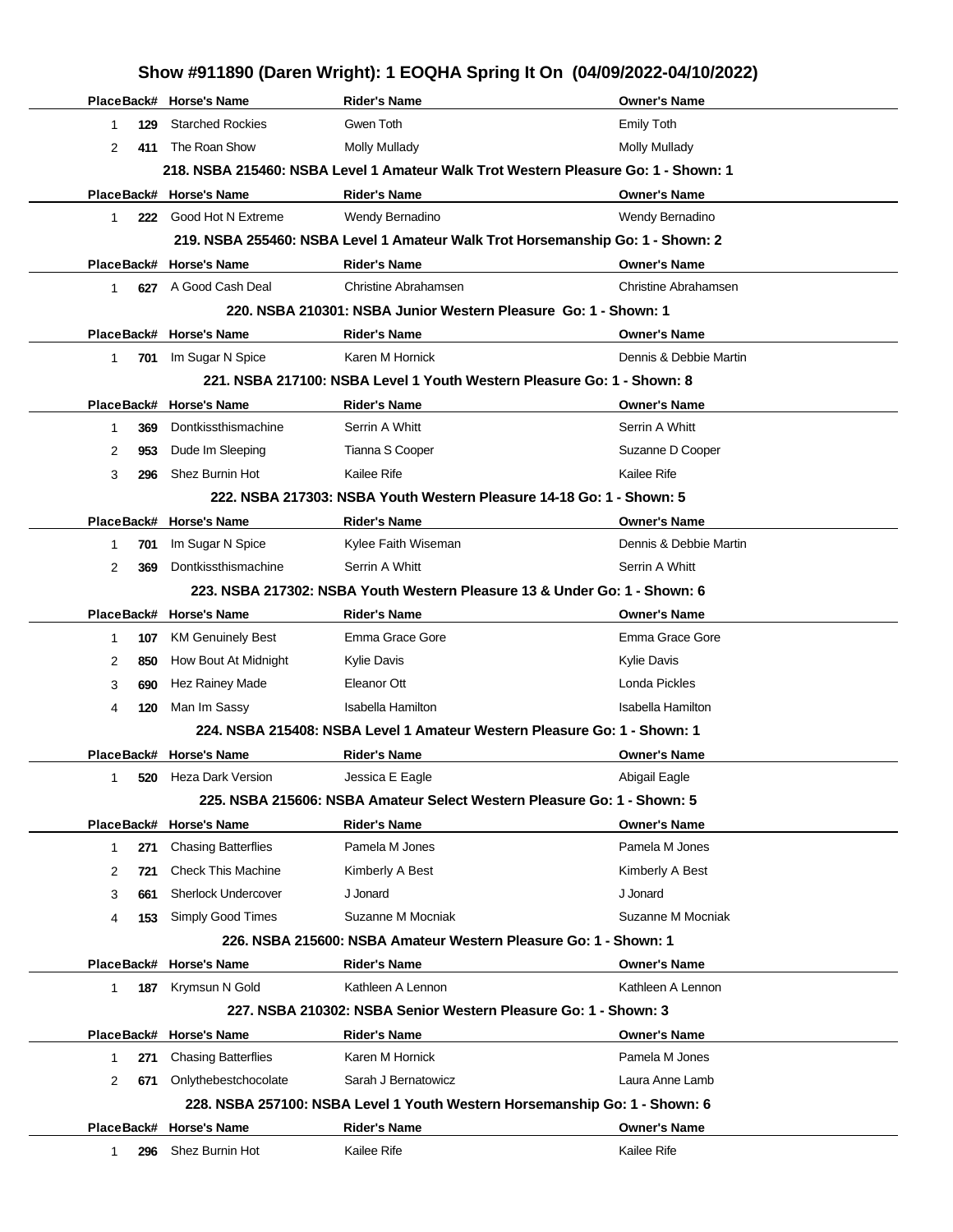# **Show #911890 (Daren Wright): 1 EOQHA Spring It On (04/09/2022-04/10/2022)**

|    | 2<br>106                                                                 | <b>Blow The World Akiss</b> | Anna Minich                                                                   | Anna Minich          |  |  |  |  |
|----|--------------------------------------------------------------------------|-----------------------------|-------------------------------------------------------------------------------|----------------------|--|--|--|--|
|    | 229. NSBA 257303: NSBA Youth Western Horsemanship 14-18 Go: 1 - Shown: 8 |                             |                                                                               |                      |  |  |  |  |
|    |                                                                          | PlaceBack# Horse's Name     | <b>Rider's Name</b>                                                           | <b>Owner's Name</b>  |  |  |  |  |
|    | 1<br>952                                                                 | Sleepnmarriedwhoknew        | Tianna S Cooper                                                               | Suzanne D Cooper     |  |  |  |  |
|    | 2<br>820                                                                 | Body Like A Back Rd         | Julie Christine Lee                                                           | Julie Christine Lee  |  |  |  |  |
|    | 3<br>818                                                                 | <b>Gettin Rich N Famous</b> | Maegan E Pearson                                                              | Maegan E Pearson     |  |  |  |  |
|    | 4<br>429                                                                 | Drinks R On Me              | <b>Blaise Runyon</b>                                                          | Blaise Runyon        |  |  |  |  |
|    | 5<br>106                                                                 | <b>Blow The World Akiss</b> | Anna Minich                                                                   | Anna Minich          |  |  |  |  |
|    |                                                                          |                             | 230. NSBA 257302: NSBA Youth Western Horsemanship 13 & Under Go: 1 - Shown: 4 |                      |  |  |  |  |
|    |                                                                          | PlaceBack# Horse's Name     | <b>Rider's Name</b>                                                           | <b>Owner's Name</b>  |  |  |  |  |
|    | 1<br>107                                                                 | <b>KM Genuinely Best</b>    | Emma Grace Gore                                                               | Emma Grace Gore      |  |  |  |  |
|    | 2<br>850                                                                 | How Bout At Midnight        | Kylie Davis                                                                   | Kylie Davis          |  |  |  |  |
|    | 3<br>690                                                                 | Hez Rainey Made             | Eleanor Ott                                                                   | Londa Pickles        |  |  |  |  |
|    | 4<br>120                                                                 | Man Im Sassy                | Isabella Hamilton                                                             | Isabella Hamilton    |  |  |  |  |
|    |                                                                          |                             | 231. NSBA 255400: NSBA Level 1 Amateur Western Horsemanship Go: 1 - Shown: 6  |                      |  |  |  |  |
|    |                                                                          | PlaceBack# Horse's Name     | <b>Rider's Name</b>                                                           | <b>Owner's Name</b>  |  |  |  |  |
|    | 290<br>1                                                                 | Movin On Up                 | Amanda Moore                                                                  | Amanda Moore         |  |  |  |  |
|    | 2<br>575                                                                 | Simply One Hot              | <b>Grace Philpot</b>                                                          | Keri Philpot         |  |  |  |  |
|    |                                                                          |                             | 232. NSBA 256606: NSBA Select Amateur Western Horsemanship Go: 1 - Shown: 5   |                      |  |  |  |  |
|    |                                                                          | PlaceBack# Horse's Name     | <b>Rider's Name</b>                                                           | <b>Owner's Name</b>  |  |  |  |  |
|    | 721<br>1                                                                 | <b>Check This Machine</b>   | Kimberly A Best                                                               | Kimberly A Best      |  |  |  |  |
|    | 4342<br>2                                                                | Ima Good Cowgirl            | Kimberly A Riviello                                                           | Kimberly A Riviello  |  |  |  |  |
|    | 3<br>153                                                                 | Simply Good Times           | Suzanne M Mocniak                                                             | Suzanne M Mocniak    |  |  |  |  |
|    | 4<br>48                                                                  | Gota Lota Assets            | Denise A Folck                                                                | Denise A Folck       |  |  |  |  |
|    |                                                                          |                             | 233. NSBA 255600: NSBA Amateur Western Horsemanship Go: 1 - Shown: 5          |                      |  |  |  |  |
|    |                                                                          | PlaceBack# Horse's Name     | <b>Rider's Name</b>                                                           | <b>Owner's Name</b>  |  |  |  |  |
|    | 1<br>441                                                                 | A Cool Lazy                 | Sara Oler                                                                     | Sara Oler            |  |  |  |  |
|    | 2<br>787                                                                 | <b>Really Sudden</b>        | Kelly A Rauschenbach                                                          | Kelly A Rauschenbach |  |  |  |  |
|    | 3<br>2324                                                                | <b>Certainly Well Made</b>  | Taylor R Foster                                                               | Nancy Foster         |  |  |  |  |
|    |                                                                          |                             | 234. NSBA 240100: NSBA Level 1 Western Riding Go: 1 - Shown: 1                |                      |  |  |  |  |
|    |                                                                          | PlaceBack# Horse's Name     | <b>Rider's Name</b>                                                           | <b>Owner's Name</b>  |  |  |  |  |
| DQ | 952                                                                      | Sleepnmarriedwhoknew        | Melvin Yoder                                                                  | Suzanne D Cooper     |  |  |  |  |
|    |                                                                          |                             | 235. NSBA 247100: NSBA Level 1 Youth Western Riding Go: 1 - Shown: 2          |                      |  |  |  |  |
|    |                                                                          | PlaceBack# Horse's Name     | <b>Rider's Name</b>                                                           | <b>Owner's Name</b>  |  |  |  |  |
|    | 1<br>429                                                                 | Drinks R On Me              | <b>Blaise Runyon</b>                                                          | <b>Blaise Runyon</b> |  |  |  |  |
| DQ | 952                                                                      | Sleepnmarriedwhoknew        | Tianna S Cooper                                                               | Suzanne D Cooper     |  |  |  |  |
|    |                                                                          |                             | 236. NSBA 247300: NSBA Youth Western Riding - All Age Go: 1 - Shown: 1        |                      |  |  |  |  |
|    |                                                                          | PlaceBack# Horse's Name     | <b>Rider's Name</b>                                                           | <b>Owner's Name</b>  |  |  |  |  |
| DQ | 820                                                                      | Body Like A Back Rd         | Julie Christine Lee                                                           | Julie Christine Lee  |  |  |  |  |
|    |                                                                          |                             | 237. NSBA 245400: NSBA Level 1 Amateur Western Riding Go: 1 - Shown: 2        |                      |  |  |  |  |
|    |                                                                          | PlaceBack# Horse's Name     | <b>Rider's Name</b>                                                           | <b>Owner's Name</b>  |  |  |  |  |
|    | 2324<br>1                                                                | <b>Certainly Well Made</b>  | Taylor R Foster                                                               | Nancy Foster         |  |  |  |  |
| DQ | 187                                                                      | Krymsun N Gold              | Kathleen A Lennon                                                             | Kathleen A Lennon    |  |  |  |  |
|    |                                                                          |                             | 239. NSBA 245600: NSBA Amateur Western Riding Go: 1 - Shown: 2                |                      |  |  |  |  |
|    |                                                                          | PlaceBack# Horse's Name     | <b>Rider's Name</b>                                                           | <b>Owner's Name</b>  |  |  |  |  |
|    | 787<br>1                                                                 | <b>Really Sudden</b>        | Kelly A Rauschenbach                                                          | Kelly A Rauschenbach |  |  |  |  |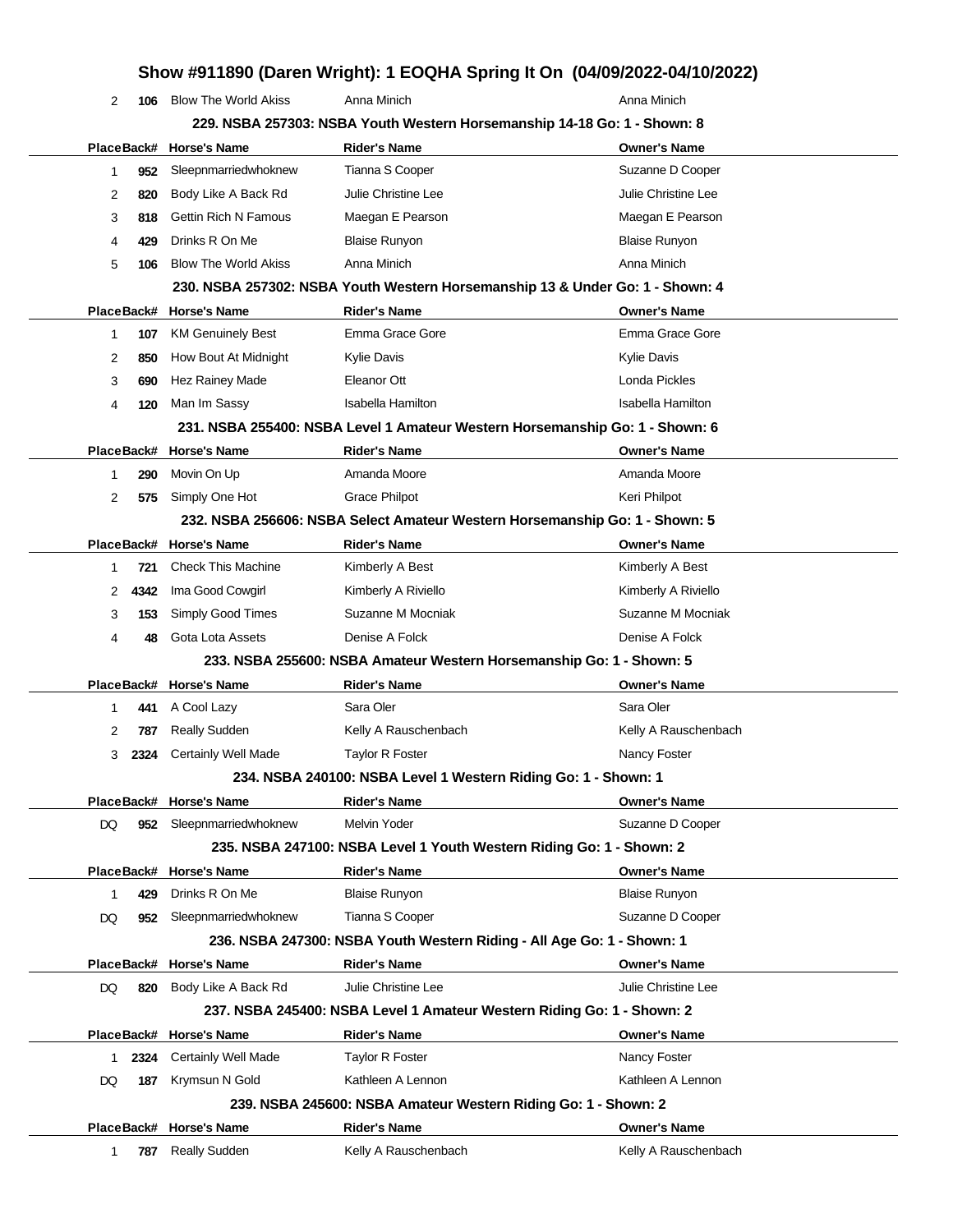|                |            |                             | Show #911890 (Daren Wright): 1 EOQHA Spring It On (04/09/2022-04/10/2022)      |                                |
|----------------|------------|-----------------------------|--------------------------------------------------------------------------------|--------------------------------|
| 2              | 187        | Krymsun N Gold              | Kathleen A Lennon                                                              | Kathleen A Lennon              |
|                |            |                             | 240. NSBA 240300: NSBA Open Western Riding Go: 1 - Shown: 2                    |                                |
|                |            | PlaceBack# Horse's Name     | <b>Rider's Name</b>                                                            | <b>Owner's Name</b>            |
| 0              | 787        | <b>Really Sudden</b>        | Brian Kyle Bernatowicz                                                         | Kelly A Rauschenbach           |
| DQ             | 256        | Beyond My Machine           | <b>Brian Kyle Bernatowicz</b>                                                  | Pamela M Jones                 |
|                |            |                             | 241. NSBA 249003: NSBA Youth Ranch Riding Go: 1 - Shown: 4                     |                                |
|                |            | PlaceBack# Horse's Name     | <b>Rider's Name</b>                                                            | <b>Owner's Name</b>            |
| 1              | 955        | SDP Got Fancy Genes         | Tianna S Cooper                                                                | Suzanne D Cooper               |
| 2              | 557        | <b>Hot Little Desire</b>    | Kailee Rife                                                                    | Kailee Rife                    |
| 3              | 589        | Voodoo Doll                 | Ryan Jay Mau                                                                   | Jessica Clutter                |
| 4              | 710        | Our Spooks Einshine         | Anna LeGault                                                                   | Anna LeGault                   |
|                |            |                             | 242. NSBA 249600: NSBA Amateur Ranch Riding Go: 1 - Shown: 1                   |                                |
|                |            | PlaceBack# Horse's Name     | <b>Rider's Name</b>                                                            | <b>Owner's Name</b>            |
| 1              | 2108       | Smokin Custom Crome         | <b>Kristin Patton</b>                                                          | Four Star Quarter Horse        |
|                |            |                             | 243. NSBA 249300: NSBA Open Ranch Riding Go: 1 - Shown: 1                      |                                |
|                |            | PlaceBack# Horse's Name     | <b>Rider's Name</b>                                                            | <b>Owner's Name</b>            |
| 1.             | 2108       | Smokin Custom Crome         | Kristin Patton                                                                 | <b>Four Star Quarter Horse</b> |
|                |            |                             | 255. NSBA 207100: NSBA Level 1 Youth Showmanship At Halter Go: 1 - Shown: 9    |                                |
|                |            | PlaceBack# Horse's Name     | <b>Rider's Name</b>                                                            | <b>Owner's Name</b>            |
| 1              | 59         | Im A Platinum Shot          | Madelynn Rose Sullivan                                                         | Jennifer L Sullivan            |
| 2              | 369        | Dontkissthismachine         | Serrin A Whitt                                                                 | Serrin A Whitt                 |
| 3              | 58         | Diesel Dixie                | Morgan Cutright                                                                | Morgan Cutright                |
| 4              | 948        | Repeated By Diva            | Ava Hamilton                                                                   | Sara Hamilton                  |
| 5              | 243        | Hes A Hot Mess              | Eliza Plum                                                                     | Eliza Plum                     |
|                |            |                             | 256. NSBA 207303: NSBA Youth Showmanship At Halter 14-18 Go: 1 - Shown: 8      |                                |
|                |            | PlaceBack# Horse's Name     | <b>Rider's Name</b>                                                            | <b>Owner's Name</b>            |
| 1              | 664        | <b>Western Revolution</b>   | Kendel E Bachey                                                                | Kendel E Bachey                |
| 2              | 296        | Shez Burnin Hot             | Kailee Rife                                                                    | Kailee Rife                    |
| 3              |            | 767 Countin Downthehours    | <b>Brandy Warvel</b>                                                           | <b>Brandy Warvel</b>           |
| 4              | 818        | <b>Gettin Rich N Famous</b> | Maegan E Pearson                                                               | Maegan E Pearson               |
| 5              | 975        | LS Im Chippin Good          | <b>Audrey Roberts</b>                                                          | Michele Roberts                |
| 6              | 243        | Hes A Hot Mess              | Eliza Plum                                                                     | Eliza Plum                     |
| $\overline{7}$ | 952        | Sleepnmarriedwhoknew        | Tianna S Cooper                                                                | Suzanne D Cooper               |
|                |            |                             | 257. NSBA 207302: NSBA Youth Showmanship At Halter 13 & Under Go: 1 - Shown: 5 |                                |
|                | PlaceBack# | <b>Horse's Name</b>         | <b>Rider's Name</b>                                                            | <b>Owner's Name</b>            |
| 1              | 107        | <b>KM Genuinely Best</b>    | Emma Grace Gore                                                                | Emma Grace Gore                |
| 2              | 690        | Hez Rainey Made             | Eleanor Ott                                                                    | Londa Pickles                  |
| 3              | 120        | Man Im Sassy                | Isabella Hamilton                                                              | <b>Isabella Hamilton</b>       |
| 4              | 948        | Repeated By Diva            | Ava Hamilton                                                                   | Sara Hamilton                  |
|                |            |                             | 258. NSBA 205400: NSBA Level 1 Amateur Showmanship At Halter Go: 1 - Shown: 5  |                                |
|                |            | PlaceBack# Horse's Name     | <b>Rider's Name</b>                                                            | <b>Owner's Name</b>            |
| 1              | 418        | The Natural Version         | <b>Emmerson Kruse</b>                                                          | <b>Emmerson Kruse</b>          |
| 2              | 424        | My Chex Is Good             | Chloe M Larson                                                                 | Chloe M Larson                 |
|                |            |                             | 259. NSBA 206606: NSBA Select Amateur Showmanship At Halter Go: 1 - Shown: 4   |                                |
|                |            | PlaceBack# Horse's Name     | <b>Rider's Name</b>                                                            | <b>Owner's Name</b>            |
| 1              | 721        | <b>Check This Machine</b>   | Kimberly A Best                                                                | Kimberly A Best                |
|                |            |                             |                                                                                |                                |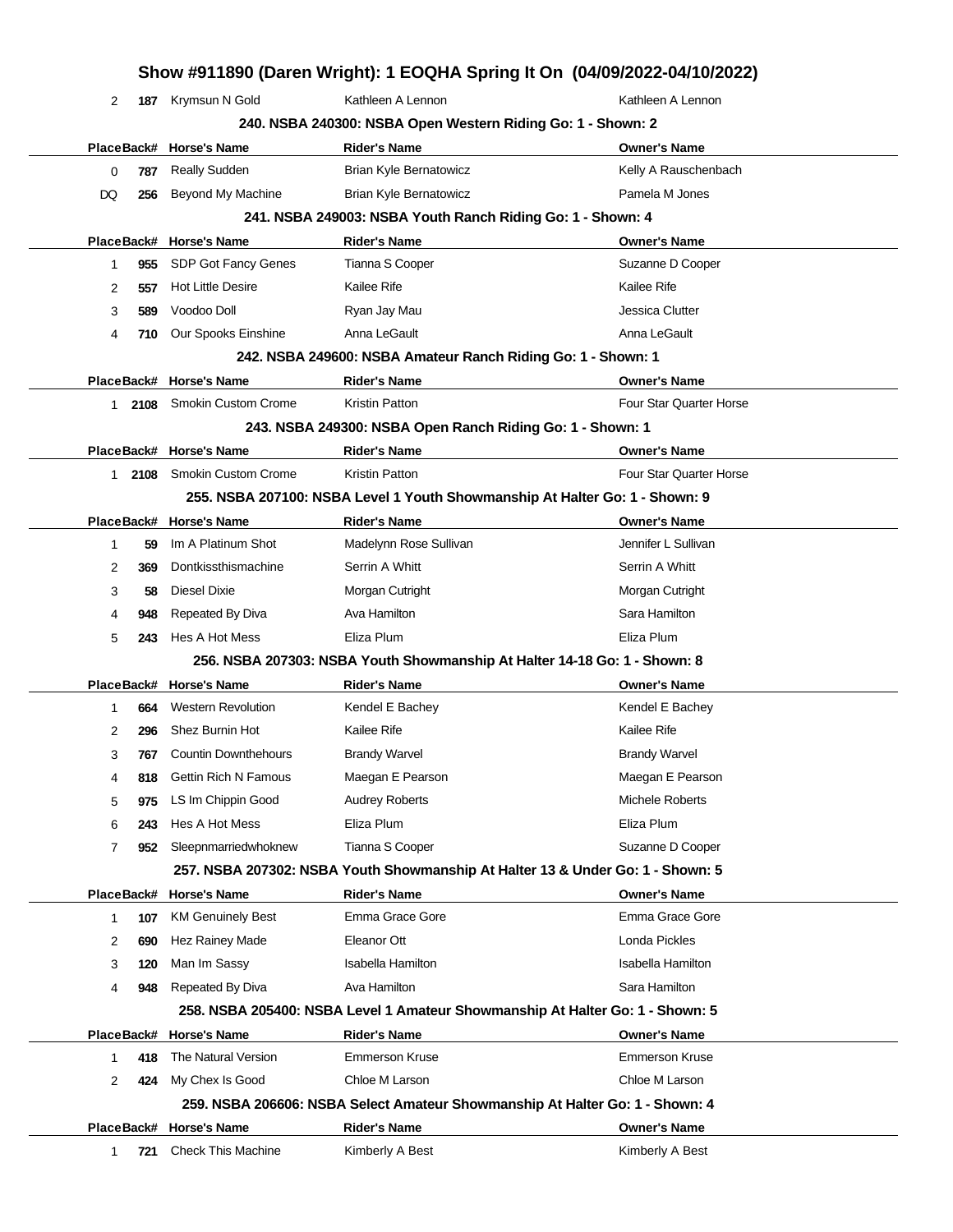| Show #911890 (Daren Wright): 1 EOQHA Spring It On (04/09/2022-04/10/2022) |                                    |                                                                     |                                                                                           |  |  |
|---------------------------------------------------------------------------|------------------------------------|---------------------------------------------------------------------|-------------------------------------------------------------------------------------------|--|--|
| 2<br>48                                                                   | Gota Lota Assets                   | Denise A Folck                                                      | Denise A Folck                                                                            |  |  |
| 3<br>153                                                                  | Simply Good Times                  | Suzanne M Mocniak                                                   | Suzanne M Mocniak                                                                         |  |  |
|                                                                           |                                    |                                                                     | 260. NSBA 205600: NSBA Amateur Showmanship At Halter Go: 1 - Shown: 6                     |  |  |
| PlaceBack#                                                                | <b>Horse's Name</b>                | <b>Rider's Name</b>                                                 | <b>Owner's Name</b>                                                                       |  |  |
| 787<br>1                                                                  | <b>Really Sudden</b>               | Kelly A Rauschenbach                                                | Kelly A Rauschenbach                                                                      |  |  |
| 2<br>424                                                                  | My Chex Is Good                    | Chloe M Larson                                                      | Chloe M Larson                                                                            |  |  |
| 3<br>520                                                                  | <b>Heza Dark Version</b>           | Jessica E Eagle                                                     | Abigail Eagle                                                                             |  |  |
| 4<br>441                                                                  | A Cool Lazy                        | Sara Oler                                                           | Sara Oler                                                                                 |  |  |
|                                                                           |                                    |                                                                     | 261. NSBA 207061: NSBA Yth W/T SMS At Halter Small Fry Go: 1 - Shown: 2                   |  |  |
|                                                                           | PlaceBack# Horse's Name            | <b>Rider's Name</b>                                                 | <b>Owner's Name</b>                                                                       |  |  |
| 129<br>1                                                                  | <b>Starched Rockies</b>            | Gwen Toth                                                           | <b>Emily Toth</b>                                                                         |  |  |
| 2<br>411                                                                  | The Roan Show                      | <b>Molly Mullady</b>                                                | Molly Mullady                                                                             |  |  |
|                                                                           |                                    |                                                                     | 262. NSBA 200684: NSBA Amateur Performance Halter Mares Go: 1 - Shown: 1                  |  |  |
|                                                                           | PlaceBack# Horse's Name            | <b>Rider's Name</b>                                                 | <b>Owner's Name</b>                                                                       |  |  |
| 886<br>0                                                                  | Lazys Leadin Lady                  | Lucinda Conrad                                                      | Lucinda Conrad                                                                            |  |  |
|                                                                           |                                    | 302. NSBA 220100: NSBA Level 1 Hunter Under Saddle Go: 1 - Shown: 1 |                                                                                           |  |  |
| PlaceBack#                                                                | <b>Horse's Name</b>                | <b>Rider's Name</b>                                                 | <b>Owner's Name</b>                                                                       |  |  |
| $\mathbf 1$<br>278                                                        | <b>Shop Class</b>                  | <b>Bobby Dean</b>                                                   | Lexi Reger                                                                                |  |  |
|                                                                           |                                    |                                                                     | 303. NSBA 227100: NSBA Level 1 Youth Hunter Under Saddle Go: 1 - Shown: 8                 |  |  |
| PlaceBack#                                                                | <b>Horse's Name</b>                | <b>Rider's Name</b>                                                 | <b>Owner's Name</b>                                                                       |  |  |
| 243<br>1                                                                  | Hes A Hot Mess                     | Eliza Plum                                                          | Eliza Plum                                                                                |  |  |
| 2<br>767                                                                  | <b>Countin Downthehours</b>        | <b>Brandy Warvel</b>                                                | <b>Brandy Warvel</b>                                                                      |  |  |
| 3<br>369                                                                  | Dontkissthismachine                | Serrin A Whitt                                                      | Serrin A Whitt                                                                            |  |  |
|                                                                           |                                    |                                                                     | 304, NSBA 227303: NSBA Youth Hunter Under Saddle 14-18 Go: 1 - Shown: 4                   |  |  |
| PlaceBack#                                                                | <b>Horse's Name</b>                | <b>Rider's Name</b>                                                 | <b>Owner's Name</b>                                                                       |  |  |
| 243<br>1                                                                  | Hes A Hot Mess                     | Eliza Plum                                                          | Eliza Plum                                                                                |  |  |
| 2<br>278                                                                  | Shop Class                         | Lexi Reger                                                          | Lexi Reger                                                                                |  |  |
| 3<br>735                                                                  | Duplicated In Iron                 | Addison Johnson                                                     | Addison Johnson                                                                           |  |  |
| 4<br>758                                                                  | Smokin Hot Impulse                 | Rayna Fritsch                                                       | Rayna Fritsch                                                                             |  |  |
|                                                                           |                                    |                                                                     | 305. NSBA 227302: NSBA Youth Hunter Under Saddle 13 & Under Go: 1 - Shown: 5              |  |  |
| PlaceBack#                                                                | <b>Horse's Name</b>                | <b>Rider's Name</b>                                                 | <b>Owner's Name</b>                                                                       |  |  |
| 690<br>1                                                                  | Hez Rainey Made                    | Eleanor Ott                                                         | Londa Pickles                                                                             |  |  |
| 2<br>801                                                                  | Always Unforgettable               | <b>Taylor Petrie</b>                                                | <b>Taylor Petrie</b>                                                                      |  |  |
| 3<br>559                                                                  | <b>KM Justa Little Bit</b>         | <b>Kambrie Atkins</b>                                               | <b>Kambrie Atkins</b>                                                                     |  |  |
|                                                                           |                                    | 306. NSBA 220301: NSBA Junior Hunter Under Saddle Go: 1 - Shown: 3  |                                                                                           |  |  |
|                                                                           | PlaceBack# Horse's Name            | <b>Rider's Name</b>                                                 | <b>Owner's Name</b>                                                                       |  |  |
| 699<br>1                                                                  | Hez Blazing Brave                  | Hilary Hoffman<br><b>Madison Hallas</b>                             | Hilary Hoffman                                                                            |  |  |
| 801<br>2                                                                  | Always Unforgettable<br>Shop Class |                                                                     | <b>Taylor Petrie</b>                                                                      |  |  |
| 3<br>278                                                                  |                                    | <b>Bobby Dean</b>                                                   | Lexi Reger<br>307. NSBA 225400: NSBA Level 1 Amateur Hunter Under Saddle Go: 1 - Shown: 4 |  |  |
|                                                                           | <b>Horse's Name</b>                |                                                                     | <b>Owner's Name</b>                                                                       |  |  |
| PlaceBack#                                                                | Uptowne Funk                       | <b>Rider's Name</b>                                                 | <b>Riley Geiger</b>                                                                       |  |  |
| $\mathbf 1$<br>677<br>2<br>520                                            | <b>Heza Dark Version</b>           | <b>Riley Geiger</b><br>Jessica E Eagle                              | Abigail Eagle                                                                             |  |  |
|                                                                           |                                    |                                                                     | 308. NSBA 226600: NSBA Select Amateur Hunter Under Saddle Go: 1 - Shown: 1                |  |  |
|                                                                           |                                    |                                                                     | <b>Owner's Name</b>                                                                       |  |  |
| PlaceBack#                                                                | <b>Horse's Name</b>                | <b>Rider's Name</b><br>Janet L Daltner                              | Janet L Daltner                                                                           |  |  |
| 740<br>1                                                                  | Nighttime Cowboy                   |                                                                     |                                                                                           |  |  |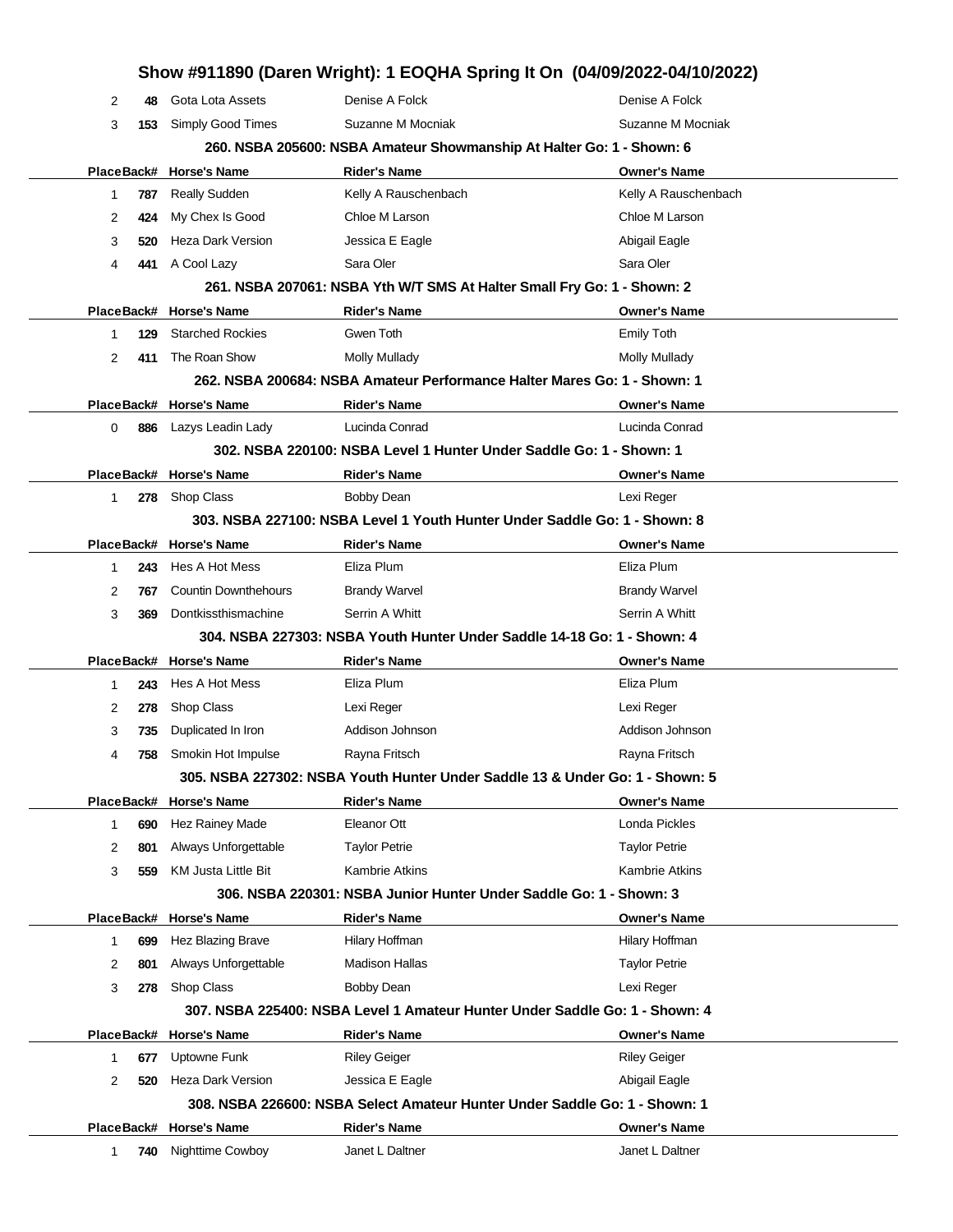## **Show #911890 (Daren Wright): 1 EOQHA Spring It On (04/09/2022-04/10/2022)**

**309. NSBA 225600: NSBA Amateur Hunter Under Saddle Go: 1 - Shown: 2**

|        |      | PlaceBack# Horse's Name     | <b>Rider's Name</b>                                                                   | <b>Owner's Name</b>  |
|--------|------|-----------------------------|---------------------------------------------------------------------------------------|----------------------|
| 1      | 677  | Uptowne Funk                | <b>Riley Geiger</b>                                                                   | <b>Riley Geiger</b>  |
| 2      | 273  | Aloquence                   | Robin Hillega-Hobdy                                                                   | Robin Hillega-Hobdy  |
|        |      |                             | 310. NSBA 220302: NSBA Senior Hunter Under Saddle Go: 1 - Shown: 1                    |                      |
|        |      | PlaceBack# Horse's Name     | <b>Rider's Name</b>                                                                   | <b>Owner's Name</b>  |
| 1.     | 735  | Duplicated In Iron          | Addison Johnson                                                                       | Addison Johnson      |
|        |      |                             | 311. NSBA 227160: NSBA Level 1 Yth W/T HUS - All Age Go: 1 - Shown: 2                 |                      |
|        |      | PlaceBack# Horse's Name     | <b>Rider's Name</b>                                                                   | <b>Owner's Name</b>  |
| 1      | 411  | The Roan Show               | <b>Molly Mullady</b>                                                                  | <b>Molly Mullady</b> |
| 2      | 836  | Zippos Only Boy             | Giavonna Cancelliere                                                                  | Giavonna Cancelliere |
|        |      |                             | 312. NSBA 267160: NSBA Level 1 Youth Walk Trot Hunt Seat Equitation Go: 1 - Shown: 2  |                      |
|        |      | PlaceBack# Horse's Name     | <b>Rider's Name</b>                                                                   | <b>Owner's Name</b>  |
| 1      | 411  | The Roan Show               | <b>Molly Mullady</b>                                                                  | <b>Molly Mullady</b> |
| 2      | 836  | Zippos Only Boy             | Giavonna Cancelliere                                                                  | Giavonna Cancelliere |
|        |      |                             | 313. NSBA 227061: NSBA Youth Walk Trot Hunter Under Saddle Small Fry Go: 1 - Shown: 2 |                      |
|        |      | PlaceBack# Horse's Name     | <b>Rider's Name</b>                                                                   | <b>Owner's Name</b>  |
| 1      | 129  | <b>Starched Rockies</b>     | Gwen Toth                                                                             | <b>Emily Toth</b>    |
| 2      | 411  | The Roan Show               | <b>Molly Mullady</b>                                                                  | <b>Molly Mullady</b> |
|        |      |                             | 314. NSBA 267061: NSBA Yth W/T Hunt Seat Eq - Small Fry Go: 1 - Shown: 2              |                      |
|        |      | PlaceBack# Horse's Name     | <b>Rider's Name</b>                                                                   | <b>Owner's Name</b>  |
| 1      | 129  | <b>Starched Rockies</b>     | Gwen Toth                                                                             | <b>Emily Toth</b>    |
| 2      | 411  | The Roan Show               | <b>Molly Mullady</b>                                                                  | <b>Molly Mullady</b> |
|        |      |                             | 318. NSBA 267303: NSBA Youth Hunt Seat Equitation 14-18 Go: 1 - Shown: 6              |                      |
|        |      | PlaceBack# Horse's Name     | <b>Rider's Name</b>                                                                   | <b>Owner's Name</b>  |
| 1      | 818  | <b>Gettin Rich N Famous</b> | Maegan E Pearson                                                                      | Maegan E Pearson     |
| 2      | 952  | Sleepnmarriedwhoknew        | Tianna S Cooper                                                                       | Suzanne D Cooper     |
| 3      | 106  | <b>Blow The World Akiss</b> | Anna Minich                                                                           | Anna Minich          |
|        |      |                             | 319. NSBA 267302: NSBA Youth Hunt Seat Equitation 13 & Under Go: 1 - Shown: 3         |                      |
|        |      | PlaceBack# Horse's Name     | <b>Rider's Name</b>                                                                   | <b>Owner's Name</b>  |
| 1      | 690  | Hez Rainey Made             | Eleanor Ott                                                                           | Londa Pickles        |
| 2      | 120  | Man Im Sassy                | Isabella Hamilton                                                                     | Isabella Hamilton    |
| 3      | 948  | Repeated By Diva            | Ava Hamilton                                                                          | Sara Hamilton        |
|        |      |                             | 320. NSBA 265400: NSBA Level 1 Amateur Hunt Seat Equitation Go: 1 - Shown: 4          |                      |
|        |      | PlaceBack# Horse's Name     | <b>Rider's Name</b>                                                                   | <b>Owner's Name</b>  |
| 1      | 575  | Simply One Hot              | <b>Grace Philpot</b>                                                                  | Keri Philpot         |
| 2      | 4342 | Ima Good Cowgirl            | Kimberly A Riviello                                                                   | Kimberly A Riviello  |
| 3      | 520  | <b>Heza Dark Version</b>    | Jessica E Eagle                                                                       | Abigail Eagle        |
|        |      |                             | 322. NSBA 265600: NSBA Amateur Hunt Seat Equitation Go: 1 - Shown: 2                  |                      |
|        |      | PlaceBack# Horse's Name     | <b>Rider's Name</b>                                                                   | Owner's Name         |
| 1 2324 |      | <b>Certainly Well Made</b>  | <b>Taylor R Foster</b>                                                                | Nancy Foster         |
|        |      |                             | 1012. AQHA 101200: Grand Champion Mares Go: 1 - Shown: 3                              |                      |
|        |      | PlaceBack# Horse's Name     | <b>Rider's Name</b>                                                                   | <b>Owner's Name</b>  |
| 1      | 603  | <b>FG Mesmerized</b>        | Dewey Smith                                                                           | Tammi M Smith        |
|        |      |                             | 1013. AQHA 101300: Reserve Champion Mare Go: 1 - Shown: 5                             |                      |
|        |      | PlaceBack# Horse's Name     | <b>Rider's Name</b>                                                                   | <b>Owner's Name</b>  |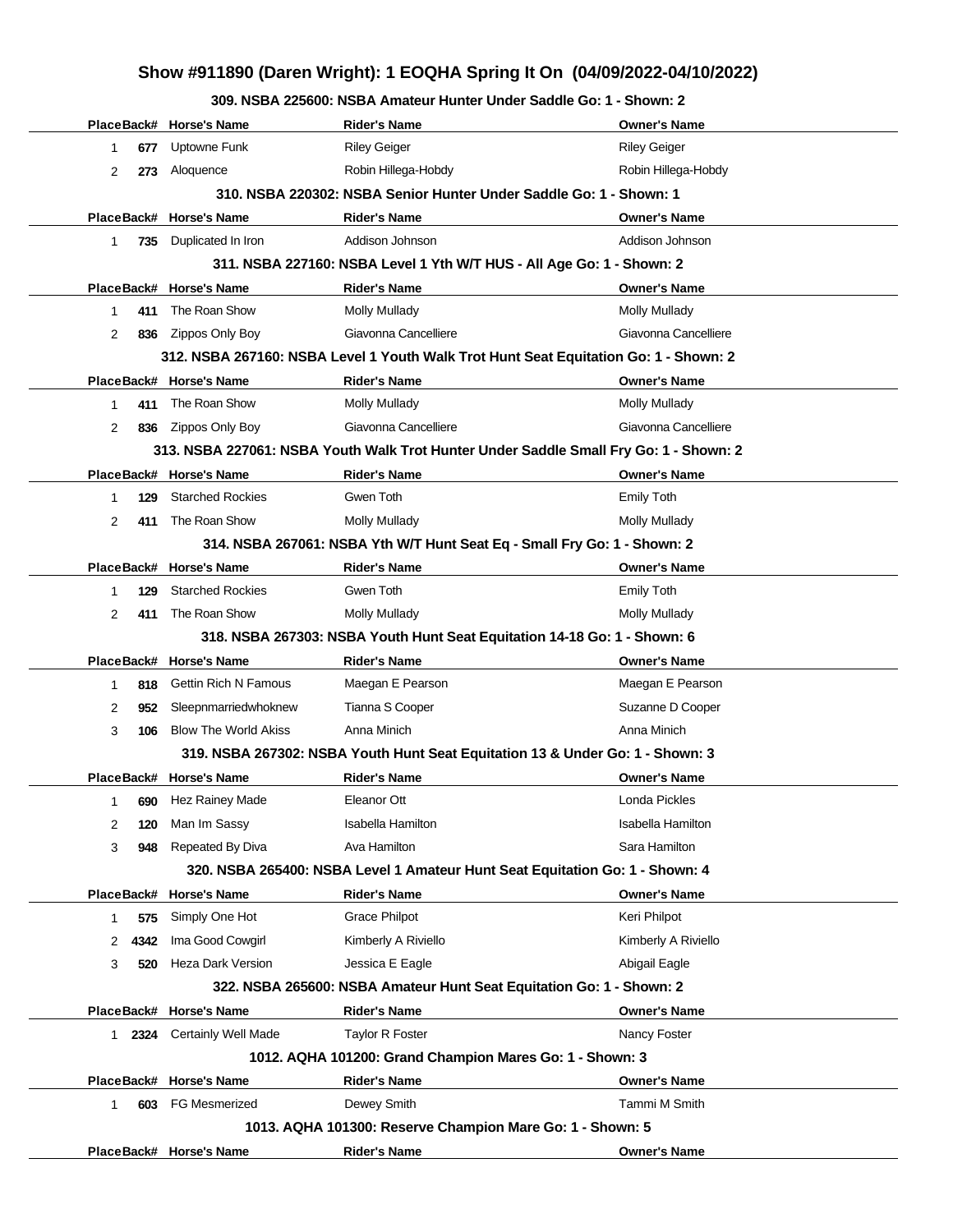|                     | Show #911890 (Daren Wright): 1 EOQHA Spring It On (04/09/2022-04/10/2022) |                                                                    |                      |  |  |
|---------------------|---------------------------------------------------------------------------|--------------------------------------------------------------------|----------------------|--|--|
| 1                   | 602 Sheza Premadonna                                                      | Colton Smith                                                       | Dewey Smith          |  |  |
|                     |                                                                           | 1014. AQHA 101400: Grand Champion Geldings Go: 1 - Shown: 4        |                      |  |  |
|                     | PlaceBack# Horse's Name                                                   | <b>Rider's Name</b>                                                | <b>Owner's Name</b>  |  |  |
| 1                   | 604 Fearles Premo                                                         | Dewey Smith                                                        | Lisa Scott-Reiss     |  |  |
|                     |                                                                           | 1015. AQHA 101500: Reserve Champion Gelding Go: 1 - Shown: 10      |                      |  |  |
|                     | PlaceBack# Horse's Name                                                   | <b>Rider's Name</b>                                                | <b>Owner's Name</b>  |  |  |
| 1                   | 718 LW Immense                                                            | Leighton Wetzel                                                    | Leighton Wetzel      |  |  |
|                     |                                                                           | 2012. AQHA 201200: Amt Grand Champion Mares Go: 1 - Shown: 3       |                      |  |  |
|                     | PlaceBack# Horse's Name                                                   | <b>Rider's Name</b>                                                | <b>Owner's Name</b>  |  |  |
| 1.                  | 602 Sheza Premadonna                                                      | Tammi M Smith                                                      | Dewey Smith          |  |  |
|                     |                                                                           | 2013. AQHA 201300: Amt Reserve Champion Mare Go: 1 - Shown: 5      |                      |  |  |
|                     | PlaceBack# Horse's Name                                                   | <b>Rider's Name</b>                                                | <b>Owner's Name</b>  |  |  |
| 290<br>$\mathbf{1}$ | Movin On Up                                                               | Amanda Moore                                                       | Amanda Moore         |  |  |
|                     | 2014. AQHA 201400: Amt Grand Champion Gelding Go: 1 - Shown: 4            |                                                                    |                      |  |  |
|                     | PlaceBack# Horse's Name                                                   | <b>Rider's Name</b>                                                | <b>Owner's Name</b>  |  |  |
| 604<br>1            | Fearles Premo                                                             | Lisa Scott-Reiss                                                   | Lisa Scott-Reiss     |  |  |
|                     |                                                                           | 2015. AQHA 201500: Amt Reserve Champion Gelding Go: 1 - Shown: 11  |                      |  |  |
|                     | PlaceBack# Horse's Name                                                   | <b>Rider's Name</b>                                                | <b>Owner's Name</b>  |  |  |
| 718<br>1            | LW Immense                                                                | Leighton Wetzel                                                    | Leighton Wetzel      |  |  |
|                     |                                                                           | 4012. AQHA 401200: Youth Grand Champion Mares Go: 1 - Shown: 4     |                      |  |  |
|                     | PlaceBack# Horse's Name                                                   | <b>Rider's Name</b>                                                | <b>Owner's Name</b>  |  |  |
| 603<br>$\mathbf{1}$ | <b>FG Mesmerized</b>                                                      | <b>Colton Smith</b>                                                | Tammi M Smith        |  |  |
|                     |                                                                           | 4013. AQHA 401300: Youth Reserve Champion Mares Go: 1 - Shown: 5   |                      |  |  |
|                     | PlaceBack# Horse's Name                                                   | <b>Rider's Name</b>                                                | <b>Owner's Name</b>  |  |  |
| 163<br>$\mathbf{1}$ | Impulsed By Flash                                                         | Mary Caroline Minich                                               | Mary Caroline Minich |  |  |
|                     |                                                                           | 4014. AQHA 401400: Youth Grand Champion Geldings Go: 1 - Shown: 6  |                      |  |  |
|                     | PlaceBack# Horse's Name                                                   | <b>Rider's Name</b>                                                | <b>Owner's Name</b>  |  |  |
| 1                   | 718 LW Immense                                                            | Karsynn Stoneking                                                  | Leighton Wetzel      |  |  |
|                     |                                                                           | 4015. AQHA 401500: Youth Reserve Champion Gelding Go: 1 - Shown: 9 |                      |  |  |
|                     | PlaceBack# Horse's Name                                                   | <b>Rider's Name</b>                                                | <b>Owner's Name</b>  |  |  |
| 1                   | 978 One Silent Secret                                                     | Caden Craft                                                        | Ralph C Craft        |  |  |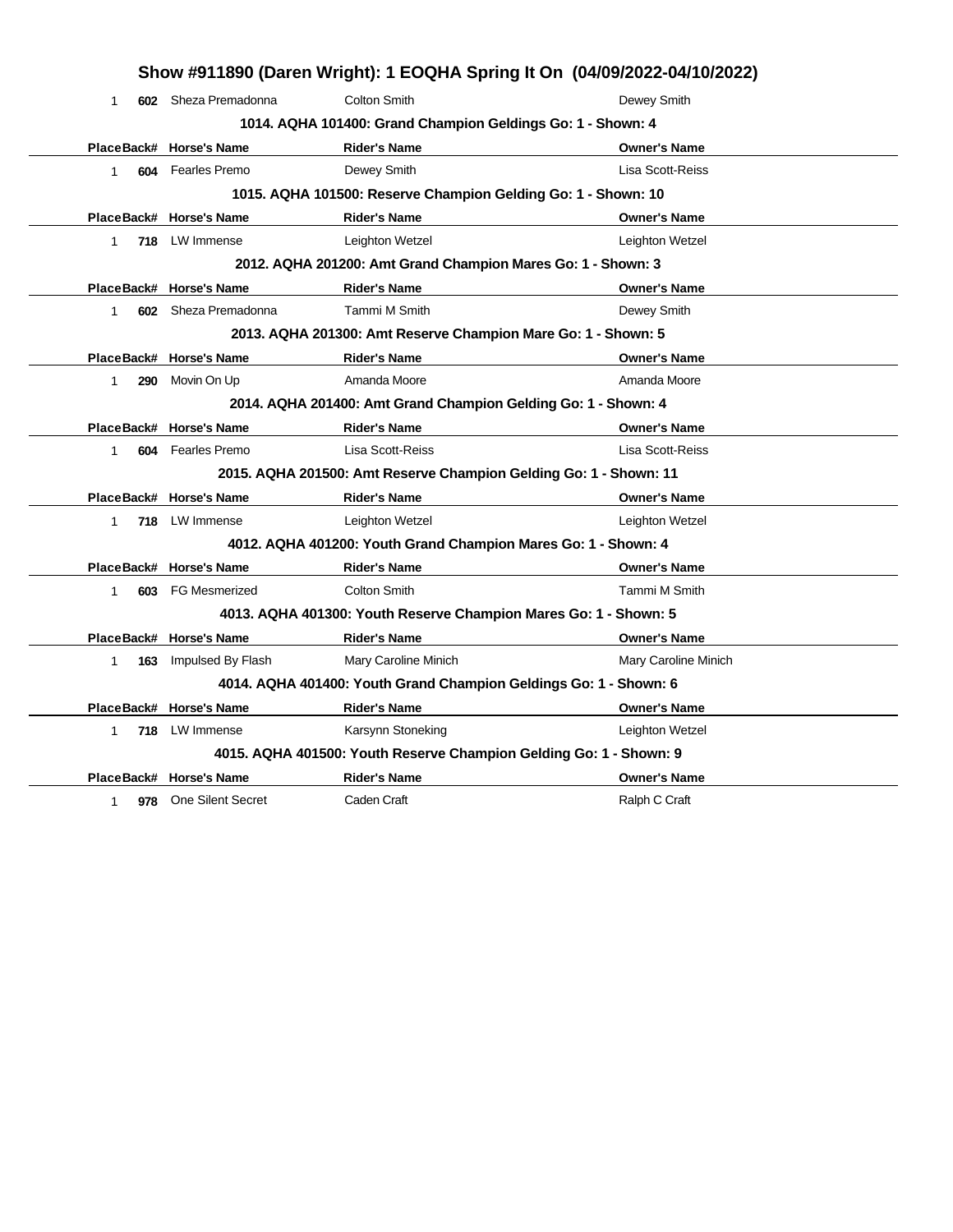### **1. AQHA 138004: L1 Trail Go: 1 - Shown: 36**

|             |                   | PlaceBack# Horse's Name                           | <b>Rider's Name</b>                               | Owner's Name                              |
|-------------|-------------------|---------------------------------------------------|---------------------------------------------------|-------------------------------------------|
| 1           | 770               | Rockin In My Sleep                                | Jennifer Louise Paul                              | Emma Brown                                |
| 2           | 186               | Cooler In Blue                                    | Jennifer Louise Paul                              | Kathleen A Lennon                         |
| 3           | 145               | Eyell Be The Rock                                 | Jennifer Louise Paul                              | Mallory J Wachob                          |
| 4           | 975               | LS Im Chippin Good                                | <b>Brent Maxwell</b>                              | Michele Roberts                           |
| 5           | 209               | <b>KM Members Only</b>                            | <b>Brian Kyle Bernatowicz</b>                     | Laura Anne Lamb                           |
| 6           | 720               | This Selections Hot                               | Jamie Watson                                      | Christopher C Craft                       |
| 7           | 2549              | My Invitation N Gold                              | <b>Bailey N Vandriest</b>                         | Pam And Bailey Vandriest                  |
| 8           | 941               | <b>VS Fatal Attraction</b>                        | Marion E Troyer                                   | Rebecca Hazek                             |
| 9           | 296               | Shez Burnin Hot                                   | Elizabeth A Yoder                                 | Kailee Rife                               |
|             |                   |                                                   | 2. AQHA 438002: L1 Youth Trail Go: 1 - Shown: 10  |                                           |
|             | PlaceBack#        | <b>Horse's Name</b>                               | <b>Rider's Name</b>                               | <b>Owner's Name</b>                       |
| 1           | 383               | Good To Bea Red Rock                              | Abby Lynn Mehl                                    | Cyndi Mehl                                |
| 2           | 500               | Chips Favorite Invit                              | Lauren Hoover                                     | Amy Hoover                                |
| 3           | 716               | Code Complete                                     | Unie Brechbuhler                                  | Unie Brechbuhler                          |
| 4           | 832               | Its A Southern Dream                              | <b>Chase Summerville</b>                          | <b>Chase Summerville</b>                  |
| 5           | 269               | <b>TNTs Valentine</b>                             | Sadie Rose Ross                                   | Sadie Rose Ross                           |
| 6           | 720               | This Selections Hot                               | Caden Craft                                       | Christopher C Craft                       |
| 7           | 823               | <b>Red White N Blaze</b>                          | Kylie Jackson                                     | Kylie Jackson                             |
| 8           | 322               | Zipposwiseinvestment                              | Kinsley Goran                                     | Kinsley Goran                             |
|             |                   |                                                   | 3. AQHA 438000: Youth Trail Go: 1 - Shown: 18     |                                           |
|             | PlaceBack#        | <b>Horse's Name</b>                               | <b>Rider's Name</b>                               | <b>Owner's Name</b>                       |
| $\mathbf 1$ | 107               | <b>KM Genuinely Best</b>                          | Emma Grace Gore                                   | Emma Grace Gore                           |
| 2           | 832               | Its A Southern Dream                              | <b>Chase Summerville</b>                          | <b>Chase Summerville</b>                  |
|             |                   |                                                   | Tianna S Cooper                                   | Suzanne D Cooper                          |
| 3           | 952               | Sleepnmarriedwhoknew                              |                                                   |                                           |
| 4           | 429               | Drinks R On Me                                    | <b>Blaise Runyon</b>                              | <b>Blaise Runyon</b>                      |
| 5           | 369               | Dontkissthismachine                               | Serrin A Whitt                                    | Serrin A Whitt                            |
| 6           | 117               | <b>KNG Gotta Dance Good</b>                       | Emma Grace Gore                                   | Emma Grace Gore                           |
| 7           | 355               | <b>Hot Blazin Rodder</b>                          | Emma Boland                                       | Kathy Boland                              |
| 8           | 120               | Man Im Sassy                                      | <b>Isabella Hamilton</b>                          | Isabella Hamilton                         |
| 9           | 823               | <b>Red White N Blaze</b>                          | Kylie Jackson                                     | Kylie Jackson                             |
|             |                   |                                                   | 4. AQHA 238002: L1 Amt Trail Go: 1 - Shown: 22    |                                           |
|             | PlaceBack#        | <b>Horse's Name</b>                               | <b>Rider's Name</b>                               | <b>Owner's Name</b>                       |
| 1           | 573               | Km Makethebestofit                                | Kimberly A Hill                                   | Kimberly A Hill                           |
| 2           | 261               | Carageous                                         | <b>Brianne Urwin</b>                              | <b>Brianne Urwin</b>                      |
| 3           | 89                | <b>Under My Terms</b>                             | Jennifer Royal                                    | Jennifer Royal                            |
| 4           | 360               | Surely Im Invited                                 | Kari Linn                                         | Kari Linn                                 |
| 5           | 2319              | Sumdiscretionadvised                              | Kelsey Guadarrama                                 | Kelsey Guadarrama                         |
| 6           | 513               | <b>Heza Celebrite</b>                             | Jann Ahlberg                                      | Jann Ahlberg                              |
| 7           | 4342              | Ima Good Cowgirl                                  | Kimberly A Riviello                               | Kimberly A Riviello                       |
| 8           | 2549              | My Invitation N Gold                              | <b>Bailey N Vandriest</b>                         | Pam And Bailey Vandriest                  |
| 9           | 188               | The Roan Rocker                                   | <b>Madison Staub</b>                              | <b>Madison Staub</b>                      |
|             |                   |                                                   | 5. AQHA 238800: Amt Select Trail Go: 1 - Shown: 8 |                                           |
| 1           | PlaceBack#<br>373 | <b>Horse's Name</b><br><b>Moonlight Potential</b> | Rider's Name<br>Laura Ann Salome                  | <b>Owner's Name</b><br><b>Todd Salome</b> |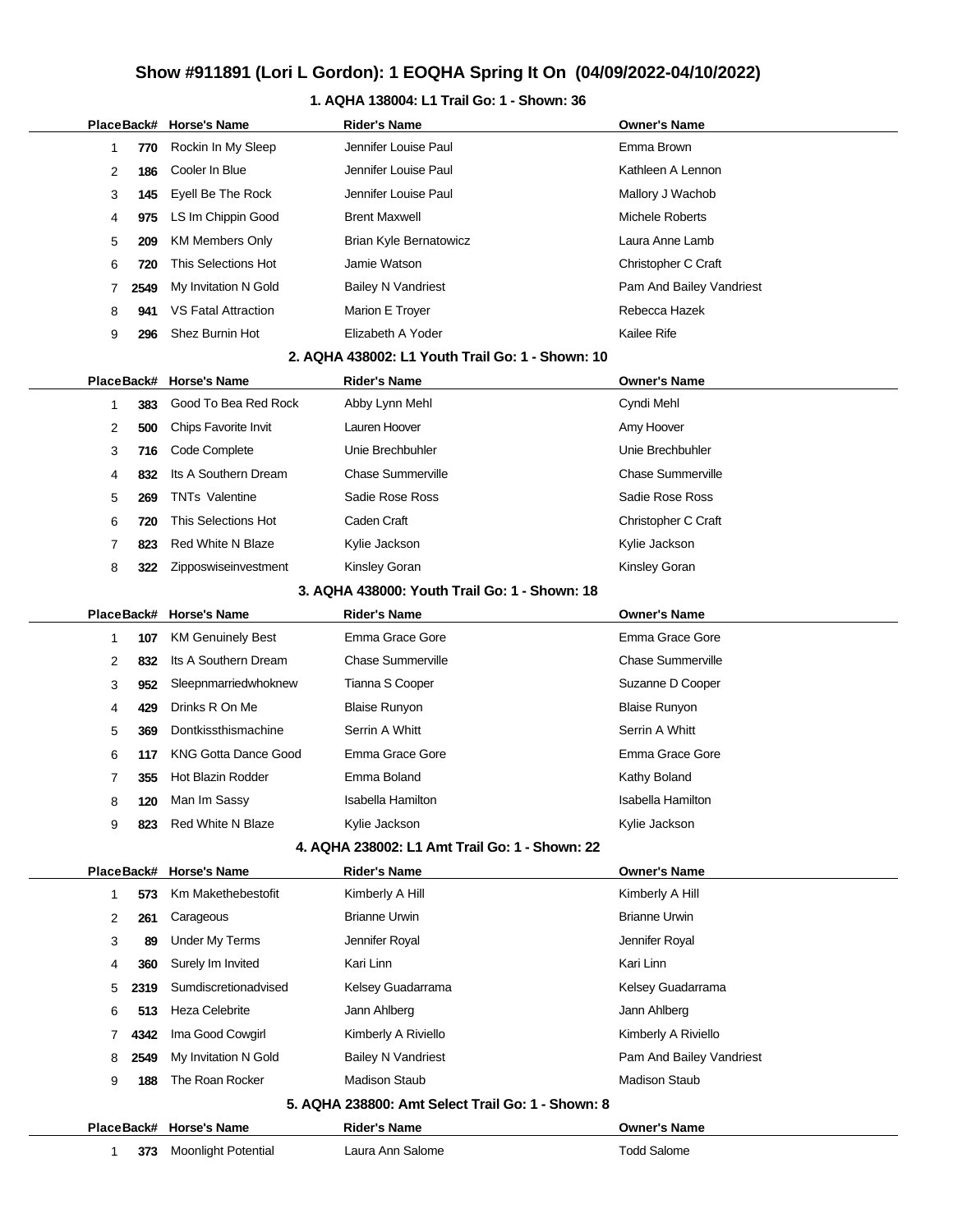| 323 | Lopen Assets              | Martha A Fabry           | Martha A Fabry           |
|-----|---------------------------|--------------------------|--------------------------|
| 721 | <b>Check This Machine</b> | Kimberly A Best          | Kimberly A Best          |
| 256 | Beyond My Machine         | Pamela M Jones           | Pamela M Jones           |
| 89  | Under My Terms            | Jennifer Royal           | Jennifer Royal           |
| 513 | Heza Celebrite            | Jann Ahlberg             | Jann Ahlberg             |
| 403 | Talkinboutonite           | Antoinette Colleen Bloom | Antoinette Colleen Bloom |
| 727 | Invitd To The Bar         | Catherine Pastore        | Jessica M Pastore        |
|     |                           |                          |                          |

#### **6. AQHA 238000: Amt Trail Go: 1 - Shown: 11**

| PlaceBack# |     | <b>Horse's Name</b>                              | <b>Rider's Name</b>     | <b>Owner's Name</b>     |  |
|------------|-----|--------------------------------------------------|-------------------------|-------------------------|--|
|            | 787 | <b>Really Sudden</b>                             | Kelly A Rauschenbach    | Kelly A Rauschenbach    |  |
| 2          | 573 | Km Makethebestofit                               | Kimberly A Hill         | Kimberly A Hill         |  |
| 3          | 913 | Only Lazy Lopin                                  | Lynette Depalma         | Lynette Depalma         |  |
| 4          | 261 | Carageous                                        | <b>Brianne Urwin</b>    | <b>Brianne Urwin</b>    |  |
| 5          | 961 | <b>Extremely Hot Rodder</b>                      | <b>Leah Ruth Stites</b> | <b>Leah Ruth Stites</b> |  |
| 6          | 416 | Stone Code Fox                                   | Christinna Murphy       | Christinna Murphy       |  |
|            | 310 | Grace Zipsinthe Rein                             | Matthew G Siefker       | Matthew G Siefker       |  |
| 8          | 360 | Surely Im Invited                                | Kari Linn               | Kari Linn               |  |
| 9          | 359 | Sompin Nthemoonlight                             | Janet Kolk              | Janet Kolk              |  |
|            |     | 7. A GUA 499499. Loster Trett Orald Discover 49. |                         |                         |  |

#### **7. AQHA 138100: Junior Trail Go: 1 - Shown: 10**

|   |     | PlaceBack# Horse's Name | <b>Rider's Name</b>  | <b>Owner's Name</b>           |  |
|---|-----|-------------------------|----------------------|-------------------------------|--|
|   | 951 | PSU Willy Invested      | Melvin Yoder         | Jennifer & Jerilynne Michaels |  |
| 2 | 186 | Cooler In Blue          | Jennifer Louise Paul | Kathleen A Lennon             |  |
| 3 | 953 | Dude Im Sleeping        | Melvin Yoder         | Suzanne D Cooper              |  |
| 4 | 354 | Shewillbesomebody       | Alexandria Bryner    | Tracy L Hritz                 |  |
| 5 | 798 | <b>Brock Lesnar</b>     | Lynne M Puthoff      | <b>Helenn Voss</b>            |  |
| 6 | 770 | Rockin In My Sleep      | Jennifer Louise Paul | Emma Brown                    |  |

#### **8. AQHA 138200: Senior Trail Go: 1 - Shown: 19**

|   |      | PlaceBack# Horse's Name    | <b>Rider's Name</b>           | <b>Owner's Name</b> |  |
|---|------|----------------------------|-------------------------------|---------------------|--|
|   | 721  | <b>Check This Machine</b>  | Sarah J Bernatowicz           | Kimberly A Best     |  |
| 2 | 369  | Dontkissthismachine        | <b>Brian Kyle Bernatowicz</b> | Serrin A Whitt      |  |
| 3 | 256  | <b>Beyond My Machine</b>   | <b>Brian Kyle Bernatowicz</b> | Pamela M Jones      |  |
| 4 | 373  | <b>Moonlight Potential</b> | Jennifer Louise Paul          | <b>Todd Salome</b>  |  |
| 5 | 107  | <b>KM Genuinely Best</b>   | Jennifer Louise Paul          | Emma Grace Gore     |  |
| 6 | 952  | Sleepnmarriedwhoknew       | Melvin Yoder                  | Suzanne D Cooper    |  |
|   | 323  | Lopen Assets               | Alexandria Bryner             | Martha A Fabry      |  |
| 8 | 4342 | Ima Good Cowgirl           | <b>Brian Bennett</b>          | Kimberly A Riviello |  |
| 9 | 671  | Onlythebestchocolate       | Sarah J Bernatowicz           | Laura Anne Lamb     |  |

#### **9. NAQHA 8805: Small Fry Trail Go: 1 - Shown: 2**

|               |     | PlaceBack# Horse's Name     | <b>Rider's Name</b>                                        | <b>Owner's Name</b> |
|---------------|-----|-----------------------------|------------------------------------------------------------|---------------------|
|               | 129 | <b>Starched Rockies</b>     | Gwen Toth                                                  | Emily Toth          |
| $\mathcal{P}$ | 411 | The Roan Show               | Molly Mullady                                              | Molly Mullady       |
|               |     |                             | 10. AQHA 438102: L1 Youth Walk Trot Trail Go: 1 - Shown: 9 |                     |
| PlaceBack#    |     |                             |                                                            |                     |
|               |     | <b>Horse's Name</b>         | <b>Rider's Name</b>                                        | <b>Owner's Name</b> |
|               | 129 | <b>Starched Rockies</b>     | Gwen Toth                                                  | Emily Toth          |
| 2             | 961 | <b>Extremely Hot Rodder</b> | Jacey Pierson                                              | Leah Ruth Stites    |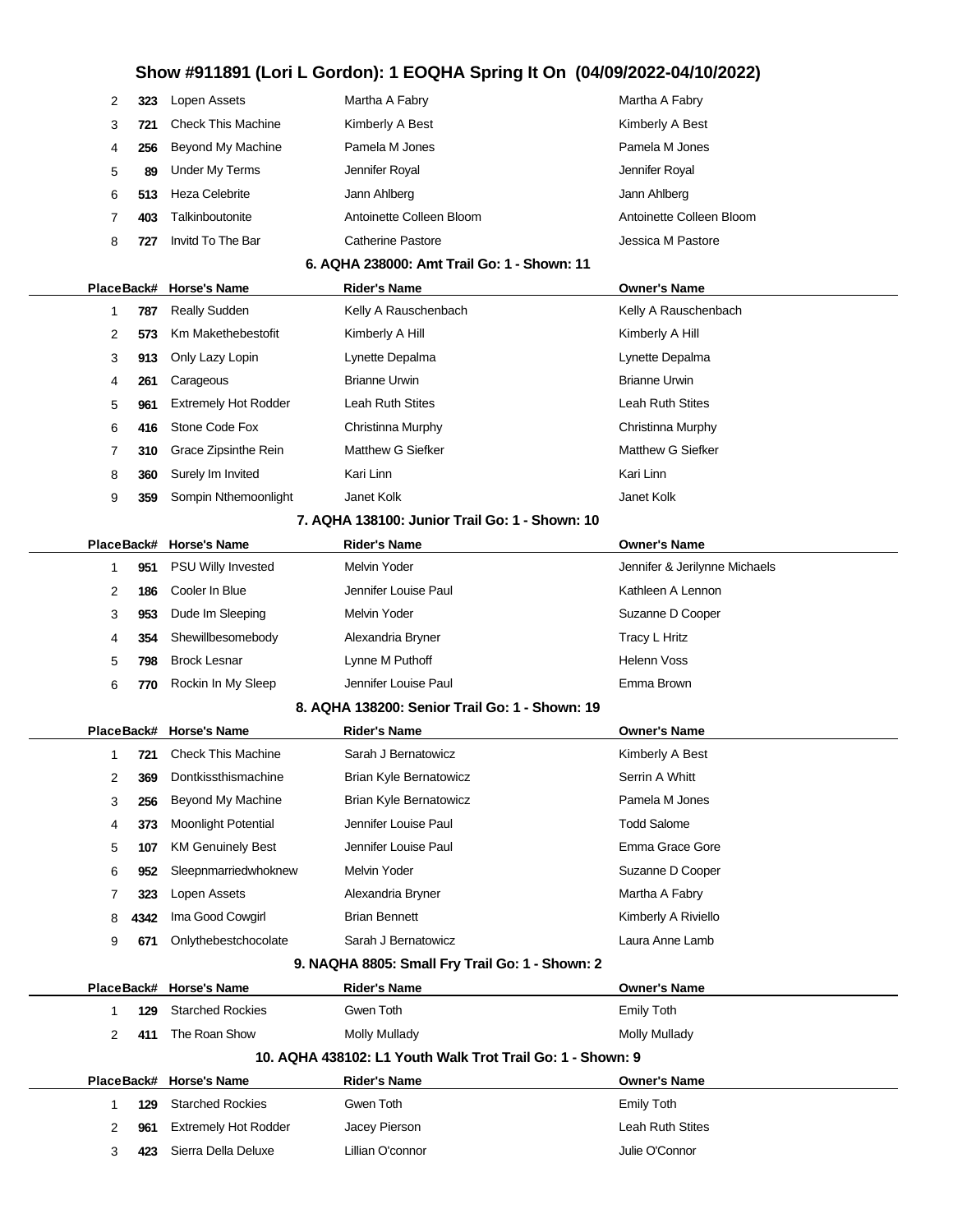## **Show #911891 (Lori L Gordon): 1 EOQHA Spring It On (04/09/2022-04/10/2022) 559** KM Justa Little Bit Kambrie Atkins **Kambrie Atkins** Kambrie Atkins **1013** RR Rufle My Feathers Emily Craft Christopher C Craft Christopher C Craft **365** Imaversionofagoodbar Lauren King Lauren King **226** Km Best Man Standing Maddy J Pavlica Maddy J Pavlica 8 851 Bullys Chasin Fame Anna Jones **Anna Hart Communist Channes** Julie James **11. AQHA 238102: L1 Amt Walk Trot Trail Go: 1 - Shown: 12 PlaceBack# Horse's Name Rider's Name Owner's Name 771** Slow Lopin Smoothie Nicole Rafeld Nicole Rafeld Nicole Rafeld **577** BMQ Make Mine Brandy Sheila Shortz Shella Shortz Sheila Shortz **242** JDG Invited By Chip Deborah Herman Deborah Herman **424** My Chex Is Good Chloe M Larson Chloe M Larson **561** Reinvest In Doubles Loralea Allen Loralea Allen **798** Brock Lesnar Helenn Voss Helenn Voss **494** Always Hottish Karen Elicker Crowell Karen Elicker Crowell Karen Elicker Crowell **576** Tip Off To Sleep Jamie L Migliori Jamie L Migliori Jamie L Migliori Jamie L Migliori **351** Hez Rock Steady **Emily Vojtek Michele Welch & Emily Vojtek** Michele Welch & Emily Vojtek **12. NAQHA 8850: Small Fry Lead Line 6 & Under Go: 1 - Shown: 4 PlaceBack# Horse's Name Rider's Name Owner's Name 441** A Cool Lazy **Kolbi Zimmerman** Sara Oler **129** Starched Rockies Ellie Toth Emily Toth **373** Moonlight Potential Morgan Shipley Morgan Shipley Morgan Shipley Todd Salome **256** Beyond My Machine Jaxon Bernatowicz Pamela M Jones **13. AQHA 142004: L1 Western Pleasure Go: 1 - Shown: 15 PlaceBack# Horse's Name Rider's Name Owner's Name 770** Rockin In My Sleep Jennifer Louise Paul **Franch Constant Constant Constant Constant** Emma Brown **439** Holyaftershockbatman Ryan C Strunk **National Samantha L Curry 222** Good Hot N Extreme **Same Set A Left Geiger** Wendy Bernadino **240** Gumdrop Good Melissa Shetler Menard Mallory Menard **484** Moonlite Crush Brent Maxwell **Brent Maxwell** Cauren Bishop **938** On A Southern Breeze Kyle J Jones **Donna Molnar** Donna Molnar **886** Lazys Leadin Lady **Bobby Dean** Bobby Dean Lucinda Conrad **102** Certainly Lazy **Matthew Claypool** Method Melissa Noble **661** Sherlock Undercover Brian Bennett J Jonard **14. AQHA 442102: L1 Youth Walk Trot Western Pleasure Go: 1 - Shown: 8 PlaceBack# Horse's Name Rider's Name Owner's Name 957** Rcees Version **1** Jacey Pierson **Jacey Pierson** Jacey Pierson 2 877 Lopin Up To Batt Ashley Michael Ashley Michael Scarlett Michael **403** Talkinboutonite Sierra Mueller **Antoinette Colleen Bloom 411** The Roan Show Molly Mullady **Molly Mullady** Molly Mullady Mullady **779** Lazy As Sin **Annabelle Guest** Annabelly Current Micole Irwin 6 858 Real Hot Property **Aidan Albers Gima Albers** Gima Albers **163** Impulsed By Flash Mary Caroline Minich Mary Caroline Minich **534** Im Gonna Be Lazy Lilianna Sanna **Addison Leonard** Addison Leonard **15. AQHA 440102: L1 Youth Walk Trot Horsemanship Go: 1 - Shown: 6 PlaceBack# Horse's Name Rider's Name Owner's Name 403** Talkinboutonite Sierra Mueller **Antoinette Colleen Bloom** Antoinette Colleen Bloom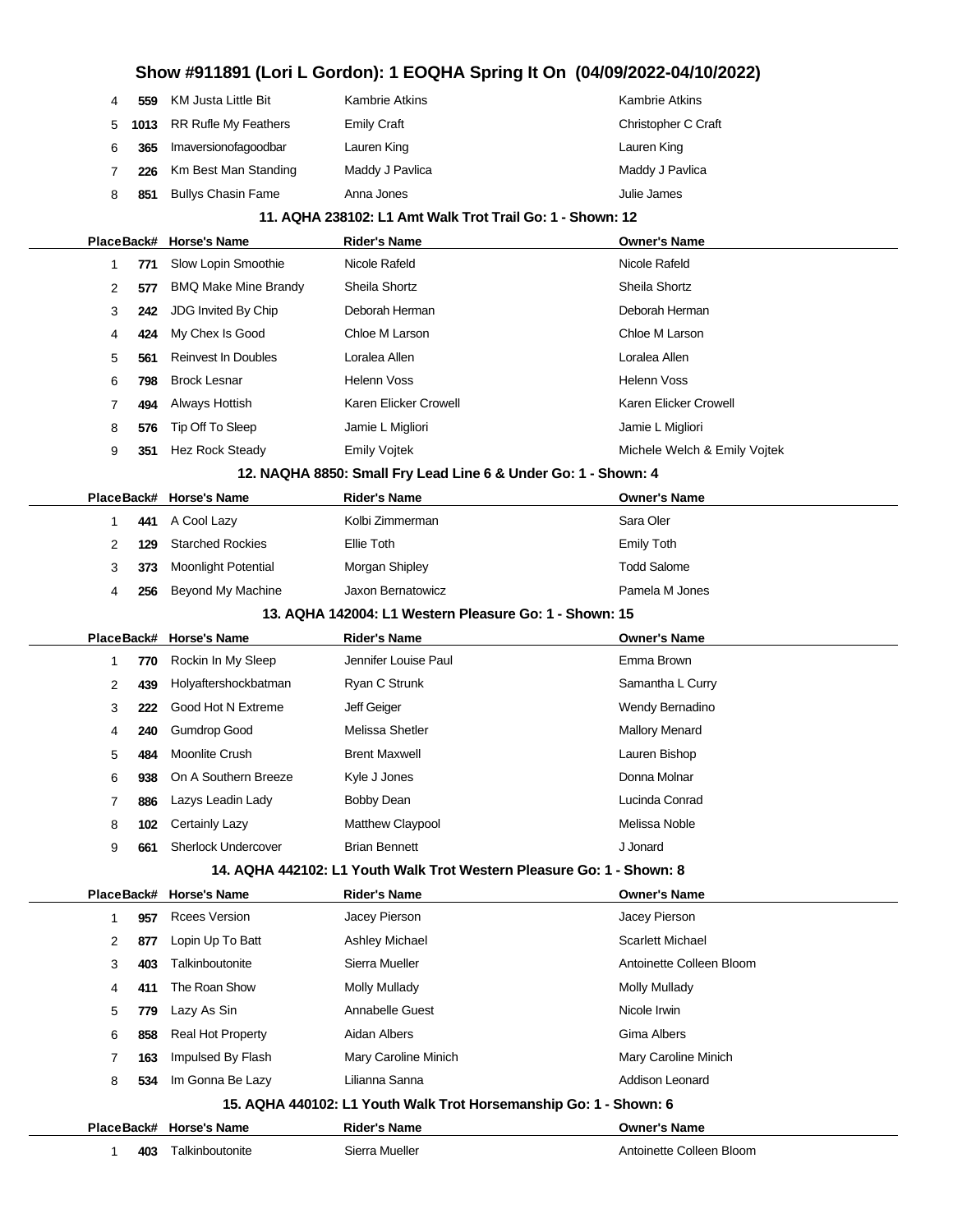| 2          | 534  | Im Gonna Be Lazy            | Lilianna Sanna                                                         | Addison Leonard          |
|------------|------|-----------------------------|------------------------------------------------------------------------|--------------------------|
| 3          | 411  | The Roan Show               | <b>Molly Mullady</b>                                                   | <b>Molly Mullady</b>     |
| 4          | 858  | Real Hot Property           | Aidan Albers                                                           | Gima Albers              |
| 5          | 163  | Impulsed By Flash           | Mary Caroline Minich                                                   | Mary Caroline Minich     |
| 6          | 961  | <b>Extremely Hot Rodder</b> | Jacey Pierson                                                          | Leah Ruth Stites         |
|            |      |                             | 16. NAQHA 8815: Small Fry Western Pleasure 9 & Under Go: 1 - Shown: 10 |                          |
|            |      | PlaceBack# Horse's Name     | <b>Rider's Name</b>                                                    | <b>Owner's Name</b>      |
| 1          | 6413 | Gotmytoesinthewater         | Alana Rice                                                             | Laurie Hickox            |
| 2          | 411  | The Roan Show               | <b>Molly Mullady</b>                                                   | <b>Molly Mullady</b>     |
| 3          | 403  | Talkinboutonite             | Sierra Mueller                                                         | Antoinette Colleen Bloom |
| 4          | 628  | <b>Get Her Vitals</b>       | McKenna Kaser                                                          | Ila Williams             |
| 5          | 129  | <b>Starched Rockies</b>     | Gwen Toth                                                              | <b>Emily Toth</b>        |
| 6          | 949  | <b>Swiss Miss Cocoa</b>     | Evelyn Balderaz                                                        | Christina Balderaz       |
| 7          | 534  | Im Gonna Be Lazy            | Lilianna Sanna                                                         | <b>Addison Leonard</b>   |
| 8          | 423  | Sierra Della Deluxe         | Ruby O'Connor                                                          | Julie O'Connor           |
| 9          | 1000 | Good Old Gold               | <b>Barrett Schockling</b>                                              | Kara Beth Schockling     |
|            |      |                             | 17. NAQHA 8810: Small Fry Horsemanship 9 & Under Go: 1 - Shown: 8      |                          |
| PlaceBack# |      | <b>Horse's Name</b>         | <b>Rider's Name</b>                                                    | <b>Owner's Name</b>      |
| 1          | 129  | <b>Starched Rockies</b>     | Gwen Toth                                                              | <b>Emily Toth</b>        |
| 2          | 411  | The Roan Show               | <b>Molly Mullady</b>                                                   | <b>Molly Mullady</b>     |
| 3          | 1000 | Good Old Gold               | <b>Barrett Schockling</b>                                              | Kara Beth Schockling     |
| 4          | 534  | Im Gonna Be Lazy            | Lilianna Sanna                                                         | <b>Addison Leonard</b>   |
| 5          | 949  | <b>Swiss Miss Cocoa</b>     | Evelyn Balderaz                                                        | Christina Balderaz       |
| 6          | 403  | Talkinboutonite             | Sierra Mueller                                                         | Antoinette Colleen Bloom |
| 7          | 6413 | Gotmytoesinthewater         | Alana Rice                                                             | Laurie Hickox            |
|            |      |                             | 18. AQHA 242102: L1 Amt Walk Trot Western Pleasure Go: 1 - Shown: 14   |                          |
| PlaceBack# |      | <b>Horse's Name</b>         | <b>Rider's Name</b>                                                    | <b>Owner's Name</b>      |
| 1          | 222  | Good Hot N Extreme          | Wendy Bernadino                                                        | Wendy Bernadino          |
| 2          | 109  | DT Eaze On In               | Sally Bevier                                                           | Sally Bevier             |
| 3          | 1000 | Good Old Gold               | Kara Beth Schockling                                                   | Kara Beth Schockling     |
| 4          | 534  | Im Gonna Be Lazy            | Katrina McClain                                                        | Addison Leonard          |
| 5          | 566  | Hidden Agenda               | Jackie Davis                                                           | Jackie Davis             |
| 6          | 123  | So Suggestive               | <b>Emily Toth</b>                                                      | <b>Emily Toth</b>        |
| 7          | 533  | Kinda Dont Care             | Darlene L McNulty                                                      | Darlene L McNulty        |
| 8          | 789  | Shes Blue N The Face        | <b>Tracy Bishop</b>                                                    | Clara Brandenburg        |
| 9          | 102  | <b>Certainly Lazy</b>       | Melissa Noble                                                          | Melissa Noble            |
|            |      |                             | 19. AQHA 240102: L1 Amt Walk Trot Horsemanship Go: 1 - Shown: 10       |                          |
|            |      | PlaceBack# Horse's Name     | <b>Rider's Name</b>                                                    | <b>Owner's Name</b>      |
| 1          | 1000 | Good Old Gold               | Kara Beth Schockling                                                   | Kara Beth Schockling     |
| 2          | 123  | So Suggestive               | <b>Emily Toth</b>                                                      | <b>Emily Toth</b>        |
| 3          | 109  | DT Eaze On In               | Sally Bevier                                                           | Sally Bevier             |
| 4          | 627  | A Good Cash Deal            | <b>Christine Abrahamsen</b>                                            | Christine Abrahamsen     |
| 5          | 566  | Hidden Agenda               | Jackie Davis                                                           | Jackie Davis             |
| 6          | 577  | <b>BMQ Make Mine Brandy</b> | Sheila Shortz                                                          | Sheila Shortz            |
| 7          | 844  | I Only Gotta Lope           | Marcie Williams                                                        | Marcie Williams          |
| 8          | 946  | Only On The Rox             | Tammy Royer                                                            | Julie Beverly            |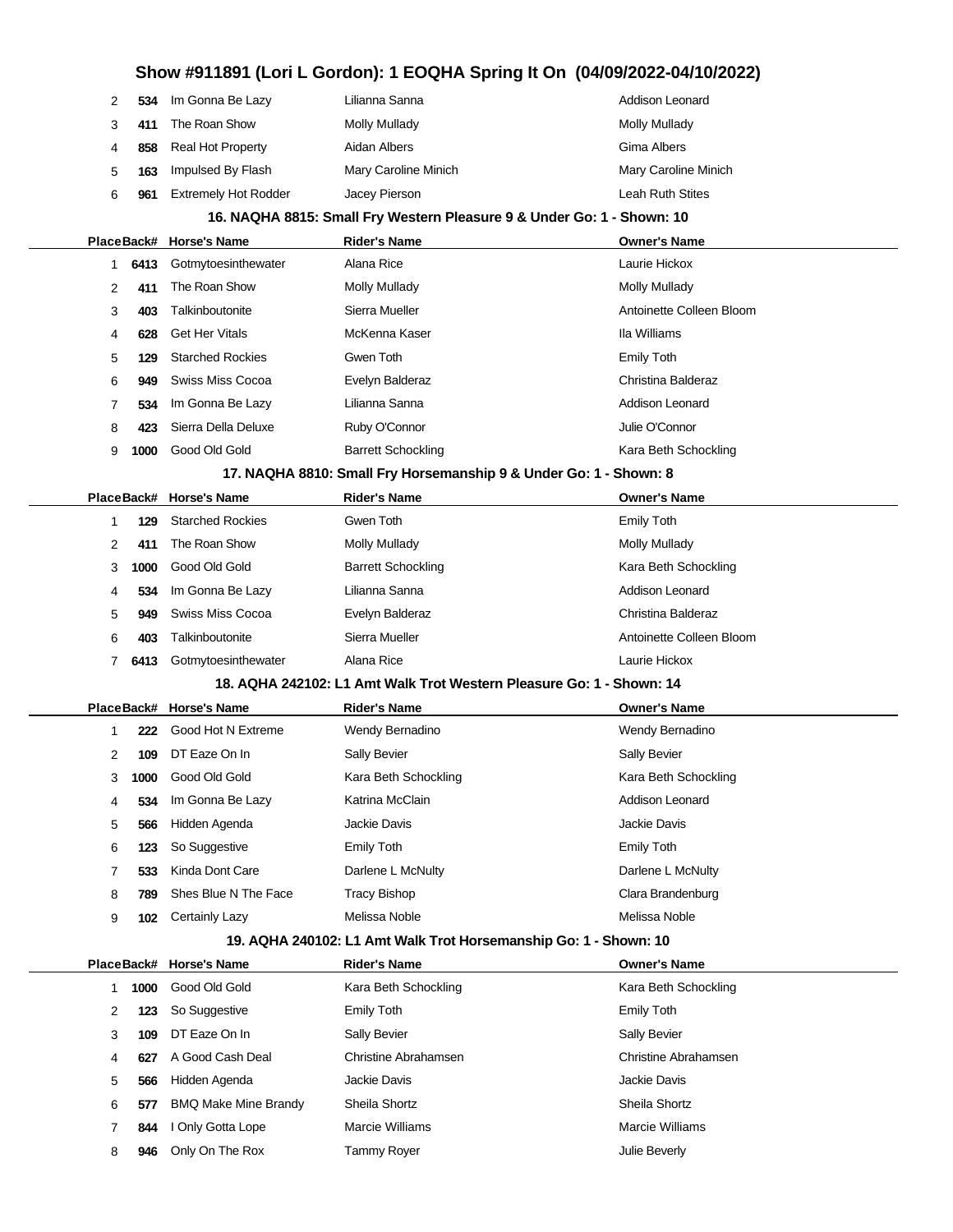**789** Shes Blue N The Face Tracy Bishop Tracy Assume Tracy Bishop Clara Brandenburg

|              | 20. AQHA 142100: Junior Western Pleasure Go: 1 - Shown: 7 |                          |                                                                        |                         |
|--------------|-----------------------------------------------------------|--------------------------|------------------------------------------------------------------------|-------------------------|
|              |                                                           | PlaceBack# Horse's Name  | <b>Rider's Name</b>                                                    | Owner's Name            |
| 1            | 145                                                       | Eyell Be The Rock        | Jennifer Louise Paul                                                   | Mallory J Wachob        |
| 2            | 576                                                       | Tip Off To Sleep         | <b>Madison Hallas</b>                                                  | Jamie L Migliori        |
| 3            | 240                                                       | <b>Gumdrop Good</b>      | Melissa Shetler                                                        | <b>Mallory Menard</b>   |
| 4            | 924                                                       | He Made My Day           | Ryan C Strunk                                                          | Tammi lams              |
| 5            | 947                                                       | Km Best Look             | Kyle J Jones                                                           | Ava Hamilton            |
| 6            | 701                                                       | Im Sugar N Spice         | Karen M Hornick                                                        | Dennis & Debbie Martin  |
|              |                                                           |                          | 21. AQHA 442002: L1 Youth Western Pleasure Go: 1 - Shown: 27           |                         |
|              | PlaceBack#                                                | <b>Horse's Name</b>      | <b>Rider's Name</b>                                                    | Owner's Name            |
| 1            | 363                                                       | Ima Hot Time             | <b>Mallory Kirby</b>                                                   | <b>Mallory Kirby</b>    |
| 2            | 369                                                       | Dontkissthismachine      | Serrin A Whitt                                                         | Serrin A Whitt          |
| 3            | 1128                                                      | Old Fashiond             | <b>Brooke Backer</b>                                                   | <b>Brooke Backer</b>    |
| 4            | 911                                                       | Looking Willy Good       | Kaylee Grace Olds                                                      | Jennifer Olds           |
| 5            | 823                                                       | <b>Red White N Blaze</b> | Kylie Jackson                                                          | Kylie Jackson           |
| 6            | 628                                                       | <b>Get Her Vitals</b>    | Ila Williams                                                           | Ila Williams            |
| 7            | 953                                                       | Dude Im Sleeping         | Tianna S Cooper                                                        | Suzanne D Cooper        |
| 8            | 534                                                       | Im Gonna Be Lazy         | Addison Leonard                                                        | <b>Addison Leonard</b>  |
| 9            | 973                                                       | <b>Pure Goodness</b>     | Nadia Tornik                                                           | Nadia Tornik            |
|              |                                                           |                          | 22. AQHA 442800: Youth Western Pleasure (14-18) Go: 1 - Shown: 15      |                         |
|              | PlaceBack#                                                | <b>Horse's Name</b>      | <b>Rider's Name</b>                                                    | <b>Owner's Name</b>     |
| 1            | 877                                                       | Lopin Up To Batt         | Makayla Jasmine Michael                                                | <b>Scarlett Michael</b> |
| 2            | 356                                                       | For The Love Of Gold     | Kendall Delaney McClintock                                             | Hallie B McClintock     |
| 3            | 701                                                       | Im Sugar N Spice         | Kylee Faith Wiseman                                                    | Dennis & Debbie Martin  |
| 4            | 134                                                       | Im N Outsider            | <b>Violet Shetler</b>                                                  | <b>Violet Shetler</b>   |
| 5            | 355                                                       | <b>Hot Blazin Rodder</b> | Emma Boland                                                            | Kathy Boland            |
| 6            | 369                                                       | Dontkissthismachine      | Serrin A Whitt                                                         | Serrin A Whitt          |
| 7            | 758                                                       | Smokin Hot Impulse       | Rayna Fritsch                                                          | Rayna Fritsch           |
| 8            | 832                                                       | Its A Southern Dream     | Chase Summerville                                                      | Chase Summerville       |
| 9            | 383                                                       | Good To Bea Red Rock     | Abby Lynn Mehl                                                         | Cyndi Mehl              |
|              |                                                           |                          | 23. AQHA 442700: Youth Western Pleasure (13 & Under) Go: 1 - Shown: 15 |                         |
|              |                                                           | PlaceBack# Horse's Name  | <b>Rider's Name</b>                                                    | <b>Owner's Name</b>     |
| $\mathbf{1}$ | 690                                                       | Hez Rainey Made          | Eleanor Ott                                                            | Londa Pickles           |
| 2            | 363                                                       | Ima Hot Time             | <b>Mallory Kirby</b>                                                   | <b>Mallory Kirby</b>    |
| 3            | 107                                                       | <b>KM Genuinely Best</b> | Emma Grace Gore                                                        | Emma Grace Gore         |
| 4            | 628                                                       | <b>Get Her Vitals</b>    | Ila Williams                                                           | Ila Williams            |
| 5            | 911                                                       | Looking Willy Good       | Kaylee Grace Olds                                                      | Jennifer Olds           |
| 6            | 1128                                                      | Old Fashiond             | <b>Brooke Backer</b>                                                   | <b>Brooke Backer</b>    |
| 7            | 850                                                       | How Bout At Midnight     | <b>Kylie Davis</b>                                                     | <b>Kylie Davis</b>      |
| 8            | 500                                                       | Chips Favorite Invit     | Lauren Hoover                                                          | Amy Hoover              |
| 9            | 973                                                       | <b>Pure Goodness</b>     | Nadia Tornik                                                           | Nadia Tornik            |
|              |                                                           |                          | 24. AQHA 242002: L1 Amt Western Pleasure Go: 1 - Shown: 20             |                         |
|              | PlaceBack#                                                | Horse's Name             | <b>Rider's Name</b>                                                    | <b>Owner's Name</b>     |
| 1            | 573                                                       | Km Makethebestofit       | Kimberly A Hill                                                        | Kimberly A Hill         |
| 2            | 360                                                       | Surely Im Invited        | Kari Linn                                                              | Kari Linn               |
|              |                                                           |                          |                                                                        |                         |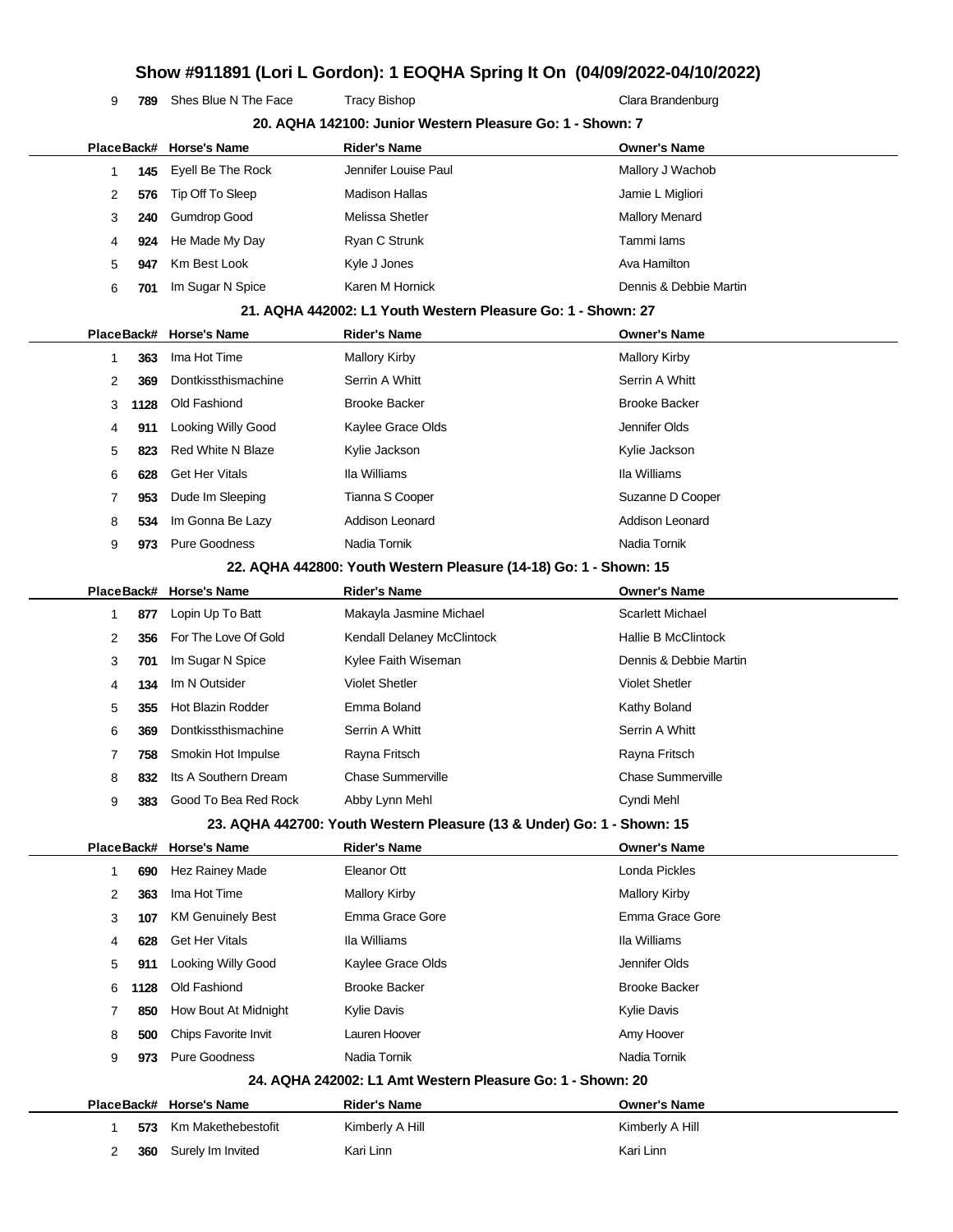|   | 403 | Talkinboutonite            | Antoinette Colleen Bloom | Antoinette Colleen Bloom |
|---|-----|----------------------------|--------------------------|--------------------------|
|   | 576 | Tip Off To Sleep           | Jamie L Migliori         | Jamie L Migliori         |
|   | 561 | <b>Reinvest In Doubles</b> | Loralea Allen            | Loralea Allen            |
| 6 | 465 | Kirbyssophistication       | Teresa C Decenzo         | Teresa C Decenzo         |
|   | 520 | Heza Dark Version          | Jessica E Eagle          | Abigail Eagle            |
| 8 | 494 | Always Hottish             | Karen Elicker Crowell    | Karen Elicker Crowell    |
| 9 | 346 | Km Best Man                | Kassidy Lammers          | Lynne Lammers            |

#### **25. AQHA 242800: Amt Select Western Pleasure Go: 1 - Shown: 11**

|   |     | PlaceBack# Horse's Name    | <b>Rider's Name</b>   | <b>Owner's Name</b>   |
|---|-----|----------------------------|-----------------------|-----------------------|
|   | 661 | <b>Sherlock Undercover</b> | J Jonard              | J Jonard              |
| 2 | 271 | <b>Chasing Batterflies</b> | Pamela M Jones        | Pamela M Jones        |
| 3 | 494 | Always Hottish             | Karen Elicker Crowell | Karen Elicker Crowell |
| 4 | 721 | <b>Check This Machine</b>  | Kimberly A Best       | Kimberly A Best       |
| 5 | 89  | <b>Under My Terms</b>      | Jennifer Royal        | Jennifer Royal        |
| 6 | 938 | On A Southern Breeze       | Donna Molnar          | Donna Molnar          |
| 7 | 323 | Lopen Assets               | Martha A Fabry        | Martha A Fabry        |
| 8 | 437 | Get It On Girl             | Deborah Marie Cook    | Deborah Marie Cook    |
| 9 | 779 | Lazy As Sin                | <b>Frank Clark</b>    | Nicole Irwin          |
|   |     |                            | --<br>- - -           |                       |

#### **26. AQHA 242000: Amt Western Pleasure Go: 1 - Shown: 7**

#### **27. AQHA 142200: Senior Western Pleasure Go: 1 - Shown: 10**

|    |            | PlaceBack# Horse's Name    | <b>Rider's Name</b>     | <b>Owner's Name</b>  |
|----|------------|----------------------------|-------------------------|----------------------|
|    | 271        | <b>Chasing Batterflies</b> | Karen M Hornick         | Pamela M Jones       |
| 2  | 671        | Onlythebestchocolate       | Sarah J Bernatowicz     | Laura Anne Lamb      |
| 3  | 396        | The Caped Crusader         | Chris T Arnold          | Sandra Stockhorst    |
| 4  | 1128       | Old Fashiond               | <b>Brooke Backer</b>    | <b>Brooke Backer</b> |
| 5. | 437        | Get It On Girl             | <b>Brian Bennett</b>    | Deborah Marie Cook   |
| 6  | 323        | Lopen Assets               | Alexandria Bryner       | Martha A Fabry       |
|    | 533        | Kinda Dont Care            | Melissa Shetler         | Darlene L McNulty    |
| 8  | 343        | Southern Dreamin           | <b>Matthew Claypool</b> | Heidi Rasor          |
| 9  | <b>200</b> | Good Signs Are Vital       | Nicole L Rice           | Diana L Conrad       |

#### **28. AQHA 440002: L1 Youth Western Horsemanship Go: 1 - Shown: 33**

|   |     | PlaceBack# Horse's Name     | <b>Rider's Name</b>  | <b>Owner's Name</b>  |
|---|-----|-----------------------------|----------------------|----------------------|
|   | 296 | Shez Burnin Hot             | Kailee Rife          | Kailee Rife          |
| 2 | 119 | Playin It Cool              | Kaylee Grace Olds    | Cynthia Testerman    |
| 3 | 363 | Ima Hot Time                | <b>Mallory Kirby</b> | <b>Mallory Kirby</b> |
| 4 | 823 | Red White N Blaze           | Kylie Jackson        | Kylie Jackson        |
| 5 | 322 | Zipposwiseinvestment        | Kinsley Goran        | Kinsley Goran        |
| 6 | 106 | <b>Blow The World Akiss</b> | Anna Minich          | Anna Minich          |
|   | 365 | Imaversionofagoodbar        | Lauren King          | Lauren King          |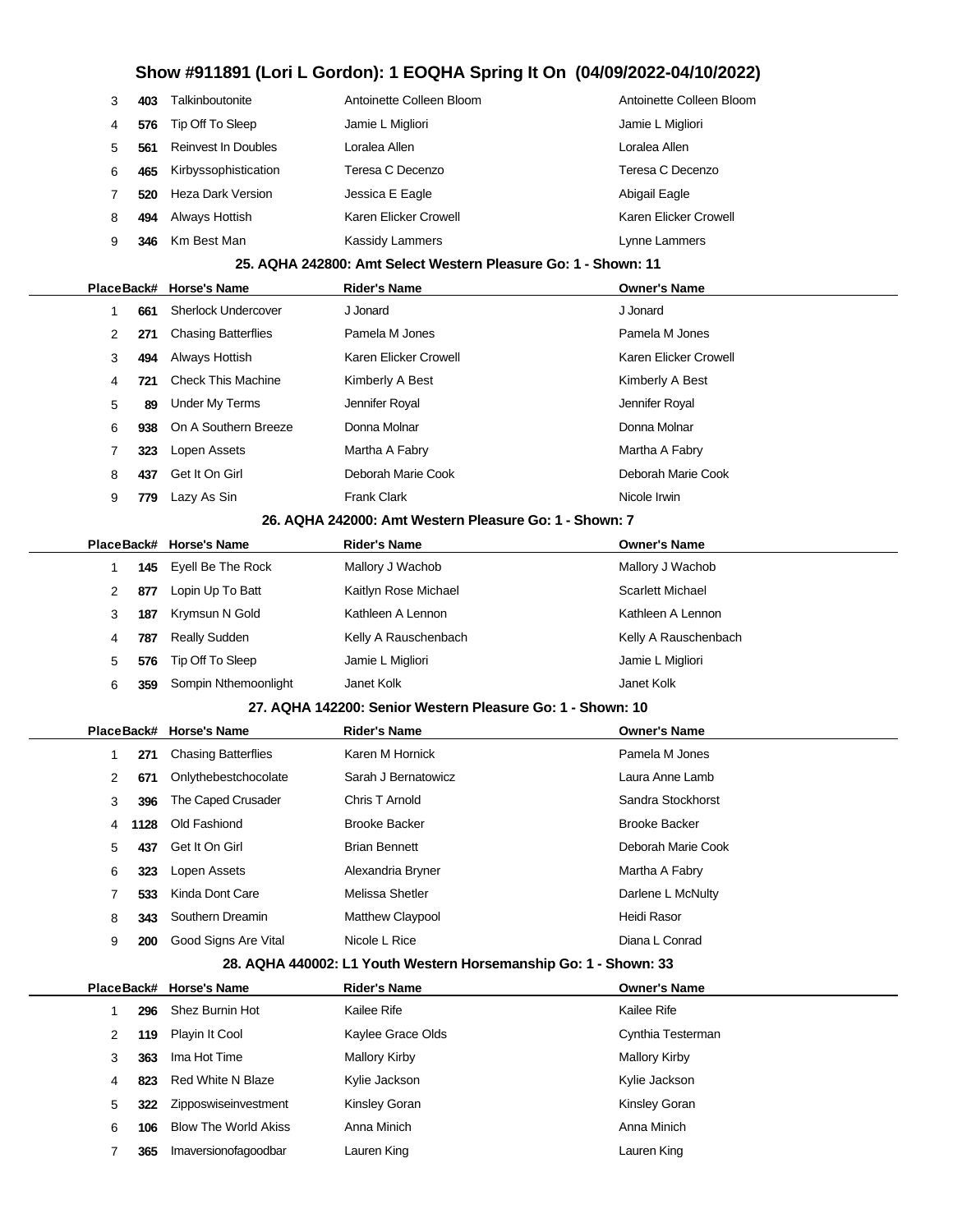| 8          | 269                                                                      | <b>TNTs Valentine</b>       | Sadie Rose Ross            | Sadie Rose Ross            |  |  |  |  |
|------------|--------------------------------------------------------------------------|-----------------------------|----------------------------|----------------------------|--|--|--|--|
| 9          | 355                                                                      | <b>Hot Blazin Rodder</b>    | Emma Boland                | Kathy Boland               |  |  |  |  |
|            | 29. AQHA 440800: Youth Western Horsemanship 14 - 18 Go: 1 - Shown: 19    |                             |                            |                            |  |  |  |  |
| PlaceBack# |                                                                          | <b>Horse's Name</b>         | <b>Rider's Name</b>        | <b>Owner's Name</b>        |  |  |  |  |
|            | 383                                                                      | Good To Bea Red Rock        | Abby Lynn Mehl             | Cyndi Mehl                 |  |  |  |  |
| 2          | 134                                                                      | Im N Outsider               | <b>Violet Shetler</b>      | <b>Violet Shetler</b>      |  |  |  |  |
| 3          | 832                                                                      | Its A Southern Dream        | <b>Chase Summerville</b>   | <b>Chase Summerville</b>   |  |  |  |  |
| 4          | 820                                                                      | Body Like A Back Rd         | Julie Christine Lee        | Julie Christine Lee        |  |  |  |  |
| 5          | 952                                                                      | Sleepnmarriedwhoknew        | Tianna S Cooper            | Suzanne D Cooper           |  |  |  |  |
| 6          | 356                                                                      | For The Love Of Gold        | Kendall Delaney McClintock | <b>Hallie B McClintock</b> |  |  |  |  |
| 7          | 818                                                                      | <b>Gettin Rich N Famous</b> | Maegan E Pearson           | Maegan E Pearson           |  |  |  |  |
| 8          | 429                                                                      | Drinks R On Me              | <b>Blaise Runyon</b>       | <b>Blaise Runyon</b>       |  |  |  |  |
| 9          | 173                                                                      | Certain Valor               | Gabriella Madison Lohrenz  | Gabriella Madison Lohrenz  |  |  |  |  |
|            | 30. AQHA 440700: Youth Western Horsemanship 13 & Under Go: 1 - Shown: 14 |                             |                            |                            |  |  |  |  |
| PlaceBack# |                                                                          | <b>Horse's Name</b>         | <b>Rider's Name</b>        | <b>Owner's Name</b>        |  |  |  |  |

|   | 107 | <b>KM Genuinely Best</b>  | Emma Grace Gore    | Emma Grace Gore      |
|---|-----|---------------------------|--------------------|----------------------|
| 2 | 690 | Hez Rainey Made           | Eleanor Ott        | Londa Pickles        |
| 3 | 500 | Chips Favorite Invit      | Lauren Hoover      | Amy Hoover           |
| 4 | 120 | Man Im Sassy              | Isabella Hamilton  | Isabella Hamilton    |
| 5 | 119 | Playin It Cool            | Kaylee Grace Olds  | Cynthia Testerman    |
| 6 | 850 | How Bout At Midnight      | <b>Kylie Davis</b> | <b>Kylie Davis</b>   |
|   | 363 | Ima Hot Time              | Mallory Kirby      | <b>Mallory Kirby</b> |
| 8 | 947 | Km Best Look              | Ava Hamilton       | Ava Hamilton         |
| 9 | 248 | <b>Especially Invited</b> | Chalen Leibold     | Chalen Leibold       |
|   |     |                           |                    |                      |

#### **31. AQHA 240002: L1 Amt Western Horsemanship Go: 1 - Shown: 29**

|  |   |      | PlaceBack# Horse's Name | <b>Rider's Name</b>  | <b>Owner's Name</b>   |
|--|---|------|-------------------------|----------------------|-----------------------|
|  |   | 505  | Born In Motion          | Megan L Howard       | Megan L Pitts         |
|  | 2 | 290  | Movin On Up             | Amanda Moore         | Amanda Moore          |
|  | 3 | 2319 | Sumdiscretionadvised    | Kelsey Guadarrama    | Kelsey Guadarrama     |
|  | 4 | 575  | Simply One Hot          | <b>Grace Philpot</b> | Keri Philpot          |
|  | 5 | 771  | Slow Lopin Smoothie     | Nicole Rafeld        | Nicole Rafeld         |
|  | 6 | 513  | Heza Celebrite          | Jann Ahlberg         | Jann Ahlberg          |
|  |   | 346  | Km Best Man             | Kassidy Lammers      | Lynne Lammers         |
|  | 8 | 418  | The Natural Version     | Emmerson Kruse       | <b>Emmerson Kruse</b> |
|  | 9 | 815  | Km Picture Perfect      | Tammy S Braden       | Brooke Braden         |
|  |   |      |                         |                      |                       |

#### **32. AQHA 240800: Amt Select Western Horsemanship Go: 1 - Shown: 12**

|   |      | PlaceBack# Horse's Name   | <b>Rider's Name</b>   | <b>Owner's Name</b>   |
|---|------|---------------------------|-----------------------|-----------------------|
|   | 721  | <b>Check This Machine</b> | Kimberly A Best       | Kimberly A Best       |
| 2 | 323  | Lopen Assets              | Martha A Fabry        | Martha A Fabry        |
| 3 | 4342 | Ima Good Cowgirl          | Kimberly A Riviello   | Kimberly A Riviello   |
| 4 | 153  | Simply Good Times         | Suzanne M Mocniak     | Suzanne M Mocniak     |
| 5 | 513  | <b>Heza Celebrite</b>     | Jann Ahlberg          | Jann Ahlberg          |
| 6 | 48   | Gota Lota Assets          | Denise A Folck        | Denise A Folck        |
| 7 | 331  | Sleeping In My Tux        | Diane W Reynolds      | Diane W Reynolds      |
| 8 | 494  | Always Hottish            | Karen Elicker Crowell | Karen Elicker Crowell |
| 9 | 475  | Mechanic In A Skirt       | Cathy A Johnson       | Cathy A Johnson       |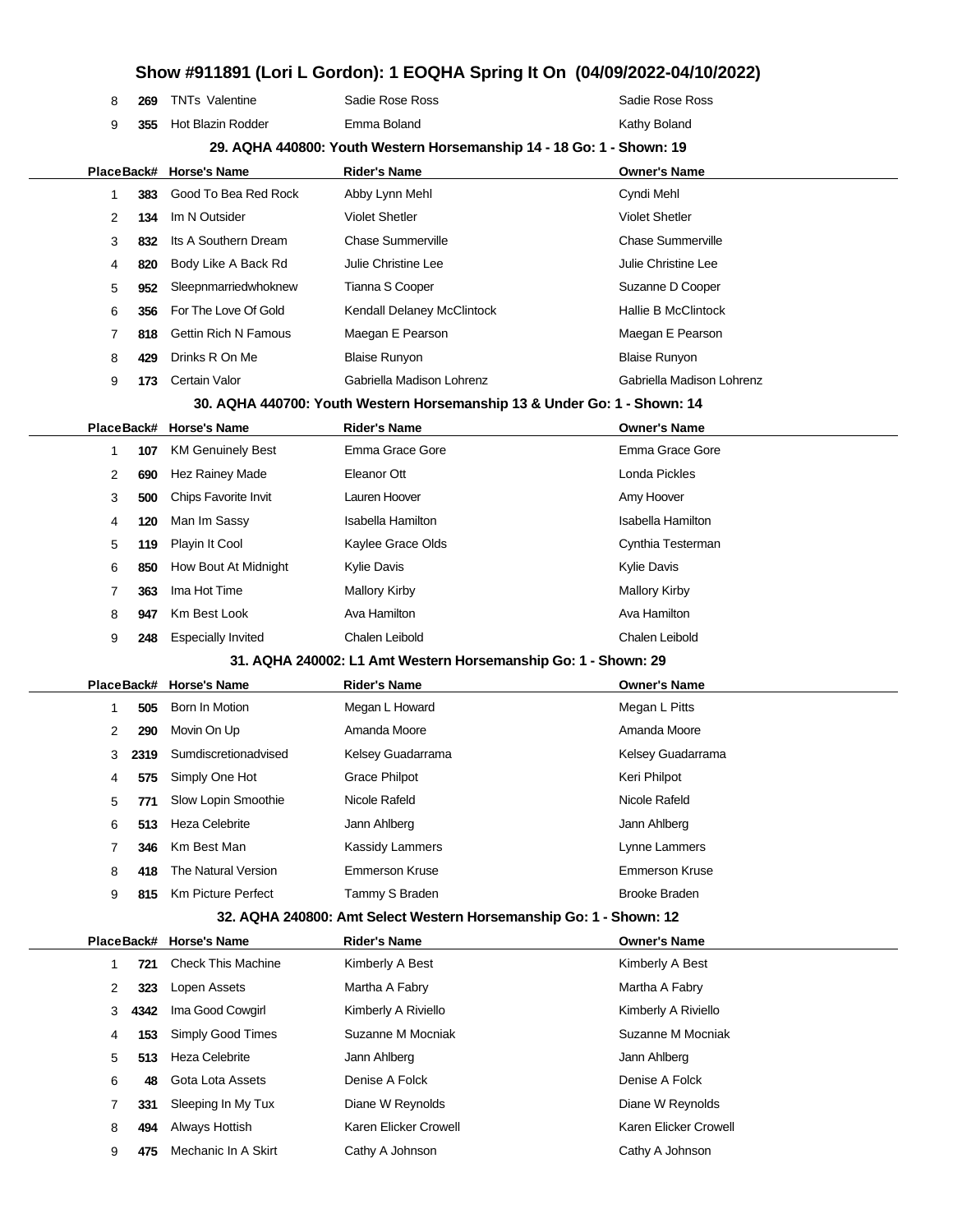### **33. AQHA 240000: Amt Western Horsemanship Go: 1 - Shown: 24**

|                                                                |      | PlaceBack# Horse's Name    | <b>Rider's Name</b>                                       | <b>Owner's Name</b>        |  |  |  |
|----------------------------------------------------------------|------|----------------------------|-----------------------------------------------------------|----------------------------|--|--|--|
| 1                                                              | 787  | <b>Really Sudden</b>       | Kelly A Rauschenbach                                      | Kelly A Rauschenbach       |  |  |  |
| 2                                                              | 815  | <b>Km Picture Perfect</b>  | <b>Brooke Braden</b>                                      | <b>Brooke Braden</b>       |  |  |  |
| 3                                                              | 441  | A Cool Lazy                | Sara Oler                                                 | Sara Oler                  |  |  |  |
| 4                                                              | 16   | Good Miss Cadillac         | Lacy Lynn Watson                                          | Lacy Lynn Watson           |  |  |  |
| 5                                                              | 360  | Surely Im Invited          | Kari Linn                                                 | Kari Linn                  |  |  |  |
| 6                                                              | 2324 | <b>Certainly Well Made</b> | <b>Taylor R Foster</b>                                    | Nancy Foster               |  |  |  |
| 7                                                              | 913  | Only Lazy Lopin            | Lynette Depalma                                           | Lynette Depalma            |  |  |  |
| 8                                                              | 413  | Icecream                   | Hanna Hedderick                                           | Hanna Jordan Hedderick     |  |  |  |
| 9                                                              | 520  | <b>Heza Dark Version</b>   | Jessica E Eagle                                           | Abigail Eagle              |  |  |  |
|                                                                |      |                            | 34. AQHA 136004: L1 Western Riding Go: 1 - Shown: 1       |                            |  |  |  |
|                                                                |      | PlaceBack# Horse's Name    | <b>Rider's Name</b>                                       | <b>Owner's Name</b>        |  |  |  |
| DQ                                                             | 952  | Sleepnmarriedwhoknew       | Melvin Yoder                                              | Suzanne D Cooper           |  |  |  |
|                                                                |      |                            | 35. AQHA 436002: L1 Youth Western Riding Go: 1 - Shown: 2 |                            |  |  |  |
|                                                                |      | PlaceBack# Horse's Name    | <b>Rider's Name</b>                                       | <b>Owner's Name</b>        |  |  |  |
| 1                                                              | 429  | Drinks R On Me             | <b>Blaise Runyon</b>                                      | <b>Blaise Runyon</b>       |  |  |  |
| DQ                                                             | 952  | Sleepnmarriedwhoknew       | Tianna S Cooper                                           | Suzanne D Cooper           |  |  |  |
|                                                                |      |                            | 36. AQHA 436000: Youth Western Riding Go: 1 - Shown: 3    |                            |  |  |  |
|                                                                |      | PlaceBack# Horse's Name    | <b>Rider's Name</b>                                       | <b>Owner's Name</b>        |  |  |  |
| 1                                                              | 134  | Im N Outsider              | <b>Violet Shetler</b>                                     | <b>Violet Shetler</b>      |  |  |  |
| 2                                                              | 356  | For The Love Of Gold       | Kendall Delaney McClintock                                | <b>Hallie B McClintock</b> |  |  |  |
| DQ                                                             | 820  | Body Like A Back Rd        | Julie Christine Lee                                       | Julie Christine Lee        |  |  |  |
|                                                                |      |                            | 37. AQHA 236002: L1 Amt Western Riding Go: 1 - Shown: 3   |                            |  |  |  |
|                                                                |      | PlaceBack# Horse's Name    | <b>Rider's Name</b>                                       | <b>Owner's Name</b>        |  |  |  |
| 1.                                                             | 2324 | <b>Certainly Well Made</b> | Taylor R Foster                                           | Nancy Foster               |  |  |  |
| 2                                                              | 505  | Born In Motion             | Megan L Howard                                            | Megan L Pitts              |  |  |  |
| DQ                                                             | 187  | Krymsun N Gold             | Kathleen A Lennon                                         | Kathleen A Lennon          |  |  |  |
|                                                                |      |                            | 39. AQHA 236000: Amt Western Riding Go: 1 - Shown: 2      |                            |  |  |  |
| PlaceBack# Horse's Name<br>Rider's Name<br><b>Owner's Name</b> |      |                            |                                                           |                            |  |  |  |
|                                                                |      |                            |                                                           |                            |  |  |  |
| 1                                                              | 787  | <b>Really Sudden</b>       | Kelly A Rauschenbach                                      | Kelly A Rauschenbach       |  |  |  |
| 2                                                              | 187  | Krymsun N Gold             | Kathleen A Lennon                                         | Kathleen A Lennon          |  |  |  |
|                                                                |      |                            | 40. AQHA 136000: Western Riding Go: 1 - Shown: 4          |                            |  |  |  |
| PlaceBack#                                                     |      | Horse's Name               | <b>Rider's Name</b>                                       | <b>Owner's Name</b>        |  |  |  |
| 1                                                              | 787  | <b>Really Sudden</b>       | Brian Kyle Bernatowicz                                    | Kelly A Rauschenbach       |  |  |  |
| DQ                                                             | 256  | <b>Beyond My Machine</b>   | Brian Kyle Bernatowicz                                    | Pamela M Jones             |  |  |  |
| DQ                                                             | 187  | Krymsun N Gold             | Kathleen A Lennon                                         | Kathleen A Lennon          |  |  |  |
| DQ                                                             | 134  | Im N Outsider              | <b>Violet Shetler</b>                                     | <b>Violet Shetler</b>      |  |  |  |
|                                                                |      |                            | 41. AQHA 443000: Youth Ranch Riding Go: 1 - Shown: 9      |                            |  |  |  |
|                                                                |      | PlaceBack# Horse's Name    | <b>Rider's Name</b>                                       | <b>Owner's Name</b>        |  |  |  |
| 1                                                              | 955  | SDP Got Fancy Genes        | Tianna S Cooper                                           | Suzanne D Cooper           |  |  |  |
| 2                                                              | 468  | Whiz In The Sno            | Hannah Ellinger                                           | Hannah Ellinger            |  |  |  |
| 3                                                              | 557  | <b>Hot Little Desire</b>   | Kailee Rife                                               | Kailee Rife                |  |  |  |
| 4                                                              | 958  | ATI Kahluah                | Lillian Hamilton                                          | Jordon Hamilton            |  |  |  |
| 5                                                              | 695  | Cee Bar Gin Whiz           | Hayley M Mertz                                            | Hayley M Mertz             |  |  |  |
| 6                                                              | 589  | Voodoo Doll                | Ryan Jay Mau                                              | Jessica Clutter            |  |  |  |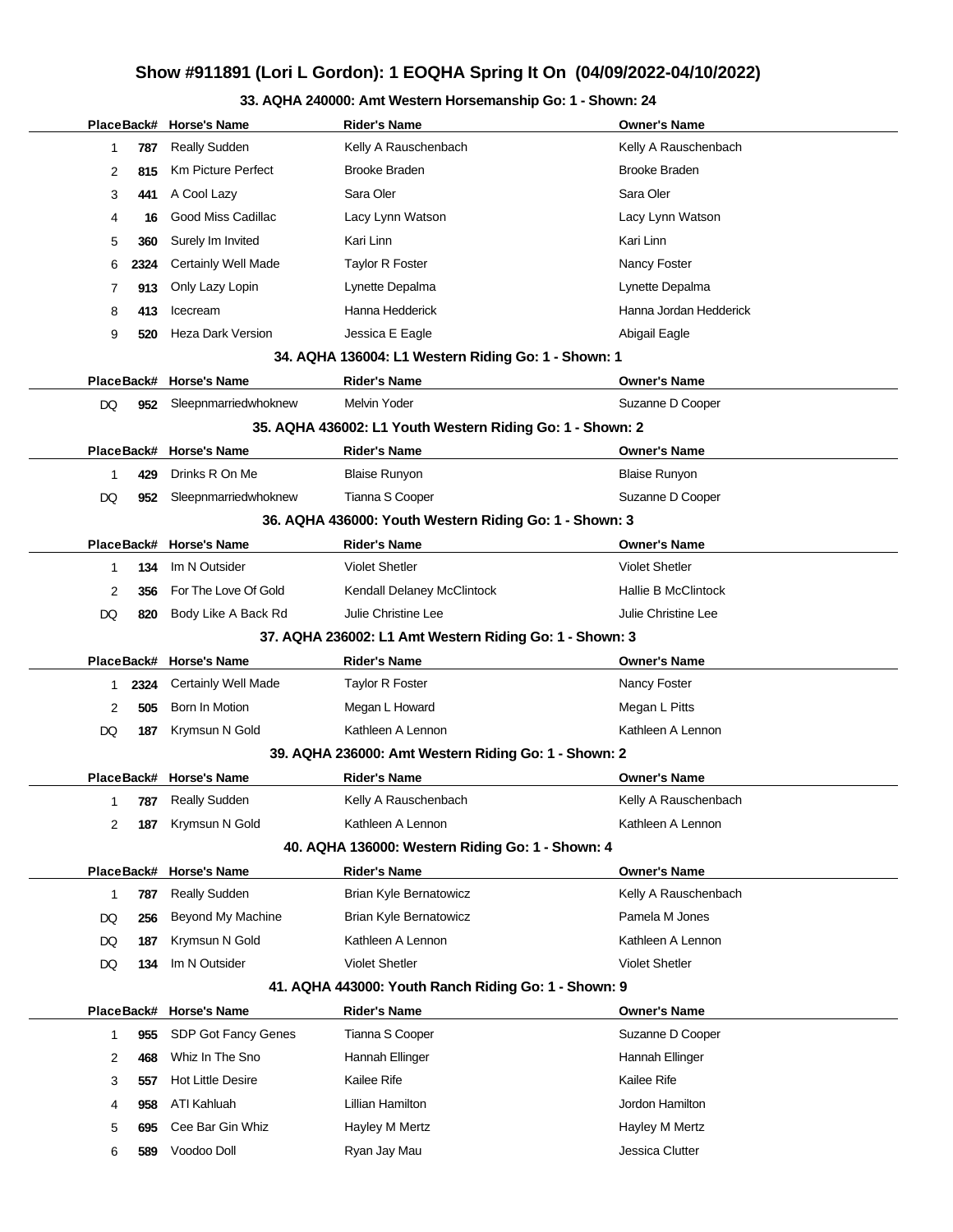|    |      |                             |                                                       | Show #911891 (Lori L Gordon): 1 EOQHA Spring It On (04/09/2022-04/10/2022) |
|----|------|-----------------------------|-------------------------------------------------------|----------------------------------------------------------------------------|
| 7  | 710  | Our Spooks Einshine         | Anna LeGault                                          | Anna LeGault                                                               |
| 8  | 851  | <b>Bullys Chasin Fame</b>   | Anna Jones                                            | Julie James                                                                |
| 9  | 269  | <b>TNTs Valentine</b>       | Sadie Rose Ross                                       | Sadie Rose Ross                                                            |
|    |      |                             | 42. AQHA 243000: Amt Ranch Riding Go: 1 - Shown: 6    |                                                                            |
|    |      | PlaceBack# Horse's Name     | <b>Rider's Name</b>                                   | <b>Owner's Name</b>                                                        |
| 1  | 341  | Lil Joe Penny               | Jill Moore                                            | Jill Moore                                                                 |
| 2  | 2108 | <b>Smokin Custom Crome</b>  | Kristin Patton                                        | Four Star Quarter Horse                                                    |
| 3  | 881  | Breathalyzer                | Leah Seimer Bohrer                                    | Leah Seimer Bohrer                                                         |
| 4  | 424  | My Chex Is Good             | Chloe M Larson                                        | Chloe M Larson                                                             |
| 5  | 518  | Red River Banjo             | Heather D Roe                                         | Heather D Roe                                                              |
| 6  | 108  | Zips Tuff Buck              | Jodi Ann King                                         | Jodi Ann King                                                              |
|    |      |                             | 43. AQHA 143000: Ranch Riding Go: 1 - Shown: 12       |                                                                            |
|    |      | PlaceBack# Horse's Name     | <b>Rider's Name</b>                                   | <b>Owner's Name</b>                                                        |
| 1  | 341  | Lil Joe Penny               | Jill Moore                                            | Jill Moore                                                                 |
| 2  | 518  | Red River Banjo             | Heather D Roe                                         | Heather D Roe                                                              |
| 3  | 695  | Cee Bar Gin Whiz            | Hayley M Mertz                                        | Hayley M Mertz                                                             |
| 4  | 424  | My Chex Is Good             | Lynne M Puthoff                                       | Chloe M Larson                                                             |
| 5  | 881  | <b>Breathalyzer</b>         | Leah Seimer Bohrer                                    | Leah Seimer Bohrer                                                         |
| 6  | 2108 | <b>Smokin Custom Crome</b>  | Kristin Patton                                        | Four Star Quarter Horse                                                    |
| 7  | 293  | Passing With A Sigh         | Sara Ann Bradley                                      | Ben D Bradley                                                              |
| 8  | 958  | ATI Kahluah                 | Lillian Hamilton                                      | Jordon Hamilton                                                            |
| 9  | 851  | <b>Bullys Chasin Fame</b>   | Anna Jones                                            | Julie James                                                                |
|    |      |                             | 44. AQHA 434000: Youth Reining Go: 1 - Shown: 6       |                                                                            |
|    |      | PlaceBack# Horse's Name     | <b>Rider's Name</b>                                   | <b>Owner's Name</b>                                                        |
| 1  | 11   | Lucky Little Seven          | Gracie Mae Stingle                                    | Gracie Mae Stingle                                                         |
| 2  | 652  | Chocolate Diamondzz         | Gracie Mae Stingle                                    | Gracie Mae Stingle                                                         |
| 3  | 954  | Chexys Cash Card            | Tianna S Cooper                                       | Suzanne D Cooper                                                           |
| 4  | 468  | Whiz In The Sno             | Hannah Ellinger                                       | Hannah Ellinger                                                            |
| 5  | 557  | <b>Hot Little Desire</b>    | Kailee Rife                                           | Kailee Rife                                                                |
| DQ |      | 589 Voodoo Doll             | Ryan Jay Mau                                          | Jessica Clutter                                                            |
|    |      |                             | 46. AQHA 134000: Reining Go: 1 - Shown: 2             |                                                                            |
|    |      | PlaceBack# Horse's Name     | <b>Rider's Name</b>                                   | <b>Owner's Name</b>                                                        |
| DQ | 451  | Magic Mann                  | Elizabeth A Yoder                                     | Kylee Faith Wiseman                                                        |
| DQ | 954  | Chexys Cash Card            | Elizabeth A Yoder                                     | Suzanne D Cooper                                                           |
|    |      |                             | 47. AQHA 428000: Youth Barrel Racing Go: 1 - Shown: 5 |                                                                            |
|    |      | PlaceBack# Horse's Name     | <b>Rider's Name</b>                                   | <b>Owner's Name</b>                                                        |
| 1  | 90   | No Room For Alibis          | Hailey Kilgore                                        | Megan Wilkin                                                               |
| 2  | 97   | Dodge A Bullett             | <b>Steven Beiser</b>                                  | <b>Steven Beiser</b>                                                       |
| 3  | 3    | <b>LSF Down Home Tuxedo</b> | Piper Kiphart                                         | Jason Kiphart                                                              |
| 4  | 669  | <b>Real Golden Blaze</b>    | Kami Kile                                             | Kami Kile                                                                  |
| DQ | 361  | Dashing French Lady         | Payton Kiphart                                        | Valerie A Kiphart                                                          |
|    |      |                             | 48. AQHA 228000: Amt Barrel Racing Go: 1 - Shown: 1   |                                                                            |
|    |      | PlaceBack# Horse's Name     | <b>Rider's Name</b>                                   | <b>Owner's Name</b>                                                        |
| 1  | 866  | Jamminwithmyredteddy        | <b>KC Critchet</b>                                    | <b>KC Critchet</b>                                                         |
|    |      |                             | 49. AQHA 128000: Barrel Racing Go: 1 - Shown: 3       |                                                                            |
|    |      |                             |                                                       |                                                                            |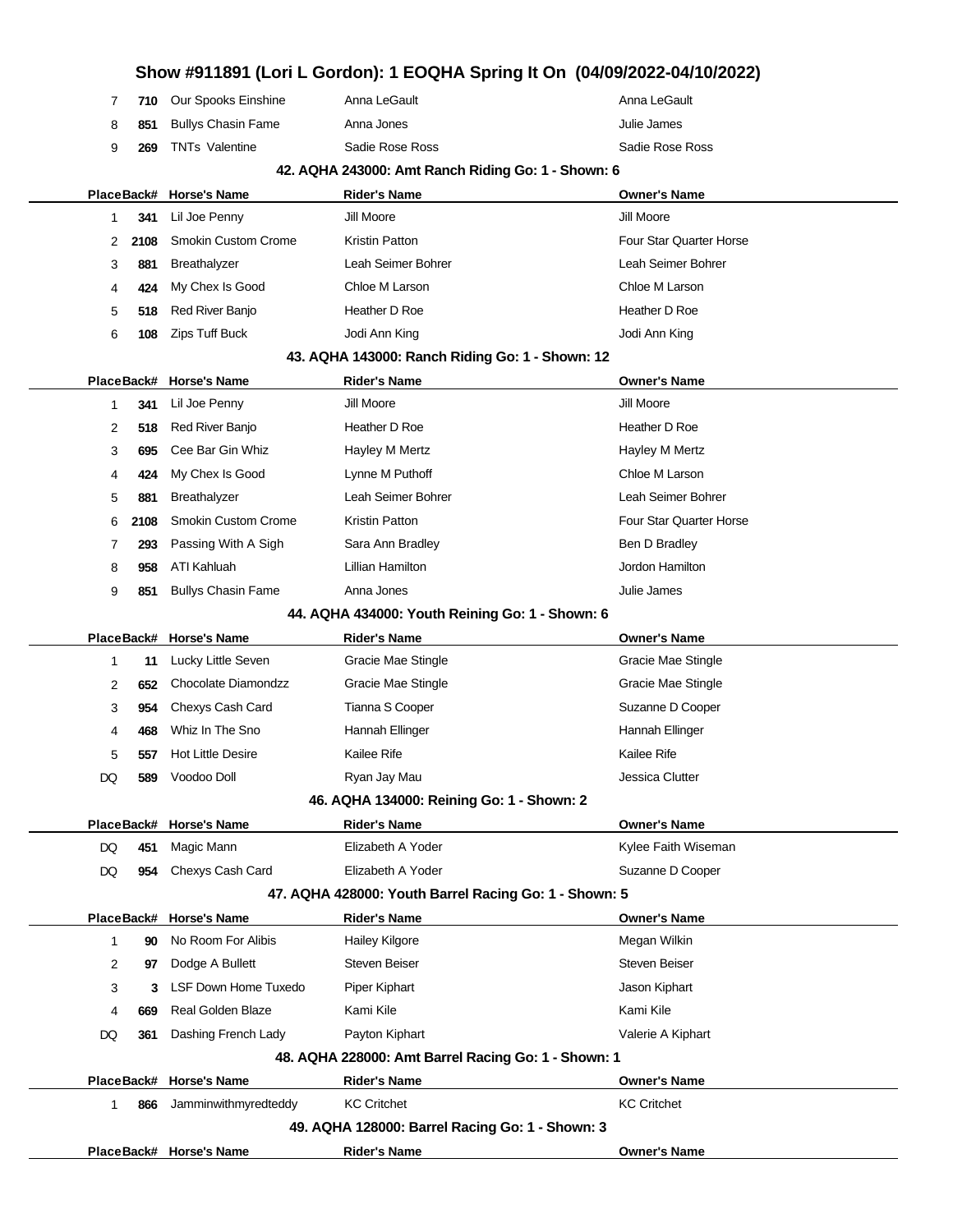|                    |                             |                                                                   | Show #911891 (April Devitt): 1 EOQHA Spring It On (04/09/2022-04/10/2022) |
|--------------------|-----------------------------|-------------------------------------------------------------------|---------------------------------------------------------------------------|
| 303<br>1           | <b>RJL Frenchmans Fame</b>  | Caitlyn L Colvin                                                  | Caitlyn L Colvin                                                          |
| 2<br>866           | Jamminwithmyredteddy        | <b>KC Critchet</b>                                                | <b>KC Critchet</b>                                                        |
| 3<br>97            | Dodge A Bullett             | Caitlyn L Colvin                                                  | <b>Steven Beiser</b>                                                      |
|                    |                             | 50. AQHA 430000: Youth Pole Bending Go: 1 - Shown: 2              |                                                                           |
|                    | PlaceBack# Horse's Name     | <b>Rider's Name</b>                                               | <b>Owner's Name</b>                                                       |
| 669<br>1           | <b>Real Golden Blaze</b>    | Kami Kile                                                         | Kami Kile                                                                 |
| 2<br>97            | Dodge A Bullett             | <b>Steven Beiser</b>                                              | <b>Steven Beiser</b>                                                      |
|                    |                             | 51. AQHA 230000: Amt Pole Bending Go: 1 - Shown: 1                |                                                                           |
|                    | PlaceBack# Horse's Name     | <b>Rider's Name</b>                                               | <b>Owner's Name</b>                                                       |
| 1<br>866           | Jamminwithmyredteddy        | <b>KC Critchet</b>                                                | <b>KC Critchet</b>                                                        |
|                    |                             | 52. AQHA 130000: Pole Bending Go: 1 - Shown: 3                    |                                                                           |
|                    | PlaceBack# Horse's Name     | <b>Rider's Name</b>                                               | <b>Owner's Name</b>                                                       |
| 303<br>1           | <b>RJL Frenchmans Fame</b>  | Caitlyn L Colvin                                                  | Caitlyn L Colvin                                                          |
| 2<br>866           | Jamminwithmyredteddy        | <b>KC Critchet</b>                                                | <b>KC Critchet</b>                                                        |
| 3<br>97            | Dodge A Bullett             | Caitlyn L Colvin                                                  | <b>Steven Beiser</b>                                                      |
|                    |                             | 53. AQHA 432000: Youth Stake Race Go: 1 - Shown: 2                |                                                                           |
|                    | PlaceBack# Horse's Name     | <b>Rider's Name</b>                                               | <b>Owner's Name</b>                                                       |
| 1<br>97            | Dodge A Bullett             | <b>Steven Beiser</b>                                              | <b>Steven Beiser</b>                                                      |
| 2<br>669           | Real Golden Blaze           | Kami Kile                                                         | Kami Kile                                                                 |
|                    |                             | 54. AQHA 232000: Amt Stake Race Go: 1 - Shown: 1                  |                                                                           |
|                    | PlaceBack# Horse's Name     | <b>Rider's Name</b>                                               | <b>Owner's Name</b>                                                       |
| 1<br>866           | Jamminwithmyredteddy        | <b>KC Critchet</b>                                                | <b>KC Critchet</b>                                                        |
|                    |                             | 55. AQHA 412002: L1 Youth Showmanship at Halter Go: 1 - Shown: 27 |                                                                           |
|                    | PlaceBack# Horse's Name     | <b>Rider's Name</b>                                               | <b>Owner's Name</b>                                                       |
| 59<br>1            | Im A Platinum Shot          | Madelynn Rose Sullivan                                            | Jennifer L Sullivan                                                       |
| 2<br>452           | Sweettalkinartifacts        | Madison V Johnson                                                 | Madison V Johnson                                                         |
| 3<br>58            | Diesel Dixie                | Morgan Cutright                                                   | Morgan Cutright                                                           |
| 4<br>957           | <b>Rcees Version</b>        | Jacey Pierson                                                     | Jacey Pierson                                                             |
| 5<br>823           | <b>Red White N Blaze</b>    | Kylie Jackson                                                     | Kylie Jackson                                                             |
| 363<br>6           | Ima Hot Time                | <b>Mallory Kirby</b>                                              | <b>Mallory Kirby</b>                                                      |
| 369<br>7           | Dontkissthismachine         | Serrin A Whitt                                                    | Serrin A Whitt                                                            |
| 8<br>858           | Real Hot Property           | Aidan Albers                                                      | Gima Albers                                                               |
| 9<br>243           | Hes A Hot Mess              | Eliza Plum                                                        | Eliza Plum                                                                |
|                    |                             | 56. AQHA 412800: Youth Showmanship (14 - 18) Go: 1 - Shown: 23    |                                                                           |
|                    | PlaceBack# Horse's Name     | <b>Rider's Name</b>                                               | <b>Owner's Name</b>                                                       |
| $\mathbf 1$<br>832 | Its A Southern Dream        | <b>Chase Summerville</b>                                          | <b>Chase Summerville</b>                                                  |
| 2<br>664           | <b>Western Revolution</b>   | Kendel E Bachey                                                   | Kendel E Bachey                                                           |
| 3<br>767           | <b>Countin Downthehours</b> | <b>Brandy Warvel</b>                                              | <b>Brandy Warvel</b>                                                      |
| 296<br>4           | Shez Burnin Hot             | Kailee Rife                                                       | Kailee Rife                                                               |
| 5<br>243           | Hes A Hot Mess              | Eliza Plum                                                        | Eliza Plum                                                                |
| 369<br>6           | Dontkissthismachine         | Serrin A Whitt                                                    | Serrin A Whitt                                                            |
| 758<br>7           | Smokin Hot Impulse          | Rayna Fritsch                                                     | Rayna Fritsch                                                             |
| 8<br>720           | This Selections Hot         | Caden Craft                                                       | Christopher C Craft                                                       |
| 9<br>818           | <b>Gettin Rich N Famous</b> | Maegan E Pearson                                                  | Maegan E Pearson                                                          |
|                    |                             | 57. AQHA 412700: Youth Showmanship (13 & Under) Go: 1 - Shown: 15 |                                                                           |
|                    | PlaceBack# Horse's Name     | <b>Rider's Name</b>                                               | <b>Owner's Name</b>                                                       |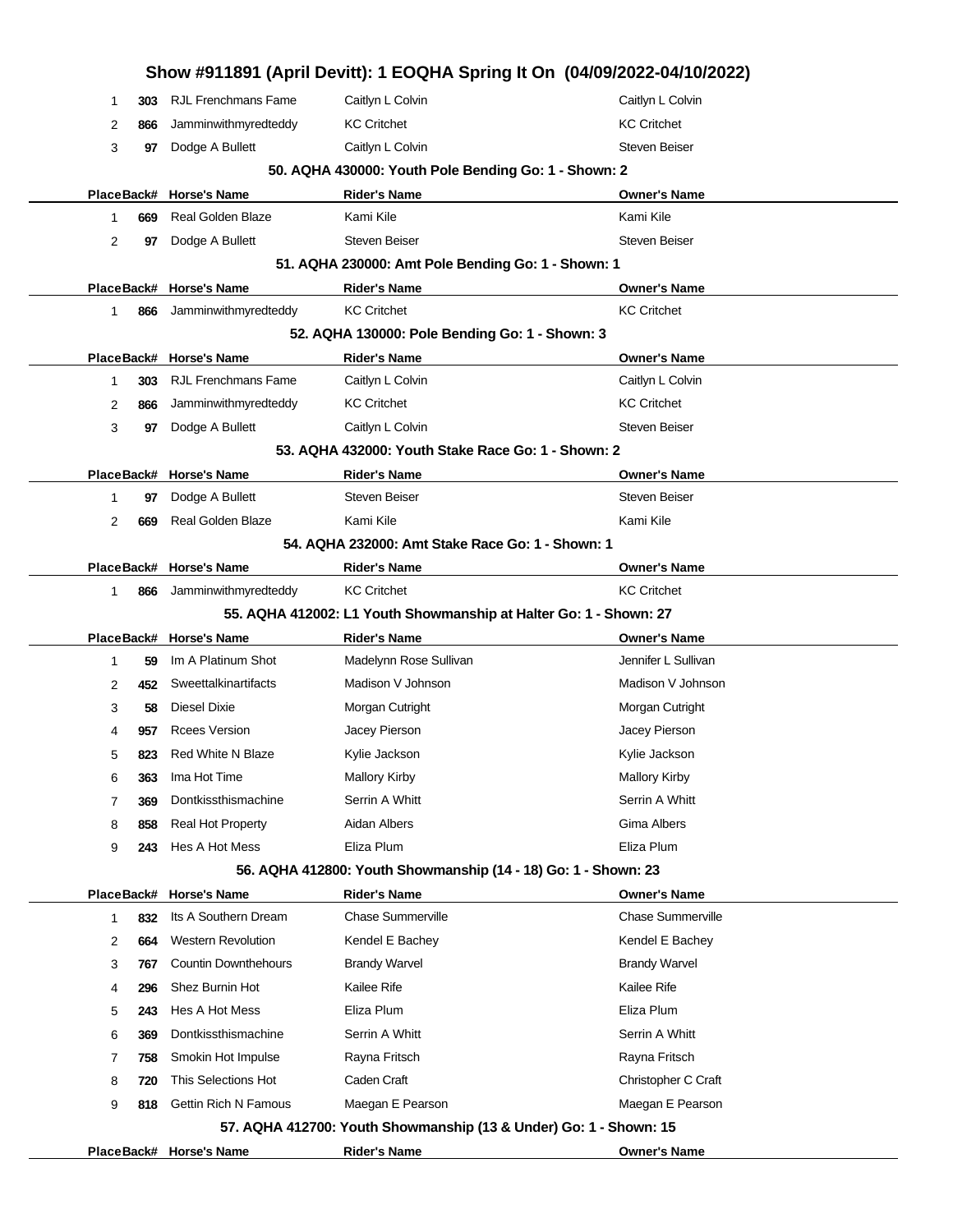| 1 | 363        | Ima Hot Time                | <b>Mallory Kirby</b>                                                | <b>Mallory Kirby</b>         |
|---|------------|-----------------------------|---------------------------------------------------------------------|------------------------------|
| 2 | 500        | Chips Favorite Invit        | Lauren Hoover                                                       | Amy Hoover                   |
| 3 | 690        | Hez Rainey Made             | Eleanor Ott                                                         | Londa Pickles                |
| 4 | 107        | <b>KM Genuinely Best</b>    | Emma Grace Gore                                                     | Emma Grace Gore              |
| 5 | 593        | <b>BMQ Genuine Solution</b> | Meghan Elizabeth Kaser                                              | McKenna Kaser                |
| 6 | 1128       | Old Fashiond                | <b>Brooke Backer</b>                                                | <b>Brooke Backer</b>         |
| 7 | 948        | Repeated By Diva            | Ava Hamilton                                                        | Sara Hamilton                |
| 8 | 120        | Man Im Sassy                | <b>Isabella Hamilton</b>                                            | Isabella Hamilton            |
| 9 | 248        | <b>Especially Invited</b>   | Chalen Leibold                                                      | Chalen Leibold               |
|   |            |                             | 58. AQHA 212002: L1 Amt Showmanship at Halter Go: 1 - Shown: 26     |                              |
|   | PlaceBack# | <b>Horse's Name</b>         | <b>Rider's Name</b>                                                 | <b>Owner's Name</b>          |
| 1 | 629        | Deluxe Catalac              | Kathleen K Azzarello                                                | Kathleen K Azzarello         |
| 2 | 418        | The Natural Version         | <b>Emmerson Kruse</b>                                               | <b>Emmerson Kruse</b>        |
| 3 | 771        | Slow Lopin Smoothie         | Nicole Rafeld                                                       | Nicole Rafeld                |
| 4 | 767        | <b>Countin Downthehours</b> | Danielle Westbrook                                                  | <b>Brandy Warvel</b>         |
| 5 | 351        | <b>Hez Rock Steady</b>      | <b>Emily Vojtek</b>                                                 | Michele Welch & Emily Vojtek |
| 6 | 513        | <b>Heza Celebrite</b>       | Jann Ahlberg                                                        | Jann Ahlberg                 |
| 7 | 424        | My Chex Is Good             | Chloe M Larson                                                      | Chloe M Larson               |
| 8 | 331        | Sleeping In My Tux          | Diane W Reynolds                                                    | Diane W Reynolds             |
| 9 | 2319       | Sumdiscretionadvised        | Kelsey Guadarrama                                                   | Kelsey Guadarrama            |
|   |            |                             | 59. AQHA 212800: Amt Select Showmanship at Halter Go: 1 - Shown: 19 |                              |
|   | PlaceBack# | <b>Horse's Name</b>         | <b>Rider's Name</b>                                                 | <b>Owner's Name</b>          |
| 1 | 48         | Gota Lota Assets            | Denise A Folck                                                      | Denise A Folck               |
| 2 | 242        | JDG Invited By Chip         | Deborah Herman                                                      | Deborah Herman               |
| 3 | 323        | Lopen Assets                | Martha A Fabry                                                      | Martha A Fabry               |
| 4 | 815        | <b>Km Picture Perfect</b>   | Tammy S Braden                                                      | <b>Brooke Braden</b>         |
| 5 | 721        | <b>Check This Machine</b>   | Kimberly A Best                                                     | Kimberly A Best              |
| 6 | 153        | Simply Good Times           | Suzanne M Mocniak                                                   | Suzanne M Mocniak            |
| 7 | 1128       | Old Fashiond                | Gretchen Backer                                                     | <b>Brooke Backer</b>         |
| 8 | 331        | Sleeping In My Tux          | Diane W Reynolds                                                    | Diane W Reynolds             |
| 9 |            | 513 Heza Celebrite          | Jann Ahlberg                                                        | Jann Ahlberg                 |
|   |            |                             | 60. AQHA 212000: Amt Showmanship at Halter Go: 1 - Shown: 29        |                              |
|   |            | PlaceBack# Horse's Name     | <b>Rider's Name</b>                                                 | <b>Owner's Name</b>          |
| 1 | 310        | Grace Zipsinthe Rein        | Matthew G Siefker                                                   | Matthew G Siefker            |
| 2 | 520        | Heza Dark Version           | Jessica E Eagle                                                     | Abigail Eagle                |
| 3 | 309        | <b>Sweet She Rocks</b>      | Hailey A Flatter                                                    | Hailey A Flatter             |
| 4 | 2749       | Shez Gotawaybout Her        | <b>Taylor R Foster</b>                                              | Nancy Foster                 |
| 5 | 787        | Really Sudden               | Kelly A Rauschenbach                                                | Kelly A Rauschenbach         |
| 6 | 244        | Forevernalwayscowboy        | Sarah E Shaheen                                                     | Sarah E Shaheen              |
| 7 | 441        | A Cool Lazy                 | Sara Oler                                                           | Sara Oler                    |
| 8 | 913        | Only Lazy Lopin             | Lynette Depalma                                                     | Lynette Depalma              |
| 9 | 612        | Meant To Be Good            | Maryn E Klaus                                                       | Maryn E Klaus                |
|   |            |                             | 61. NAQHA 8800: Small Fry Showmanship 9 & Under Go: 1 - Shown: 9    |                              |
|   |            | PlaceBack# Horse's Name     | <b>Rider's Name</b>                                                 | <b>Owner's Name</b>          |
|   | 423        | Sierra Della Deluxe         | Ruby O'Connor                                                       | Julie O'Connor               |
| 2 | 593        | <b>BMQ Genuine Solution</b> | McKenna Kaser                                                       | McKenna Kaser                |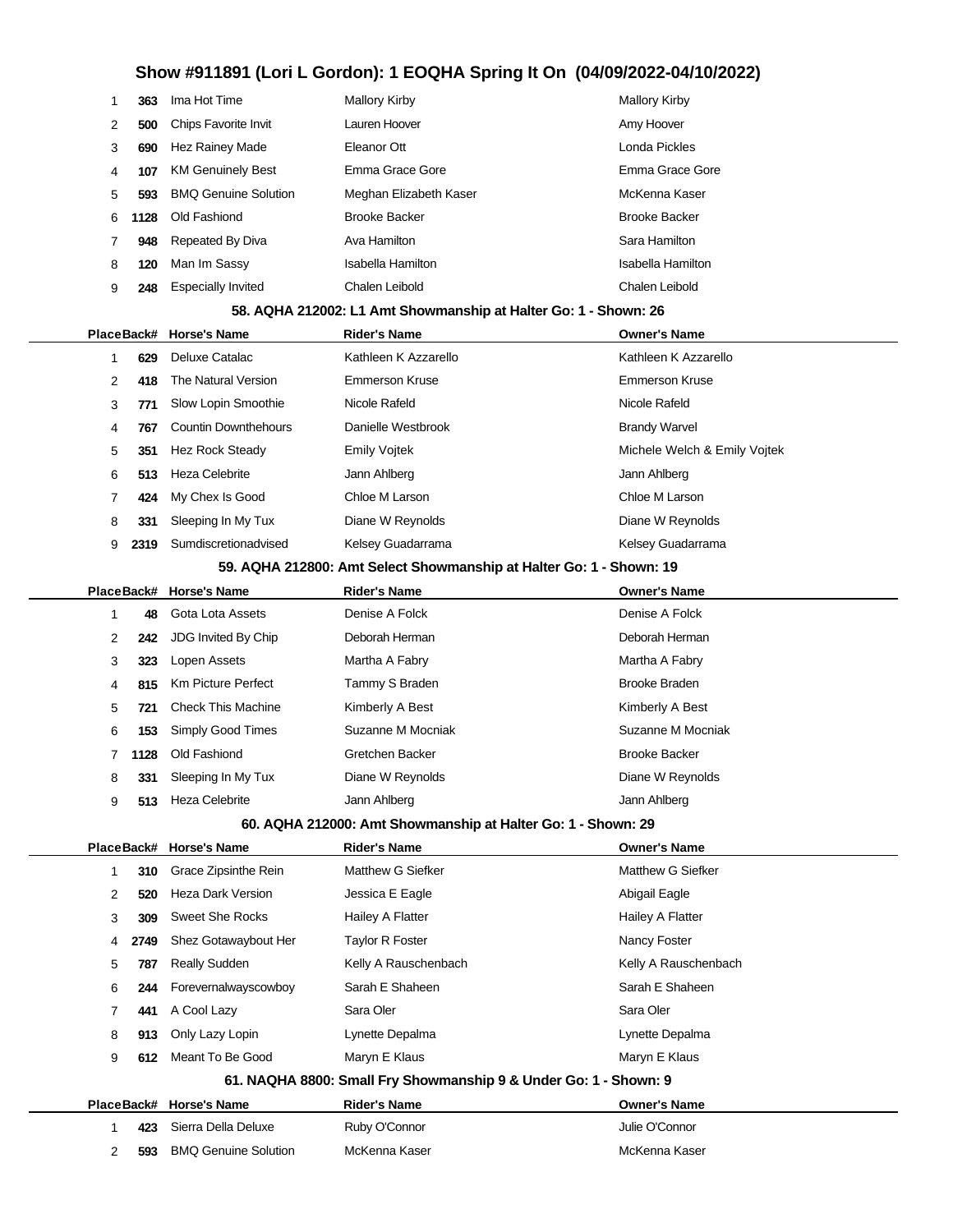| 979  |                         | Alana Rice                  | Alana Rice               |
|------|-------------------------|-----------------------------|--------------------------|
| 129  | <b>Starched Rockies</b> | Gwen Toth                   | Emily Toth               |
| 403  | Talkinboutonite         | Sierra Mueller              | Antoinette Colleen Bloom |
| 150  | Rockmelikeyameanit      | Carlee Brown                | Lauren N Brown           |
| 411  | The Roan Show           | Molly Mullady               | Molly Mullady            |
| 534  | Im Gonna Be Lazy        | Lilianna Sanna              | Addison Leonard          |
| 1000 | Good Old Gold           | <b>Barrett Schockling</b>   | Kara Beth Schockling     |
|      |                         | <b>Rarely Radical Ricky</b> |                          |

#### **62. AQHA 275000: Amt Performance Halter Mares Go: 1 - Shown: 12**

|   |     | PlaceBack# Horse's Name | <b>Rider's Name</b>      | <b>Owner's Name</b>      |
|---|-----|-------------------------|--------------------------|--------------------------|
|   | 290 | Movin On Up             | Amanda Moore             | Amanda Moore             |
| 2 | 244 | Forevernalwayscowboy    | Sarah E Shaheen          | Sarah E Shaheen          |
| 3 | 916 | Do You Think Im Lazy    | <b>Bettie L Caballe</b>  | <b>Bettie L Caballe</b>  |
| 4 | 403 | Talkinboutonite         | Antoinette Colleen Bloom | Antoinette Colleen Bloom |
| 5 | 309 | Sweet She Rocks         | Hailey A Flatter         | Hailey A Flatter         |
| 6 | 16  | Good Miss Cadillac      | Lacy Lynn Watson         | Lacy Lynn Watson         |
|   | 89  | Under My Terms          | Jennifer Royal           | Jennifer Royal           |
| 8 | 441 | A Cool Lazy             | Sara Oler                | Sara Oler                |
| 9 | 475 | Mechanic In A Skirt     | Cathy A Johnson          | Cathy A Johnson          |
|   |     |                         |                          |                          |

#### **63. AQHA 475000: Youth Performance Halter Mares Go: 1 - Shown: 10**

|    |     | PlaceBack# Horse's Name     | <b>Rider's Name</b>    | <b>Owner's Name</b>      |
|----|-----|-----------------------------|------------------------|--------------------------|
|    | 911 | Looking Willy Good          | Kaylee Grace Olds      | Jennifer Olds            |
| 2  | 720 | This Selections Hot         | Caden Craft            | Christopher C Craft      |
| 3  | 500 | <b>Chips Favorite Invit</b> | Lauren Hoover          | Amy Hoover               |
| 4  | 403 | Talkinboutonite             | Sierra Mueller         | Antoinette Colleen Bloom |
| 5. | 363 | Ima Hot Time                | <b>Mallory Kirby</b>   | <b>Mallory Kirby</b>     |
| 6  | 950 | Interesting Lady            | Meghan Elizabeth Kaser | Meghan Elizabeth Kaser   |
|    | 948 | Repeated By Diva            | Ava Hamilton           | Sara Hamilton            |
| 8  | 106 | <b>Blow The World Akiss</b> | Anna Minich            | Anna Minich              |
| 9  | 224 | Shesalazyshamrock           | Hannah Marie Beidelman | Hannah Marie Beidelman   |

#### **64. AQHA 175000: Performance Halter Mares Go: 1 - Shown: 6**

|    |     | PlaceBack# Horse's Name | <b>Rider's Name</b> | <b>Owner's Name</b> |
|----|-----|-------------------------|---------------------|---------------------|
|    | 671 | Onlythebestchocolate    | Sarah J Bernatowicz | Laura Anne Lamb     |
|    | 290 | Movin On Up             | Amanda Moore        | Amanda Moore        |
| 3. | 354 | Shewillbesomebody       | Alexandria Bryner   | Tracy L Hritz       |
| 4  | 244 | Forevernalwayscowboy    | Sarah E Shaheen     | Sarah E Shaheen     |
| 5  | 108 | Zips Tuff Buck          | Sara Ann Bradley    | Jodi Ann King       |
| 6  | 296 | Shez Burnin Hot         | Kailee Rife         | Kailee Rife         |

#### **65. AQHA 277000: Amt Performance Halter Geldings Go: 1 - Shown: 16**

|   |     | PlaceBack# Horse's Name | <b>Rider's Name</b>  | <b>Owner's Name</b>    |
|---|-----|-------------------------|----------------------|------------------------|
|   | 305 | Snoop Dogge             | Jason G Somnitz      | Jason G Somnitz        |
| 2 | 787 | <b>Really Sudden</b>    | Kelly A Rauschenbach | Kelly A Rauschenbach   |
| 3 | 575 | Simply One Hot          | Grace Philpot        | Keri Philpot           |
| 4 | 323 | Lopen Assets            | Martha A Fabry       | Martha A Fabry         |
| 5 | 601 | Hezwillyexpensive       | Renee Eier           | Renee Eier             |
| 6 | 188 | The Roan Rocker         | Madison Staub        | Madison Staub          |
|   | 413 | Icecream                | Hanna Hedderick      | Hanna Jordan Hedderick |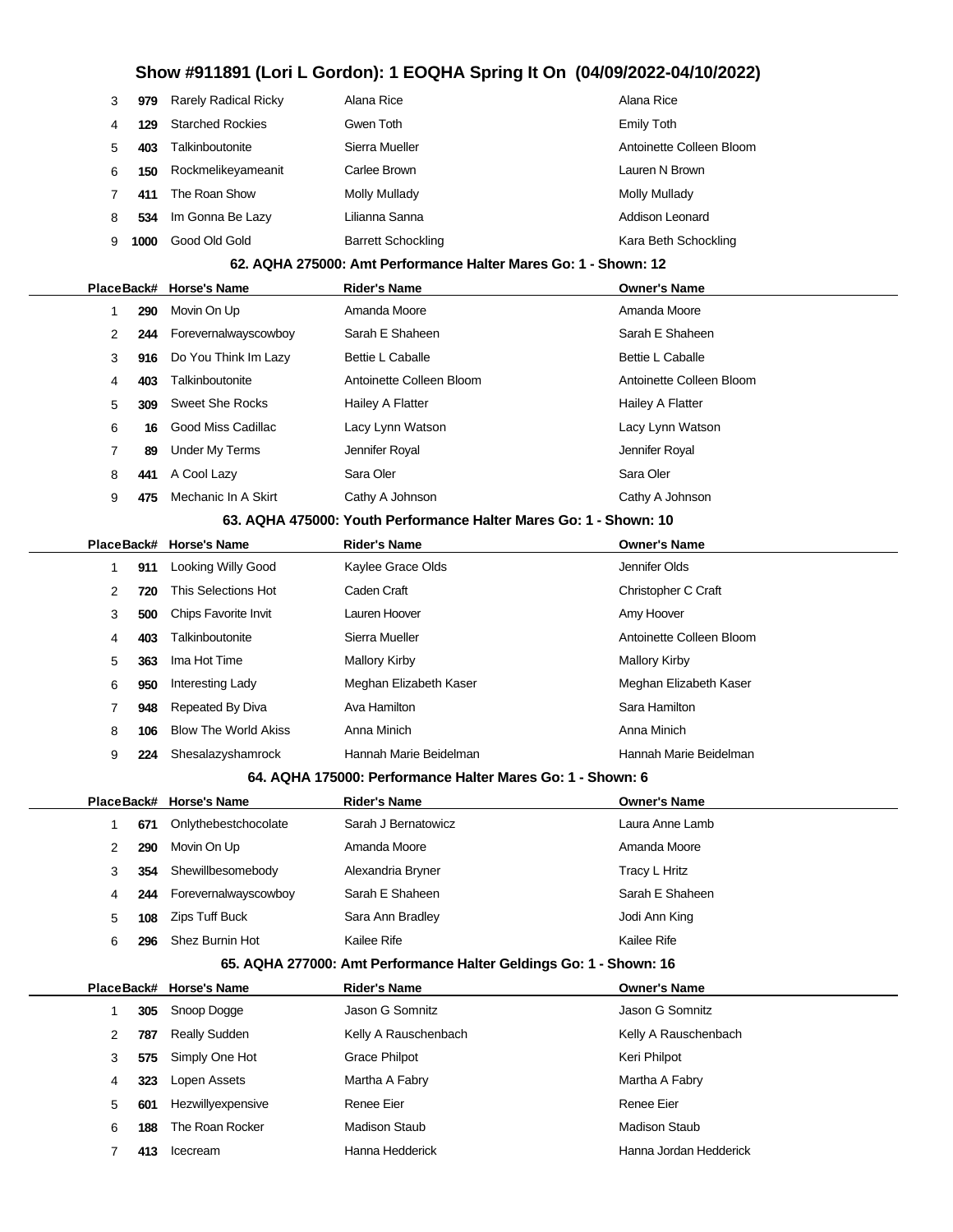|              |            |                             |                                                                     | ווטש איטוופ שטומטון. ו בטענות סטוווק וג טוו (שאטשובעבב-טאַ וטבע און בטו ד |
|--------------|------------|-----------------------------|---------------------------------------------------------------------|---------------------------------------------------------------------------|
| 8            | 629        | Deluxe Catalac              | Kathleen K Azzarello                                                | Kathleen K Azzarello                                                      |
| 9            | 424        | My Chex Is Good             | Chloe M Larson                                                      | Chloe M Larson                                                            |
|              |            |                             | 66. AQHA 477000: Youth Performance Halter Geldings Go: 1 - Shown: 9 |                                                                           |
|              | PlaceBack# | <b>Horse's Name</b>         | <b>Rider's Name</b>                                                 | <b>Owner's Name</b>                                                       |
| 1            | 850        | How Bout At Midnight        | <b>Kylie Davis</b>                                                  | <b>Kylie Davis</b>                                                        |
| 2            | 243        | Hes A Hot Mess              | Eliza Plum                                                          | Eliza Plum                                                                |
| 3            | 952        | Sleepnmarriedwhoknew        | Tianna S Cooper                                                     | Suzanne D Cooper                                                          |
| 4            | 690        | Hez Rainey Made             | Eleanor Ott                                                         | Londa Pickles                                                             |
| 5            | 119        | Playin It Cool              | Kaylee Grace Olds                                                   | Cynthia Testerman                                                         |
| 6            | 107        | <b>KM Genuinely Best</b>    | Emma Grace Gore                                                     | Emma Grace Gore                                                           |
| 7            | 1013       | <b>RR Rufle My Feathers</b> | <b>Emily Craft</b>                                                  | Christopher C Craft                                                       |
| 8            | 858        | Real Hot Property           | Aidan Albers                                                        | Gima Albers                                                               |
| 9            | 818        | <b>Gettin Rich N Famous</b> | Maegan E Pearson                                                    | Maegan E Pearson                                                          |
|              |            |                             | 67. AQHA 177000: Performance Halter Geldings Go: 1 - Shown: 10      |                                                                           |
|              |            | PlaceBack# Horse's Name     | <b>Rider's Name</b>                                                 | <b>Owner's Name</b>                                                       |
| 1            | 305        | Snoop Dogge                 | Jason G Somnitz                                                     | Jason G Somnitz                                                           |
| 2            | 850        | How Bout At Midnight        | Allyssa Dawn Paul                                                   | <b>Kylie Davis</b>                                                        |
| 3            | 787        | <b>Really Sudden</b>        | <b>Brian Kyle Bernatowicz</b>                                       | Kelly A Rauschenbach                                                      |
| 4            | 575        | Simply One Hot              | <b>Grace Philpot</b>                                                | Keri Philpot                                                              |
| 5            | 362        | Mr Macdreamy                | Camilla M Claypool                                                  | Stefanie Page                                                             |
| 6            | 323        | Lopen Assets                | Alexandria Bryner                                                   | Martha A Fabry                                                            |
| 7            | 690        | Hez Rainey Made             | Eleanor Ott                                                         | Londa Pickles                                                             |
| 8            | 601        | Hezwillyexpensive           | Camilla M Claypool                                                  | <b>Renee Eier</b>                                                         |
| 9            | 107        | <b>KM Genuinely Best</b>    | Emma Grace Gore                                                     | Emma Grace Gore                                                           |
|              |            |                             | 73. AQHA 405700: Youth Aged Mares Go: 1 - Shown: 3                  |                                                                           |
| PlaceBack#   |            | <b>Horse's Name</b>         | <b>Rider's Name</b>                                                 | <b>Owner's Name</b>                                                       |
| 1            | 603        | <b>FG Mesmerized</b>        | <b>Colton Smith</b>                                                 | Tammi M Smith                                                             |
| 2            | 163        | Impulsed By Flash           | Mary Caroline Minich                                                | Mary Caroline Minich                                                      |
| 3            | 120        | Man Im Sassy                | Isabella Hamilton                                                   | Isabella Hamilton                                                         |
|              |            |                             | 77. AQHA 205700: Amt Aged Mares Go: 1 - Shown: 2                    |                                                                           |
|              |            | PlaceBack# Horse's Name     | <b>Rider's Name</b>                                                 | <b>Owner's Name</b>                                                       |
| 1            | 602        | Sheza Premadonna            | Tammi M Smith                                                       | Dewey Smith                                                               |
|              |            |                             | 81. AQHA 105700: Aged Mares Go: 1 - Shown: 2                        |                                                                           |
|              |            | PlaceBack# Horse's Name     | <b>Rider's Name</b>                                                 | <b>Owner's Name</b>                                                       |
| 1            | 603        | <b>FG Mesmerized</b>        | Dewey Smith                                                         | Tammi M Smith                                                             |
| 2            | 602        | Sheza Premadonna            | <b>Colton Smith</b>                                                 | Dewey Smith                                                               |
|              |            |                             | 83. AQHA 407500: Youth Two Yr Old Geldings Go: 1 - Shown: 1         |                                                                           |
|              |            | PlaceBack# Horse's Name     | <b>Rider's Name</b>                                                 | <b>Owner's Name</b>                                                       |
| $\mathbf{1}$ |            | 978 One Silent Secret       | Caden Craft                                                         | Ralph C Craft                                                             |
|              |            |                             | 85. AQHA 407700: Youth Aged Geldings Go: 1 - Shown: 7               |                                                                           |
|              |            | PlaceBack# Horse's Name     | <b>Rider's Name</b>                                                 | Owner's Name                                                              |
| 1            | 150        | Rockmelikeyameanit          | Carlee Brown                                                        | Lauren N Brown                                                            |
| 2            | 226        | Km Best Man Standing        | Maddy J Pavlica                                                     | Maddy J Pavlica                                                           |
| 3            | 277        | Cuethebattsignal            | Addison M Nalle-Icenhour                                            | Maelynn Management LLc                                                    |
| 4            | 369        | Dontkissthismachine         | Serrin A Whitt                                                      | Serrin A Whitt                                                            |
| 5            | 716        | Code Complete               | Unie Brechbuhler                                                    | Unie Brechbuhler                                                          |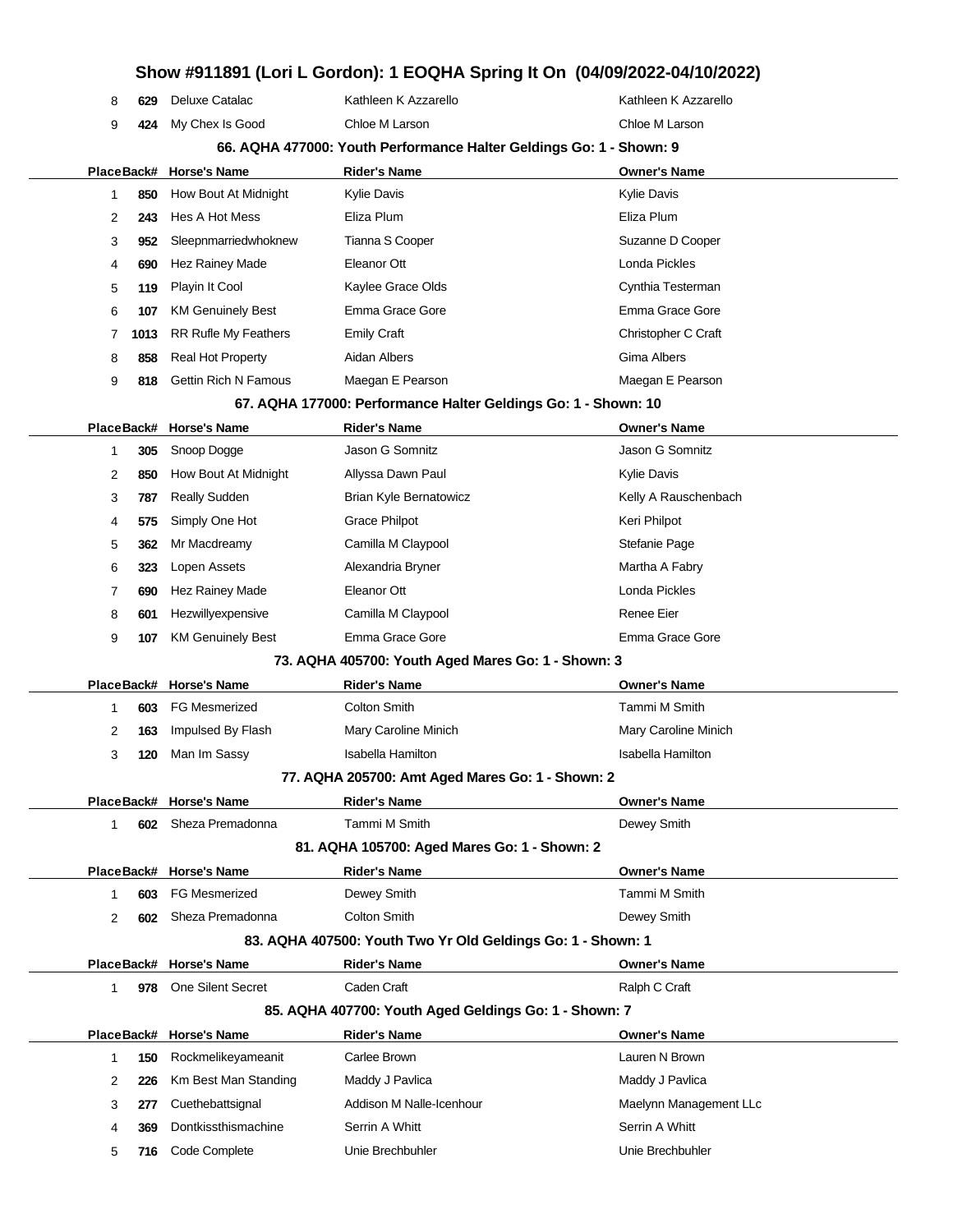| 6              | 1000 | Good Old Gold             | <b>Barrett Schockling</b>                                 | Kara Beth Schockling  |  |
|----------------|------|---------------------------|-----------------------------------------------------------|-----------------------|--|
|                |      |                           | 87. AQHA 207500: Amt Two Yr Old Geldings Go: 1 - Shown: 2 |                       |  |
|                |      | PlaceBack# Horse's Name   | <b>Rider's Name</b>                                       | <b>Owner's Name</b>   |  |
| 1              | 604  | <b>Fearles Premo</b>      | Lisa Scott-Reiss                                          | Lisa Scott-Reiss      |  |
| 2              | 978  | <b>One Silent Secret</b>  | Ralph C Craft                                             | Ralph C Craft         |  |
|                |      |                           | 89. AQHA 207700: Amt Aged Geldings Go: 1 - Shown: 7       |                       |  |
|                |      | PlaceBack# Horse's Name   | <b>Rider's Name</b>                                       | <b>Owner's Name</b>   |  |
| $\mathbf 1$    | 150  | Rockmelikeyameanit        | Lauren N Brown                                            | Lauren N Brown        |  |
| 2              | 576  | Tip Off To Sleep          | Jamie L Migliori                                          | Jamie L Migliori      |  |
| 3              | 494  | Always Hottish            | Karen Elicker Crowell                                     | Karen Elicker Crowell |  |
| 4              | 718  | LW Immense                | Leighton Wetzel                                           | Leighton Wetzel       |  |
| 5              | 566  | Hidden Agenda             | <b>Jackie Davis</b>                                       | Jackie Davis          |  |
| 6              | 721  | <b>Check This Machine</b> | Kimberly A Best                                           | Kimberly A Best       |  |
| $\overline{7}$ | 913  | Only Lazy Lopin           | Lynette Depalma                                           | Lynette Depalma       |  |
|                |      |                           | 91. AQHA 107500: Two Yr Old Geldings Go: 1 - Shown: 2     |                       |  |
|                |      | PlaceBack# Horse's Name   | <b>Rider's Name</b>                                       | <b>Owner's Name</b>   |  |
| $\mathbf{1}$   | 604  | Fearles Premo             | Dewey Smith                                               | Lisa Scott-Reiss      |  |
| $\overline{2}$ | 978  | <b>One Silent Secret</b>  | <b>Matthew Claypool</b>                                   | Ralph C Craft         |  |
|                |      |                           | 93. AQHA 107700: Aged Geldings Go: 1 - Shown: 5           |                       |  |
|                |      | PlaceBack# Horse's Name   | <b>Rider's Name</b>                                       | <b>Owner's Name</b>   |  |
| 1              | 150  | Rockmelikeyameanit        | Lauren N Brown                                            | Lauren N Brown        |  |
| 2              | 576  | Tip Off To Sleep          | <b>Madison Hallas</b>                                     | Jamie L Migliori      |  |
| 3              | 494  | Always Hottish            | Karen Elicker Crowell                                     | Karen Elicker Crowell |  |
| 4              | 718  | LW Immense                | Leighton Wetzel                                           | Leighton Wetzel       |  |
| 5              | 913  | Only Lazy Lopin           | <b>Brent Maxwell</b>                                      | Lynette Depalma       |  |
|                |      |                           | 97. AQHA 203400: Amt Aged Stallions Go: 1 - Shown: 1      |                       |  |
|                |      | PlaceBack# Horse's Name   | <b>Rider's Name</b>                                       | <b>Owner's Name</b>   |  |
| $\mathbf{1}$   | 650  | I Got Cool Luck           | Jason G Somnitz                                           | Jason G Somnitz       |  |
|                |      |                           | 101. AQHA 103400: Aged Stallions Go: 1 - Shown: 1         |                       |  |
|                |      | PlaceBack# Horse's Name   | <b>Rider's Name</b>                                       | <b>Owner's Name</b>   |  |

**102. AQHA 144004: L1 Hunter Under Saddle Go: 1 - Shown: 8**

**650** I Got Cool Luck Matthew Claypool **Matthew Claypool** Jason G Somnitz

|                                                                  |     | PlaceBack# Horse's Name | <b>Rider's Name</b> | <b>Owner's Name</b>          |  |  |
|------------------------------------------------------------------|-----|-------------------------|---------------------|------------------------------|--|--|
|                                                                  | 442 | Quantum Mechanic        | Nicole Giumenti     | <b>Thomas Campbell</b>       |  |  |
| 2                                                                | 119 | Playin It Cool          | Jamie Watson        | Cynthia Testerman            |  |  |
| 3                                                                | 801 | Always Unforgettable    | Madison Hallas      | <b>Taylor Petrie</b>         |  |  |
| 4                                                                | 740 | Nighttime Cowboy        | Nicole S Beal       | Janet L Daltner              |  |  |
| 5                                                                | 798 | <b>Brock Lesnar</b>     | Lynne M Puthoff     | Helenn Voss                  |  |  |
| 6                                                                | 278 | Shop Class              | Bobby Dean          | Lexi Reger                   |  |  |
|                                                                  | 290 | Movin On Up             | Marion E Troyer     | Amanda Moore                 |  |  |
| 8                                                                | 351 | <b>Hez Rock Steady</b>  | Alexandria Bryner   | Michele Welch & Emily Voitek |  |  |
| 103. AQHA 444002: L1 Youth Hunter Under Saddle Go: 1 - Shown: 20 |     |                         |                     |                              |  |  |

|  | PlaceBack# Horse's Name         | Rider's Name         | <b>Owner's Name</b>  |
|--|---------------------------------|----------------------|----------------------|
|  | 119 Playin It Cool              | Kaylee Grace Olds    | Cynthia Testerman    |
|  | <b>767</b> Countin Downthehours | <b>Brandy Warvel</b> | <b>Brandy Warvel</b> |
|  | 243 Hes A Hot Mess              | Eliza Plum           | Eliza Plum           |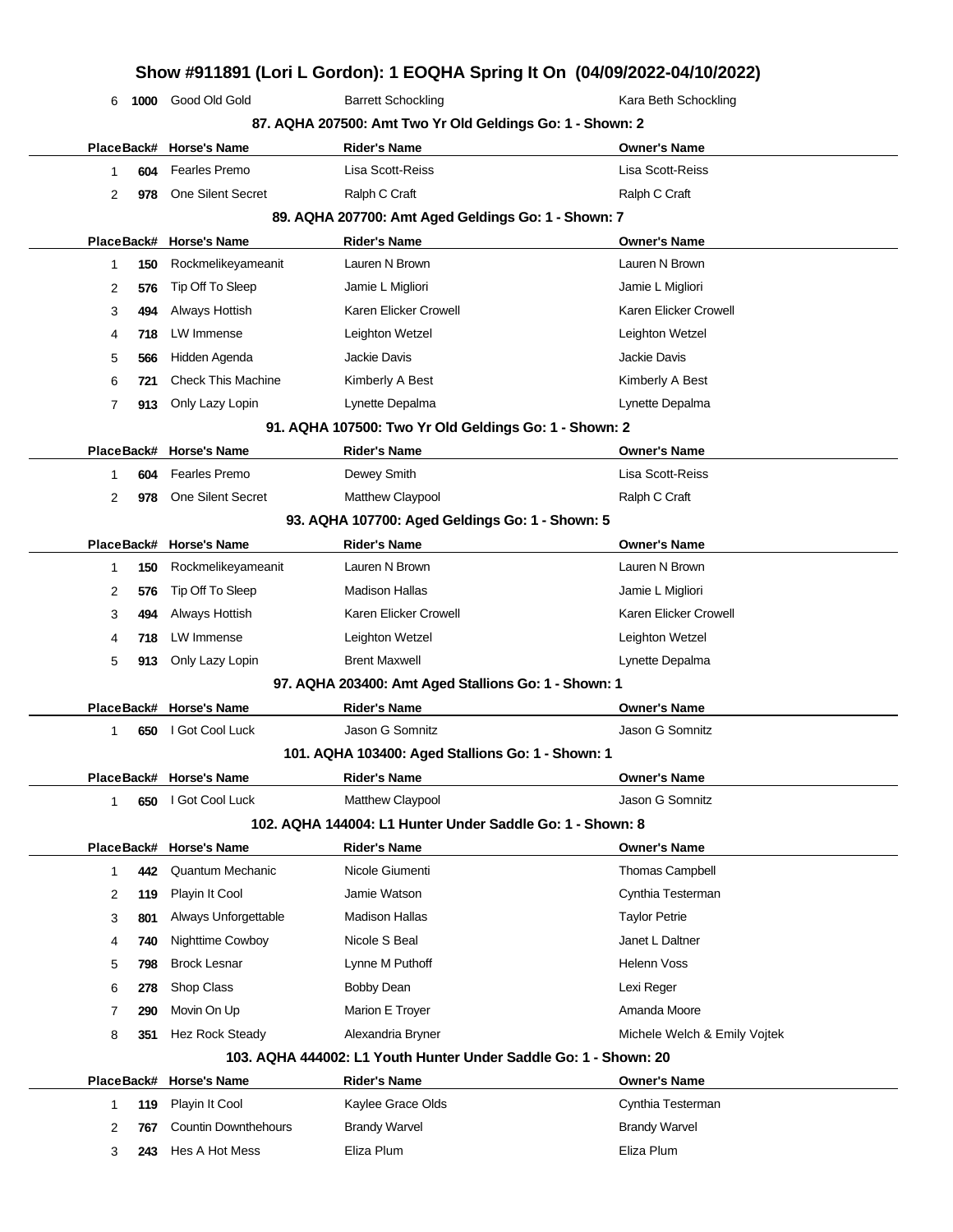| 4 | 369                                                                        | Dontkissthismachine        | Serrin A Whitt                                                        | Serrin A Whitt            |
|---|----------------------------------------------------------------------------|----------------------------|-----------------------------------------------------------------------|---------------------------|
| 5 | 248                                                                        | <b>Especially Invited</b>  | Chalen Leibold                                                        | Chalen Leibold            |
| 6 | 559                                                                        | <b>KM Justa Little Bit</b> | <b>Kambrie Atkins</b>                                                 | <b>Kambrie Atkins</b>     |
| 7 | 226                                                                        | Km Best Man Standing       | Maddy J Pavlica                                                       | Maddy J Pavlica           |
| 8 | 832                                                                        | Its A Southern Dream       | <b>Chase Summerville</b>                                              | <b>Chase Summerville</b>  |
| 9 | 173                                                                        | Certain Valor              | Gabriella Madison Lohrenz                                             | Gabriella Madison Lohrenz |
|   |                                                                            |                            | 104. AQHA 444800: Youth Hunter Under Saddle (14-18) Go: 1 - Shown: 12 |                           |
|   |                                                                            | PlaceBack# Horse's Name    | <b>Rider's Name</b>                                                   | <b>Owner's Name</b>       |
| 1 | 134                                                                        | Im N Outsider              | <b>Violet Shetler</b>                                                 | <b>Violet Shetler</b>     |
| 2 | 243                                                                        | Hes A Hot Mess             | Eliza Plum                                                            | Eliza Plum                |
| 3 | 247                                                                        | Lazy Bonz                  | Ashlynn Mandich                                                       | Ashlynn Mandich           |
| 4 | 758                                                                        | Smokin Hot Impulse         | Rayna Fritsch                                                         | Rayna Fritsch             |
| 5 | 369                                                                        | Dontkissthismachine        | Serrin A Whitt                                                        | Serrin A Whitt            |
| 6 | 226                                                                        | Km Best Man Standing       | Maddy J Pavlica                                                       | Maddy J Pavlica           |
| 7 | 832                                                                        | Its A Southern Dream       | <b>Chase Summerville</b>                                              | <b>Chase Summerville</b>  |
| 8 | 278                                                                        | Shop Class                 | Lexi Reger                                                            | Lexi Reger                |
| 9 | 735                                                                        | Duplicated In Iron         | Addison Johnson                                                       | Addison Johnson           |
|   | 105. AQHA 444700: Youth Hunter Under Saddle (13 & Under) Go: 1 - Shown: 14 |                            |                                                                       |                           |
|   |                                                                            | PlaceBack# Horse's Name    | <b>Rider's Name</b>                                                   | <b>Owner's Name</b>       |
| 1 | 363                                                                        | Ima Hot Time               | <b>Mallory Kirby</b>                                                  | <b>Mallory Kirby</b>      |
| 2 | 690                                                                        | <b>Hez Rainey Made</b>     | Eleanor Ott                                                           | Londa Pickles             |
| 3 | 119                                                                        | Playin It Cool             | Kaylee Grace Olds                                                     | Cynthia Testerman         |
| 4 | 248                                                                        | <b>Especially Invited</b>  | Chalen Leibold                                                        | Chalen Leibold            |
| 5 | 716                                                                        | Code Complete              | Unie Brechbuhler                                                      | Unie Brechbuhler          |
| 6 | 948                                                                        | Repeated By Diva           | Ava Hamilton                                                          | Sara Hamilton             |
| 7 | 559                                                                        | <b>KM Justa Little Bit</b> | <b>Kambrie Atkins</b>                                                 | <b>Kambrie Atkins</b>     |
| 8 | 500                                                                        | Chips Favorite Invit       | Lauren Hoover                                                         | Amy Hoover                |
| 9 | 120                                                                        | Man Im Sassy               | <b>Isabella Hamilton</b>                                              | <b>Isabella Hamilton</b>  |

#### **106. AQHA 144100: Junior Hunter Under Saddle Go: 1 - Shown: 7**

|   |     | PlaceBack# Horse's Name | <b>Rider's Name</b>   | <b>Owner's Name</b>  |
|---|-----|-------------------------|-----------------------|----------------------|
|   | 119 | Playin It Cool          | Jamie Watson          | Cynthia Testerman    |
| 2 | 28  | Chips N Queso           | Alexandria Bryner     | Gretchen Backer      |
| 3 | 699 | Hez Blazing Brave       | Hilary Hoffman        | Hilary Hoffman       |
| 4 | 359 | Sompin Nthemoonlight    | Janet Kolk            | Janet Kolk           |
| 5 | 801 | Always Unforgettable    | <b>Madison Hallas</b> | <b>Taylor Petrie</b> |
| 6 | 278 | Shop Class              | Bobby Dean            | Lexi Reger           |
|   | 362 | Mr Macdreamy            | Camilla M Claypool    | Stefanie Page        |

#### **107. AQHA 244002: L1 Amt Hunter Under Saddle Go: 1 - Shown: 17**

|   |      | PlaceBack# Horse's Name | <b>Rider's Name</b> | <b>Owner's Name</b> |
|---|------|-------------------------|---------------------|---------------------|
|   | 605  | This Art To Be Good     | Kelly J Rager       | Kelly J Rager       |
| 2 | 798  | <b>Brock Lesnar</b>     | Helenn Voss         | <b>Helenn Voss</b>  |
| 3 | 677  | Uptowne Funk            | <b>Riley Geiger</b> | <b>Riley Geiger</b> |
| 4 | 302  | Woke Up Like Thizzz     | Cheryl Duffey       | Cheryl Duffey       |
| 5 | 699  | Hez Blazing Brave       | Jennifer Feller     | Hilary Hoffman      |
| 6 | 576  | Tip Off To Sleep        | Jamie L Migliori    | Jamie L Migliori    |
|   | 2319 | Sumdiscretionadvised    | Kelsey Guadarrama   | Kelsey Guadarrama   |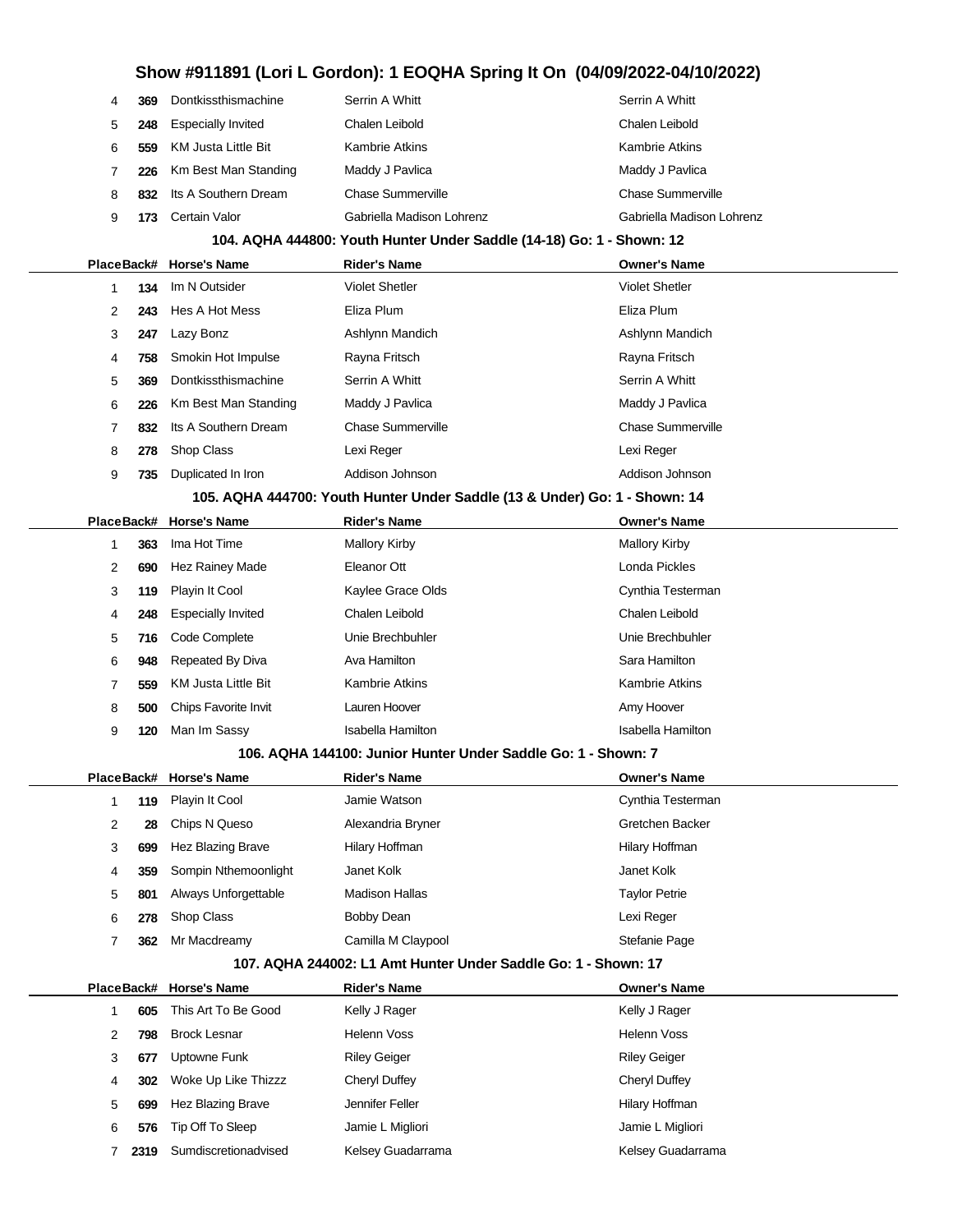| Show #911891 (Lori L Gordon): 1 EOQHA Spring It On (04/09/2022-04/10/2022) |            |     |                             |                                                                            |                        |
|----------------------------------------------------------------------------|------------|-----|-----------------------------|----------------------------------------------------------------------------|------------------------|
|                                                                            | 8          | 520 | <b>Heza Dark Version</b>    | Jessica E Eagle                                                            | Abigail Eagle          |
|                                                                            | 9          | 897 | MayB It Waz Memphis         | Mara Carducci                                                              | Mara Carducci          |
|                                                                            |            |     |                             | 108. AQHA 244800: Amt Select Hunter Under Saddle Go: 1 - Shown: 4          |                        |
|                                                                            | PlaceBack# |     | <b>Horse's Name</b>         | <b>Rider's Name</b>                                                        | <b>Owner's Name</b>    |
|                                                                            | 1          | 331 | Sleeping In My Tux          | Diane W Reynolds                                                           | Diane W Reynolds       |
|                                                                            | 2          | 89  | <b>Under My Terms</b>       | Jennifer Royal                                                             | Jennifer Royal         |
|                                                                            | 3          | 740 | Nighttime Cowboy            | Janet L Daltner                                                            | Janet L Daltner        |
|                                                                            | 4          | 28  | Chips N Queso               | Gretchen Backer                                                            | Gretchen Backer        |
|                                                                            |            |     |                             | 109. AQHA 244000: Amt Hunter Under Saddle Go: 1 - Shown: 8                 |                        |
|                                                                            | PlaceBack# |     | <b>Horse's Name</b>         | <b>Rider's Name</b>                                                        | <b>Owner's Name</b>    |
|                                                                            | 1          | 302 | Woke Up Like Thizzz         | Cheryl Duffey                                                              | Cheryl Duffey          |
|                                                                            | 2          | 359 | Sompin Nthemoonlight        | Janet Kolk                                                                 | Janet Kolk             |
|                                                                            | 3          | 677 | Uptowne Funk                | <b>Riley Geiger</b>                                                        | <b>Riley Geiger</b>    |
|                                                                            | 4          | 612 | Meant To Be Good            | Maryn E Klaus                                                              | Maryn E Klaus          |
|                                                                            | 5          | 413 | Icecream                    | Hanna Hedderick                                                            | Hanna Jordan Hedderick |
|                                                                            | 6          | 290 | Movin On Up                 | Amanda Moore                                                               | Amanda Moore           |
|                                                                            | 7          | 360 | Surely Im Invited           | Kari Linn                                                                  | Kari Linn              |
|                                                                            | 8          | 273 | Aloquence                   | Robin Hillega-Hobdy                                                        | Robin Hillega-Hobdy    |
|                                                                            |            |     |                             | 110. AQHA 144200: Senior Hunter Under Saddle Go: 1 - Shown: 6              |                        |
|                                                                            |            |     | PlaceBack# Horse's Name     | <b>Rider's Name</b>                                                        | <b>Owner's Name</b>    |
|                                                                            | 1          | 605 | This Art To Be Good         | Nicole Giumenti                                                            | Kelly J Rager          |
|                                                                            | 2          | 612 | Meant To Be Good            | Maryn E Klaus                                                              | Maryn E Klaus          |
|                                                                            | 3          | 247 | Lazy Bonz                   | Ashlynn Mandich                                                            | Ashlynn Mandich        |
|                                                                            | 4          | 323 | Lopen Assets                | Alexandria Bryner                                                          | Martha A Fabry         |
|                                                                            | 5          | 735 | Duplicated In Iron          | Addison Johnson                                                            | Addison Johnson        |
|                                                                            | 6          | 189 | Al Hunt You Down            | Ann Schaffer                                                               | Ann Schaffer           |
|                                                                            |            |     |                             | 111. AQHA 444102: L1 Youth Walk Trot Hunter Under Saddle Go: 1 - Shown: 3  |                        |
|                                                                            |            |     | PlaceBack# Horse's Name     | Rider's Name                                                               | <b>Owner's Name</b>    |
|                                                                            | 1.         |     | 411 The Roan Show           | Molly Mullady                                                              | Molly Mullady          |
|                                                                            | 2          | 748 | The Kissing Code            | Kaitlyn Purssord                                                           | Kaitlyn Purssord       |
|                                                                            | 3          | 836 | Zippos Only Boy             | Giavonna Cancelliere                                                       | Giavonna Cancelliere   |
|                                                                            |            |     |                             | 112. AQHA 452102: L1 Youth Walk Trot Hunt Seat Equitation Go: 1 - Shown: 2 |                        |
|                                                                            |            |     | PlaceBack# Horse's Name     | <b>Rider's Name</b>                                                        | <b>Owner's Name</b>    |
|                                                                            | 1          | 411 | The Roan Show               | Molly Mullady                                                              | Molly Mullady          |
|                                                                            | 2          | 836 | Zippos Only Boy             | Giavonna Cancelliere                                                       | Giavonna Cancelliere   |
|                                                                            |            |     |                             | 113. NAQHA 8820: Small Fry Hunter Under Saddle Go: 1 - Shown: 7            |                        |
|                                                                            |            |     | PlaceBack# Horse's Name     | <b>Rider's Name</b>                                                        | <b>Owner's Name</b>    |
|                                                                            | 1          | 129 | <b>Starched Rockies</b>     | Gwen Toth                                                                  | <b>Emily Toth</b>      |
|                                                                            | 2          | 411 | The Roan Show               | <b>Molly Mullady</b>                                                       | <b>Molly Mullady</b>   |
|                                                                            | 3          | 605 | This Art To Be Good         | Lauren Rager                                                               | Kelly J Rager          |
|                                                                            | 4          | 949 | Swiss Miss Cocoa            | Evelyn Balderaz                                                            | Christina Balderaz     |
|                                                                            | 5          | 423 | Sierra Della Deluxe         | Ruby O'Connor                                                              | Julie O'Connor         |
|                                                                            | 6          | 593 | <b>BMQ Genuine Solution</b> | McKenna Kaser                                                              | McKenna Kaser          |
|                                                                            | 7          | 979 | <b>Rarely Radical Ricky</b> | Alana Rice                                                                 | Alana Rice             |
|                                                                            |            |     |                             | 114. NAQHA 8825: Small Fry Equitation Go: 1 - Shown: 6                     |                        |
|                                                                            |            |     | PlaceBack# Horse's Name     | <b>Rider's Name</b>                                                        | <b>Owner's Name</b>    |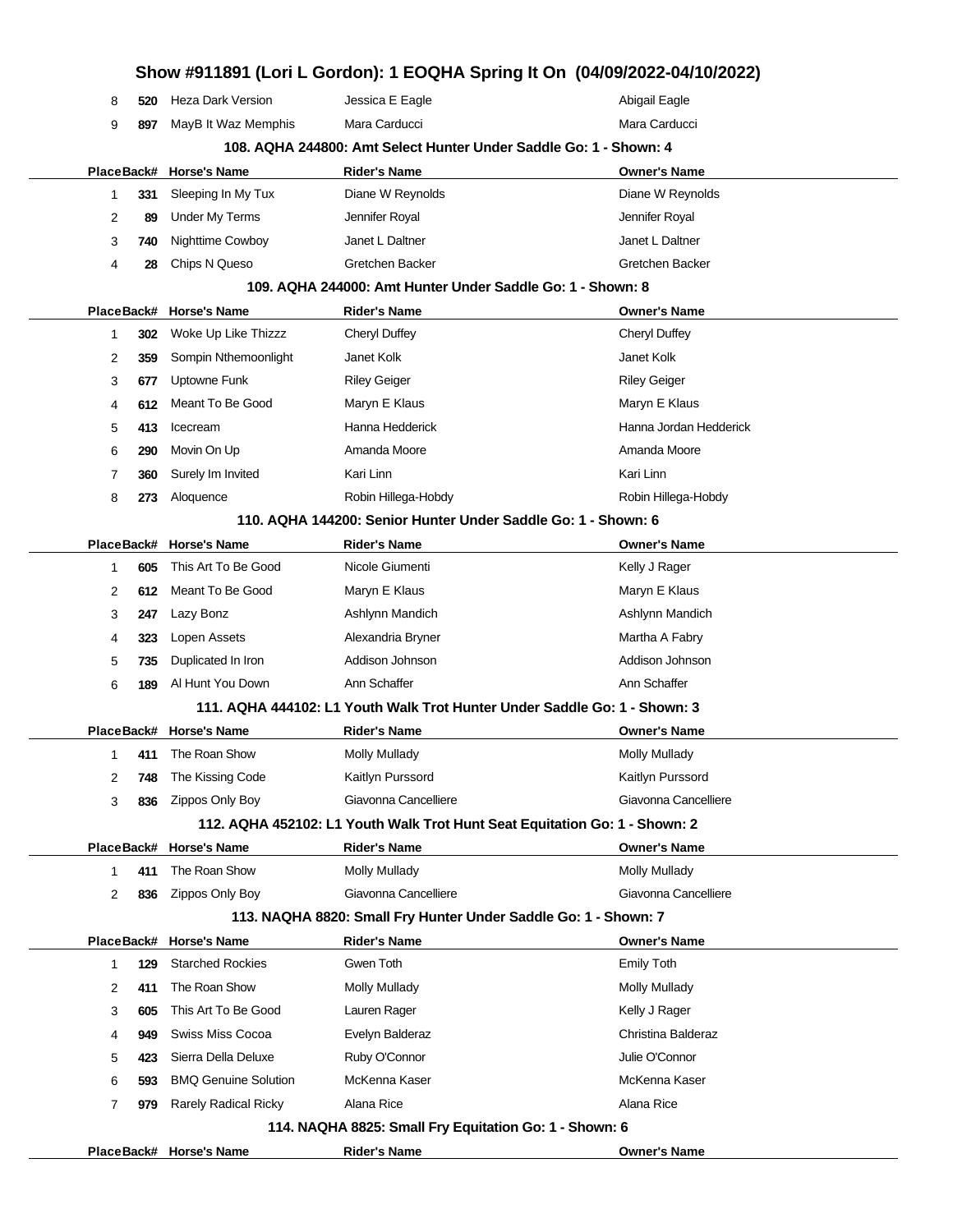|            |                             | Show #911891 (Lori L Gordon): 1 EOQHA Spring It On (04/09/2022-04/10/2022)  |                              |
|------------|-----------------------------|-----------------------------------------------------------------------------|------------------------------|
| 129<br>1   | <b>Starched Rockies</b>     | Gwen Toth                                                                   | Emily Toth                   |
| 411<br>2   | The Roan Show               | <b>Molly Mullady</b>                                                        | <b>Molly Mullady</b>         |
| 3<br>949   | Swiss Miss Cocoa            | Evelyn Balderaz                                                             | Christina Balderaz           |
| 605<br>4   | This Art To Be Good         | Lauren Rager                                                                | Kelly J Rager                |
| 5<br>423   | Sierra Della Deluxe         | Ruby O'Connor                                                               | Julie O'Connor               |
| 6<br>593   | <b>BMQ Genuine Solution</b> | McKenna Kaser                                                               | McKenna Kaser                |
|            |                             | 115. AQHA 244102: L1 Amt Walk Trot Hunter Under Saddle Go: 1 - Shown: 3     |                              |
| PlaceBack# | <b>Horse's Name</b>         | <b>Rider's Name</b>                                                         | <b>Owner's Name</b>          |
| 1<br>566   | Hidden Agenda               | <b>Jackie Davis</b>                                                         | Jackie Davis                 |
| 2<br>362   | Mr Macdreamy                | Stefanie Page                                                               | Stefanie Page                |
| 3<br>351   | Hez Rock Steady             | Michele Welch                                                               | Michele Welch & Emily Vojtek |
|            |                             | 116. AQHA 252102: L1 Amt Walk Trot Hunt Seat Equitation Go: 1 - Shown: 2    |                              |
|            | PlaceBack# Horse's Name     | <b>Rider's Name</b>                                                         | <b>Owner's Name</b>          |
| 1<br>362   | Mr Macdreamy                | Stefanie Page                                                               | Stefanie Page                |
| 2<br>566   | Hidden Agenda               | Jackie Davis                                                                | Jackie Davis                 |
|            |                             | 117. AQHA 452002: L1 Youth Hunt Seat Equitation Go: 1 - Shown: 22           |                              |
|            | PlaceBack# Horse's Name     | <b>Rider's Name</b>                                                         | <b>Owner's Name</b>          |
| 1<br>832   | Its A Southern Dream        | <b>Chase Summerville</b>                                                    | <b>Chase Summerville</b>     |
| 2<br>363   | Ima Hot Time                | <b>Mallory Kirby</b>                                                        | <b>Mallory Kirby</b>         |
| 3<br>119   | Playin It Cool              | Kaylee Grace Olds                                                           | Cynthia Testerman            |
| 716<br>4   | Code Complete               | Unie Brechbuhler                                                            | Unie Brechbuhler             |
| 5<br>948   | Repeated By Diva            | Ava Hamilton                                                                | Sara Hamilton                |
| 6<br>500   | Chips Favorite Invit        | Lauren Hoover                                                               | Amy Hoover                   |
| 58<br>7    | Diesel Dixie                | Morgan Cutright                                                             | Morgan Cutright              |
| 8<br>1013  | RR Rufle My Feathers        | <b>Emily Craft</b>                                                          | Christopher C Craft          |
| 9<br>106   | <b>Blow The World Akiss</b> | Anna Minich                                                                 | Anna Minich                  |
|            |                             | 118. AQHA 452800: Youth Hunt Seat Equitation (14-18) Go: 1 - Shown: 12      |                              |
|            | PlaceBack# Horse's Name     | <b>Rider's Name</b>                                                         | <b>Owner's Name</b>          |
| 1<br>134   | Im N Outsider               | <b>Violet Shetler</b>                                                       | <b>Violet Shetler</b>        |
| 2<br>818   | Gettin Rich N Famous        | Maegan E Pearson                                                            | Maegan E Pearson             |
| 3<br>247   | Lazy Bonz                   | Ashlynn Mandich                                                             | Ashlynn Mandich              |
| 4<br>832   | Its A Southern Dream        | <b>Chase Summerville</b>                                                    | <b>Chase Summerville</b>     |
| 5<br>226   | Km Best Man Standing        | Maddy J Pavlica                                                             | Maddy J Pavlica              |
| 6<br>468   | Whiz In The Sno             | Hannah Ellinger                                                             | Hannah Ellinger              |
| 7<br>106   | <b>Blow The World Akiss</b> | Anna Minich                                                                 | Anna Minich                  |
| 8<br>952   | Sleepnmarriedwhoknew        | Tianna S Cooper                                                             | Suzanne D Cooper             |
| 9<br>748   | The Kissing Code            | Kaitlyn Purssord                                                            | Kaitlyn Purssord             |
|            |                             | 119. AQHA 452700: Youth Hunt Seat Equitation (13 & Under) Go: 1 - Shown: 11 |                              |
| PlaceBack# | <b>Horse's Name</b>         | <b>Rider's Name</b>                                                         | <b>Owner's Name</b>          |
| 1<br>716   | Code Complete               | Unie Brechbuhler                                                            | Unie Brechbuhler             |
| 2<br>690   | Hez Rainey Made             | Eleanor Ott                                                                 | Londa Pickles                |
| 3<br>119   | Playin It Cool              | Kaylee Grace Olds                                                           | Cynthia Testerman            |
| 948<br>4   | Repeated By Diva            | Ava Hamilton                                                                | Sara Hamilton                |
| 5<br>500   | Chips Favorite Invit        | Lauren Hoover                                                               | Amy Hoover                   |
| 6<br>120   | Man Im Sassy                | <b>Isabella Hamilton</b>                                                    | <b>Isabella Hamilton</b>     |
| 7<br>534   | Im Gonna Be Lazy            | Addison Leonard                                                             | Addison Leonard              |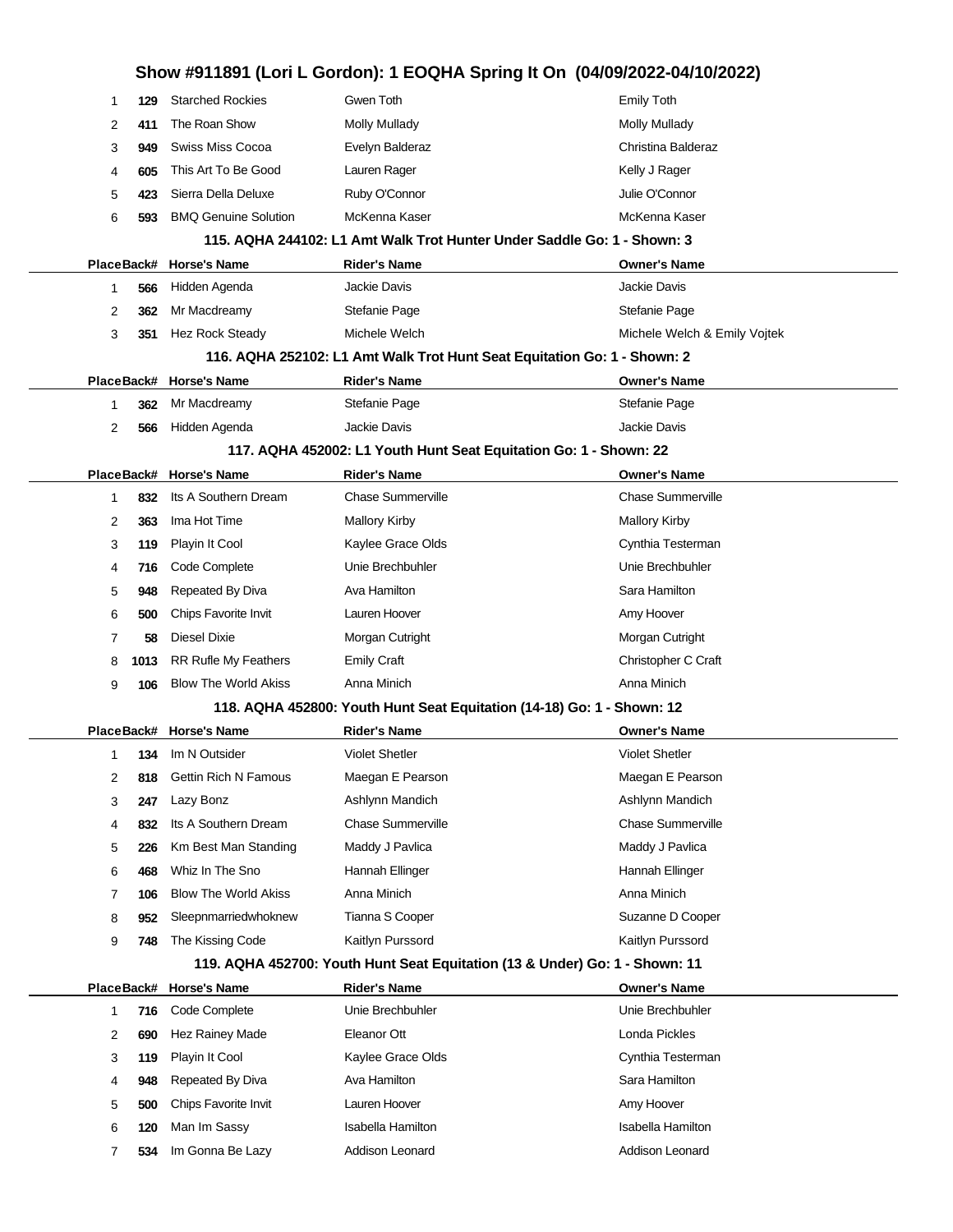|  | 322 Zipposwiseinvestment | Kinsley Goran | <b>Kinsley Goran</b> |
|--|--------------------------|---------------|----------------------|
|  | 363 Ima Hot Time         | Mallory Kirby | Mallory Kirby        |

#### **120. AQHA 252002: L1 Amt Hunt Seat Equitation Go: 1 - Shown: 13**

|   |      | PlaceBack# Horse's Name   | <b>Rider's Name</b> | <b>Owner's Name</b>     |
|---|------|---------------------------|---------------------|-------------------------|
|   | 575  | Simply One Hot            | Grace Philpot       | Keri Philpot            |
| 2 | 520  | Heza Dark Version         | Jessica E Eagle     | Abigail Eagle           |
| 3 | 576  | Tip Off To Sleep          | Jamie L Migliori    | Jamie L Migliori        |
| 4 | 302  | Woke Up Like Thizzz       | Cheryl Duffey       | Cheryl Duffey           |
| 5 | 2319 | Sumdiscretionadvised      | Kelsey Guadarrama   | Kelsey Guadarrama       |
| 6 | 331  | Sleeping In My Tux        | Diane W Reynolds    | Diane W Reynolds        |
|   | 779  | Lazy As Sin               | Mara Carducci       | Nicole Irwin            |
| 8 | 4342 | Ima Good Cowgirl          | Kimberly A Riviello | Kimberly A Riviello     |
| 9 | 326  | <b>Presidential Asset</b> | Meghin Atkinson     | Meghin, Meghin & Meghin |

#### **122. AQHA 252000: Amt Hunt Seat Equitation Go: 1 - Shown: 14**

|  |   |      | PlaceBack# Horse's Name  | <b>Rider's Name</b>       | <b>Owner's Name</b>      |
|--|---|------|--------------------------|---------------------------|--------------------------|
|  |   |      | 2324 Certainly Well Made | <b>Taylor R Foster</b>    | Nancy Foster             |
|  | 2 | 413  | Icecream                 | Hanna Hedderick           | Hanna Jordan Hedderick   |
|  | 3 | 16   | Good Miss Cadillac       | Lacy Lynn Watson          | Lacy Lynn Watson         |
|  | 4 | 815  | Km Picture Perfect       | <b>Brooke Braden</b>      | <b>Brooke Braden</b>     |
|  | 5 | 302  | Woke Up Like Thizzz      | Cheryl Duffey             | Cheryl Duffey            |
|  | 6 | 309  | Sweet She Rocks          | Hailey A Flatter          | Hailey A Flatter         |
|  |   | 2549 | My Invitation N Gold     | <b>Bailey N Vandriest</b> | Pam And Bailey Vandriest |
|  | 8 | 290  | Movin On Up              | Amanda Moore              | Amanda Moore             |
|  | 9 | 360  | Surely Im Invited        | Kari Linn                 | Kari Linn                |
|  |   |      |                          |                           |                          |

#### **201. NSBA 230100: NSBA Level 1 Trail Go: 1 - Shown: 9**

|   |     | PlaceBack# Horse's Name | <b>Rider's Name</b>    | <b>Owner's Name</b> |
|---|-----|-------------------------|------------------------|---------------------|
|   |     | 770 Rockin In My Sleep  | Jennifer Louise Paul   | Emma Brown          |
|   | 186 | Cooler In Blue          | Jennifer Louise Paul   | Kathleen A Lennon   |
| 3 | 209 | KM Members Only         | Brian Kyle Bernatowicz | Laura Anne Lamb     |
|   |     |                         |                        |                     |

#### **203. NSBA 237300: NSBA Youth Trail - All Age Go: 1 - Shown: 9**

|   |     | PlaceBack# Horse's Name  | <b>Rider's Name</b>  | <b>Owner's Name</b>  |
|---|-----|--------------------------|----------------------|----------------------|
|   | 107 | <b>KM Genuinely Best</b> | Emma Grace Gore      | Emma Grace Gore      |
| 2 | 952 | Sleepnmarriedwhoknew     | Tianna S Cooper      | Suzanne D Cooper     |
| 3 | 429 | Drinks R On Me           | <b>Blaise Runyon</b> | <b>Blaise Runyon</b> |
| 4 | 369 | Dontkissthismachine      | Serrin A Whitt       | Serrin A Whitt       |
| 5 | 117 | KNG Gotta Dance Good     | Emma Grace Gore      | Emma Grace Gore      |
| 6 | 120 | Man Im Sassy             | Isabella Hamilton    | Isabella Hamilton    |
|   |     |                          |                      |                      |

#### **204. NSBA 235400: NSBA Level 1 Amateur Trail Go: 1 - Shown: 6**

|   |      | PlaceBack# Horse's Name    | <b>Rider's Name</b>                                          | <b>Owner's Name</b> |
|---|------|----------------------------|--------------------------------------------------------------|---------------------|
|   | 573  | Km Makethebestofit         | Kimberly A Hill                                              | Kimberly A Hill     |
|   | 4342 | Ima Good Cowgirl           | Kimberly A Riviello                                          | Kimberly A Riviello |
|   |      |                            | 205, NSBA 236606: NSBA Select Amateur Trail Go: 1 - Shown: 3 |                     |
|   |      | PlaceBack# Horse's Name    | <b>Rider's Name</b>                                          | <b>Owner's Name</b> |
|   | 373  | <b>Moonlight Potential</b> | Laura Ann Salome                                             | <b>Todd Salome</b>  |
| 2 | 721  | <b>Check This Machine</b>  | Kimberly A Best                                              | Kimberly A Best     |
| 3 | 256  | Beyond My Machine          | Pamela M Jones                                               | Pamela M Jones      |
|   |      |                            |                                                              |                     |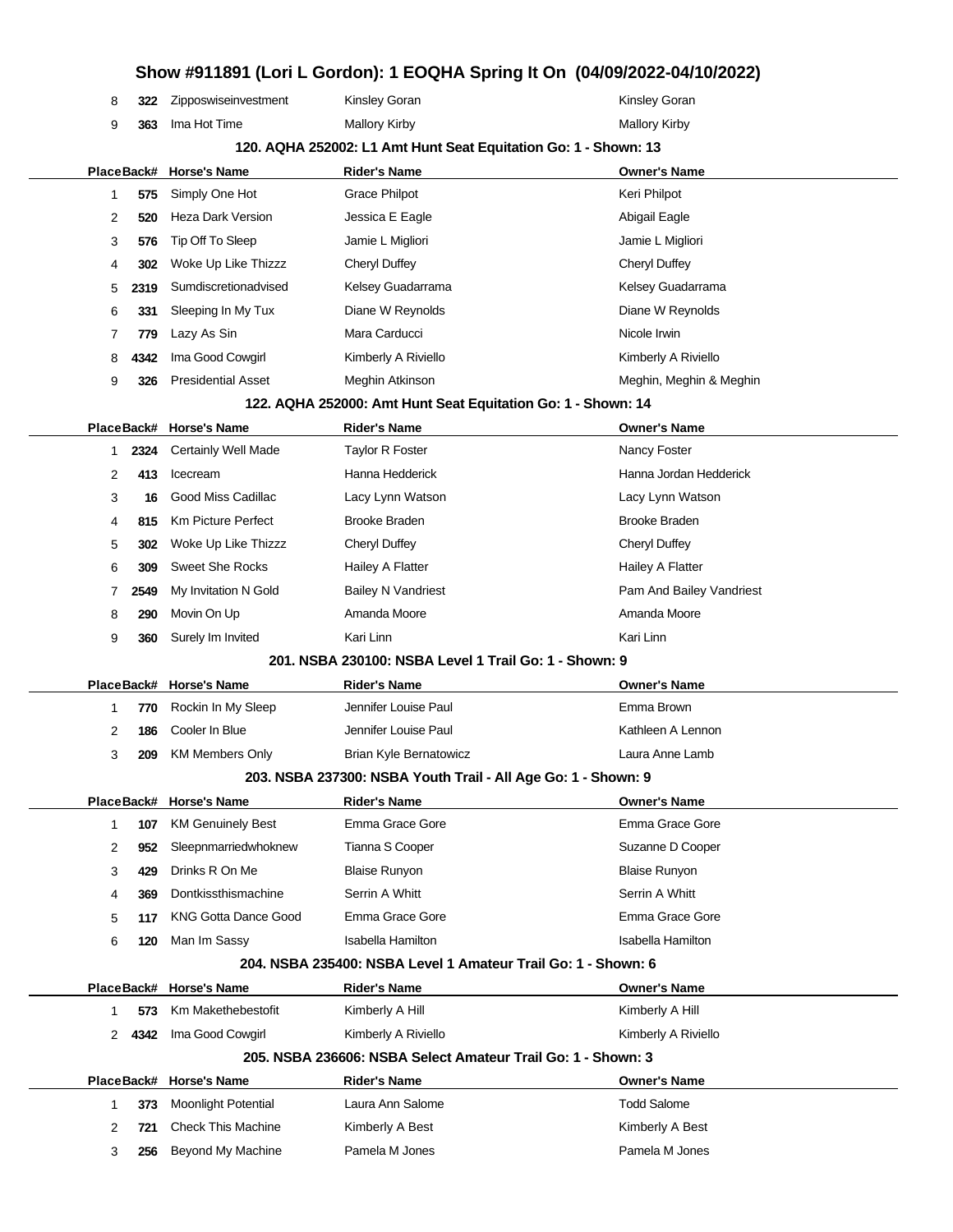### **206. NSBA 235600: NSBA Amateur Trail Go: 1 - Shown: 2**

|              |      | PlaceBack# Horse's Name    | <b>Rider's Name</b>                                                                  | <b>Owner's Name</b>         |
|--------------|------|----------------------------|--------------------------------------------------------------------------------------|-----------------------------|
| 1            | 787  | Really Sudden              | Kelly A Rauschenbach                                                                 | Kelly A Rauschenbach        |
| 2            | 573  | Km Makethebestofit         | Kimberly A Hill                                                                      | Kimberly A Hill             |
|              |      |                            | 207. NSBA 230301: NSBA Junior Trail Go: 1 - Shown: 3                                 |                             |
|              |      | PlaceBack# Horse's Name    | <b>Rider's Name</b>                                                                  | <b>Owner's Name</b>         |
| 1            | 186  | Cooler In Blue             | Jennifer Louise Paul                                                                 | Kathleen A Lennon           |
| 2            | 354  | Shewillbesomebody          | Alexandria Bryner                                                                    | Tracy L Hritz               |
| 3            | 770  | Rockin In My Sleep         | Jennifer Louise Paul                                                                 | Emma Brown                  |
|              |      |                            | 208. NSBA 230302: NSBA Senior Trail Go: 1 - Shown: 8                                 |                             |
| PlaceBack#   |      | <b>Horse's Name</b>        | <b>Rider's Name</b>                                                                  | <b>Owner's Name</b>         |
| $\mathbf{1}$ | 721  | Check This Machine         | Sarah J Bernatowicz                                                                  | Kimberly A Best             |
| 2            | 256  | Beyond My Machine          | Brian Kyle Bernatowicz                                                               | Pamela M Jones              |
| 3            | 373  | <b>Moonlight Potential</b> | Jennifer Louise Paul                                                                 | <b>Todd Salome</b>          |
| 4            | 952  | Sleepnmarriedwhoknew       | Melvin Yoder                                                                         | Suzanne D Cooper            |
| 5            | 4342 | Ima Good Cowgirl           | <b>Brian Bennett</b>                                                                 | Kimberly A Riviello         |
| 6            | 671  | Onlythebestchocolate       | Sarah J Bernatowicz                                                                  | Laura Anne Lamb             |
|              |      |                            | 209. NSBA 237061: NSBA Youth Walk Trot Trail Small Fry Go: 1 - Shown: 2              |                             |
|              |      | PlaceBack# Horse's Name    | <b>Rider's Name</b>                                                                  | <b>Owner's Name</b>         |
| 1            | 129  | <b>Starched Rockies</b>    | Gwen Toth                                                                            | <b>Emily Toth</b>           |
| 2            | 411  | The Roan Show              | <b>Molly Mullady</b>                                                                 | Molly Mullady               |
|              |      |                            | 210. NSBA 237160: NSBA Level 1 Youth Walk Trot Trail Go: 1 - Shown: 2                |                             |
|              |      | PlaceBack# Horse's Name    | <b>Rider's Name</b>                                                                  | <b>Owner's Name</b>         |
| 1            | 559  | <b>KM Justa Little Bit</b> | <b>Kambrie Atkins</b>                                                                | <b>Kambrie Atkins</b>       |
| 2            | 411  | The Roan Show              | <b>Molly Mullady</b>                                                                 | <b>Molly Mullady</b>        |
|              |      |                            | 211. NSBA 235460: NSBA Level 1 Amateur Walk Trot Trail Go: 1 - Shown: 1              |                             |
|              |      | PlaceBack# Horse's Name    | <b>Rider's Name</b>                                                                  | <b>Owner's Name</b>         |
| 0            | 627  | A Good Cash Deal           | <b>Christine Abrahamsen</b>                                                          | <b>Christine Abrahamsen</b> |
|              |      |                            | 213. NSBA 210100: NSBA Level 1 Western Pleasure Go: 1 - Shown: 2                     |                             |
|              |      | PlaceBack# Horse's Name    | <b>Rider's Name</b>                                                                  | <b>Owner's Name</b>         |
| 1            | 886  | Lazys Leadin Lady          | <b>Bobby Dean</b>                                                                    | Lucinda Conrad              |
| 2            | 661  | <b>Sherlock Undercover</b> | <b>Brian Bennett</b>                                                                 | J Jonard                    |
|              |      |                            | 214. NSBA 217160: NSBA Level 1 Yth W/T WP - All Age Go: 1 - Shown: 1                 |                             |
|              |      | PlaceBack# Horse's Name    | <b>Rider's Name</b>                                                                  | <b>Owner's Name</b>         |
| $\mathbf 1$  |      | 411 The Roan Show          | Molly Mullady                                                                        | Molly Mullady               |
|              |      |                            | 215. NSBA 257160: NSBA Level 1 Youth Walk Trot Western Horsemanship Go: 1 - Shown: 1 |                             |
|              |      | PlaceBack# Horse's Name    | <b>Rider's Name</b>                                                                  | <b>Owner's Name</b>         |
| $\mathbf{1}$ |      | 411 The Roan Show          | <b>Molly Mullady</b>                                                                 | <b>Molly Mullady</b>        |
|              |      |                            | 216. NSBA 217061: NSBA Youth Walk Trot Western Pleasure Small Fry Go: 1 - Shown: 2   |                             |
|              |      | PlaceBack# Horse's Name    | <b>Rider's Name</b>                                                                  | <b>Owner's Name</b>         |
| 1            | 411  | The Roan Show              | <b>Molly Mullady</b>                                                                 | <b>Molly Mullady</b>        |
| 2            | 129  | <b>Starched Rockies</b>    | Gwen Toth                                                                            | <b>Emily Toth</b>           |
|              |      |                            | 217. NSBA 257061: NSBA Yth W/T Western Horsemanship Small Fry Go: 1 - Shown: 2       |                             |
|              |      | PlaceBack# Horse's Name    | <b>Rider's Name</b>                                                                  | <b>Owner's Name</b>         |
| 1            | 129  | <b>Starched Rockies</b>    | Gwen Toth                                                                            | <b>Emily Toth</b>           |
| 2            | 411  | The Roan Show              | <b>Molly Mullady</b>                                                                 | <b>Molly Mullady</b>        |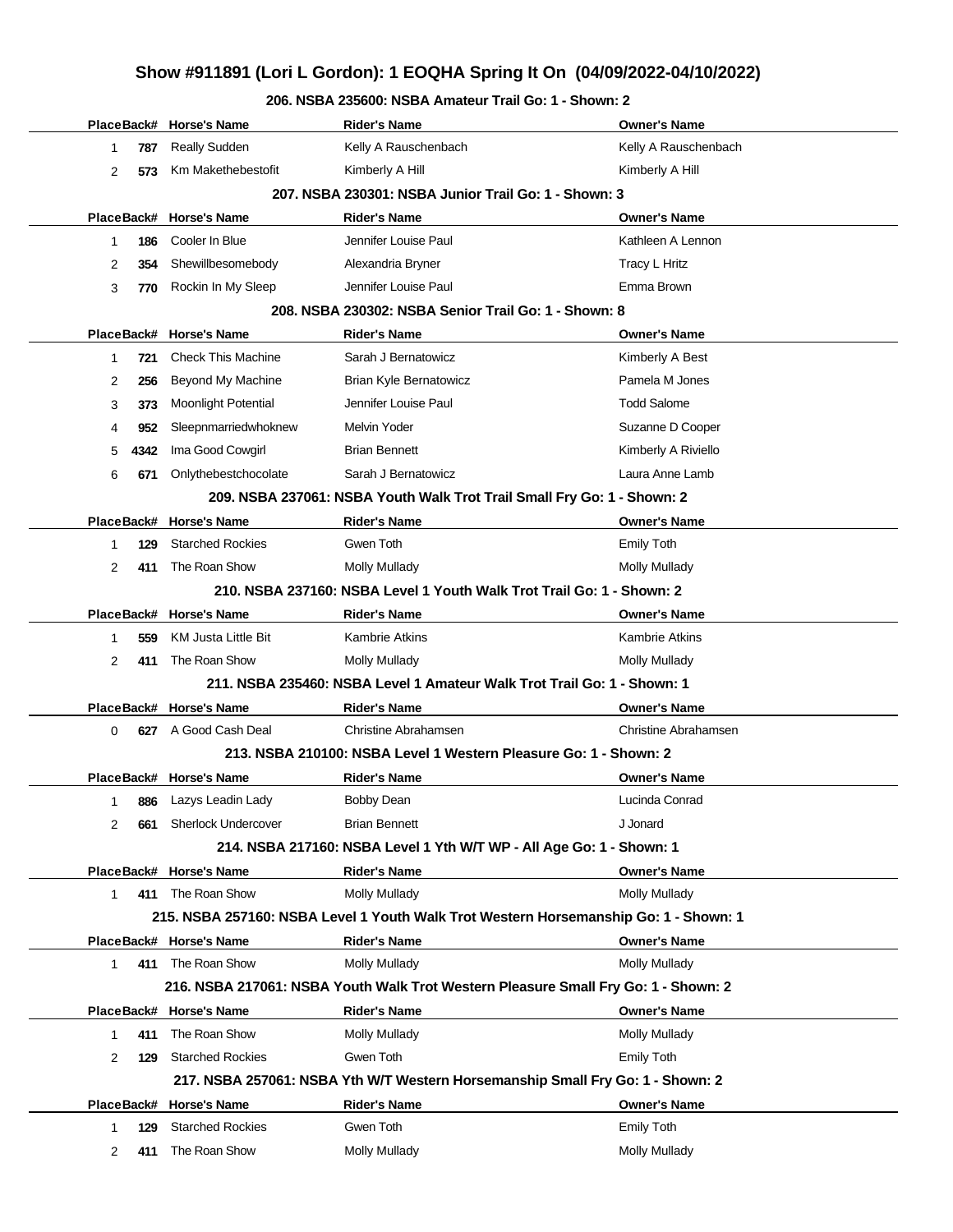**218. NSBA 215460: NSBA Level 1 Amateur Walk Trot Western Pleasure Go: 1 - Shown: 1**

|                       | PlaceBack# Horse's Name                         | <b>Rider's Name</b>                                                            | <b>Owner's Name</b>                           |
|-----------------------|-------------------------------------------------|--------------------------------------------------------------------------------|-----------------------------------------------|
| $\mathbf 1$           | 222 Good Hot N Extreme                          | Wendy Bernadino                                                                | Wendy Bernadino                               |
|                       |                                                 | 219. NSBA 255460: NSBA Level 1 Amateur Walk Trot Horsemanship Go: 1 - Shown: 2 |                                               |
|                       | PlaceBack# Horse's Name                         | <b>Rider's Name</b>                                                            | <b>Owner's Name</b>                           |
| 1                     | 627 A Good Cash Deal                            | Christine Abrahamsen                                                           | <b>Christine Abrahamsen</b>                   |
|                       |                                                 | 220. NSBA 210301: NSBA Junior Western Pleasure Go: 1 - Shown: 1                |                                               |
|                       |                                                 |                                                                                |                                               |
|                       | PlaceBack# Horse's Name<br>701 Im Sugar N Spice | <b>Rider's Name</b><br>Karen M Hornick                                         | <b>Owner's Name</b><br>Dennis & Debbie Martin |
| $\mathbf{1}$          |                                                 | 221, NSBA 217100: NSBA Level 1 Youth Western Pleasure Go: 1 - Shown: 8         |                                               |
|                       |                                                 |                                                                                |                                               |
|                       | PlaceBack# Horse's Name                         | <b>Rider's Name</b>                                                            | <b>Owner's Name</b>                           |
| 369<br>1              | Dontkissthismachine                             | Serrin A Whitt                                                                 | Serrin A Whitt                                |
| 2<br>953              | Dude Im Sleeping                                | Tianna S Cooper                                                                | Suzanne D Cooper                              |
|                       |                                                 | 222, NSBA 217303: NSBA Youth Western Pleasure 14-18 Go: 1 - Shown: 5           |                                               |
|                       | PlaceBack# Horse's Name                         | <b>Rider's Name</b>                                                            | <b>Owner's Name</b>                           |
| 701<br>1              | Im Sugar N Spice                                | Kylee Faith Wiseman                                                            | Dennis & Debbie Martin                        |
| $\overline{2}$<br>369 | Dontkissthismachine                             | Serrin A Whitt                                                                 | Serrin A Whitt                                |
| 3<br>758              | Smokin Hot Impulse                              | Rayna Fritsch                                                                  | Rayna Fritsch                                 |
|                       |                                                 | 223. NSBA 217302: NSBA Youth Western Pleasure 13 & Under Go: 1 - Shown: 6      |                                               |
|                       | PlaceBack# Horse's Name                         | <b>Rider's Name</b>                                                            | <b>Owner's Name</b>                           |
| $\mathbf{1}$<br>690   | Hez Rainey Made                                 | Eleanor Ott                                                                    | Londa Pickles                                 |
| 2<br>107              | <b>KM Genuinely Best</b>                        | Emma Grace Gore                                                                | Emma Grace Gore                               |
| 3<br>850              | How Bout At Midnight                            | <b>Kylie Davis</b>                                                             | <b>Kylie Davis</b>                            |
| 4<br>973              | Pure Goodness                                   | Nadia Tornik                                                                   | Nadia Tornik                                  |
|                       |                                                 | 224, NSBA 215408: NSBA Level 1 Amateur Western Pleasure Go: 1 - Shown: 1       |                                               |
|                       | PlaceBack# Horse's Name                         | <b>Rider's Name</b>                                                            | <b>Owner's Name</b>                           |
| $\mathbf{1}$<br>520   | Heza Dark Version                               | Jessica E Eagle                                                                | Abigail Eagle                                 |
|                       |                                                 | 225. NSBA 215606: NSBA Amateur Select Western Pleasure Go: 1 - Shown: 5        |                                               |
|                       | PlaceBack# Horse's Name                         | <b>Rider's Name</b>                                                            | <b>Owner's Name</b>                           |
| 661<br>1              | <b>Sherlock Undercover</b>                      | J Jonard                                                                       | J Jonard                                      |
| $\overline{2}$        | 271 Chasing Batterflies                         | Pamela M Jones                                                                 | Pamela M Jones                                |
| 3<br>721              | <b>Check This Machine</b>                       | Kimberly A Best                                                                | Kimberly A Best                               |
|                       |                                                 | 226. NSBA 215600: NSBA Amateur Western Pleasure Go: 1 - Shown: 1               |                                               |
|                       | PlaceBack# Horse's Name                         | <b>Rider's Name</b>                                                            | <b>Owner's Name</b>                           |
| $\mathbf{1}$<br>187   | Krymsun N Gold                                  | Kathleen A Lennon                                                              | Kathleen A Lennon                             |
|                       |                                                 | 227, NSBA 210302: NSBA Senior Western Pleasure Go: 1 - Shown: 3                |                                               |
|                       | PlaceBack# Horse's Name                         | <b>Rider's Name</b>                                                            | <b>Owner's Name</b>                           |
| 271<br>1              | <b>Chasing Batterflies</b>                      | Karen M Hornick                                                                | Pamela M Jones                                |
| $\overline{2}$<br>671 | Onlythebestchocolate                            | Sarah J Bernatowicz                                                            | Laura Anne Lamb                               |
|                       |                                                 | 228. NSBA 257100: NSBA Level 1 Youth Western Horsemanship Go: 1 - Shown: 6     |                                               |
|                       | PlaceBack# Horse's Name                         | <b>Rider's Name</b>                                                            | <b>Owner's Name</b>                           |
| 1<br>296              | Shez Burnin Hot                                 | Kailee Rife                                                                    | Kailee Rife                                   |
| 2<br>106              | <b>Blow The World Akiss</b>                     | Anna Minich                                                                    | Anna Minich                                   |
|                       |                                                 | 229. NSBA 257303: NSBA Youth Western Horsemanship 14-18 Go: 1 - Shown: 8       |                                               |
|                       | PlaceBack# Horse's Name                         | <b>Rider's Name</b>                                                            | <b>Owner's Name</b>                           |
| 820<br>1              | Body Like A Back Rd                             | Julie Christine Lee                                                            | Julie Christine Lee                           |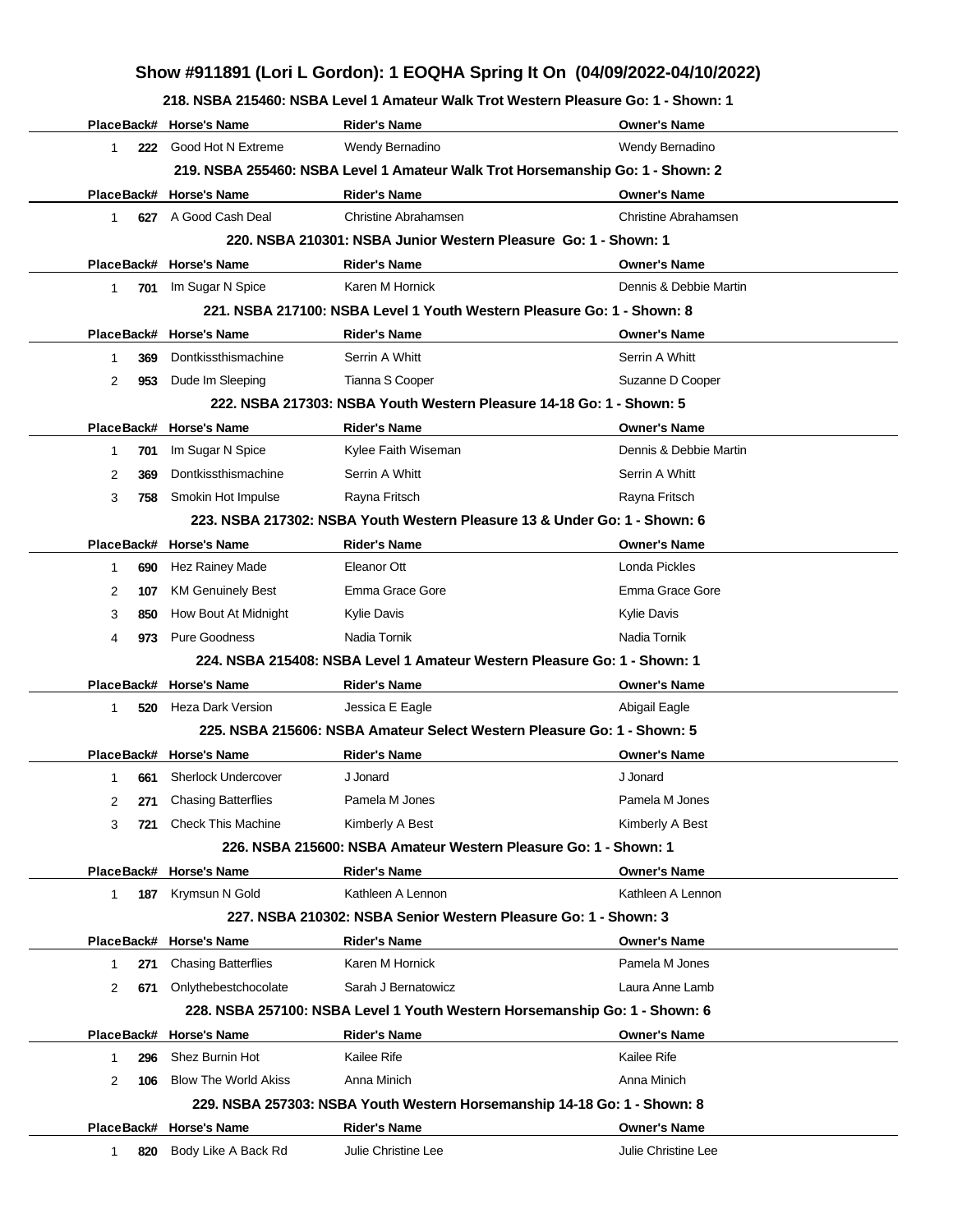|    |            |                             |                                                                               | Show #911891 (Lori L Gordon): 1 EOQHA Spring It On (04/09/2022-04/10/2022) |
|----|------------|-----------------------------|-------------------------------------------------------------------------------|----------------------------------------------------------------------------|
| 2  | 952        | Sleepnmarriedwhoknew        | Tianna S Cooper                                                               | Suzanne D Cooper                                                           |
| 3  | 818        | <b>Gettin Rich N Famous</b> | Maegan E Pearson                                                              | Maegan E Pearson                                                           |
| 4  | 429        | Drinks R On Me              | <b>Blaise Runyon</b>                                                          | <b>Blaise Runyon</b>                                                       |
| 5  | 173        | Certain Valor               | Gabriella Madison Lohrenz                                                     | Gabriella Madison Lohrenz                                                  |
|    |            |                             | 230. NSBA 257302: NSBA Youth Western Horsemanship 13 & Under Go: 1 - Shown: 4 |                                                                            |
|    |            | PlaceBack# Horse's Name     | <b>Rider's Name</b>                                                           | <b>Owner's Name</b>                                                        |
| 1  | 107        | <b>KM Genuinely Best</b>    | Emma Grace Gore                                                               | Emma Grace Gore                                                            |
| 2  | 690        | Hez Rainey Made             | Eleanor Ott                                                                   | Londa Pickles                                                              |
| 3  | 120        | Man Im Sassy                | Isabella Hamilton                                                             | <b>Isabella Hamilton</b>                                                   |
| 4  | 850        | How Bout At Midnight        | <b>Kylie Davis</b>                                                            | <b>Kylie Davis</b>                                                         |
|    |            |                             | 231. NSBA 255400: NSBA Level 1 Amateur Western Horsemanship Go: 1 - Shown: 6  |                                                                            |
|    |            | PlaceBack# Horse's Name     | <b>Rider's Name</b>                                                           | <b>Owner's Name</b>                                                        |
| 1  | 290        | Movin On Up                 | Amanda Moore                                                                  | Amanda Moore                                                               |
| 2  | 575        | Simply One Hot              | <b>Grace Philpot</b>                                                          | Keri Philpot                                                               |
|    |            |                             | 232. NSBA 256606: NSBA Select Amateur Western Horsemanship Go: 1 - Shown: 5   |                                                                            |
|    |            | PlaceBack# Horse's Name     | <b>Rider's Name</b>                                                           | <b>Owner's Name</b>                                                        |
| 1  | 721        | <b>Check This Machine</b>   | Kimberly A Best                                                               | Kimberly A Best                                                            |
| 2  | 4342       | Ima Good Cowgirl            | Kimberly A Riviello                                                           | Kimberly A Riviello                                                        |
| 3  | 153        | Simply Good Times           | Suzanne M Mocniak                                                             | Suzanne M Mocniak                                                          |
| 4  | 48         | Gota Lota Assets            | Denise A Folck                                                                | Denise A Folck                                                             |
|    |            |                             | 233. NSBA 255600: NSBA Amateur Western Horsemanship Go: 1 - Shown: 5          |                                                                            |
|    |            | PlaceBack# Horse's Name     | <b>Rider's Name</b>                                                           | <b>Owner's Name</b>                                                        |
| 1  | 787        | <b>Really Sudden</b>        | Kelly A Rauschenbach                                                          | Kelly A Rauschenbach                                                       |
| 2  | 441        | A Cool Lazy                 | Sara Oler                                                                     | Sara Oler                                                                  |
| 3  | 2324       | <b>Certainly Well Made</b>  | <b>Taylor R Foster</b>                                                        | Nancy Foster                                                               |
| 4  | 520        | Heza Dark Version           | Jessica E Eagle                                                               | Abigail Eagle                                                              |
|    |            |                             | 234. NSBA 240100: NSBA Level 1 Western Riding Go: 1 - Shown: 1                |                                                                            |
|    |            | PlaceBack# Horse's Name     | Rider's Name                                                                  | <b>Owner's Name</b>                                                        |
| DQ |            | 952 Sleepnmarriedwhoknew    | Melvin Yoder                                                                  | Suzanne D Cooper                                                           |
|    |            |                             | 235. NSBA 247100: NSBA Level 1 Youth Western Riding Go: 1 - Shown: 2          |                                                                            |
|    |            | PlaceBack# Horse's Name     | Rider's Name                                                                  | <b>Owner's Name</b>                                                        |
| 1  | 429        | Drinks R On Me              | <b>Blaise Runyon</b>                                                          | <b>Blaise Runyon</b>                                                       |
| DQ | 952        | Sleepnmarriedwhoknew        | Tianna S Cooper                                                               | Suzanne D Cooper                                                           |
|    |            |                             | 236. NSBA 247300: NSBA Youth Western Riding - All Age Go: 1 - Shown: 1        |                                                                            |
|    | PlaceBack# | <b>Horse's Name</b>         | Rider's Name                                                                  | <b>Owner's Name</b>                                                        |
| DQ | 820        | Body Like A Back Rd         | Julie Christine Lee                                                           | Julie Christine Lee                                                        |
|    |            |                             | 237. NSBA 245400: NSBA Level 1 Amateur Western Riding Go: 1 - Shown: 2        |                                                                            |
|    |            | PlaceBack# Horse's Name     | <b>Rider's Name</b>                                                           | <b>Owner's Name</b>                                                        |
| 1  | 2324       | <b>Certainly Well Made</b>  | <b>Taylor R Foster</b>                                                        | Nancy Foster                                                               |
| DQ | 187        | Krymsun N Gold              | Kathleen A Lennon                                                             | Kathleen A Lennon                                                          |
|    |            |                             | 239. NSBA 245600: NSBA Amateur Western Riding Go: 1 - Shown: 2                |                                                                            |
|    |            | PlaceBack# Horse's Name     | Rider's Name                                                                  | <b>Owner's Name</b>                                                        |
| 1  | 787        | Really Sudden               | Kelly A Rauschenbach                                                          | Kelly A Rauschenbach                                                       |
| 2  | 187        | Krymsun N Gold              | Kathleen A Lennon                                                             | Kathleen A Lennon                                                          |
|    |            |                             | 240. NSBA 240300: NSBA Open Western Riding Go: 1 - Shown: 2                   |                                                                            |
|    |            | PlaceBack# Horse's Name     | Rider's Name                                                                  | <b>Owner's Name</b>                                                        |
|    |            |                             |                                                                               |                                                                            |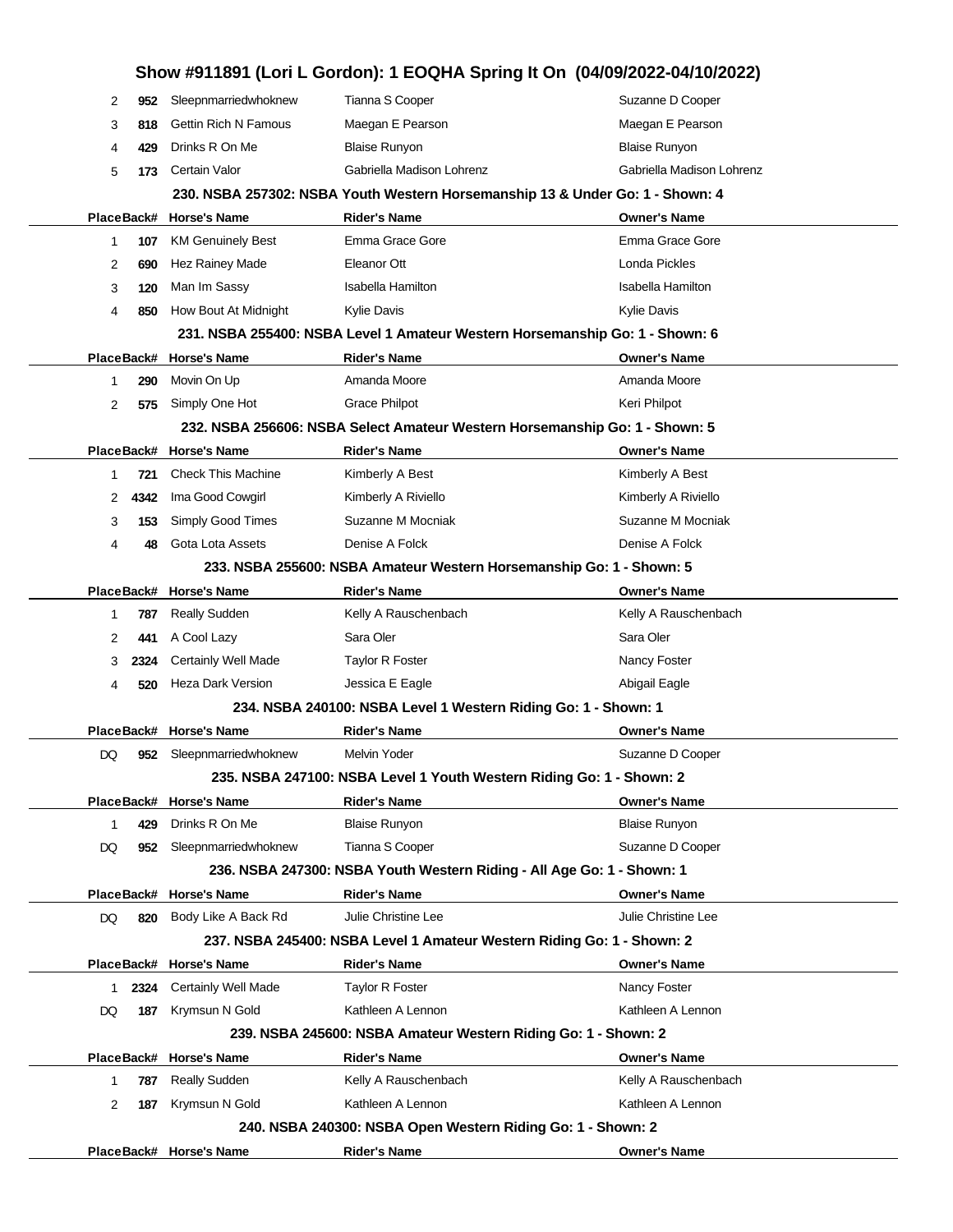|              |      |                             | Show #911891 (Lori L Gordon): 1 EOQHA Spring It On (04/09/2022-04/10/2022)     |                                |
|--------------|------|-----------------------------|--------------------------------------------------------------------------------|--------------------------------|
| 0            | 787  | <b>Really Sudden</b>        | <b>Brian Kyle Bernatowicz</b>                                                  | Kelly A Rauschenbach           |
| DQ           | 256  | Beyond My Machine           | <b>Brian Kyle Bernatowicz</b>                                                  | Pamela M Jones                 |
|              |      |                             | 241. NSBA 249003: NSBA Youth Ranch Riding Go: 1 - Shown: 4                     |                                |
|              |      | PlaceBack# Horse's Name     | <b>Rider's Name</b>                                                            | <b>Owner's Name</b>            |
| 1            | 955  | <b>SDP Got Fancy Genes</b>  | Tianna S Cooper                                                                | Suzanne D Cooper               |
| 2            | 557  | <b>Hot Little Desire</b>    | Kailee Rife                                                                    | <b>Kailee Rife</b>             |
| 3            | 589  | Voodoo Doll                 | Ryan Jay Mau                                                                   | Jessica Clutter                |
| 4            | 710  | Our Spooks Einshine         | Anna LeGault                                                                   | Anna LeGault                   |
|              |      |                             | 242. NSBA 249600: NSBA Amateur Ranch Riding Go: 1 - Shown: 1                   |                                |
|              |      | PlaceBack# Horse's Name     | <b>Rider's Name</b>                                                            | <b>Owner's Name</b>            |
| 1.           | 2108 | <b>Smokin Custom Crome</b>  | Kristin Patton                                                                 | Four Star Quarter Horse        |
|              |      |                             | 243. NSBA 249300: NSBA Open Ranch Riding Go: 1 - Shown: 1                      |                                |
|              |      | PlaceBack# Horse's Name     | <b>Rider's Name</b>                                                            | <b>Owner's Name</b>            |
| $\mathbf{1}$ | 2108 | <b>Smokin Custom Crome</b>  | Kristin Patton                                                                 | <b>Four Star Quarter Horse</b> |
|              |      |                             | 255. NSBA 207100: NSBA Level 1 Youth Showmanship At Halter Go: 1 - Shown: 9    |                                |
|              |      | PlaceBack# Horse's Name     | <b>Rider's Name</b>                                                            | <b>Owner's Name</b>            |
| 1            | 59   | Im A Platinum Shot          | Madelynn Rose Sullivan                                                         | Jennifer L Sullivan            |
| 2            | 58   | <b>Diesel Dixie</b>         | Morgan Cutright                                                                | Morgan Cutright                |
| 3            | 369  | Dontkissthismachine         | Serrin A Whitt                                                                 | Serrin A Whitt                 |
| 4            | 243  | Hes A Hot Mess              | Eliza Plum                                                                     | Eliza Plum                     |
|              |      |                             | 256. NSBA 207303: NSBA Youth Showmanship At Halter 14-18 Go: 1 - Shown: 8      |                                |
|              |      | PlaceBack# Horse's Name     | <b>Rider's Name</b>                                                            | <b>Owner's Name</b>            |
| 1            | 664  | <b>Western Revolution</b>   | Kendel E Bachey                                                                | Kendel E Bachey                |
| 2            | 767  | <b>Countin Downthehours</b> | <b>Brandy Warvel</b>                                                           | <b>Brandy Warvel</b>           |
| 3            | 296  | Shez Burnin Hot             | Kailee Rife                                                                    | <b>Kailee Rife</b>             |
| 4            | 243  | Hes A Hot Mess              | Eliza Plum                                                                     | Eliza Plum                     |
| 5            | 369  | Dontkissthismachine         | Serrin A Whitt                                                                 | Serrin A Whitt                 |
| 6            | 818  | <b>Gettin Rich N Famous</b> | Maegan E Pearson                                                               | Maegan E Pearson               |
|              |      |                             | 257. NSBA 207302: NSBA Youth Showmanship At Halter 13 & Under Go: 1 - Shown: 5 |                                |
|              |      | PlaceBack# Horse's Name     | <b>Rider's Name</b>                                                            | <b>Owner's Name</b>            |
| 1            | 690  | Hez Rainey Made             | Eleanor Ott                                                                    | Londa Pickles                  |
| 2            | 107  | <b>KM Genuinely Best</b>    | Emma Grace Gore                                                                | Emma Grace Gore                |
| 3            | 948  | Repeated By Diva            | Ava Hamilton                                                                   | Sara Hamilton                  |
| 4            | 120  | Man Im Sassy                | <b>Isabella Hamilton</b>                                                       | Isabella Hamilton              |
|              |      |                             | 258. NSBA 205400: NSBA Level 1 Amateur Showmanship At Halter Go: 1 - Shown: 5  |                                |
|              |      | PlaceBack# Horse's Name     | <b>Rider's Name</b>                                                            | <b>Owner's Name</b>            |
| 1            | 418  | The Natural Version         | <b>Emmerson Kruse</b>                                                          | <b>Emmerson Kruse</b>          |
| 2            | 767  | <b>Countin Downthehours</b> | Danielle Westbrook                                                             | <b>Brandy Warvel</b>           |
| 3            | 424  | My Chex Is Good             | Chloe M Larson                                                                 | Chloe M Larson                 |
|              |      |                             | 259. NSBA 206606: NSBA Select Amateur Showmanship At Halter Go: 1 - Shown: 4   |                                |
|              |      | PlaceBack# Horse's Name     | <b>Rider's Name</b>                                                            | <b>Owner's Name</b>            |
| 1            | 48   | Gota Lota Assets            | Denise A Folck                                                                 | Denise A Folck                 |
| 2            | 721  | <b>Check This Machine</b>   | Kimberly A Best                                                                | Kimberly A Best                |
| 3            | 153  | Simply Good Times           | Suzanne M Mocniak                                                              | Suzanne M Mocniak              |
|              |      |                             | 260. NSBA 205600: NSBA Amateur Showmanship At Halter Go: 1 - Shown: 6          |                                |
|              |      | PlaceBack# Horse's Name     | <b>Rider's Name</b>                                                            | <b>Owner's Name</b>            |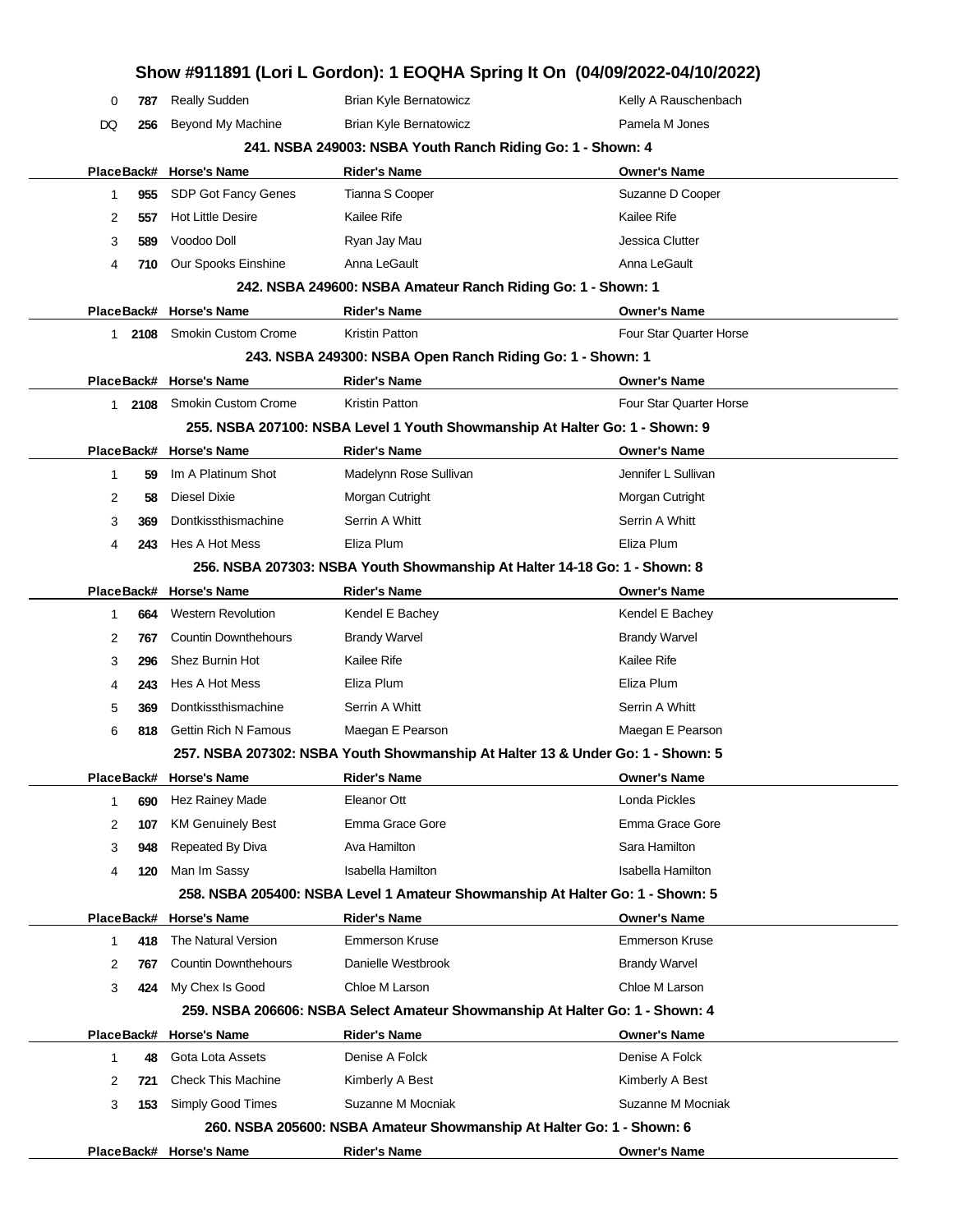|            |                          |                                                                         | Show #911891 (Lori L Gordon): 1 EOQHA Spring It On (04/09/2022-04/10/2022)   |
|------------|--------------------------|-------------------------------------------------------------------------|------------------------------------------------------------------------------|
| 520<br>1   | Heza Dark Version        | Jessica E Eagle                                                         | Abigail Eagle                                                                |
| 2<br>787   | Really Sudden            | Kelly A Rauschenbach                                                    | Kelly A Rauschenbach                                                         |
| 3<br>244   | Forevernalwayscowboy     | Sarah E Shaheen                                                         | Sarah E Shaheen                                                              |
| 4<br>441   | A Cool Lazy              | Sara Oler                                                               | Sara Oler                                                                    |
|            |                          | 261. NSBA 207061: NSBA Yth W/T SMS At Halter Small Fry Go: 1 - Shown: 2 |                                                                              |
| PlaceBack# | <b>Horse's Name</b>      | <b>Rider's Name</b>                                                     | <b>Owner's Name</b>                                                          |
| 129<br>1   | <b>Starched Rockies</b>  | Gwen Toth                                                               | <b>Emily Toth</b>                                                            |
| 2<br>411   | The Roan Show            | <b>Molly Mullady</b>                                                    | Molly Mullady                                                                |
|            |                          |                                                                         | 262. NSBA 200684: NSBA Amateur Performance Halter Mares Go: 1 - Shown: 1     |
| PlaceBack# | <b>Horse's Name</b>      | <b>Rider's Name</b>                                                     | <b>Owner's Name</b>                                                          |
| 0<br>886   | Lazys Leadin Lady        | Lucinda Conrad                                                          | Lucinda Conrad                                                               |
|            |                          | 302. NSBA 220100: NSBA Level 1 Hunter Under Saddle Go: 1 - Shown: 1     |                                                                              |
| PlaceBack# | <b>Horse's Name</b>      | <b>Rider's Name</b>                                                     | <b>Owner's Name</b>                                                          |
| 1<br>278   | Shop Class               | <b>Bobby Dean</b>                                                       | Lexi Reger                                                                   |
|            |                          |                                                                         | 303. NSBA 227100: NSBA Level 1 Youth Hunter Under Saddle Go: 1 - Shown: 8    |
| PlaceBack# | <b>Horse's Name</b>      | <b>Rider's Name</b>                                                     | <b>Owner's Name</b>                                                          |
| 243<br>1   | Hes A Hot Mess           | Eliza Plum                                                              | Eliza Plum                                                                   |
| 2<br>369   | Dontkissthismachine      | Serrin A Whitt                                                          | Serrin A Whitt                                                               |
| 3<br>559   | KM Justa Little Bit      | <b>Kambrie Atkins</b>                                                   | Kambrie Atkins                                                               |
|            |                          | 304. NSBA 227303: NSBA Youth Hunter Under Saddle 14-18 Go: 1 - Shown: 4 |                                                                              |
| PlaceBack# | <b>Horse's Name</b>      | <b>Rider's Name</b>                                                     | <b>Owner's Name</b>                                                          |
| 243<br>1   | Hes A Hot Mess           | Eliza Plum                                                              | Eliza Plum                                                                   |
| 2<br>758   | Smokin Hot Impulse       | Rayna Fritsch                                                           | Rayna Fritsch                                                                |
| 3<br>278   | Shop Class               | Lexi Reger                                                              | Lexi Reger                                                                   |
| 4<br>735   | Duplicated In Iron       | Addison Johnson                                                         | Addison Johnson                                                              |
|            |                          |                                                                         | 305. NSBA 227302: NSBA Youth Hunter Under Saddle 13 & Under Go: 1 - Shown: 5 |
|            | PlaceBack# Horse's Name  | Rider's Name                                                            | <b>Owner's Name</b>                                                          |
| 690<br>1   | Hez Rainey Made          | Eleanor Ott                                                             | Londa Pickles                                                                |
| 2<br>948   | Repeated By Diva         | Ava Hamilton                                                            | Sara Hamilton                                                                |
| 3<br>559   | KM Justa Little Bit      | <b>Kambrie Atkins</b>                                                   | <b>Kambrie Atkins</b>                                                        |
|            |                          | 306. NSBA 220301: NSBA Junior Hunter Under Saddle Go: 1 - Shown: 3      |                                                                              |
|            | PlaceBack# Horse's Name  | <b>Rider's Name</b>                                                     | <b>Owner's Name</b>                                                          |
| 1<br>699   | Hez Blazing Brave        | Hilary Hoffman                                                          | Hilary Hoffman                                                               |
| 2<br>801   | Always Unforgettable     | <b>Madison Hallas</b>                                                   | <b>Taylor Petrie</b>                                                         |
| 3<br>278   | Shop Class               | <b>Bobby Dean</b>                                                       | Lexi Reger                                                                   |
|            |                          |                                                                         | 307. NSBA 225400: NSBA Level 1 Amateur Hunter Under Saddle Go: 1 - Shown: 4  |
|            | PlaceBack# Horse's Name  | <b>Rider's Name</b>                                                     | <b>Owner's Name</b>                                                          |
| 677<br>1   | Uptowne Funk             | <b>Riley Geiger</b>                                                     | <b>Riley Geiger</b>                                                          |
| 2<br>520   | <b>Heza Dark Version</b> | Jessica E Eagle                                                         | Abigail Eagle                                                                |
| 3<br>897   | MayB It Waz Memphis      | Mara Carducci                                                           | Mara Carducci                                                                |
|            |                          |                                                                         | 308. NSBA 226600: NSBA Select Amateur Hunter Under Saddle Go: 1 - Shown: 1   |
| PlaceBack# | <b>Horse's Name</b>      | <b>Rider's Name</b>                                                     | <b>Owner's Name</b>                                                          |
| 1<br>740   | Nighttime Cowboy         | Janet L Daltner                                                         | Janet L Daltner                                                              |
|            |                          | 309. NSBA 225600: NSBA Amateur Hunter Under Saddle Go: 1 - Shown: 2     |                                                                              |
| PlaceBack# | <b>Horse's Name</b>      | <b>Rider's Name</b>                                                     | <b>Owner's Name</b>                                                          |
| 1<br>677   | Uptowne Funk             | <b>Riley Geiger</b>                                                     | <b>Riley Geiger</b>                                                          |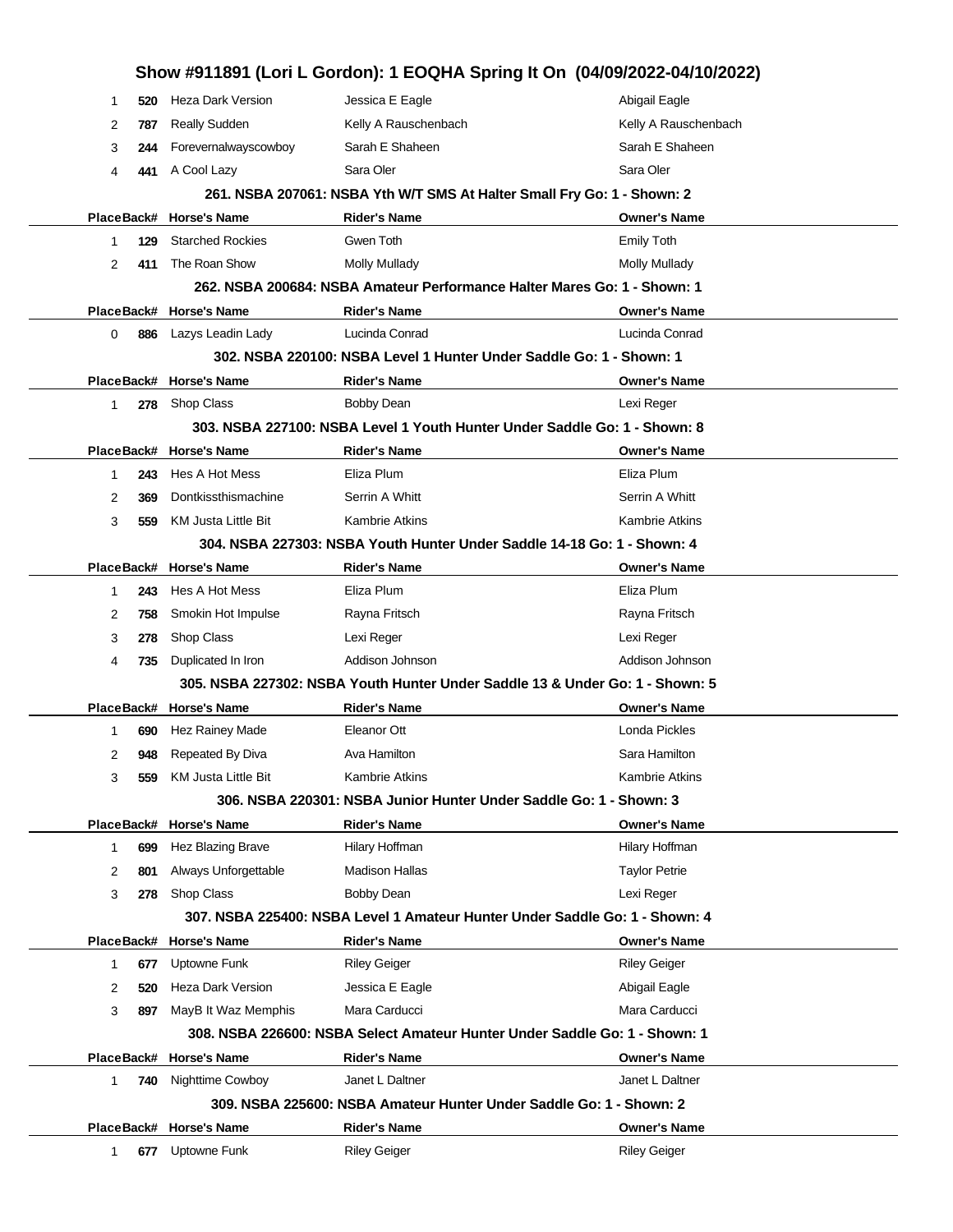|   |        |                             |                                                          | Show #911891 (Lori L Gordon): 1 EOQHA Spring It On (04/09/2022-04/10/2022)            |
|---|--------|-----------------------------|----------------------------------------------------------|---------------------------------------------------------------------------------------|
| 2 |        | 273 Aloquence               | Robin Hillega-Hobdy                                      | Robin Hillega-Hobdy                                                                   |
|   |        |                             |                                                          | 310. NSBA 220302: NSBA Senior Hunter Under Saddle Go: 1 - Shown: 1                    |
|   |        | PlaceBack# Horse's Name     | <b>Rider's Name</b>                                      | <b>Owner's Name</b>                                                                   |
| 1 | 735    | Duplicated In Iron          | Addison Johnson                                          | Addison Johnson                                                                       |
|   |        |                             |                                                          | 311. NSBA 227160: NSBA Level 1 Yth W/T HUS - All Age Go: 1 - Shown: 2                 |
|   |        | PlaceBack# Horse's Name     | <b>Rider's Name</b>                                      | <b>Owner's Name</b>                                                                   |
| 1 | 411    | The Roan Show               | <b>Molly Mullady</b>                                     | Molly Mullady                                                                         |
| 2 | 836    | Zippos Only Boy             | Giavonna Cancelliere                                     | Giavonna Cancelliere                                                                  |
|   |        |                             |                                                          | 312. NSBA 267160: NSBA Level 1 Youth Walk Trot Hunt Seat Equitation Go: 1 - Shown: 2  |
|   |        | PlaceBack# Horse's Name     | <b>Rider's Name</b>                                      | <b>Owner's Name</b>                                                                   |
| 1 | 411    | The Roan Show               | Molly Mullady                                            | Molly Mullady                                                                         |
| 2 | 836    | Zippos Only Boy             | Giavonna Cancelliere                                     | Giavonna Cancelliere                                                                  |
|   |        |                             |                                                          | 313. NSBA 227061: NSBA Youth Walk Trot Hunter Under Saddle Small Fry Go: 1 - Shown: 2 |
|   |        | PlaceBack# Horse's Name     | <b>Rider's Name</b>                                      | <b>Owner's Name</b>                                                                   |
| 1 | 129    | <b>Starched Rockies</b>     | Gwen Toth                                                | <b>Emily Toth</b>                                                                     |
| 2 | 411    | The Roan Show               | <b>Molly Mullady</b>                                     | Molly Mullady                                                                         |
|   |        |                             |                                                          | 314. NSBA 267061: NSBA Yth W/T Hunt Seat Eq - Small Fry Go: 1 - Shown: 2              |
|   |        | PlaceBack# Horse's Name     | <b>Rider's Name</b>                                      | <b>Owner's Name</b>                                                                   |
| 1 | 129    | <b>Starched Rockies</b>     | Gwen Toth                                                | <b>Emily Toth</b>                                                                     |
| 2 | 411    | The Roan Show               | <b>Molly Mullady</b>                                     | Molly Mullady                                                                         |
|   |        |                             |                                                          | 317. NSBA 267100: NSBA Level 1 Youth Hunt Seat Equitation Go: 1 - Shown: 8            |
|   |        | PlaceBack# Horse's Name     | <b>Rider's Name</b>                                      | <b>Owner's Name</b>                                                                   |
| 1 | 948    | Repeated By Diva            | Ava Hamilton                                             | Sara Hamilton                                                                         |
| 2 | 58     | Diesel Dixie                | Morgan Cutright                                          | Morgan Cutright                                                                       |
| 3 | 106    | <b>Blow The World Akiss</b> | Anna Minich                                              | Anna Minich                                                                           |
|   |        |                             |                                                          | 318. NSBA 267303: NSBA Youth Hunt Seat Equitation 14-18 Go: 1 - Shown: 6              |
|   |        | PlaceBack# Horse's Name     | <b>Rider's Name</b>                                      | <b>Owner's Name</b>                                                                   |
| 1 | 818    | <b>Gettin Rich N Famous</b> | Maegan E Pearson                                         | Maegan E Pearson                                                                      |
| 2 | 106    | <b>Blow The World Akiss</b> | Anna Minich                                              | Anna Minich                                                                           |
| 3 | 952    | Sleepnmarriedwhoknew        | Tianna S Cooper                                          | Suzanne D Cooper                                                                      |
|   |        |                             |                                                          | 319. NSBA 267302: NSBA Youth Hunt Seat Equitation 13 & Under Go: 1 - Shown: 3         |
|   |        | PlaceBack# Horse's Name     | <b>Rider's Name</b>                                      | <b>Owner's Name</b>                                                                   |
| 1 | 690    | Hez Rainey Made             | Eleanor Ott                                              | Londa Pickles                                                                         |
| 2 | 948    | Repeated By Diva            | Ava Hamilton                                             | Sara Hamilton                                                                         |
| 3 | 120    | Man Im Sassy                | <b>Isabella Hamilton</b>                                 | <b>Isabella Hamilton</b>                                                              |
|   |        |                             |                                                          | 320. NSBA 265400: NSBA Level 1 Amateur Hunt Seat Equitation Go: 1 - Shown: 4          |
|   |        | PlaceBack# Horse's Name     | <b>Rider's Name</b>                                      | <b>Owner's Name</b>                                                                   |
| 1 | 575    | Simply One Hot              | Grace Philpot                                            | Keri Philpot                                                                          |
| 2 | 520    | Heza Dark Version           | Jessica E Eagle                                          | Abigail Eagle                                                                         |
| 3 | 4342   | Ima Good Cowgirl            | Kimberly A Riviello                                      | Kimberly A Riviello                                                                   |
|   |        |                             |                                                          | 322. NSBA 265600: NSBA Amateur Hunt Seat Equitation Go: 1 - Shown: 2                  |
|   |        | PlaceBack# Horse's Name     | <b>Rider's Name</b>                                      | <b>Owner's Name</b>                                                                   |
|   | 1 2324 | <b>Certainly Well Made</b>  | <b>Taylor R Foster</b>                                   | Nancy Foster                                                                          |
|   |        |                             | 1012. AQHA 101200: Grand Champion Mares Go: 1 - Shown: 3 |                                                                                       |
|   |        | PlaceBack# Horse's Name     | <b>Rider's Name</b>                                      | <b>Owner's Name</b>                                                                   |
| 1 | 603    | <b>FG Mesmerized</b>        | Dewey Smith                                              | Tammi M Smith                                                                         |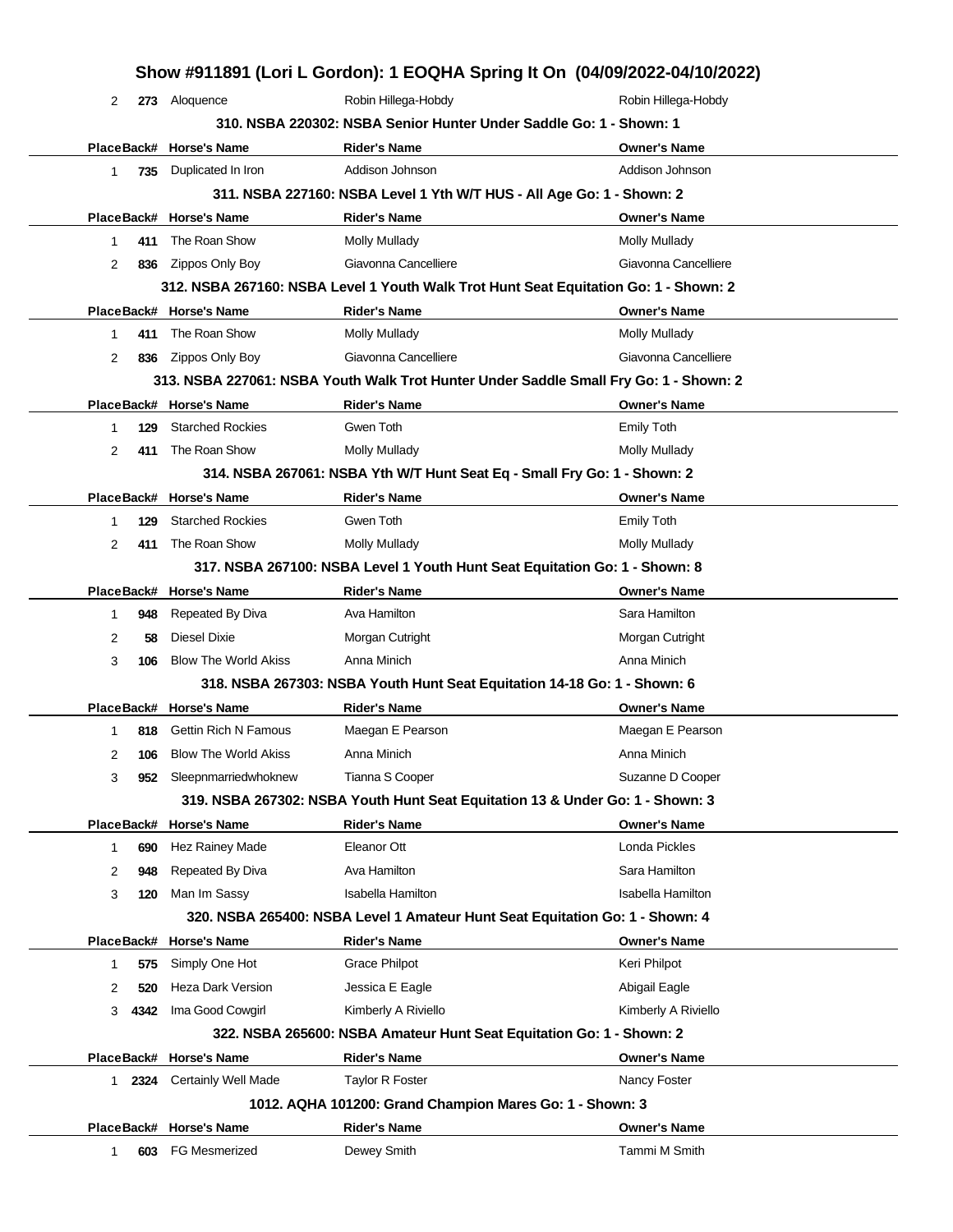**1013. AQHA 101300: Reserve Champion Mare Go: 1 - Shown: 5**

|            | PlaceBack# Horse's Name  | <b>Rider's Name</b>                                                | <b>Owner's Name</b>  |
|------------|--------------------------|--------------------------------------------------------------------|----------------------|
| 1          | 602 Sheza Premadonna     | <b>Colton Smith</b>                                                | Dewey Smith          |
|            |                          | 1014. AQHA 101400: Grand Champion Geldings Go: 1 - Shown: 4        |                      |
| PlaceBack# | <b>Horse's Name</b>      | <b>Rider's Name</b>                                                | <b>Owner's Name</b>  |
| 1          | 604 Fearles Premo        | Dewey Smith                                                        | Lisa Scott-Reiss     |
|            |                          | 1015. AQHA 101500: Reserve Champion Gelding Go: 1 - Shown: 10      |                      |
|            | PlaceBack# Horse's Name  | <b>Rider's Name</b>                                                | <b>Owner's Name</b>  |
| 1          | 978 One Silent Secret    | <b>Matthew Claypool</b>                                            | Ralph C Craft        |
|            |                          | 2012. AQHA 201200: Amt Grand Champion Mares Go: 1 - Shown: 3       |                      |
|            | PlaceBack# Horse's Name  | <b>Rider's Name</b>                                                | <b>Owner's Name</b>  |
| 1          | 602 Sheza Premadonna     | Tammi M Smith                                                      | Dewey Smith          |
|            |                          | 2013. AQHA 201300: Amt Reserve Champion Mare Go: 1 - Shown: 5      |                      |
|            | PlaceBack# Horse's Name  | <b>Rider's Name</b>                                                | <b>Owner's Name</b>  |
| 1<br>290   | Movin On Up              | Amanda Moore                                                       | Amanda Moore         |
|            |                          | 2014. AQHA 201400: Amt Grand Champion Gelding Go: 1 - Shown: 4     |                      |
| PlaceBack# | <b>Horse's Name</b>      | <b>Rider's Name</b>                                                | <b>Owner's Name</b>  |
| 1          | 604 Fearles Premo        | Lisa Scott-Reiss                                                   | Lisa Scott-Reiss     |
|            |                          | 2015. AQHA 201500: Amt Reserve Champion Gelding Go: 1 - Shown: 11  |                      |
|            | PlaceBack# Horse's Name  | <b>Rider's Name</b>                                                | <b>Owner's Name</b>  |
| 1          | 575 Simply One Hot       | <b>Grace Philpot</b>                                               | Keri Philpot         |
|            |                          | 4012. AQHA 401200: Youth Grand Champion Mares Go: 1 - Shown: 4     |                      |
|            | PlaceBack# Horse's Name  | <b>Rider's Name</b>                                                | <b>Owner's Name</b>  |
| 603<br>1   | <b>FG Mesmerized</b>     | <b>Colton Smith</b>                                                | Tammi M Smith        |
|            |                          | 4013. AQHA 401300: Youth Reserve Champion Mares Go: 1 - Shown: 5   |                      |
|            | PlaceBack# Horse's Name  | <b>Rider's Name</b>                                                | <b>Owner's Name</b>  |
| 163<br>1   | Impulsed By Flash        | Mary Caroline Minich                                               | Mary Caroline Minich |
|            |                          | 4014. AQHA 401400: Youth Grand Champion Geldings Go: 1 - Shown: 6  |                      |
|            | PlaceBack# Horse's Name  | <b>Rider's Name</b>                                                | <b>Owner's Name</b>  |
| 1<br>150   | Rockmelikeyameanit       | Carlee Brown                                                       | Lauren N Brown       |
|            |                          | 4015. AQHA 401500: Youth Reserve Champion Gelding Go: 1 - Shown: 9 |                      |
|            | PlaceBack# Horse's Name  | <b>Rider's Name</b>                                                | <b>Owner's Name</b>  |
| 1          | 226 Km Best Man Standing | Maddy J Pavlica                                                    | Maddy J Pavlica      |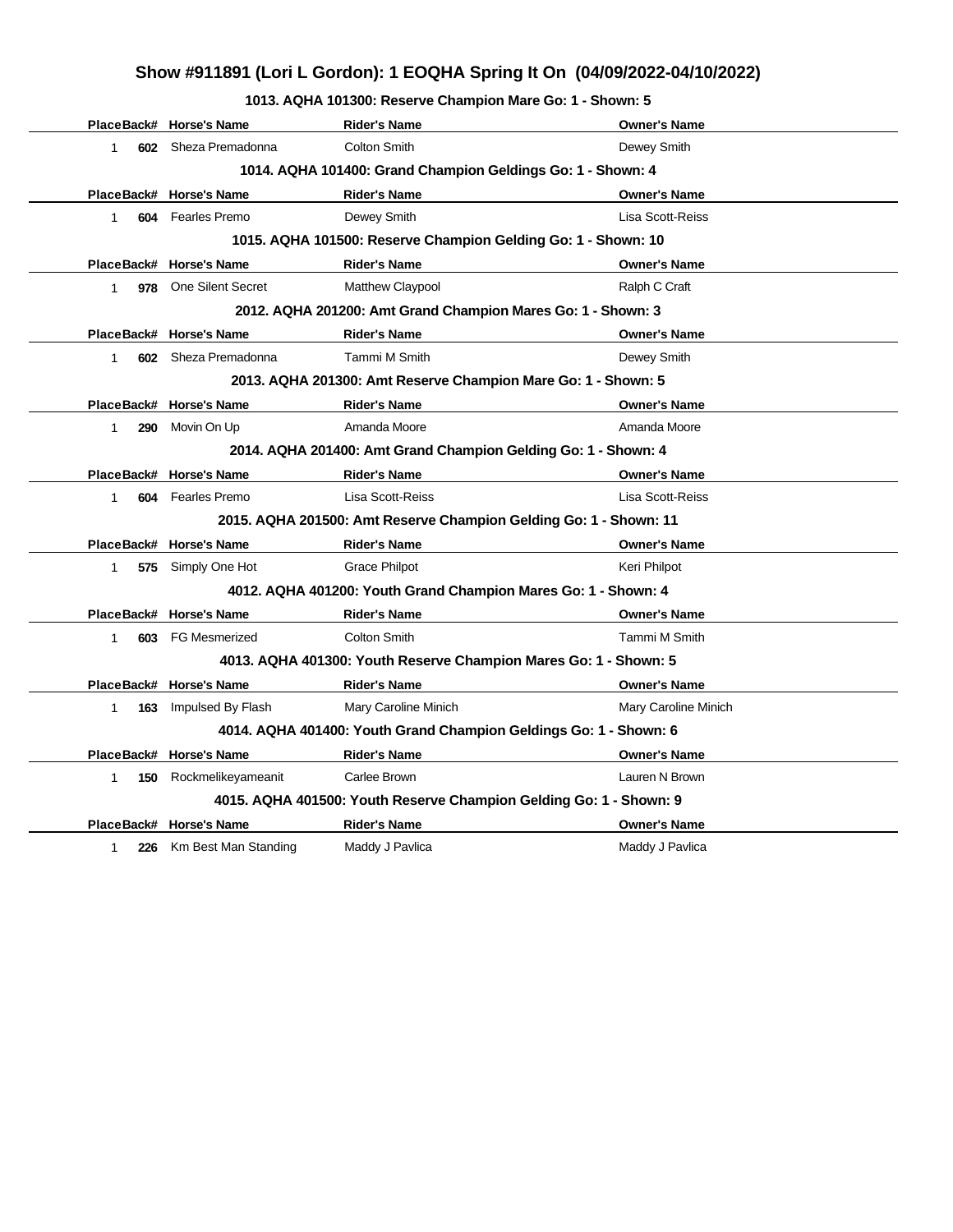# **Show #911892 (Tammy Braham): 1 EOQHA Spring It On (04/09/2022-04/10/2022)**

### **1. AQHA 138004: L1 Trail Go: 1 - Shown: 36**

|    |            | PlaceBack# Horse's Name     | <b>Rider's Name</b>                               | <b>Owner's Name</b>      |
|----|------------|-----------------------------|---------------------------------------------------|--------------------------|
| 1  | 770        | Rockin In My Sleep          | Jennifer Louise Paul                              | Emma Brown               |
| 2  | 209        | <b>KM Members Only</b>      | Brian Kyle Bernatowicz                            | Laura Anne Lamb          |
| 3  | 975        | LS Im Chippin Good          | <b>Brent Maxwell</b>                              | Michele Roberts          |
| 4  | 941        | <b>VS Fatal Attraction</b>  | Marion E Troyer                                   | Rebecca Hazek            |
| 5  | 186        | Cooler In Blue              | Jennifer Louise Paul                              | Kathleen A Lennon        |
| 6  | 520        | Heza Dark Version           | Elizabeth A Yoder                                 | Abigail Eagle            |
| 7  | 145        | Eyell Be The Rock           | Jennifer Louise Paul                              | Mallory J Wachob         |
| 8  | 720        | This Selections Hot         | Jamie Watson                                      | Christopher C Craft      |
| 9  | 2549       | My Invitation N Gold        | <b>Bailey N Vandriest</b>                         | Pam And Bailey Vandriest |
|    |            |                             | 2. AQHA 438002: L1 Youth Trail Go: 1 - Shown: 10  |                          |
|    | PlaceBack# | <b>Horse's Name</b>         | <b>Rider's Name</b>                               | <b>Owner's Name</b>      |
| 1  | 832        | Its A Southern Dream        | <b>Chase Summerville</b>                          | <b>Chase Summerville</b> |
| 2  | 500        | Chips Favorite Invit        | Lauren Hoover                                     | Amy Hoover               |
| 3  | 720        | This Selections Hot         | Caden Craft                                       | Christopher C Craft      |
| 4  | 716        | Code Complete               | Unie Brechbuhler                                  | Unie Brechbuhler         |
| 5  | 383        | Good To Bea Red Rock        | Abby Lynn Mehl                                    | Cyndi Mehl               |
| 6  | 823        | <b>Red White N Blaze</b>    | Kylie Jackson                                     | Kylie Jackson            |
| 7  | 269        | <b>TNTs Valentine</b>       | Sadie Rose Ross                                   | Sadie Rose Ross          |
| 8  | 322        | Zipposwiseinvestment        | Kinsley Goran                                     | Kinsley Goran            |
|    |            |                             | 3. AQHA 438000: Youth Trail Go: 1 - Shown: 18     |                          |
|    | PlaceBack# | <b>Horse's Name</b>         | <b>Rider's Name</b>                               | <b>Owner's Name</b>      |
| 1  | 107        | <b>KM Genuinely Best</b>    | Emma Grace Gore                                   | Emma Grace Gore          |
| 2  | 429        | Drinks R On Me              | <b>Blaise Runyon</b>                              | <b>Blaise Runyon</b>     |
| 3  | 832        | Its A Southern Dream        | <b>Chase Summerville</b>                          | <b>Chase Summerville</b> |
| 4  | 117        | <b>KNG Gotta Dance Good</b> | Emma Grace Gore                                   | Emma Grace Gore          |
| 5  | 952        | Sleepnmarriedwhoknew        | Tianna S Cooper                                   | Suzanne D Cooper         |
| 6  | 369        | Dontkissthismachine         | Serrin A Whitt                                    | Serrin A Whitt           |
| 7  | 355        | Hot Blazin Rodder           | Emma Boland                                       | Kathy Boland             |
| 8  | 823        | <b>Red White N Blaze</b>    | Kylie Jackson                                     | Kylie Jackson            |
| 9  | 500        | Chips Favorite Invit        | Lauren Hoover                                     | Amy Hoover               |
|    |            |                             | 4. AQHA 238002: L1 Amt Trail Go: 1 - Shown: 22    |                          |
|    | PlaceBack# | <b>Horse's Name</b>         | <b>Rider's Name</b>                               | <b>Owner's Name</b>      |
| 1. | 2549       | My Invitation N Gold        | <b>Bailey N Vandriest</b>                         | Pam And Bailey Vandriest |
| 2  | 310        | Grace Zipsinthe Rein        | Matthew G Siefker                                 | Matthew G Siefker        |
| 3  | 2319       | Sumdiscretionadvised        | Kelsey Guadarrama                                 | Kelsey Guadarrama        |
| 4  | 89         | <b>Under My Terms</b>       | Jennifer Royal                                    | Jennifer Royal           |
| 5  | 188        | The Roan Rocker             | <b>Madison Staub</b>                              | <b>Madison Staub</b>     |
| 6  | 360        | Surely Im Invited           | Kari Linn                                         | Kari Linn                |
| 7  | 256        | Beyond My Machine           | Pamela M Jones                                    | Pamela M Jones           |
| 8  | 573        | Km Makethebestofit          | Kimberly A Hill                                   | Kimberly A Hill          |
| 9  | 261        | Carageous                   | <b>Brianne Urwin</b>                              | <b>Brianne Urwin</b>     |
|    |            |                             | 5. AQHA 238800: Amt Select Trail Go: 1 - Shown: 8 |                          |
|    | PlaceBack# | <b>Horse's Name</b>         | <b>Rider's Name</b>                               | <b>Owner's Name</b>      |
| 1  | 323        | Lopen Assets                | Martha A Fabry                                    | Martha A Fabry           |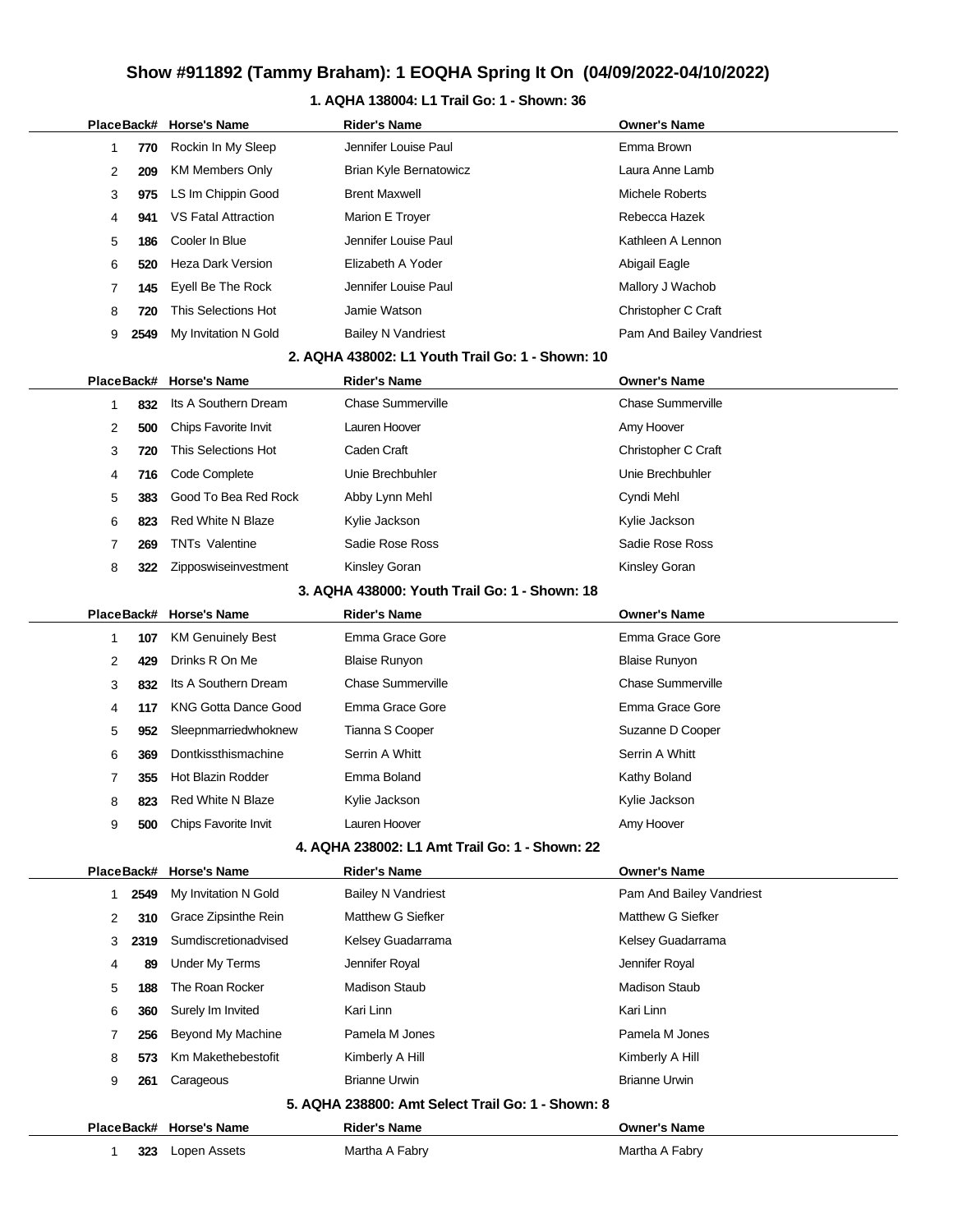## **Show #911892 (Tammy Braham): 1 EOQHA Spring It On (04/09/2022-04/10/2022)**

|             |      |                             | ollow #911692 (Tallilliy Branalli). TEOQHA Spring it On (04/09/2022-04/10/2022) |                               |
|-------------|------|-----------------------------|---------------------------------------------------------------------------------|-------------------------------|
| 2           | 373  | <b>Moonlight Potential</b>  | Laura Ann Salome                                                                | <b>Todd Salome</b>            |
| 3           | 721  | <b>Check This Machine</b>   | Kimberly A Best                                                                 | Kimberly A Best               |
| 4           | 89   | <b>Under My Terms</b>       | Jennifer Royal                                                                  | Jennifer Royal                |
| 5           | 256  | Beyond My Machine           | Pamela M Jones                                                                  | Pamela M Jones                |
| 6           | 727  | Invitd To The Bar           | <b>Catherine Pastore</b>                                                        | Jessica M Pastore             |
| 7           | 513  | <b>Heza Celebrite</b>       | Jann Ahlberg                                                                    | Jann Ahlberg                  |
| 8           | 403  | Talkinboutonite             | Antoinette Colleen Bloom                                                        | Antoinette Colleen Bloom      |
|             |      |                             | 6. AQHA 238000: Amt Trail Go: 1 - Shown: 11                                     |                               |
|             |      | PlaceBack# Horse's Name     | <b>Rider's Name</b>                                                             | <b>Owner's Name</b>           |
| 1           | 787  | <b>Really Sudden</b>        | Kelly A Rauschenbach                                                            | Kelly A Rauschenbach          |
| 2           | 310  | Grace Zipsinthe Rein        | Matthew G Siefker                                                               | Matthew G Siefker             |
| 3           | 573  | Km Makethebestofit          | Kimberly A Hill                                                                 | Kimberly A Hill               |
| 4           | 261  | Carageous                   | <b>Brianne Urwin</b>                                                            | <b>Brianne Urwin</b>          |
| 5           | 961  | <b>Extremely Hot Rodder</b> | <b>Leah Ruth Stites</b>                                                         | Leah Ruth Stites              |
| 6           | 913  | Only Lazy Lopin             | Lynette Depalma                                                                 | Lynette Depalma               |
| 7           | 416  | Stone Code Fox              | Christinna Murphy                                                               | Christinna Murphy             |
| 8           | 360  | Surely Im Invited           | Kari Linn                                                                       | Kari Linn                     |
| 9           | 359  | Sompin Nthemoonlight        | Janet Kolk                                                                      | Janet Kolk                    |
|             |      |                             | 7. AQHA 138100: Junior Trail Go: 1 - Shown: 10                                  |                               |
|             |      | PlaceBack# Horse's Name     | <b>Rider's Name</b>                                                             | <b>Owner's Name</b>           |
| $\mathbf 1$ | 951  | PSU Willy Invested          | Melvin Yoder                                                                    | Jennifer & Jerilynne Michaels |
| 2           | 953  | Dude Im Sleeping            | Melvin Yoder                                                                    | Suzanne D Cooper              |
| 3           | 354  | Shewillbesomebody           | Alexandria Bryner                                                               | Tracy L Hritz                 |
| 4           | 186  | Cooler In Blue              | Jennifer Louise Paul                                                            | Kathleen A Lennon             |
| 5           | 798  | <b>Brock Lesnar</b>         | Lynne M Puthoff                                                                 | <b>Helenn Voss</b>            |
| 6           | 770  | Rockin In My Sleep          | Jennifer Louise Paul                                                            | Emma Brown                    |
|             |      |                             | 8. AQHA 138200: Senior Trail Go: 1 - Shown: 19                                  |                               |
|             |      | PlaceBack# Horse's Name     | <b>Rider's Name</b>                                                             | <b>Owner's Name</b>           |
| 1           | 721  | <b>Check This Machine</b>   | Sarah J Bernatowicz                                                             | Kimberly A Best               |
| 2           | 952  | Sleepnmarriedwhoknew        | Melvin Yoder                                                                    | Suzanne D Cooper              |
| 3           | 373  | <b>Moonlight Potential</b>  | Jennifer Louise Paul                                                            | <b>Todd Salome</b>            |
| 4           | 355  | <b>Hot Blazin Rodder</b>    | Alexandria Bryner                                                               | Kathy Boland                  |
| 5           | 256  | Beyond My Machine           | Brian Kyle Bernatowicz                                                          | Pamela M Jones                |
| 6           | 107  | <b>KM Genuinely Best</b>    | Jennifer Louise Paul                                                            | Emma Grace Gore               |
| 7           | 818  | <b>Gettin Rich N Famous</b> | <b>Brent Maxwell</b>                                                            | Maegan E Pearson              |
| 8           | 369  | Dontkissthismachine         | <b>Brian Kyle Bernatowicz</b>                                                   | Serrin A Whitt                |
| 9           | 4342 | Ima Good Cowgirl            | <b>Brian Bennett</b>                                                            | Kimberly A Riviello           |
|             |      |                             | 9. NAQHA 8805: Small Fry Trail Go: 1 - Shown: 2                                 |                               |
|             |      | PlaceBack# Horse's Name     | <b>Rider's Name</b>                                                             | <b>Owner's Name</b>           |
| 1           | 129  | <b>Starched Rockies</b>     | Gwen Toth                                                                       | <b>Emily Toth</b>             |
| 2           | 411  | The Roan Show               | <b>Molly Mullady</b>                                                            | Molly Mullady                 |
|             |      |                             | 10. AQHA 438102: L1 Youth Walk Trot Trail Go: 1 - Shown: 9                      |                               |
|             |      | PlaceBack# Horse's Name     | <b>Rider's Name</b>                                                             | <b>Owner's Name</b>           |
| 1           | 129  | <b>Starched Rockies</b>     | Gwen Toth                                                                       | <b>Emily Toth</b>             |

**961** Extremely Hot Rodder Jacey Pierson **Disk Constructs** Leah Ruth Stites **423** Sierra Della Deluxe Lillian O'connor Lillian O'connor Julie O'Connor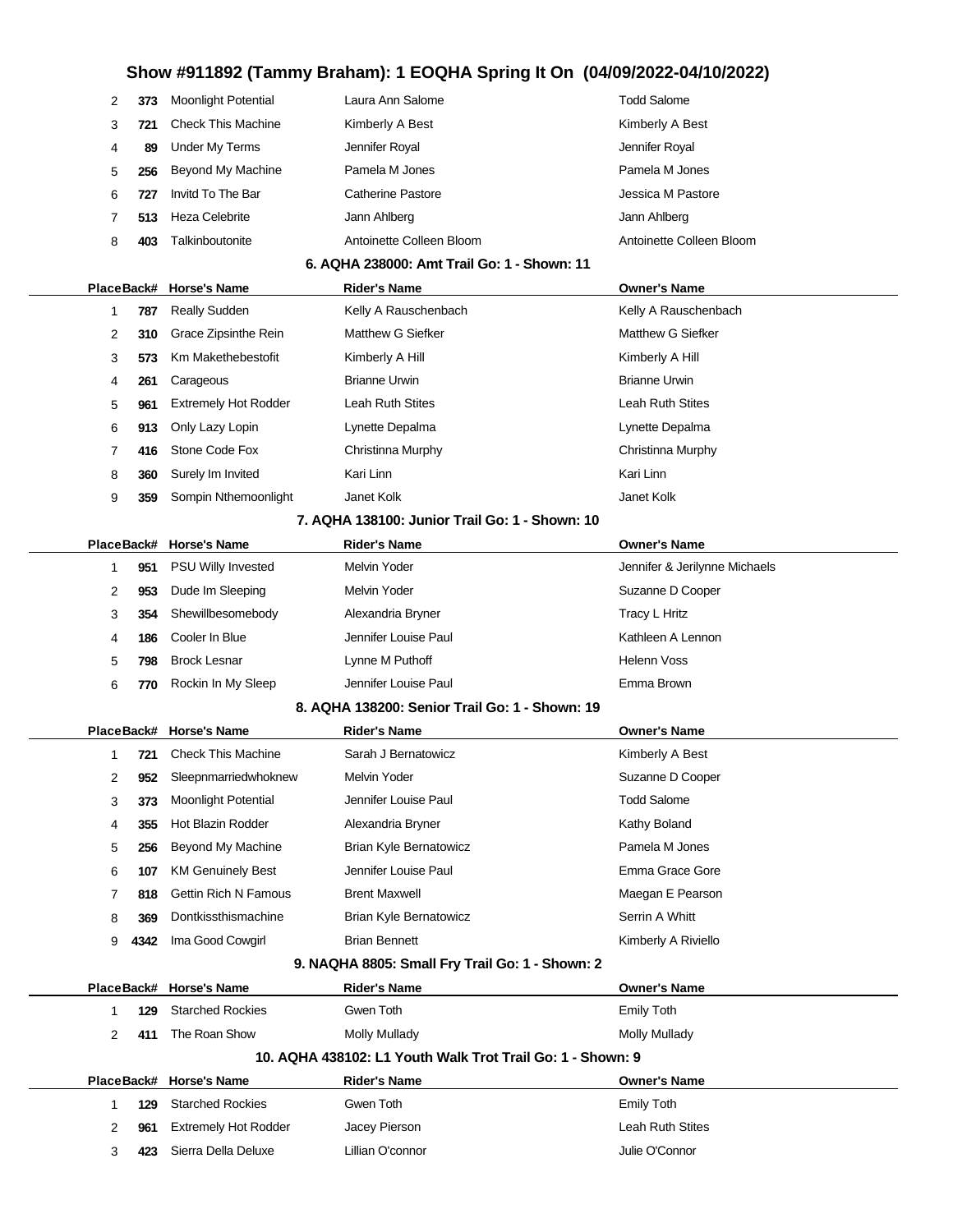# **Show #911892 (Tammy Braham): 1 EOQHA Spring It On (04/09/2022-04/10/2022)**

| PlaceBack# |     | <b>Horse's Name</b>         | <b>Rider's Name</b>                                                   | <b>Owner's Name</b>      |
|------------|-----|-----------------------------|-----------------------------------------------------------------------|--------------------------|
| 1          | 771 | Slow Lopin Smoothie         | Nicole Rafeld                                                         | Nicole Rafeld            |
| 2          | 424 | My Chex Is Good             | Chloe M Larson                                                        | Chloe M Larson           |
| 3          | 242 | JDG Invited By Chip         | Deborah Herman                                                        | Deborah Herman           |
| 4          | 577 | <b>BMQ Make Mine Brandy</b> | Sheila Shortz                                                         | Sheila Shortz            |
| 5          | 494 | Always Hottish              | Karen Elicker Crowell                                                 | Karen Elicker Crowell    |
| 6          | 576 | Tip Off To Sleep            | Jamie L Migliori                                                      | Jamie L Migliori         |
| 7          | 561 | <b>Reinvest In Doubles</b>  | Loralea Allen                                                         | Loralea Allen            |
| 8          | 789 | Shes Blue N The Face        | <b>Tracy Bishop</b>                                                   | Clara Brandenburg        |
| 9          | 798 | <b>Brock Lesnar</b>         | <b>Helenn Voss</b>                                                    | <b>Helenn Voss</b>       |
|            |     |                             | 12. NAQHA 8850: Small Fry Lead Line 6 & Under Go: 1 - Shown: 4        |                          |
| PlaceBack# |     | <b>Horse's Name</b>         | <b>Rider's Name</b>                                                   | <b>Owner's Name</b>      |
| 1          | 129 | <b>Starched Rockies</b>     | Ellie Toth                                                            | <b>Emily Toth</b>        |
| 2          | 373 | <b>Moonlight Potential</b>  | Morgan Shipley                                                        | <b>Todd Salome</b>       |
| 3          | 256 | Beyond My Machine           | Jaxon Bernatowicz                                                     | Pamela M Jones           |
| 4          | 441 | A Cool Lazy                 | Kolbi Zimmerman                                                       | Sara Oler                |
|            |     |                             | 13. AQHA 142004: L1 Western Pleasure Go: 1 - Shown: 15                |                          |
|            |     |                             |                                                                       |                          |
| PlaceBack# |     | <b>Horse's Name</b>         | <b>Rider's Name</b>                                                   | <b>Owner's Name</b>      |
| 1          | 484 | Moonlite Crush              | <b>Brent Maxwell</b>                                                  | Lauren Bishop            |
| 2          | 770 | Rockin In My Sleep          | Jennifer Louise Paul                                                  | Emma Brown               |
| 3          | 439 | Holyaftershockbatman        | Ryan C Strunk                                                         | Samantha L Curry         |
| 4          | 296 | Shez Burnin Hot             | Elizabeth A Yoder                                                     | Kailee Rife              |
| 5          | 886 | Lazys Leadin Lady           | Bobby Dean                                                            | Lucinda Conrad           |
| 6          | 661 | Sherlock Undercover         | <b>Brian Bennett</b>                                                  | J Jonard                 |
| 7          | 106 | <b>Blow The World Akiss</b> | Marion E Troyer                                                       | Anna Minich              |
| 8          | 222 | Good Hot N Extreme          | Jeff Geiger                                                           | Wendy Bernadino          |
| 9          |     | 102 Certainly Lazy          | Matthew Claypool                                                      | Melissa Noble            |
|            |     |                             | 14. AQHA 442102: L1 Youth Walk Trot Western Pleasure Go: 1 - Shown: 8 |                          |
| PlaceBack# |     | <b>Horse's Name</b>         | <b>Rider's Name</b>                                                   | <b>Owner's Name</b>      |
| 1          | 877 | Lopin Up To Batt            | Ashley Michael                                                        | <b>Scarlett Michael</b>  |
| 2          | 779 | Lazy As Sin                 | Annabelle Guest                                                       | Nicole Irwin             |
| 3          | 403 | Talkinboutonite             | Sierra Mueller                                                        | Antoinette Colleen Bloom |
| 4          | 411 | The Roan Show               | <b>Molly Mullady</b>                                                  | Molly Mullady            |
| 5          | 957 | <b>Rcees Version</b>        | Jacey Pierson                                                         | Jacey Pierson            |
| 6          | 858 | Real Hot Property           | Aidan Albers                                                          | Gima Albers              |
| 7          | 163 | Impulsed By Flash           | Mary Caroline Minich                                                  | Mary Caroline Minich     |
| 8          | 534 | Im Gonna Be Lazy            | Lilianna Sanna                                                        | Addison Leonard          |
|            |     |                             | 15. AQHA 440102: L1 Youth Walk Trot Horsemanship Go: 1 - Shown: 6     |                          |
| PlaceBack# |     | <b>Horse's Name</b>         | <b>Rider's Name</b>                                                   | <b>Owner's Name</b>      |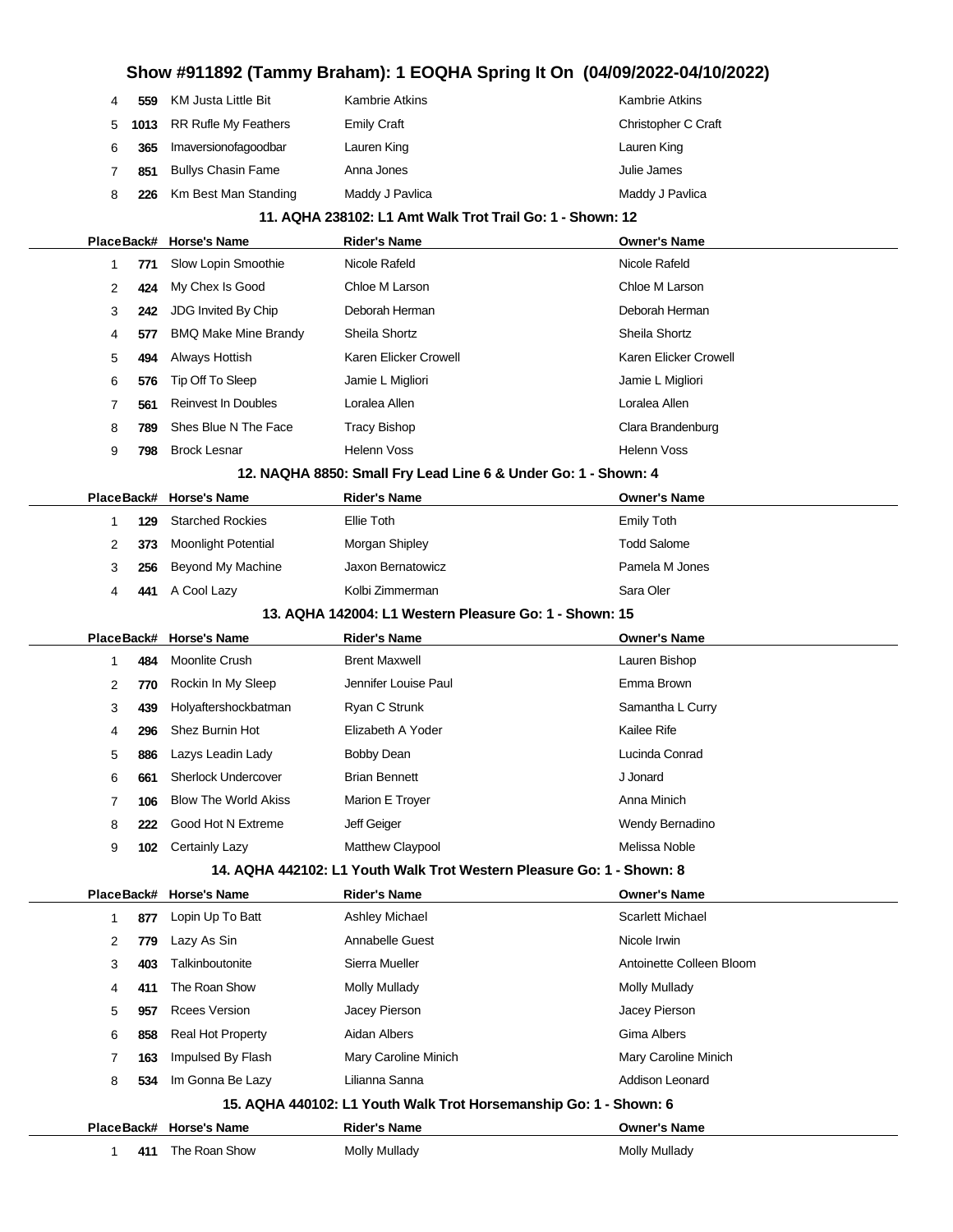| 2<br>534  | Im Gonna Be Lazy            | Lilianna Sanna                                                         | Addison Leonard          |
|-----------|-----------------------------|------------------------------------------------------------------------|--------------------------|
| 3<br>163  | Impulsed By Flash           | Mary Caroline Minich                                                   | Mary Caroline Minich     |
| 4<br>403  | Talkinboutonite             | Sierra Mueller                                                         | Antoinette Colleen Bloom |
| 5<br>858  | <b>Real Hot Property</b>    | Aidan Albers                                                           | Gima Albers              |
| 6<br>961  | <b>Extremely Hot Rodder</b> | Jacey Pierson                                                          | Leah Ruth Stites         |
|           |                             | 16. NAQHA 8815: Small Fry Western Pleasure 9 & Under Go: 1 - Shown: 10 |                          |
|           | PlaceBack# Horse's Name     | <b>Rider's Name</b>                                                    | <b>Owner's Name</b>      |
| 6413<br>1 | Gotmytoesinthewater         | Alana Rice                                                             | Laurie Hickox            |
| 2<br>628  | <b>Get Her Vitals</b>       | McKenna Kaser                                                          | Ila Williams             |
| 3<br>411  | The Roan Show               | <b>Molly Mullady</b>                                                   | <b>Molly Mullady</b>     |
| 403<br>4  | Talkinboutonite             | Sierra Mueller                                                         | Antoinette Colleen Bloom |
| 5<br>129  | <b>Starched Rockies</b>     | Gwen Toth                                                              | Emily Toth               |
| 6<br>949  | Swiss Miss Cocoa            | Evelyn Balderaz                                                        | Christina Balderaz       |
| 7<br>1000 | Good Old Gold               | <b>Barrett Schockling</b>                                              | Kara Beth Schockling     |
| 8<br>423  | Sierra Della Deluxe         | Ruby O'Connor                                                          | Julie O'Connor           |
| 9<br>534  | Im Gonna Be Lazy            | Lilianna Sanna                                                         | <b>Addison Leonard</b>   |
|           |                             | 17. NAQHA 8810: Small Fry Horsemanship 9 & Under Go: 1 - Shown: 8      |                          |
|           | PlaceBack# Horse's Name     | <b>Rider's Name</b>                                                    | <b>Owner's Name</b>      |
| 1<br>129  | <b>Starched Rockies</b>     | Gwen Toth                                                              | Emily Toth               |
| 2<br>403  | Talkinboutonite             | Sierra Mueller                                                         | Antoinette Colleen Bloom |
| 3<br>411  | The Roan Show               | <b>Molly Mullady</b>                                                   | <b>Molly Mullady</b>     |
| 4<br>534  | Im Gonna Be Lazy            | Lilianna Sanna                                                         | Addison Leonard          |
| 5<br>949  | <b>Swiss Miss Cocoa</b>     | Evelyn Balderaz                                                        | Christina Balderaz       |
| 1000<br>6 | Good Old Gold               | <b>Barrett Schockling</b>                                              | Kara Beth Schockling     |
| 7<br>6413 | Gotmytoesinthewater         | Alana Rice                                                             | Laurie Hickox            |
|           |                             | 18. AQHA 242102: L1 Amt Walk Trot Western Pleasure Go: 1 - Shown: 14   |                          |
|           | PlaceBack# Horse's Name     | <b>Rider's Name</b>                                                    | <b>Owner's Name</b>      |
| 1<br>222  | Good Hot N Extreme          | Wendy Bernadino                                                        | Wendy Bernadino          |
| 2<br>102  | <b>Certainly Lazy</b>       | Melissa Noble                                                          | Melissa Noble            |
| 3<br>109  | DT Eaze On In               | Sally Bevier                                                           | Sally Bevier             |
| 4<br>566  | Hidden Agenda               | Jackie Davis                                                           | Jackie Davis             |
| 5<br>577  | <b>BMQ Make Mine Brandy</b> | Sheila Shortz                                                          | Sheila Shortz            |
| 6<br>533  | Kinda Dont Care             | Darlene L McNulty                                                      | Darlene L McNulty        |
| 7<br>534  | Im Gonna Be Lazy            | Katrina McClain                                                        | Addison Leonard          |
| 8<br>844  | I Only Gotta Lope           | Marcie Williams                                                        | Marcie Williams          |
| 9<br>123  | So Suggestive               | <b>Emily Toth</b>                                                      | <b>Emily Toth</b>        |
|           |                             | 19. AQHA 240102: L1 Amt Walk Trot Horsemanship Go: 1 - Shown: 10       |                          |
|           | PlaceBack# Horse's Name     | <b>Rider's Name</b>                                                    | <b>Owner's Name</b>      |
| 1000<br>1 | Good Old Gold               | Kara Beth Schockling                                                   | Kara Beth Schockling     |
| 2<br>123  | So Suggestive               | <b>Emily Toth</b>                                                      | <b>Emily Toth</b>        |
| 3<br>566  | Hidden Agenda               | Jackie Davis                                                           | Jackie Davis             |
| 627<br>4  | A Good Cash Deal            | Christine Abrahamsen                                                   | Christine Abrahamsen     |
| 5<br>109  | DT Eaze On In               | Sally Bevier                                                           | Sally Bevier             |
| 6<br>844  | I Only Gotta Lope           | Marcie Williams                                                        | Marcie Williams          |
| 7<br>946  | Only On The Rox             | <b>Tammy Royer</b>                                                     | Julie Beverly            |
| 8<br>577  | <b>BMQ Make Mine Brandy</b> | Sheila Shortz                                                          | Sheila Shortz            |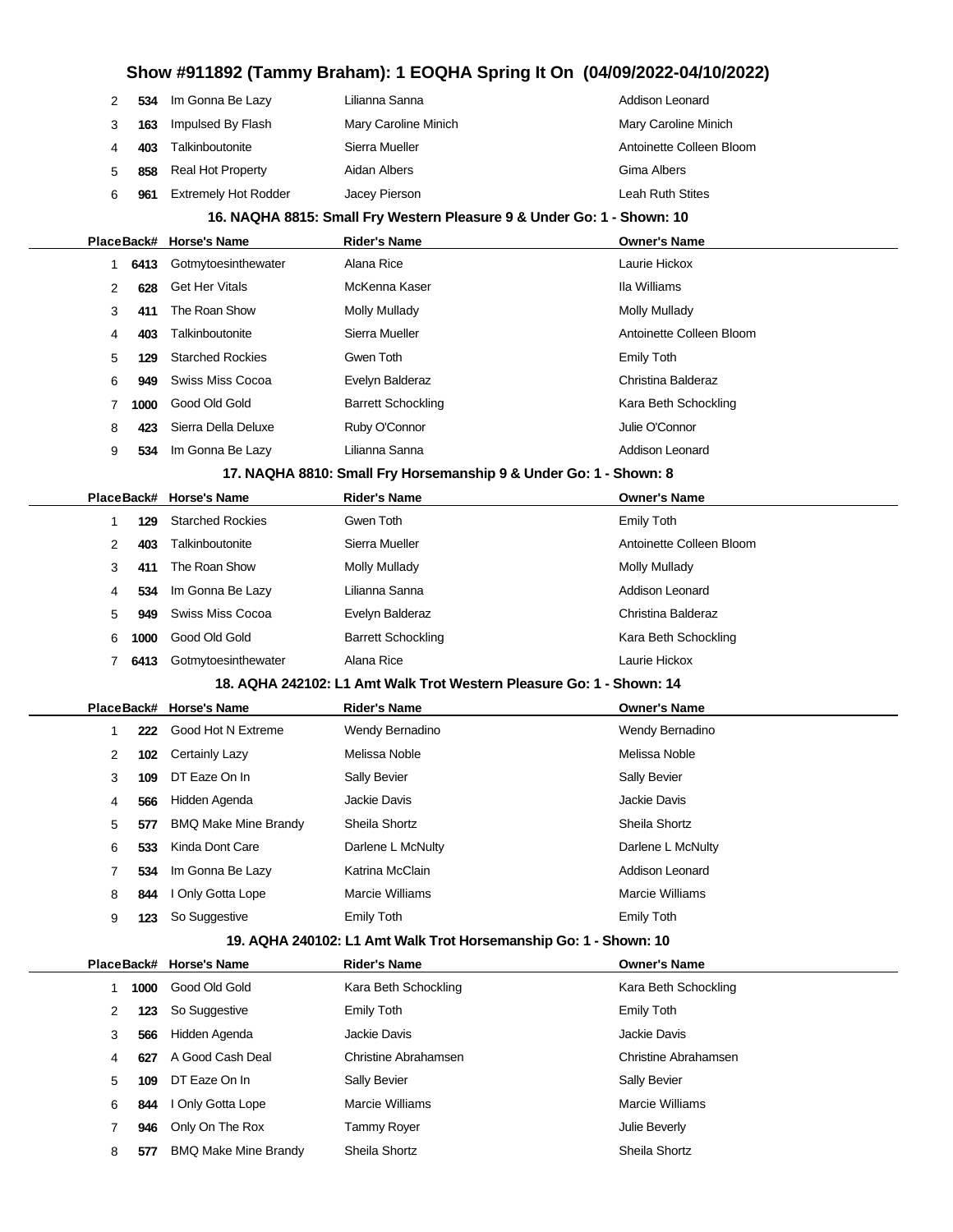**789** Shes Blue N The Face Tracy Bishop Tracter Clara Brandenburg

|   |            | PlaceBack# Horse's Name  | <b>Rider's Name</b>                                                    | <b>Owner's Name</b>        |
|---|------------|--------------------------|------------------------------------------------------------------------|----------------------------|
| 1 | 701        | Im Sugar N Spice         | Karen M Hornick                                                        | Dennis & Debbie Martin     |
| 2 | 924        | He Made My Day           | Ryan C Strunk                                                          | Tammi lams                 |
| 3 | 145        | Eyell Be The Rock        | Jennifer Louise Paul                                                   | Mallory J Wachob           |
| 4 | 576        | Tip Off To Sleep         | <b>Madison Hallas</b>                                                  | Jamie L Migliori           |
| 5 | 947        | Km Best Look             | Kyle J Jones                                                           | Ava Hamilton               |
| 6 | 240        | <b>Gumdrop Good</b>      | Melissa Shetler                                                        | <b>Mallory Menard</b>      |
|   |            |                          | 21. AQHA 442002: L1 Youth Western Pleasure Go: 1 - Shown: 27           |                            |
|   |            | PlaceBack# Horse's Name  | <b>Rider's Name</b>                                                    | <b>Owner's Name</b>        |
| 1 | 363        | Ima Hot Time             | <b>Mallory Kirby</b>                                                   | <b>Mallory Kirby</b>       |
| 2 | 1128       | Old Fashiond             | <b>Brooke Backer</b>                                                   | <b>Brooke Backer</b>       |
| 3 | 911        | Looking Willy Good       | Kaylee Grace Olds                                                      | Jennifer Olds              |
| 4 | 296        | Shez Burnin Hot          | Kailee Rife                                                            | <b>Kailee Rife</b>         |
| 5 | 369        | Dontkissthismachine      | Serrin A Whitt                                                         | Serrin A Whitt             |
| 6 | 973        | <b>Pure Goodness</b>     | Nadia Tornik                                                           | Nadia Tornik               |
| 7 | 628        | <b>Get Her Vitals</b>    | Ila Williams                                                           | Ila Williams               |
| 8 | 559        | KM Justa Little Bit      | <b>Kambrie Atkins</b>                                                  | Kambrie Atkins             |
| 9 | 500        | Chips Favorite Invit     | Lauren Hoover                                                          | Amy Hoover                 |
|   |            |                          | 22. AQHA 442800: Youth Western Pleasure (14-18) Go: 1 - Shown: 15      |                            |
|   | PlaceBack# | <b>Horse's Name</b>      | <b>Rider's Name</b>                                                    | <b>Owner's Name</b>        |
| 1 | 701        | Im Sugar N Spice         | Kylee Faith Wiseman                                                    | Dennis & Debbie Martin     |
| 2 | 134        | Im N Outsider            | <b>Violet Shetler</b>                                                  | <b>Violet Shetler</b>      |
| 3 | 877        | Lopin Up To Batt         | Makayla Jasmine Michael                                                | <b>Scarlett Michael</b>    |
| 4 | 355        | <b>Hot Blazin Rodder</b> | Emma Boland                                                            | Kathy Boland               |
| 5 | 369        | Dontkissthismachine      | Serrin A Whitt                                                         | Serrin A Whitt             |
| 6 | 832        | Its A Southern Dream     | <b>Chase Summerville</b>                                               | Chase Summerville          |
| 7 | 365        | Imaversionofagoodbar     | Lauren King                                                            | Lauren King                |
| 8 | 226        | Km Best Man Standing     | Maddy J Pavlica                                                        | Maddy J Pavlica            |
| 9 | 356        | For The Love Of Gold     | Kendall Delaney McClintock                                             | <b>Hallie B McClintock</b> |
|   |            |                          | 23. AQHA 442700: Youth Western Pleasure (13 & Under) Go: 1 - Shown: 15 |                            |
|   |            | PlaceBack# Horse's Name  | <b>Rider's Name</b>                                                    | <b>Owner's Name</b>        |
| 1 | 850        | How Bout At Midnight     | <b>Kylie Davis</b>                                                     | <b>Kylie Davis</b>         |
| 2 | 690        | Hez Rainey Made          | Eleanor Ott                                                            | Londa Pickles              |
| 3 | 911        | Looking Willy Good       | Kaylee Grace Olds                                                      | Jennifer Olds              |
| 4 | 363        | Ima Hot Time             | <b>Mallory Kirby</b>                                                   | <b>Mallory Kirby</b>       |
| 5 | 1128       | Old Fashiond             | <b>Brooke Backer</b>                                                   | <b>Brooke Backer</b>       |
| 6 | 107        | <b>KM Genuinely Best</b> | Emma Grace Gore                                                        | Emma Grace Gore            |
| 7 | 628        | <b>Get Her Vitals</b>    | Ila Williams                                                           | Ila Williams               |
| 8 | 559        | KM Justa Little Bit      | <b>Kambrie Atkins</b>                                                  | Kambrie Atkins             |
| 9 | 950        | Interesting Lady         | Meghan Elizabeth Kaser                                                 | Meghan Elizabeth Kaser     |
|   |            |                          | 24. AQHA 242002: L1 Amt Western Pleasure Go: 1 - Shown: 20             |                            |
|   | PlaceBack# | <b>Horse's Name</b>      | <b>Rider's Name</b>                                                    | <b>Owner's Name</b>        |
| 1 | 465        | Kirbyssophistication     | Teresa C Decenzo                                                       | Teresa C Decenzo           |
| 2 | 573        | Km Makethebestofit       | Kimberly A Hill                                                        | Kimberly A Hill            |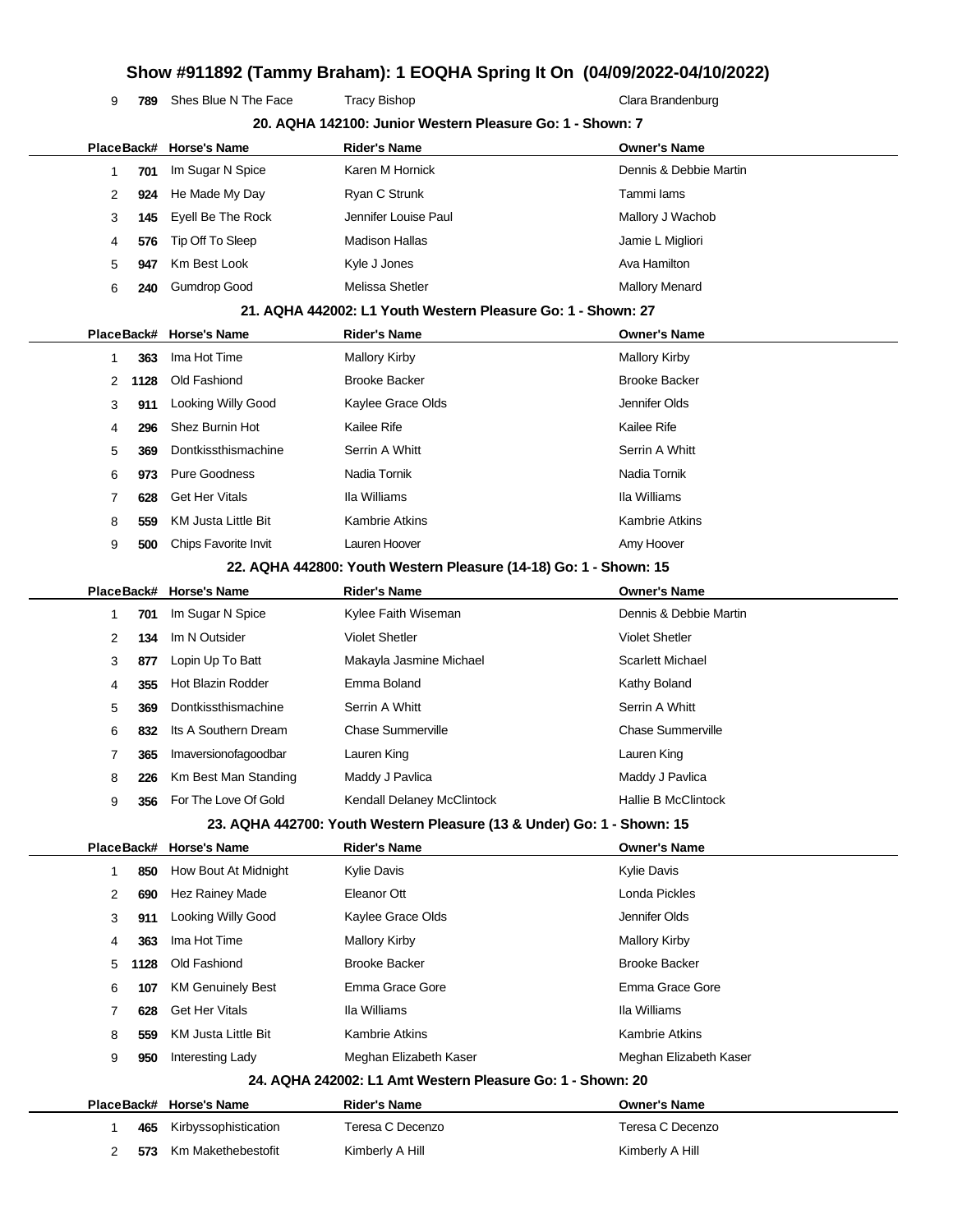|   | 346  | Km Best Man          | Kassidy Lammers           | Lynne Lammers            |
|---|------|----------------------|---------------------------|--------------------------|
| 4 | 150  | Rockmelikeyameanit   | Lauren N Brown            | Lauren N Brown           |
| 5 | 576  | Tip Off To Sleep     | Jamie L Migliori          | Jamie L Migliori         |
| 6 | 89   | Under My Terms       | Jennifer Royal            | Jennifer Royal           |
|   | 2549 | My Invitation N Gold | <b>Bailey N Vandriest</b> | Pam And Bailey Vandriest |
| 8 | 4    | Investing In Ascotch | Craig Andrew              | Craig Andrew             |
| 9 | 561  | Reinvest In Doubles  | Loralea Allen             | Loralea Allen            |

#### **25. AQHA 242800: Amt Select Western Pleasure Go: 1 - Shown: 11**

|    |     | PlaceBack# Horse's Name    | <b>Rider's Name</b>                                                      | <b>Owner's Name</b> |
|----|-----|----------------------------|--------------------------------------------------------------------------|---------------------|
|    | 271 | <b>Chasing Batterflies</b> | Pamela M Jones                                                           | Pamela M Jones      |
| 2  | 661 | <b>Sherlock Undercover</b> | J Jonard                                                                 | J Jonard            |
| 3  | 437 | Get It On Girl             | Deborah Marie Cook                                                       | Deborah Marie Cook  |
| 4  | 89  | Under My Terms             | Jennifer Royal                                                           | Jennifer Royal      |
| 5. | 721 | <b>Check This Machine</b>  | Kimberly A Best                                                          | Kimberly A Best     |
| 6  | 779 | Lazy As Sin                | <b>Frank Clark</b>                                                       | Nicole Irwin        |
|    | 323 | Lopen Assets               | Martha A Fabry                                                           | Martha A Fabry      |
| 8  | 853 | Suddens Zbest              | Darca Leann Dickson                                                      | Darca Leann Dickson |
| 9  | 938 | On A Southern Breeze       | Donna Molnar                                                             | Donna Molnar        |
|    |     |                            | 00 AOUA 040000 Anii 146 - 6 - - - - - - - - - - - - - 4 - 01 - - - - - 7 |                     |

#### **26. AQHA 242000: Amt Western Pleasure Go: 1 - Shown: 7**

|   |     | PlaceBack# Horse's Name | <b>Rider's Name</b>  | <b>Owner's Name</b>     |
|---|-----|-------------------------|----------------------|-------------------------|
|   | 187 | Krymsun N Gold          | Kathleen A Lennon    | Kathleen A Lennon       |
| 2 | 877 | Lopin Up To Batt        | Kaitlyn Rose Michael | <b>Scarlett Michael</b> |
| 3 | 576 | Tip Off To Sleep        | Jamie L Migliori     | Jamie L Migliori        |
| 4 |     | 145 Eyell Be The Rock   | Mallory J Wachob     | Mallory J Wachob        |
| 5 | 787 | <b>Really Sudden</b>    | Kelly A Rauschenbach | Kelly A Rauschenbach    |
| 6 | 439 | Holyaftershockbatman    | Samantha L Curry     | Samantha L Curry        |
|   |     |                         |                      |                         |

#### **27. AQHA 142200: Senior Western Pleasure Go: 1 - Shown: 10**

|               |            | PlaceBack# Horse's Name    | <b>Rider's Name</b>     | <b>Owner's Name</b>  |
|---------------|------------|----------------------------|-------------------------|----------------------|
|               | 271        | <b>Chasing Batterflies</b> | Karen M Hornick         | Pamela M Jones       |
| $\mathcal{P}$ | 1128       | Old Fashiond               | <b>Brooke Backer</b>    | <b>Brooke Backer</b> |
| 3             | 671        | Onlythebestchocolate       | Sarah J Bernatowicz     | Laura Anne Lamb      |
| 4             | 396        | The Caped Crusader         | Chris T Arnold          | Sandra Stockhorst    |
| 5             | 323        | Lopen Assets               | Alexandria Bryner       | Martha A Fabry       |
| 6             | 853        | Suddens Zbest              | Bobby Dean              | Darca Leann Dickson  |
| 7             | 437        | Get It On Girl             | <b>Brian Bennett</b>    | Deborah Marie Cook   |
| 8             | <b>200</b> | Good Signs Are Vital       | Nicole L Rice           | Diana L Conrad       |
| 9             | 343        | Southern Dreamin           | <b>Matthew Claypool</b> | Heidi Rasor          |

#### **28. AQHA 440002: L1 Youth Western Horsemanship Go: 1 - Shown: 33**

|   |     | PlaceBack# Horse's Name     | <b>Rider's Name</b> | <b>Owner's Name</b>  |
|---|-----|-----------------------------|---------------------|----------------------|
|   | 296 | Shez Burnin Hot             | Kailee Rife         | Kailee Rife          |
| 2 | 363 | Ima Hot Time                | Mallory Kirby       | <b>Mallory Kirby</b> |
| 3 | 355 | Hot Blazin Rodder           | Emma Boland         | Kathy Boland         |
| 4 | 106 | <b>Blow The World Akiss</b> | Anna Minich         | Anna Minich          |
| 5 | 823 | Red White N Blaze           | Kylie Jackson       | Kylie Jackson        |
| 6 | 269 | <b>TNTs Valentine</b>       | Sadie Rose Ross     | Sadie Rose Ross      |
|   | 365 | Imaversionofagoodbar        | Lauren King         | Lauren King          |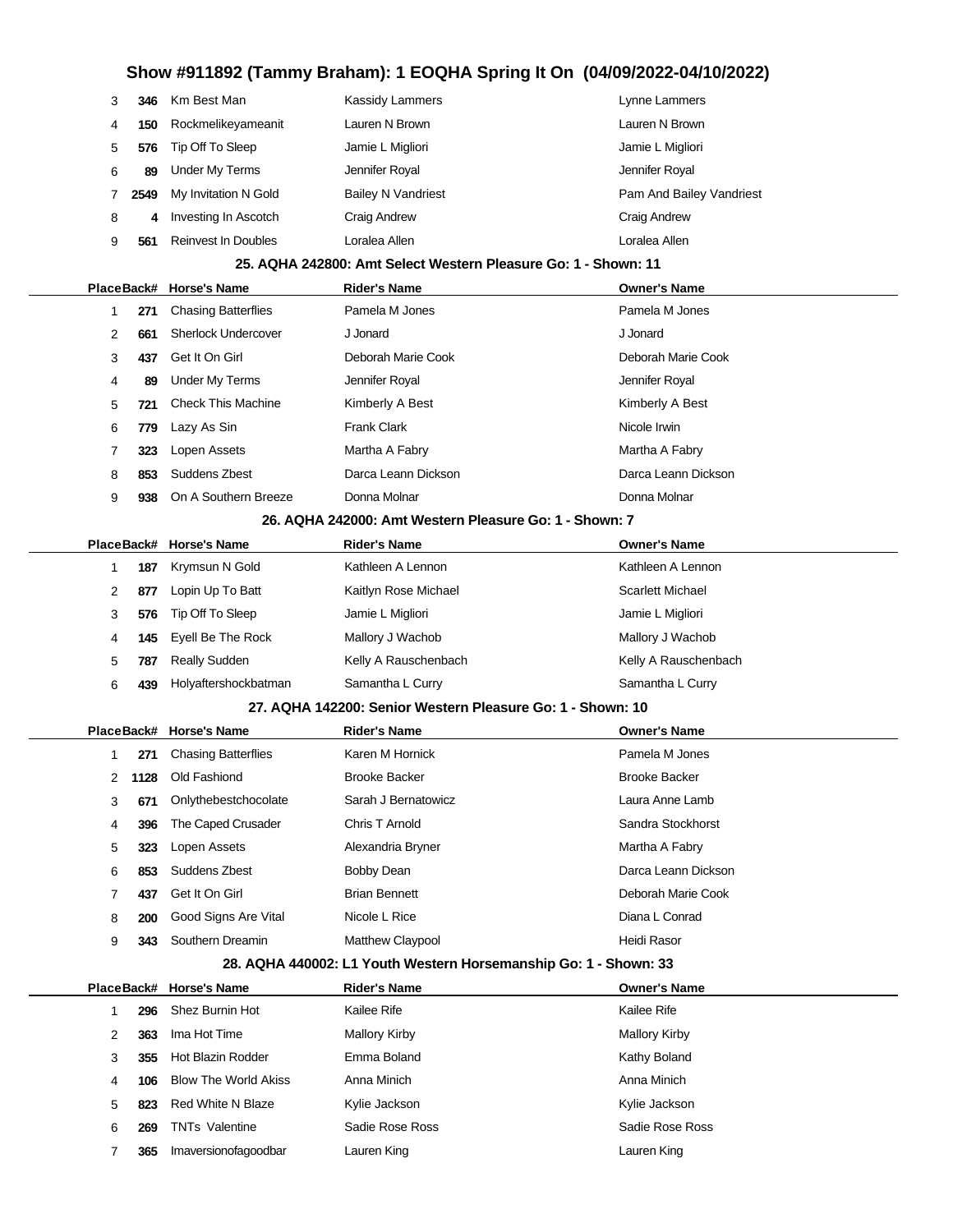|                                                                       |  | PlaceBack# Horse's Name  | <b>Rider's Name</b> | <b>Owner's Name</b> |  |  |
|-----------------------------------------------------------------------|--|--------------------------|---------------------|---------------------|--|--|
| 29. AQHA 440800: Youth Western Horsemanship 14 - 18 Go: 1 - Shown: 19 |  |                          |                     |                     |  |  |
|                                                                       |  | 119 Playin It Cool       | Kaylee Grace Olds   | Cynthia Testerman   |  |  |
|                                                                       |  | 322 Zipposwiseinvestment | Kinsley Goran       | Kinsley Goran       |  |  |
|                                                                       |  |                          |                     |                     |  |  |

|   | 832 | Its A Southern Dream     | <b>Chase Summerville</b>   | <b>Chase Summerville</b>   |
|---|-----|--------------------------|----------------------------|----------------------------|
| 2 | 134 | Im N Outsider            | <b>Violet Shetler</b>      | <b>Violet Shetler</b>      |
| 3 |     | 383 Good To Bea Red Rock | Abby Lynn Mehl             | Cyndi Mehl                 |
| 4 | 356 | For The Love Of Gold     | Kendall Delaney McClintock | <b>Hallie B McClintock</b> |
| 5 | 952 | Sleepnmarriedwhoknew     | Tianna S Cooper            | Suzanne D Cooper           |
| 6 | 173 | Certain Valor            | Gabriella Madison Lohrenz  | Gabriella Madison Lohrenz  |
|   |     | 818 Gettin Rich N Famous | Maegan E Pearson           | Maegan E Pearson           |
| 8 | 820 | Body Like A Back Rd      | Julie Christine Lee        | Julie Christine Lee        |
| 9 | 429 | Drinks R On Me           | <b>Blaise Runyon</b>       | <b>Blaise Runyon</b>       |

**30. AQHA 440700: Youth Western Horsemanship 13 & Under Go: 1 - Shown: 14**

|   |      | PlaceBack# Horse's Name     | <b>Rider's Name</b>      | <b>Owner's Name</b>  |
|---|------|-----------------------------|--------------------------|----------------------|
|   | 107  | <b>KM Genuinely Best</b>    | Emma Grace Gore          | Emma Grace Gore      |
| 2 | 690  | Hez Rainey Made             | Eleanor Ott              | Londa Pickles        |
| 3 | 363  | Ima Hot Time                | Mallory Kirby            | <b>Mallory Kirby</b> |
| 4 | 500  | <b>Chips Favorite Invit</b> | Lauren Hoover            | Amy Hoover           |
| 5 | 850  | How Bout At Midnight        | Kylie Davis              | <b>Kylie Davis</b>   |
| 6 | 119  | Playin It Cool              | Kaylee Grace Olds        | Cynthia Testerman    |
|   | 120  | Man Im Sassy                | <b>Isabella Hamilton</b> | Isabella Hamilton    |
| 8 | 1013 | <b>RR Rufle My Feathers</b> | <b>Emily Craft</b>       | Christopher C Craft  |
| 9 | 248  | <b>Especially Invited</b>   | Chalen Leibold           | Chalen Leibold       |

#### **31. AQHA 240002: L1 Amt Western Horsemanship Go: 1 - Shown: 29**

|   |      | PlaceBack# Horse's Name | <b>Rider's Name</b>      | <b>Owner's Name</b>      |
|---|------|-------------------------|--------------------------|--------------------------|
|   | 505  | Born In Motion          | Megan L Howard           | Megan L Pitts            |
| 2 | 424  | My Chex Is Good         | Chloe M Larson           | Chloe M Larson           |
| 3 | 346  | Km Best Man             | Kassidy Lammers          | Lynne Lammers            |
| 4 | 418  | The Natural Version     | Emmerson Kruse           | <b>Emmerson Kruse</b>    |
| 5 | 2319 | Sumdiscretionadvised    | Kelsey Guadarrama        | Kelsey Guadarrama        |
| 6 | 290  | Movin On Up             | Amanda Moore             | Amanda Moore             |
|   | 513  | Heza Celebrite          | Jann Ahlberg             | Jann Ahlberg             |
| 8 | 403  | Talkinboutonite         | Antoinette Colleen Bloom | Antoinette Colleen Bloom |
| 9 | 815  | Km Picture Perfect      | Tammy S Braden           | Brooke Braden            |
|   |      |                         |                          |                          |

#### **32. AQHA 240800: Amt Select Western Horsemanship Go: 1 - Shown: 12**

|   |      | PlaceBack# Horse's Name   | <b>Rider's Name</b>   | <b>Owner's Name</b>   |  |
|---|------|---------------------------|-----------------------|-----------------------|--|
|   | 153  | <b>Simply Good Times</b>  | Suzanne M Mocniak     | Suzanne M Mocniak     |  |
| 2 | 721  | <b>Check This Machine</b> | Kimberly A Best       | Kimberly A Best       |  |
| 3 | 4342 | Ima Good Cowgirl          | Kimberly A Riviello   | Kimberly A Riviello   |  |
| 4 | 323  | Lopen Assets              | Martha A Fabry        | Martha A Fabry        |  |
| 5 | 89   | <b>Under My Terms</b>     | Jennifer Royal        | Jennifer Royal        |  |
| 6 | 48   | Gota Lota Assets          | Denise A Folck        | Denise A Folck        |  |
|   | 513  | <b>Heza Celebrite</b>     | Jann Ahlberg          | Jann Ahlberg          |  |
| 8 | 494  | Always Hottish            | Karen Elicker Crowell | Karen Elicker Crowell |  |
| 9 | 475  | Mechanic In A Skirt       | Cathy A Johnson       | Cathy A Johnson       |  |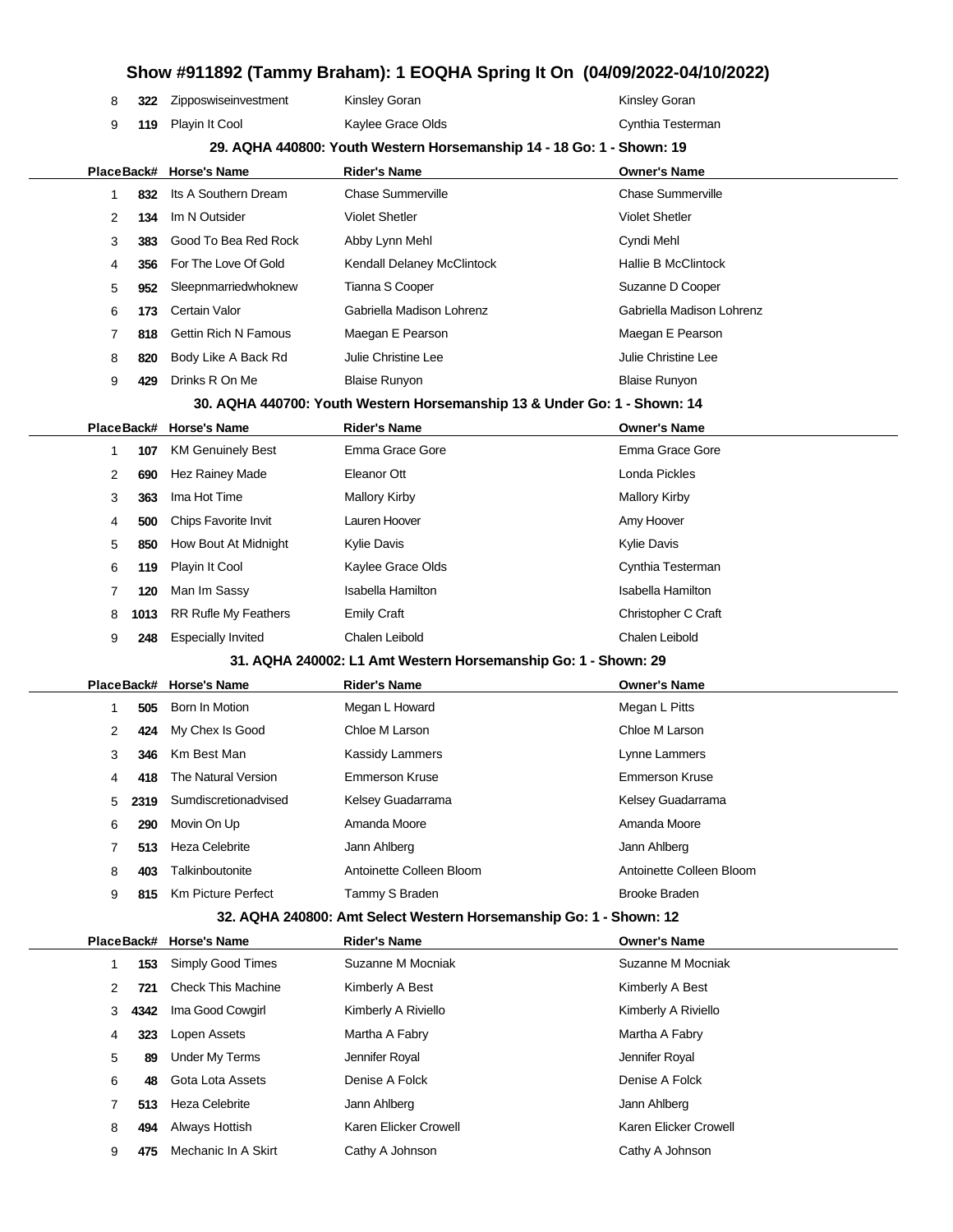### **33. AQHA 240000: Amt Western Horsemanship Go: 1 - Shown: 24**

|    |      | PlaceBack# Horse's Name    | <b>Rider's Name</b>                                       | <b>Owner's Name</b>        |
|----|------|----------------------------|-----------------------------------------------------------|----------------------------|
| 1  | 787  | <b>Really Sudden</b>       | Kelly A Rauschenbach                                      | Kelly A Rauschenbach       |
| 2  | 815  | Km Picture Perfect         | <b>Brooke Braden</b>                                      | Brooke Braden              |
| 3  | 441  | A Cool Lazy                | Sara Oler                                                 | Sara Oler                  |
| 4  | 416  | Stone Code Fox             | Christinna Murphy                                         | Christinna Murphy          |
| 5  | 2324 | Certainly Well Made        | <b>Taylor R Foster</b>                                    | Nancy Foster               |
| 6  | 187  | Krymsun N Gold             | Kathleen A Lennon                                         | Kathleen A Lennon          |
| 7  | 16   | Good Miss Cadillac         | Lacy Lynn Watson                                          | Lacy Lynn Watson           |
| 8  | 188  | The Roan Rocker            | <b>Madison Staub</b>                                      | <b>Madison Staub</b>       |
| 9  | 413  | Icecream                   | Hanna Hedderick                                           | Hanna Jordan Hedderick     |
|    |      |                            | 34. AQHA 136004: L1 Western Riding Go: 1 - Shown: 1       |                            |
|    |      | PlaceBack# Horse's Name    | <b>Rider's Name</b>                                       | <b>Owner's Name</b>        |
| DQ |      | 952 Sleepnmarriedwhoknew   | <b>Melvin Yoder</b>                                       | Suzanne D Cooper           |
|    |      |                            | 35. AQHA 436002: L1 Youth Western Riding Go: 1 - Shown: 2 |                            |
|    |      | PlaceBack# Horse's Name    | <b>Rider's Name</b>                                       | <b>Owner's Name</b>        |
| 1  | 429  | Drinks R On Me             | <b>Blaise Runyon</b>                                      | <b>Blaise Runyon</b>       |
| DQ | 952  | Sleepnmarriedwhoknew       | Tianna S Cooper                                           | Suzanne D Cooper           |
|    |      |                            | 36. AQHA 436000: Youth Western Riding Go: 1 - Shown: 3    |                            |
|    |      | PlaceBack# Horse's Name    | <b>Rider's Name</b>                                       | <b>Owner's Name</b>        |
| 1  | 134  | Im N Outsider              | <b>Violet Shetler</b>                                     | <b>Violet Shetler</b>      |
| 2  | 356  | For The Love Of Gold       | Kendall Delaney McClintock                                | <b>Hallie B McClintock</b> |
| DQ | 820  | Body Like A Back Rd        | Julie Christine Lee                                       | Julie Christine Lee        |
|    |      |                            | 37. AQHA 236002: L1 Amt Western Riding Go: 1 - Shown: 3   |                            |
|    |      | PlaceBack# Horse's Name    | <b>Rider's Name</b>                                       | <b>Owner's Name</b>        |
| 1  | 2324 | <b>Certainly Well Made</b> | Taylor R Foster                                           | Nancy Foster               |
| 2  | 505  | Born In Motion             | Megan L Howard                                            | Megan L Pitts              |
| DQ | 187  | Krymsun N Gold             | Kathleen A Lennon                                         | Kathleen A Lennon          |
|    |      |                            | 39. AQHA 236000: Amt Western Riding Go: 1 - Shown: 2      |                            |
|    |      | PlaceBack# Horse's Name    | <b>Rider's Name</b>                                       | <b>Owner's Name</b>        |
| 1  | 787  | <b>Really Sudden</b>       | Kelly A Rauschenbach                                      | Kelly A Rauschenbach       |
| 2  | 187  | Krymsun N Gold             | Kathleen A Lennon                                         | Kathleen A Lennon          |
|    |      |                            | 40. AQHA 136000: Western Riding Go: 1 - Shown: 4          |                            |
|    |      | PlaceBack# Horse's Name    | <b>Rider's Name</b>                                       | <b>Owner's Name</b>        |
| 1  | 787  | <b>Really Sudden</b>       | Brian Kyle Bernatowicz                                    | Kelly A Rauschenbach       |
| DQ | 256  | Beyond My Machine          | Brian Kyle Bernatowicz                                    | Pamela M Jones             |
| DQ | 187  | Krymsun N Gold             | Kathleen A Lennon                                         | Kathleen A Lennon          |
| DQ | 134  | Im N Outsider              | <b>Violet Shetler</b>                                     | <b>Violet Shetler</b>      |
|    |      |                            | 41. AQHA 443000: Youth Ranch Riding Go: 1 - Shown: 9      |                            |
|    |      | PlaceBack# Horse's Name    | <b>Rider's Name</b>                                       | <b>Owner's Name</b>        |
| 1  | 955  | SDP Got Fancy Genes        | Tianna S Cooper                                           | Suzanne D Cooper           |
| 2  | 958  | ATI Kahluah                | Lillian Hamilton                                          | Jordon Hamilton            |
| 3  | 589  | Voodoo Doll                | Ryan Jay Mau                                              | Jessica Clutter            |
| 4  | 468  | Whiz In The Sno            | Hannah Ellinger                                           | Hannah Ellinger            |
| 5  | 695  | Cee Bar Gin Whiz           | Hayley M Mertz                                            | Hayley M Mertz             |
| 6  | 557  | <b>Hot Little Desire</b>   | Kailee Rife                                               | Kailee Rife                |
|    |      |                            |                                                           |                            |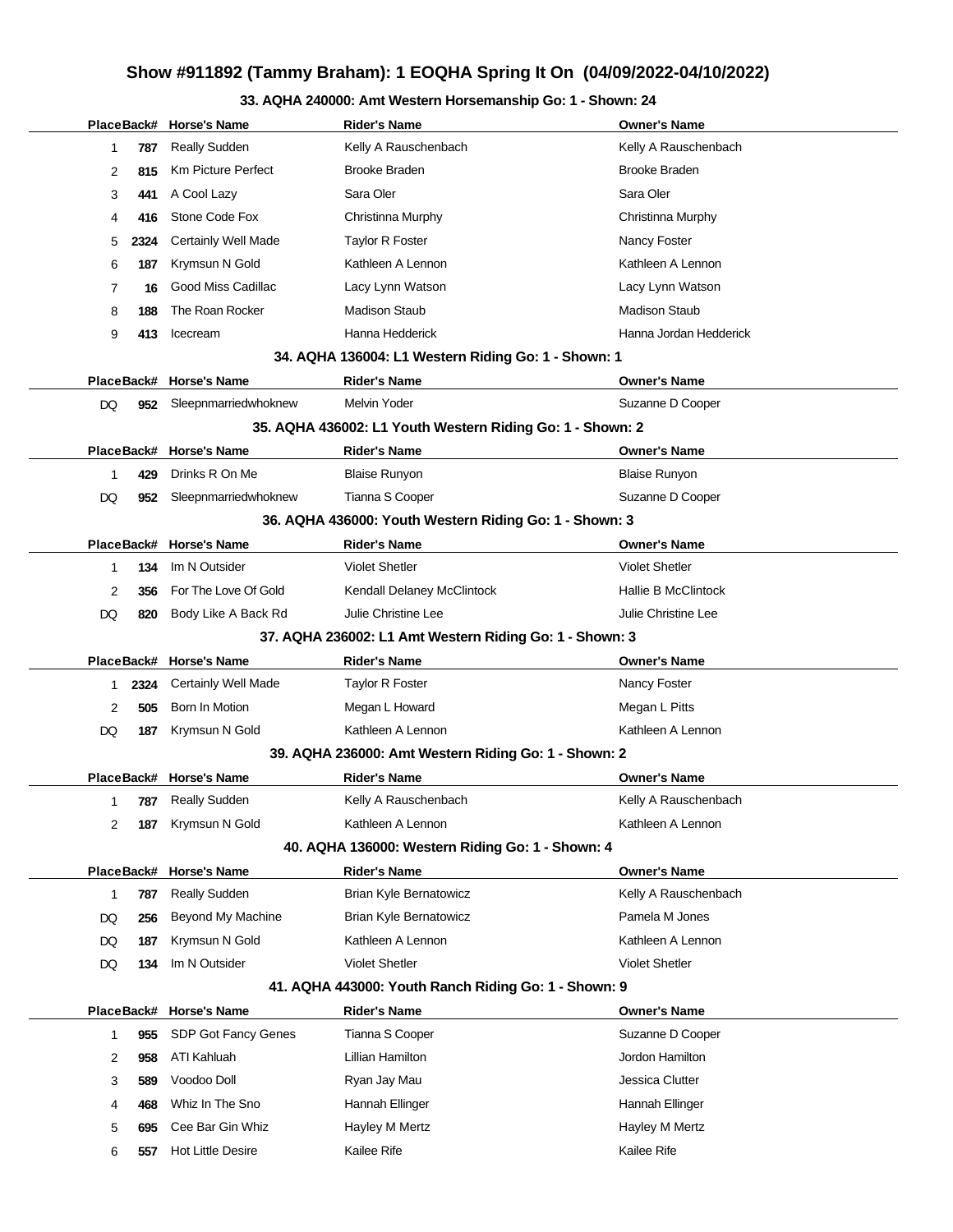|    |      |                             |                                                       | Show #911892 (Tammy Braham): 1 EOQHA Spring It On (04/09/2022-04/10/2022) |
|----|------|-----------------------------|-------------------------------------------------------|---------------------------------------------------------------------------|
| 7  | 851  | <b>Bullys Chasin Fame</b>   | Anna Jones                                            | Julie James                                                               |
| 8  | 710  | Our Spooks Einshine         | Anna LeGault                                          | Anna LeGault                                                              |
| 9  | 269  | <b>TNTs Valentine</b>       | Sadie Rose Ross                                       | Sadie Rose Ross                                                           |
|    |      |                             | 42. AQHA 243000: Amt Ranch Riding Go: 1 - Shown: 6    |                                                                           |
|    |      | PlaceBack# Horse's Name     | <b>Rider's Name</b>                                   | <b>Owner's Name</b>                                                       |
| 1  | 2108 | <b>Smokin Custom Crome</b>  | Kristin Patton                                        | Four Star Quarter Horse                                                   |
| 2  | 518  | Red River Banjo             | Heather D Roe                                         | Heather D Roe                                                             |
| 3  | 341  | Lil Joe Penny               | Jill Moore                                            | Jill Moore                                                                |
| 4  | 881  | Breathalyzer                | Leah Seimer Bohrer                                    | Leah Seimer Bohrer                                                        |
| 5  | 424  | My Chex Is Good             | Chloe M Larson                                        | Chloe M Larson                                                            |
| 6  | 108  | Zips Tuff Buck              | Jodi Ann King                                         | Jodi Ann King                                                             |
|    |      |                             | 43. AQHA 143000: Ranch Riding Go: 1 - Shown: 12       |                                                                           |
|    |      | PlaceBack# Horse's Name     | <b>Rider's Name</b>                                   | <b>Owner's Name</b>                                                       |
| 1  | 341  | Lil Joe Penny               | Jill Moore                                            | Jill Moore                                                                |
| 2  | 518  | Red River Banjo             | Heather D Roe                                         | Heather D Roe                                                             |
| 3  | 2108 | <b>Smokin Custom Crome</b>  | Kristin Patton                                        | Four Star Quarter Horse                                                   |
| 4  | 958  | ATI Kahluah                 | Lillian Hamilton                                      | Jordon Hamilton                                                           |
| 5  | 881  | Breathalyzer                | Leah Seimer Bohrer                                    | Leah Seimer Bohrer                                                        |
| 6  | 424  | My Chex Is Good             | Lynne M Puthoff                                       | Chloe M Larson                                                            |
| 7  | 695  | Cee Bar Gin Whiz            | Hayley M Mertz                                        | Hayley M Mertz                                                            |
| 8  | 293  | Passing With A Sigh         | Sara Ann Bradley                                      | Ben D Bradley                                                             |
| 9  | 468  | Whiz In The Sno             | Hannah Ellinger                                       | Hannah Ellinger                                                           |
|    |      |                             | 44. AQHA 434000: Youth Reining Go: 1 - Shown: 6       |                                                                           |
|    |      | PlaceBack# Horse's Name     | <b>Rider's Name</b>                                   | <b>Owner's Name</b>                                                       |
| 1  | 11   | Lucky Little Seven          | Gracie Mae Stingle                                    | Gracie Mae Stingle                                                        |
| 2  | 652  | Chocolate Diamondzz         | Gracie Mae Stingle                                    | Gracie Mae Stingle                                                        |
| 3  | 954  | Chexys Cash Card            | Tianna S Cooper                                       | Suzanne D Cooper                                                          |
| 4  | 557  | <b>Hot Little Desire</b>    | Kailee Rife                                           | Kailee Rife                                                               |
| 5  | 468  | Whiz In The Sno             | Hannah Ellinger                                       | Hannah Ellinger                                                           |
| DQ | 589  | Voodoo Doll                 | Ryan Jay Mau                                          | Jessica Clutter                                                           |
|    |      |                             | 46. AQHA 134000: Reining Go: 1 - Shown: 2             |                                                                           |
|    |      | PlaceBack# Horse's Name     | <b>Rider's Name</b>                                   | <b>Owner's Name</b>                                                       |
| DQ | 451  | Magic Mann                  | Elizabeth A Yoder                                     | Kylee Faith Wiseman                                                       |
| DQ | 954  | Chexys Cash Card            | Elizabeth A Yoder                                     | Suzanne D Cooper                                                          |
|    |      |                             | 47. AQHA 428000: Youth Barrel Racing Go: 1 - Shown: 5 |                                                                           |
|    |      | PlaceBack# Horse's Name     | <b>Rider's Name</b>                                   | <b>Owner's Name</b>                                                       |
| 1  | 90   | No Room For Alibis          | <b>Hailey Kilgore</b>                                 | Megan Wilkin                                                              |
| 2  | 97   | Dodge A Bullett             | <b>Steven Beiser</b>                                  | <b>Steven Beiser</b>                                                      |
| 3  | 3    | <b>LSF Down Home Tuxedo</b> | Piper Kiphart                                         | Jason Kiphart                                                             |
| 4  | 669  | <b>Real Golden Blaze</b>    | Kami Kile                                             | Kami Kile                                                                 |
| DQ | 361  | Dashing French Lady         | Payton Kiphart                                        | Valerie A Kiphart                                                         |
|    |      |                             | 48. AQHA 228000: Amt Barrel Racing Go: 1 - Shown: 1   |                                                                           |
|    |      | PlaceBack# Horse's Name     | <b>Rider's Name</b>                                   | <b>Owner's Name</b>                                                       |
| 1  | 866  | Jamminwithmyredteddy        | <b>KC Critchet</b>                                    | <b>KC Critchet</b>                                                        |
|    |      |                             | 49. AQHA 128000: Barrel Racing Go: 1 - Shown: 3       |                                                                           |
|    |      | PlaceBack# Horse's Name     | <b>Rider's Name</b>                                   | <b>Owner's Name</b>                                                       |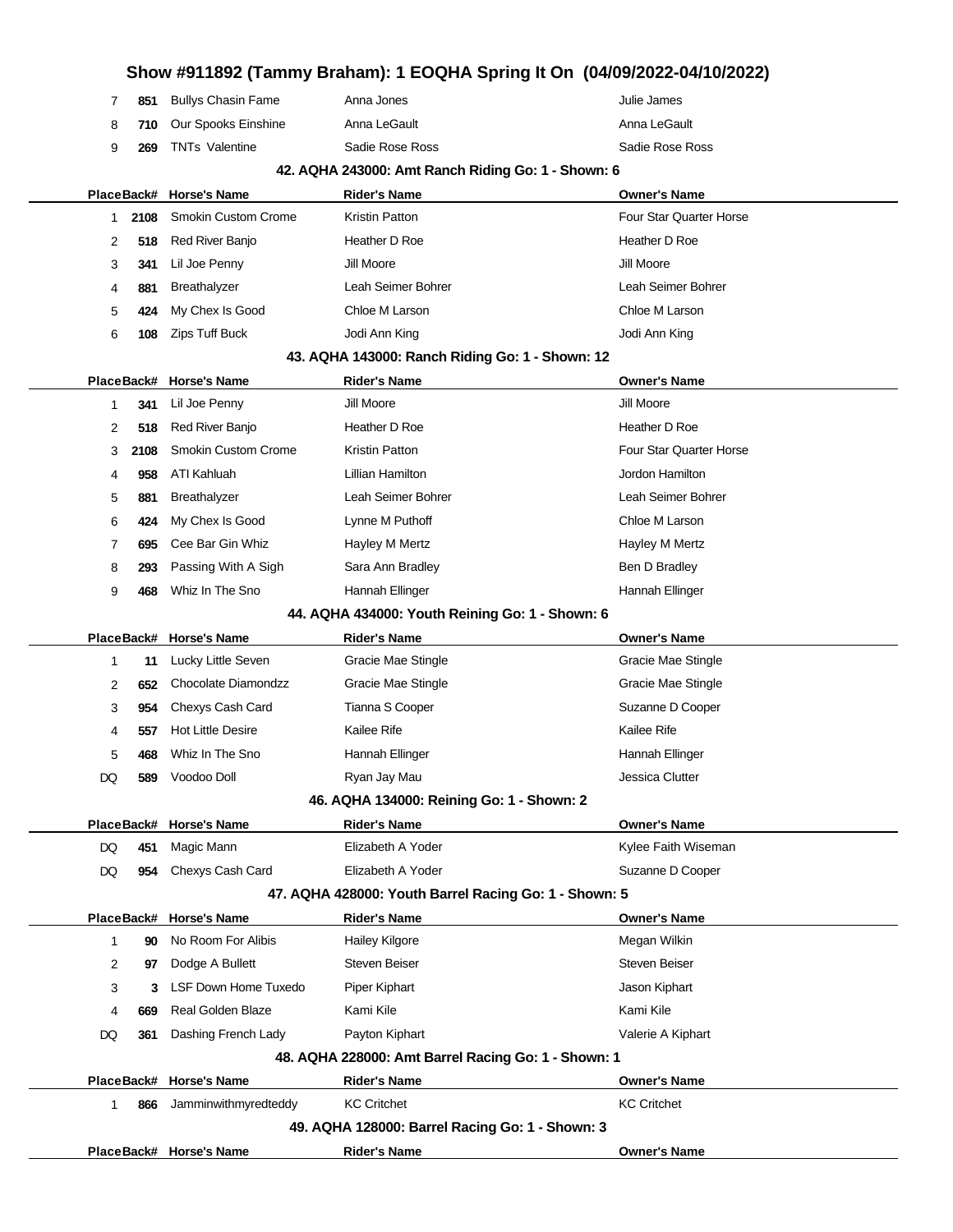|            |     |                             | Show #911892 (April Devitt): 1 EOQHA Spring It On (04/09/2022-04/10/2022) |                          |
|------------|-----|-----------------------------|---------------------------------------------------------------------------|--------------------------|
| 1          | 303 | <b>RJL Frenchmans Fame</b>  | Caitlyn L Colvin                                                          | Caitlyn L Colvin         |
| 2          | 866 | Jamminwithmyredteddy        | <b>KC Critchet</b>                                                        | <b>KC Critchet</b>       |
| 3          | 97  | Dodge A Bullett             | Caitlyn L Colvin                                                          | <b>Steven Beiser</b>     |
|            |     |                             | 50. AQHA 430000: Youth Pole Bending Go: 1 - Shown: 2                      |                          |
|            |     | PlaceBack# Horse's Name     | <b>Rider's Name</b>                                                       | <b>Owner's Name</b>      |
| 1          | 669 | <b>Real Golden Blaze</b>    | Kami Kile                                                                 | Kami Kile                |
| 2          | 97  | Dodge A Bullett             | <b>Steven Beiser</b>                                                      | <b>Steven Beiser</b>     |
|            |     |                             | 51. AQHA 230000: Amt Pole Bending Go: 1 - Shown: 1                        |                          |
|            |     | PlaceBack# Horse's Name     | <b>Rider's Name</b>                                                       | <b>Owner's Name</b>      |
| 1          | 866 | Jamminwithmyredteddy        | <b>KC Critchet</b>                                                        | <b>KC Critchet</b>       |
|            |     |                             | 52. AQHA 130000: Pole Bending Go: 1 - Shown: 3                            |                          |
|            |     | PlaceBack# Horse's Name     | <b>Rider's Name</b>                                                       | <b>Owner's Name</b>      |
| 1          | 303 | <b>RJL Frenchmans Fame</b>  | Caitlyn L Colvin                                                          | Caitlyn L Colvin         |
| 2          | 866 | Jamminwithmyredteddy        | <b>KC Critchet</b>                                                        | <b>KC Critchet</b>       |
| 3          | 97  | Dodge A Bullett             | Caitlyn L Colvin                                                          | <b>Steven Beiser</b>     |
|            |     |                             | 53. AQHA 432000: Youth Stake Race Go: 1 - Shown: 2                        |                          |
|            |     | PlaceBack# Horse's Name     | <b>Rider's Name</b>                                                       | <b>Owner's Name</b>      |
| 1          | 97  | Dodge A Bullett             | Steven Beiser                                                             | <b>Steven Beiser</b>     |
| 2          | 669 | Real Golden Blaze           | Kami Kile                                                                 | Kami Kile                |
|            |     |                             | 54. AQHA 232000: Amt Stake Race Go: 1 - Shown: 1                          |                          |
| PlaceBack# |     | <b>Horse's Name</b>         | <b>Rider's Name</b>                                                       | <b>Owner's Name</b>      |
| 1          | 866 | Jamminwithmyredteddy        | <b>KC Critchet</b>                                                        | <b>KC Critchet</b>       |
|            |     |                             | 55. AQHA 412002: L1 Youth Showmanship at Halter Go: 1 - Shown: 27         |                          |
| PlaceBack# |     | <b>Horse's Name</b>         | <b>Rider's Name</b>                                                       | <b>Owner's Name</b>      |
| 1          | 858 | <b>Real Hot Property</b>    | Aidan Albers                                                              | Gima Albers              |
| 2          | 948 | Repeated By Diva            | Ava Hamilton                                                              | Sara Hamilton            |
| 3          | 452 | Sweettalkinartifacts        | Madison V Johnson                                                         | Madison V Johnson        |
| 4          | 59  | Im A Platinum Shot          | Madelynn Rose Sullivan                                                    | Jennifer L Sullivan      |
| 5          | 58  | Diesel Dixie                | Morgan Cutright                                                           | Morgan Cutright          |
| 6          | 73  | Fired My Assets             | <b>Taylor Poulton</b>                                                     | <b>Taylor Poulton</b>    |
| 7          | 924 | He Made My Day              | Lexin Makenna lams                                                        | Tammi lams               |
| 8          | 823 | <b>Red White N Blaze</b>    | Kylie Jackson                                                             | Kylie Jackson            |
| 9          | 957 | <b>Rcees Version</b>        | Jacey Pierson                                                             | Jacey Pierson            |
|            |     |                             | 56. AQHA 412800: Youth Showmanship (14 - 18) Go: 1 - Shown: 23            |                          |
| PlaceBack# |     | <b>Horse's Name</b>         | <b>Rider's Name</b>                                                       | <b>Owner's Name</b>      |
| 1          | 832 | Its A Southern Dream        | <b>Chase Summerville</b>                                                  | <b>Chase Summerville</b> |
| 2          | 685 | Vital Sassoon               | Evan J McColley                                                           | Evan McColley            |
| 3          | 134 | Im N Outsider               | <b>Violet Shetler</b>                                                     | <b>Violet Shetler</b>    |
| 4          | 767 | <b>Countin Downthehours</b> | <b>Brandy Warvel</b>                                                      | <b>Brandy Warvel</b>     |
| 5          | 664 | <b>Western Revolution</b>   | Kendel E Bachey                                                           | Kendel E Bachey          |
| 6          | 247 | Lazy Bonz                   | Ashlynn Mandich                                                           | Ashlynn Mandich          |
| 7          | 858 | Real Hot Property           | Aidan Albers                                                              | Gima Albers              |
| 8          | 758 | Smokin Hot Impulse          | Rayna Fritsch                                                             | Rayna Fritsch            |
| 9          | 296 | Shez Burnin Hot             | Kailee Rife                                                               | Kailee Rife              |
|            |     |                             | 57. AQHA 412700: Youth Showmanship (13 & Under) Go: 1 - Shown: 15         |                          |
|            |     | PlaceBack# Horse's Name     | <b>Rider's Name</b>                                                       | <b>Owner's Name</b>      |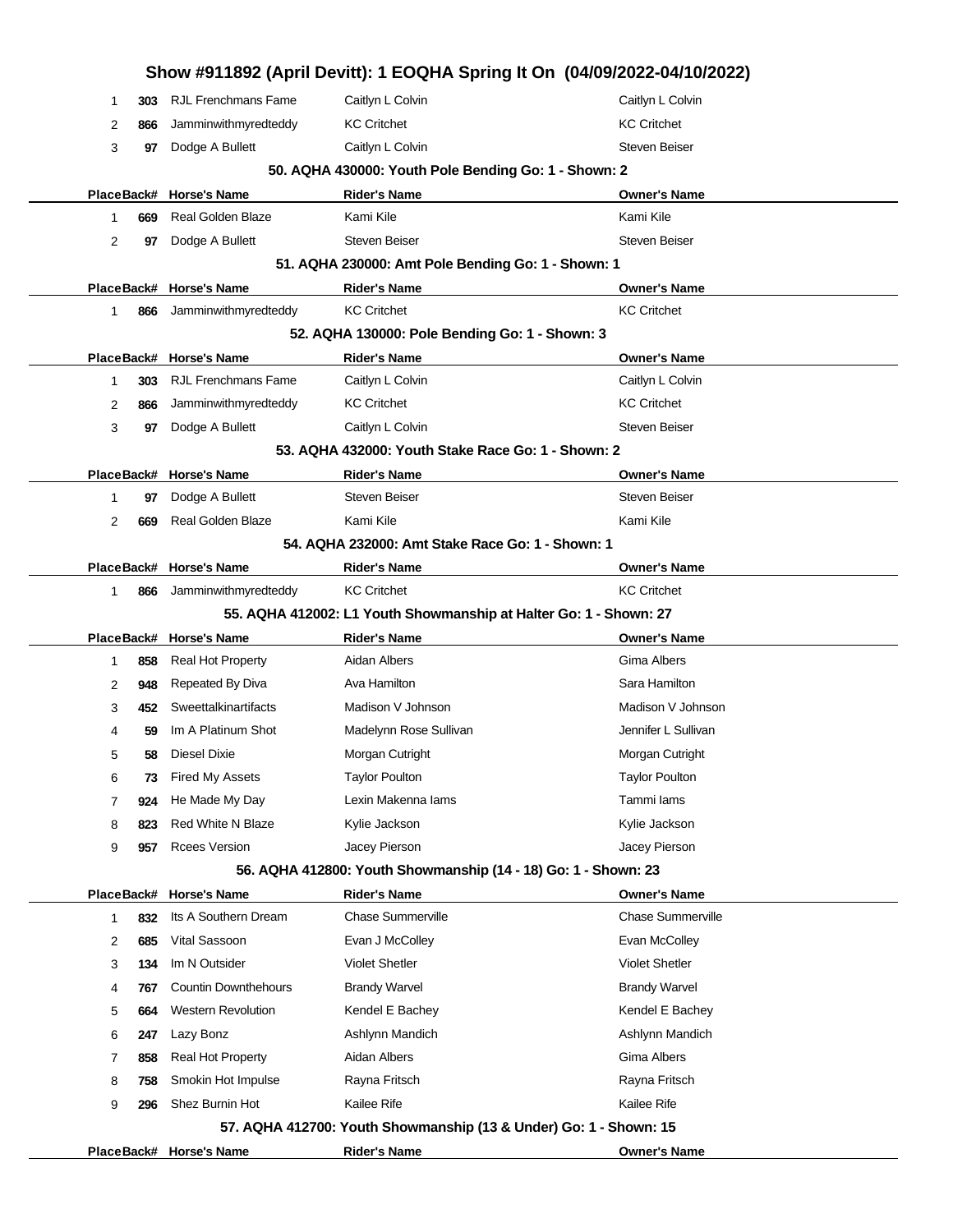| 1 | 593        | <b>BMQ Genuine Solution</b> | Meghan Elizabeth Kaser                                              | McKenna Kaser                |
|---|------------|-----------------------------|---------------------------------------------------------------------|------------------------------|
| 2 | 107        | <b>KM Genuinely Best</b>    | Emma Grace Gore                                                     | Emma Grace Gore              |
| 3 | 948        | Repeated By Diva            | Ava Hamilton                                                        | Sara Hamilton                |
| 4 | 500        | Chips Favorite Invit        | Lauren Hoover                                                       | Amy Hoover                   |
| 5 | 1128       | Old Fashiond                | <b>Brooke Backer</b>                                                | <b>Brooke Backer</b>         |
| 6 | 248        | <b>Especially Invited</b>   | Chalen Leibold                                                      | Chalen Leibold               |
| 7 | 423        | Sierra Della Deluxe         | Lillian O'connor                                                    | Julie O'Connor               |
| 8 | 120        | Man Im Sassy                | <b>Isabella Hamilton</b>                                            | <b>Isabella Hamilton</b>     |
| 9 | 363        | Ima Hot Time                | <b>Mallory Kirby</b>                                                | <b>Mallory Kirby</b>         |
|   |            |                             | 58. AQHA 212002: L1 Amt Showmanship at Halter Go: 1 - Shown: 26     |                              |
|   | PlaceBack# | <b>Horse's Name</b>         | <b>Rider's Name</b>                                                 | <b>Owner's Name</b>          |
| 1 | 2319       | Sumdiscretionadvised        | Kelsey Guadarrama                                                   | Kelsey Guadarrama            |
| 2 | 424        | My Chex Is Good             | Chloe M Larson                                                      | Chloe M Larson               |
| 3 | 418        | The Natural Version         | <b>Emmerson Kruse</b>                                               | <b>Emmerson Kruse</b>        |
| 4 | 351        | <b>Hez Rock Steady</b>      | <b>Emily Vojtek</b>                                                 | Michele Welch & Emily Vojtek |
| 5 | 2549       | My Invitation N Gold        | <b>Bailey N Vandriest</b>                                           | Pam And Bailey Vandriest     |
| 6 | 767        | <b>Countin Downthehours</b> | Danielle Westbrook                                                  | <b>Brandy Warvel</b>         |
| 7 | 629        | Deluxe Catalac              | Kathleen K Azzarello                                                | Kathleen K Azzarello         |
| 8 | 513        | <b>Heza Celebrite</b>       | Jann Ahlberg                                                        | Jann Ahlberg                 |
| 9 | 771        | Slow Lopin Smoothie         | Nicole Rafeld                                                       | Nicole Rafeld                |
|   |            |                             | 59. AQHA 212800: Amt Select Showmanship at Halter Go: 1 - Shown: 19 |                              |
|   |            | PlaceBack# Horse's Name     | <b>Rider's Name</b>                                                 | <b>Owner's Name</b>          |
| 1 | 89         | <b>Under My Terms</b>       | Jennifer Royal                                                      | Jennifer Royal               |
| 2 | 323        | Lopen Assets                | Martha A Fabry                                                      | Martha A Fabry               |
| 3 | 721        | <b>Check This Machine</b>   | Kimberly A Best                                                     | Kimberly A Best              |
| 4 | 815        | <b>Km Picture Perfect</b>   | Tammy S Braden                                                      | <b>Brooke Braden</b>         |
| 5 | 1128       | Old Fashiond                | Gretchen Backer                                                     | <b>Brooke Backer</b>         |
| 6 | 48         | Gota Lota Assets            | Denise A Folck                                                      | Denise A Folck               |
| 7 | 916        | Do You Think Im Lazy        | Bettie L Caballe                                                    | <b>Bettie L Caballe</b>      |
| 8 |            | 153 Simply Good Times       | Suzanne M Mocniak                                                   | Suzanne M Mocniak            |
| 9 | 566        | Hidden Agenda               | Jackie Davis                                                        | Jackie Davis                 |
|   |            |                             | 60. AQHA 212000: Amt Showmanship at Halter Go: 1 - Shown: 29        |                              |
|   |            | PlaceBack# Horse's Name     | <b>Rider's Name</b>                                                 | <b>Owner's Name</b>          |
| 1 | 787        | Really Sudden               | Kelly A Rauschenbach                                                | Kelly A Rauschenbach         |
| 2 | 310        | Grace Zipsinthe Rein        | Matthew G Siefker                                                   | Matthew G Siefker            |
| 3 | 889        | Servo Machine               | Allie Atkinson                                                      | Allie Atkinson               |
| 4 | 424        | My Chex Is Good             | Chloe M Larson                                                      | Chloe M Larson               |
| 5 | 2749       | Shez Gotawaybout Her        | <b>Taylor R Foster</b>                                              | Nancy Foster                 |
| 6 | 244        | Forevernalwayscowboy        | Sarah E Shaheen                                                     | Sarah E Shaheen              |
| 7 | 309        | <b>Sweet She Rocks</b>      | Hailey A Flatter                                                    | <b>Hailey A Flatter</b>      |
| 8 | 302        | Woke Up Like Thizzz         | Cheryl Duffey                                                       | <b>Cheryl Duffey</b>         |
| 9 | 1000       | Good Old Gold               | Kara Beth Schockling                                                | Kara Beth Schockling         |
|   |            |                             | 61. NAQHA 8800: Small Fry Showmanship 9 & Under Go: 1 - Shown: 9    |                              |
|   |            | PlaceBack# Horse's Name     | <b>Rider's Name</b>                                                 | <b>Owner's Name</b>          |
| 1 |            | 423 Sierra Della Deluxe     | Ruby O'Connor                                                       | Julie O'Connor               |

**129** Starched Rockies Gwen Toth Gwen Toth Emily Toth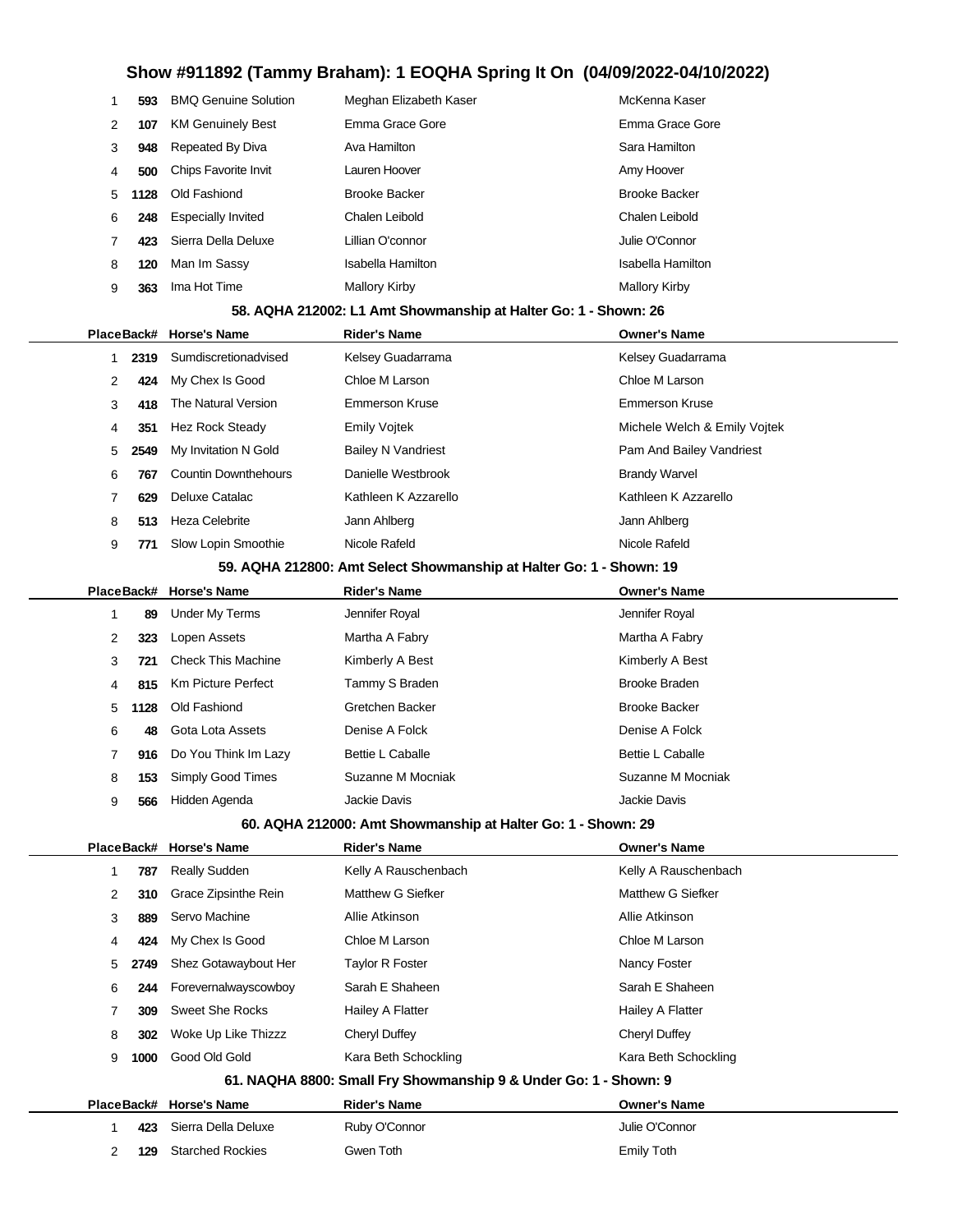| 3 | 403  | Talkinboutonite             | Sierra Mueller            | Antoinette Colleen Bloom |
|---|------|-----------------------------|---------------------------|--------------------------|
| 4 | 979  | <b>Rarely Radical Ricky</b> | Alana Rice                | Alana Rice               |
| 5 | 593  | <b>BMO Genuine Solution</b> | McKenna Kaser             | McKenna Kaser            |
| 6 | 411  | The Roan Show               | Molly Mullady             | Molly Mullady            |
|   | 150  | Rockmelikeyameanit          | Carlee Brown              | Lauren N Brown           |
| 8 | 534  | Im Gonna Be Lazy            | Lilianna Sanna            | Addison Leonard          |
|   | 1000 | Good Old Gold               | <b>Barrett Schockling</b> | Kara Beth Schockling     |

#### **62. AQHA 275000: Amt Performance Halter Mares Go: 1 - Shown: 12**

|   |     | PlaceBack# Horse's Name | <b>Rider's Name</b>                                                      | <b>Owner's Name</b>      |
|---|-----|-------------------------|--------------------------------------------------------------------------|--------------------------|
|   | 290 | Movin On Up             | Amanda Moore                                                             | Amanda Moore             |
| 2 | 309 | Sweet She Rocks         | Hailey A Flatter                                                         | Hailey A Flatter         |
| 3 | 244 | Forevernalwayscowboy    | Sarah E Shaheen                                                          | Sarah E Shaheen          |
| 4 | 916 | Do You Think Im Lazy    | <b>Bettie L Caballe</b>                                                  | <b>Bettie L Caballe</b>  |
| 5 | 475 | Mechanic In A Skirt     | Cathy A Johnson                                                          | Cathy A Johnson          |
| 6 | 310 | Grace Zipsinthe Rein    | Matthew G Siefker                                                        | Matthew G Siefker        |
| 7 | 89  | <b>Under My Terms</b>   | Jennifer Royal                                                           | Jennifer Royal           |
| 8 | 403 | Talkinboutonite         | Antoinette Colleen Bloom                                                 | Antoinette Colleen Bloom |
| 9 | 359 | Sompin Nthemoonlight    | Janet Kolk                                                               | Janet Kolk               |
|   |     |                         | 00 A GUA 175000. Varil. Davis massa a Ualtan Manag. Osa 4 - Olivenia 40. |                          |

#### **63. AQHA 475000: Youth Performance Halter Mares Go: 1 - Shown: 10**

|    |     | PlaceBack# Horse's Name     | <b>Rider's Name</b>    | <b>Owner's Name</b>      |
|----|-----|-----------------------------|------------------------|--------------------------|
|    | 911 | Looking Willy Good          | Kaylee Grace Olds      | Jennifer Olds            |
| 2  | 720 | This Selections Hot         | Caden Craft            | Christopher C Craft      |
| 3  | 363 | Ima Hot Time                | Mallory Kirby          | <b>Mallory Kirby</b>     |
| 4  | 224 | Shesalazyshamrock           | Hannah Marie Beidelman | Hannah Marie Beidelman   |
| 5. | 950 | Interesting Lady            | Meghan Elizabeth Kaser | Meghan Elizabeth Kaser   |
| 6  | 403 | Talkinboutonite             | Sierra Mueller         | Antoinette Colleen Bloom |
|    | 948 | Repeated By Diva            | Ava Hamilton           | Sara Hamilton            |
| 8  | 500 | <b>Chips Favorite Invit</b> | Lauren Hoover          | Amy Hoover               |
| 9  | 106 | <b>Blow The World Akiss</b> | Anna Minich            | Anna Minich              |

#### **64. AQHA 175000: Performance Halter Mares Go: 1 - Shown: 6**

|   |     | PlaceBack# Horse's Name | <b>Rider's Name</b> | <b>Owner's Name</b> |
|---|-----|-------------------------|---------------------|---------------------|
|   | 290 | Movin On Up             | Amanda Moore        | Amanda Moore        |
| 2 | 354 | Shewillbesomebody       | Alexandria Bryner   | Tracy L Hritz       |
| 3 | 671 | Onlythebestchocolate    | Sarah J Bernatowicz | Laura Anne Lamb     |
| 4 | 244 | Forevernalwayscowboy    | Sarah E Shaheen     | Sarah E Shaheen     |
| 5 | 108 | Zips Tuff Buck          | Sara Ann Bradley    | Jodi Ann King       |
| հ | 296 | Shez Burnin Hot         | Kailee Rife         | Kailee Rife         |

#### **65. AQHA 277000: Amt Performance Halter Geldings Go: 1 - Shown: 16**

|   |      | PlaceBack# Horse's Name | <b>Rider's Name</b>  | <b>Owner's Name</b>    |
|---|------|-------------------------|----------------------|------------------------|
|   | 305  | Snoop Dogge             | Jason G Somnitz      | Jason G Somnitz        |
| 2 | 323  | Lopen Assets            | Martha A Fabry       | Martha A Fabry         |
| 3 | 787  | <b>Really Sudden</b>    | Kelly A Rauschenbach | Kelly A Rauschenbach   |
| 4 | 424  | My Chex Is Good         | Chloe M Larson       | Chloe M Larson         |
| 5 | 188  | The Roan Rocker         | <b>Madison Staub</b> | Madison Staub          |
| 6 | 413  | Icecream                | Hanna Hedderick      | Hanna Jordan Hedderick |
|   | 2319 | Sumdiscretionadvised    | Kelsey Guadarrama    | Kelsey Guadarrama      |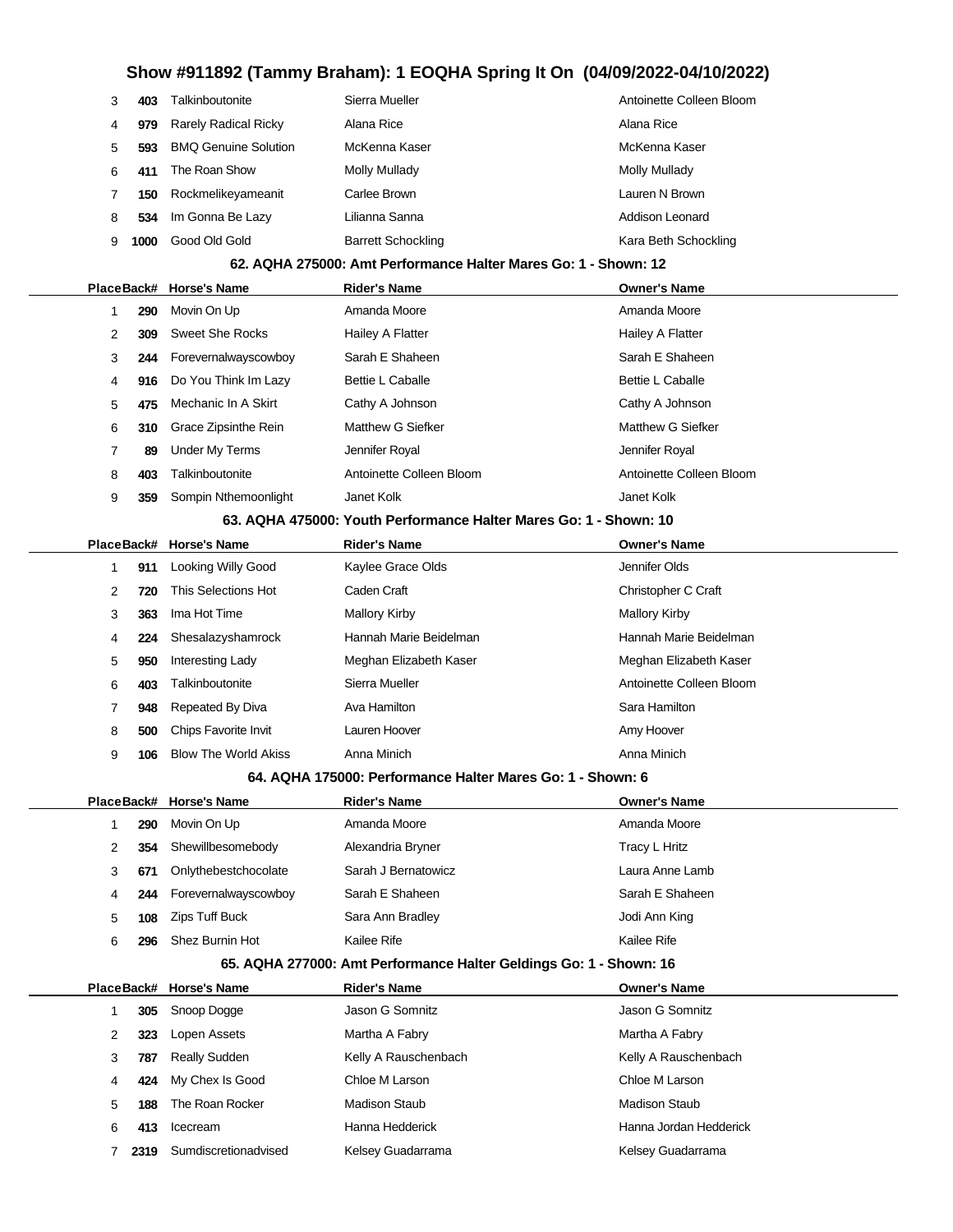|              |      | $\blacksquare$ ,, $\blacksquare$ . | $\sim$ $\sim$                                                       |                          |
|--------------|------|------------------------------------|---------------------------------------------------------------------|--------------------------|
| 8            | 779  | Lazy As Sin                        | <b>Frank Clark</b>                                                  | Nicole Irwin             |
| 9            | 798  | <b>Brock Lesnar</b>                | Helenn Voss                                                         | <b>Helenn Voss</b>       |
|              |      |                                    | 66. AQHA 477000: Youth Performance Halter Geldings Go: 1 - Shown: 9 |                          |
|              |      | PlaceBack# Horse's Name            | <b>Rider's Name</b>                                                 | <b>Owner's Name</b>      |
| $\mathbf{1}$ | 850  | How Bout At Midnight               | Kylie Davis                                                         | <b>Kylie Davis</b>       |
| 2            | 107  | <b>KM Genuinely Best</b>           | Emma Grace Gore                                                     | Emma Grace Gore          |
| 3            | 952  | Sleepnmarriedwhoknew               | Tianna S Cooper                                                     | Suzanne D Cooper         |
| 4            | 858  | <b>Real Hot Property</b>           | Aidan Albers                                                        | Gima Albers              |
| 5            | 119  | Playin It Cool                     | Kaylee Grace Olds                                                   | Cynthia Testerman        |
| 6            | 690  | Hez Rainey Made                    | Eleanor Ott                                                         | Londa Pickles            |
| 7            | 243  | Hes A Hot Mess                     | Eliza Plum                                                          | Eliza Plum               |
| 8            | 818  | <b>Gettin Rich N Famous</b>        | Maegan E Pearson                                                    | Maegan E Pearson         |
| 9            | 1013 | <b>RR Rufle My Feathers</b>        | <b>Emily Craft</b>                                                  | Christopher C Craft      |
|              |      |                                    | 67. AQHA 177000: Performance Halter Geldings Go: 1 - Shown: 10      |                          |
|              |      | PlaceBack# Horse's Name            | <b>Rider's Name</b>                                                 | <b>Owner's Name</b>      |
| -1           | 305  | Snoop Dogge                        | Jason G Somnitz                                                     | Jason G Somnitz          |
| 2            | 323  | Lopen Assets                       | Alexandria Bryner                                                   | Martha A Fabry           |
| 3            | 850  | How Bout At Midnight               | Allyssa Dawn Paul                                                   | <b>Kylie Davis</b>       |
| 4            | 787  | <b>Really Sudden</b>               | Brian Kyle Bernatowicz                                              | Kelly A Rauschenbach     |
| 5            | 413  | Icecream                           | Hanna Hedderick                                                     | Hanna Jordan Hedderick   |
| 6            | 362  | Mr Macdreamy                       | Camilla M Claypool                                                  | Stefanie Page            |
| 7            | 107  | <b>KM Genuinely Best</b>           | Emma Grace Gore                                                     | Emma Grace Gore          |
| 8            | 575  | Simply One Hot                     | <b>Grace Philpot</b>                                                | Keri Philpot             |
| 9            | 690  | Hez Rainey Made                    | Eleanor Ott                                                         | Londa Pickles            |
|              |      |                                    | 73. AQHA 405700: Youth Aged Mares Go: 1 - Shown: 3                  |                          |
|              |      | PlaceBack# Horse's Name            | <b>Rider's Name</b>                                                 | <b>Owner's Name</b>      |
| $\mathbf 1$  | 603  | <b>FG Mesmerized</b>               | <b>Colton Smith</b>                                                 | Tammi M Smith            |
| 2            | 163  | Impulsed By Flash                  | Mary Caroline Minich                                                | Mary Caroline Minich     |
| 3            | 120  | Man Im Sassy                       | <b>Isabella Hamilton</b>                                            | <b>Isabella Hamilton</b> |
|              |      |                                    | 77. AQHA 205700: Amt Aged Mares Go: 1 - Shown: 2                    |                          |
|              |      | PlaceBack# Horse's Name            | <b>Rider's Name</b>                                                 | <b>Owner's Name</b>      |
| 1            |      | 602 Sheza Premadonna               | Tammi M Smith                                                       | Dewey Smith              |
|              |      |                                    | 81. AQHA 105700: Aged Mares Go: 1 - Shown: 2                        |                          |
|              |      | PlaceBack# Horse's Name            | <b>Rider's Name</b>                                                 | <b>Owner's Name</b>      |
| $\mathbf{1}$ | 603  | <b>FG Mesmerized</b>               | Dewey Smith                                                         | Tammi M Smith            |
| 2            | 602  | Sheza Premadonna                   | <b>Colton Smith</b>                                                 | Dewey Smith              |
|              |      |                                    | 83. AQHA 407500: Youth Two Yr Old Geldings Go: 1 - Shown: 1         |                          |
|              |      | PlaceBack# Horse's Name            | <b>Rider's Name</b>                                                 | <b>Owner's Name</b>      |
| $\mathbf{1}$ | 978  | <b>One Silent Secret</b>           | Caden Craft                                                         | Ralph C Craft            |
|              |      |                                    | 85. AQHA 407700: Youth Aged Geldings Go: 1 - Shown: 7               |                          |
|              |      | PlaceBack# Horse's Name            | <b>Rider's Name</b>                                                 | <b>Owner's Name</b>      |
| $\mathbf{1}$ | 718  | LW Immense                         | Karsynn Stoneking                                                   | Leighton Wetzel          |
| 2            | 226  | Km Best Man Standing               | Maddy J Pavlica                                                     | Maddy J Pavlica          |
| 3            | 150  | Rockmelikeyameanit                 | Carlee Brown                                                        | Lauren N Brown           |
| 4            | 369  | Dontkissthismachine                | Serrin A Whitt                                                      | Serrin A Whitt           |
| 5            | 716  | Code Complete                      | Unie Brechbuhler                                                    | Unie Brechbuhler         |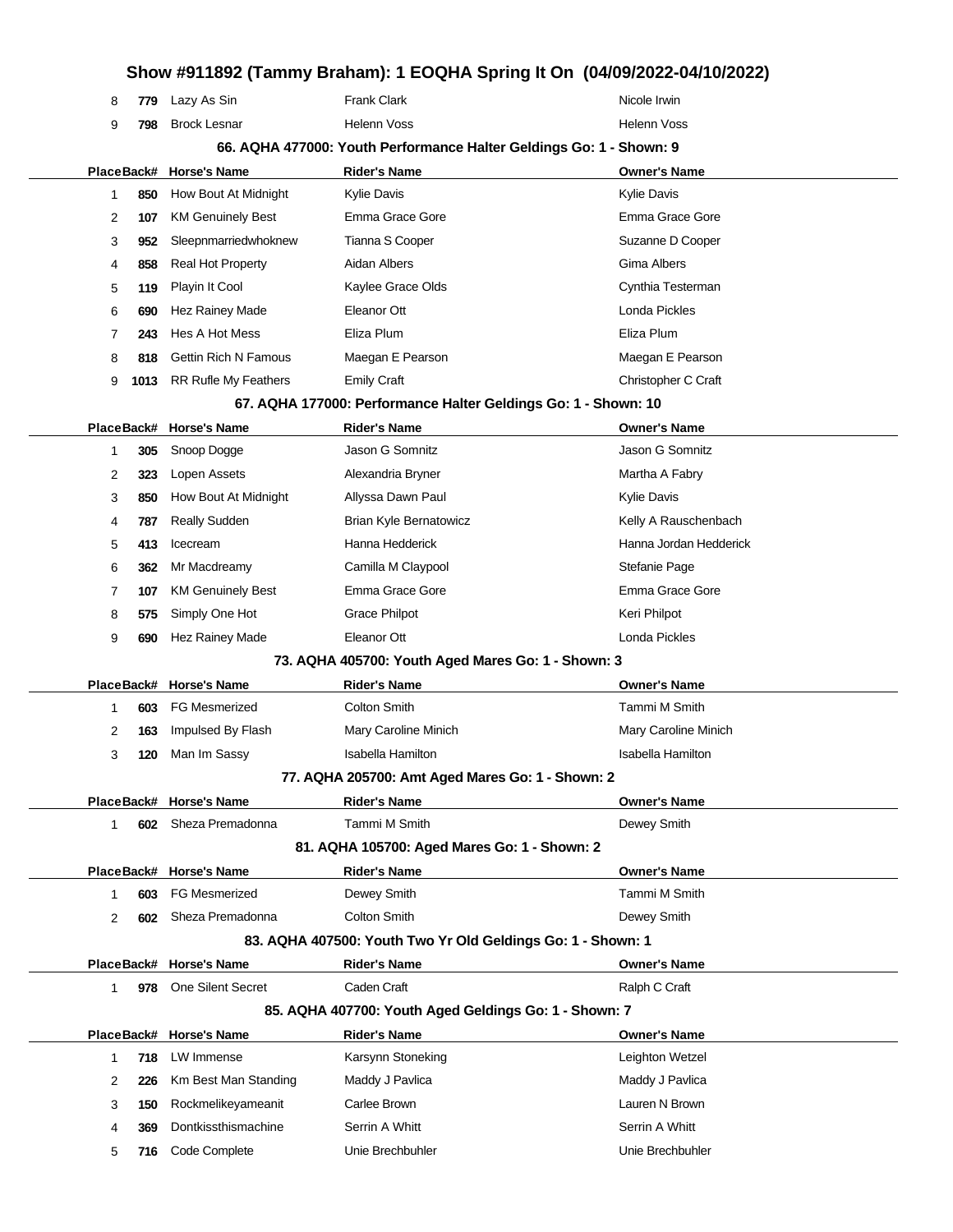| 6 | 277 | Cuethebattsignal          | SHOW #311032 (Tallilliy Draham). TEOQHA Əphily il Oli (04/03/2022-04/10/2022)<br>Addison M Nalle-Icenhour | Maelynn Management LLc |
|---|-----|---------------------------|-----------------------------------------------------------------------------------------------------------|------------------------|
|   |     |                           | 87. AQHA 207500: Amt Two Yr Old Geldings Go: 1 - Shown: 2                                                 |                        |
|   |     | PlaceBack# Horse's Name   | <b>Rider's Name</b>                                                                                       | <b>Owner's Name</b>    |
| 1 | 604 | <b>Fearles Premo</b>      | Lisa Scott-Reiss                                                                                          | Lisa Scott-Reiss       |
| 2 | 978 | <b>One Silent Secret</b>  | Ralph C Craft                                                                                             | Ralph C Craft          |
|   |     |                           |                                                                                                           |                        |
|   |     |                           | 89. AQHA 207700: Amt Aged Geldings Go: 1 - Shown: 7                                                       |                        |
|   |     | PlaceBack# Horse's Name   | <b>Rider's Name</b>                                                                                       | <b>Owner's Name</b>    |
| 1 | 718 | LW Immense                | Leighton Wetzel                                                                                           | Leighton Wetzel        |
| 2 | 721 | <b>Check This Machine</b> | Kimberly A Best                                                                                           | Kimberly A Best        |
| 3 | 150 | Rockmelikeyameanit        | Lauren N Brown                                                                                            | Lauren N Brown         |
| 4 | 913 | Only Lazy Lopin           | Lynette Depalma                                                                                           | Lynette Depalma        |
| 5 | 566 | Hidden Agenda             | Jackie Davis                                                                                              | Jackie Davis           |
| 6 | 494 | Always Hottish            | Karen Elicker Crowell                                                                                     | Karen Elicker Crowell  |
| 7 | 576 | Tip Off To Sleep          | Jamie L Migliori                                                                                          | Jamie L Migliori       |
|   |     |                           | 91. AQHA 107500: Two Yr Old Geldings Go: 1 - Shown: 2                                                     |                        |
|   |     | PlaceBack# Horse's Name   | <b>Rider's Name</b>                                                                                       | <b>Owner's Name</b>    |
| 1 | 604 | <b>Fearles Premo</b>      | Dewey Smith                                                                                               | Lisa Scott-Reiss       |
| 2 | 978 | <b>One Silent Secret</b>  | Matthew Claypool                                                                                          | Ralph C Craft          |
|   |     |                           | 93. AQHA 107700: Aged Geldings Go: 1 - Shown: 5                                                           |                        |
|   |     | PlaceBack# Horse's Name   | <b>Rider's Name</b>                                                                                       | <b>Owner's Name</b>    |

|   |     | 718 LW Immense     | Leighton Wetzel       | Leighton Wetzel       |
|---|-----|--------------------|-----------------------|-----------------------|
|   | 150 | Rockmelikeyameanit | Lauren N Brown        | Lauren N Brown        |
|   | 913 | Only Lazy Lopin    | <b>Brent Maxwell</b>  | Lynette Depalma       |
| 4 | 576 | Tip Off To Sleep   | <b>Madison Hallas</b> | Jamie L Migliori      |
| 5 | 494 | Always Hottish     | Karen Elicker Crowell | Karen Elicker Crowell |
|   |     |                    |                       |                       |

#### **97. AQHA 203400: Amt Aged Stallions Go: 1 - Shown: 1**

|  |     | PlaceBack# Horse's Name | Rider's Name                           | <b>Owner's Name</b> |
|--|-----|-------------------------|----------------------------------------|---------------------|
|  | 650 | I Got Cool Luck         | Jason G Somnitz                        | Jason G Somnitz     |
|  |     |                         | 101 1011 100100 1 101 11 0 101 101 101 |                     |

### **101. AQHA 103400: Aged Stallions Go: 1 - Shown: 1**

 $\overline{\phantom{a}}$ 

|                                                           |     | PlaceBack# Horse's Name | <b>Rider's Name</b> | <b>Owner's Name</b> |  |  |  |
|-----------------------------------------------------------|-----|-------------------------|---------------------|---------------------|--|--|--|
|                                                           | 650 | I Got Cool Luck         | Matthew Claypool    | Jason G Somnitz     |  |  |  |
| 102. AQHA 144004: L1 Hunter Under Saddle Go: 1 - Shown: 8 |     |                         |                     |                     |  |  |  |
|                                                           |     |                         |                     |                     |  |  |  |
|                                                           |     | PlaceBack# Horse's Name | <b>Rider's Name</b> | <b>Owner's Name</b> |  |  |  |
|                                                           |     | 119 Playin It Cool      | Jamie Watson        | Cynthia Testerman   |  |  |  |

| 3 | 290 | Movin On Up             | Marion E Troyer                                                  | Amanda Moore                 |
|---|-----|-------------------------|------------------------------------------------------------------|------------------------------|
| 4 | 740 | Nighttime Cowboy        | Nicole S Beal                                                    | Janet L Daltner              |
| 5 | 442 | Quantum Mechanic        | Nicole Giumenti                                                  | <b>Thomas Campbell</b>       |
| 6 | 798 | <b>Brock Lesnar</b>     | Lynne M Puthoff                                                  | Helenn Voss                  |
|   | 801 | Always Unforgettable    | Madison Hallas                                                   | <b>Taylor Petrie</b>         |
| 8 | 351 | Hez Rock Steady         | Alexandria Bryner                                                | Michele Welch & Emily Voitek |
|   |     |                         | 103. AQHA 444002: L1 Youth Hunter Under Saddle Go: 1 - Shown: 20 |                              |
|   |     | PlaceBack# Horse's Name | <b>Rider's Name</b>                                              | <b>Owner's Name</b>          |
|   | 243 | Hes A Hot Mess          | Eliza Plum                                                       | Eliza Plum                   |
| 2 | 296 | Shez Burnin Hot         | Kailee Rife                                                      | Kailee Rife                  |
| 3 | 119 | Playin It Cool          | Kaylee Grace Olds                                                | Cynthia Testerman            |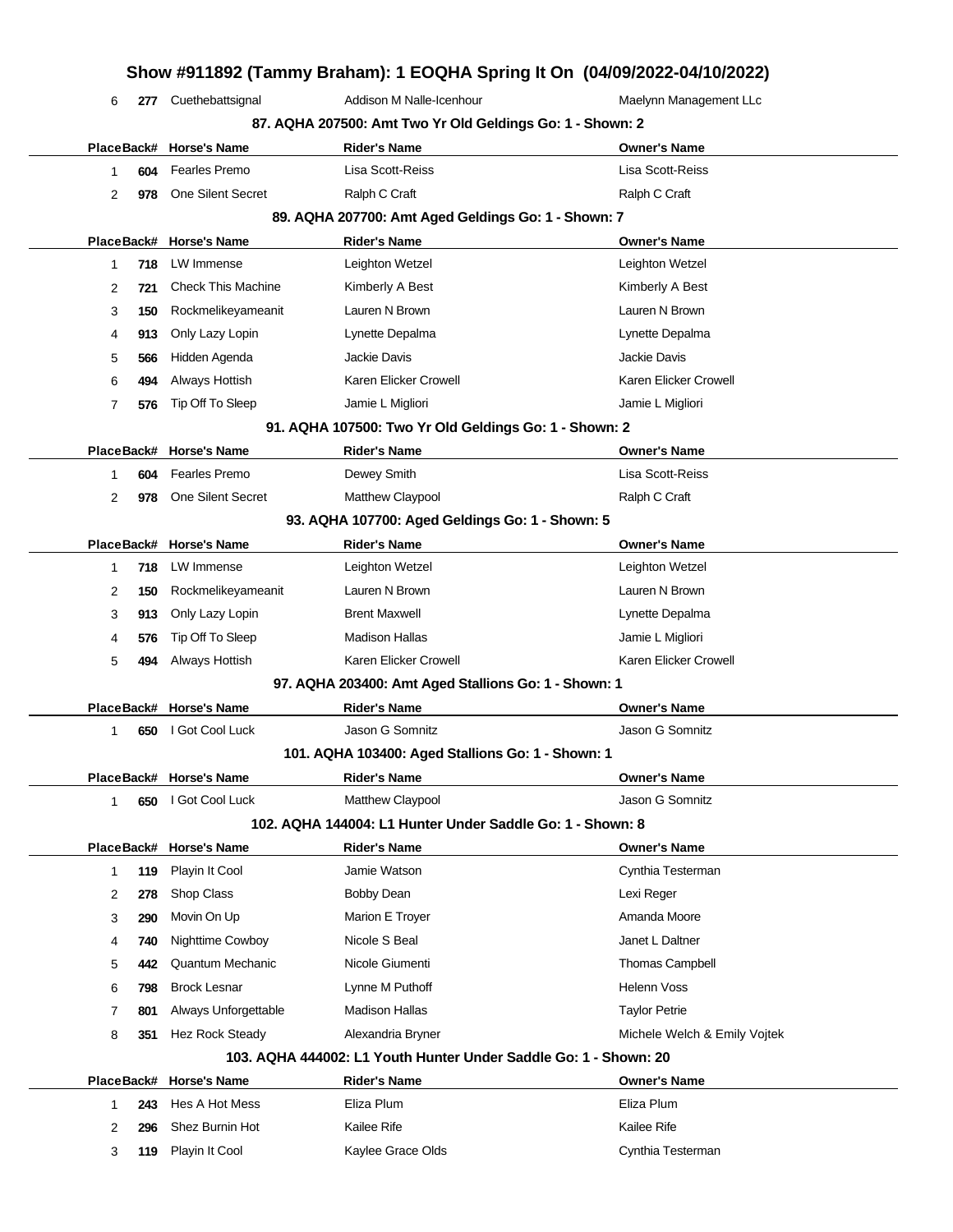|   | 104. AQHA 444800: Youth Hunter Under Saddle (14-18) Go: 1 - Shown: 12 |                             |                           |                           |  |  |  |  |
|---|-----------------------------------------------------------------------|-----------------------------|---------------------------|---------------------------|--|--|--|--|
| 9 | 832                                                                   | Its A Southern Dream        | Chase Summerville         | <b>Chase Summerville</b>  |  |  |  |  |
| 8 | 224                                                                   | Shesalazyshamrock           | Hannah Marie Beidelman    | Hannah Marie Beidelman    |  |  |  |  |
| 7 | 173                                                                   | Certain Valor               | Gabriella Madison Lohrenz | Gabriella Madison Lohrenz |  |  |  |  |
| 6 | 138                                                                   | <b>Blazing By Moonlight</b> | <b>Madison Kershaw</b>    | <b>Madison Kershaw</b>    |  |  |  |  |
| 5 | 226                                                                   | Km Best Man Standing        | Maddy J Pavlica           | Maddy J Pavlica           |  |  |  |  |
| 4 | 767                                                                   | <b>Countin Downthehours</b> | <b>Brandy Warvel</b>      | <b>Brandy Warvel</b>      |  |  |  |  |

|  |   |     | PlaceBack# Horse's Name  | <b>Rider's Name</b>      | <b>Owner's Name</b>      |
|--|---|-----|--------------------------|--------------------------|--------------------------|
|  |   | 735 | Duplicated In Iron       | Addison Johnson          | Addison Johnson          |
|  | 2 | 243 | Hes A Hot Mess           | Eliza Plum               | Eliza Plum               |
|  | 3 | 134 | Im N Outsider            | <b>Violet Shetler</b>    | <b>Violet Shetler</b>    |
|  | 4 | 278 | Shop Class               | Lexi Reger               | Lexi Reger               |
|  | 5 | 247 | Lazy Bonz                | Ashlynn Mandich          | Ashlynn Mandich          |
|  | 6 | 226 | Km Best Man Standing     | Maddy J Pavlica          | Maddy J Pavlica          |
|  | 7 | 832 | Its A Southern Dream     | <b>Chase Summerville</b> | <b>Chase Summerville</b> |
|  | 8 | 858 | <b>Real Hot Property</b> | Aidan Albers             | Gima Albers              |
|  | 9 | 758 | Smokin Hot Impulse       | Rayna Fritsch            | Rayna Fritsch            |

### **105. AQHA 444700: Youth Hunter Under Saddle (13 & Under) Go: 1 - Shown: 14**

|   |     | PlaceBack# Horse's Name   | <b>Rider's Name</b>   | <b>Owner's Name</b>  |
|---|-----|---------------------------|-----------------------|----------------------|
|   | 119 | Playin It Cool            | Kaylee Grace Olds     | Cynthia Testerman    |
| 2 | 690 | Hez Rainey Made           | Eleanor Ott           | Londa Pickles        |
| 3 | 716 | Code Complete             | Unie Brechbuhler      | Unie Brechbuhler     |
| 4 | 500 | Chips Favorite Invit      | Lauren Hoover         | Amy Hoover           |
| 5 | 559 | KM Justa Little Bit       | <b>Kambrie Atkins</b> | Kambrie Atkins       |
| 6 | 801 | Always Unforgettable      | <b>Taylor Petrie</b>  | <b>Taylor Petrie</b> |
| 7 | 248 | <b>Especially Invited</b> | Chalen Leibold        | Chalen Leibold       |
| 8 | 363 | Ima Hot Time              | <b>Mallory Kirby</b>  | <b>Mallory Kirby</b> |
| 9 | 452 | Sweettalkinartifacts      | Karlee Johnson        | Madison V Johnson    |

#### **106. AQHA 144100: Junior Hunter Under Saddle Go: 1 - Shown: 7**

|   |     | PlaceBack# Horse's Name | <b>Rider's Name</b> | <b>Owner's Name</b> |
|---|-----|-------------------------|---------------------|---------------------|
|   | 278 | Shop Class              | Bobby Dean          | Lexi Reger          |
| 2 | 699 | Hez Blazing Brave       | Hilary Hoffman      | Hilary Hoffman      |
| 3 | 119 | Playin It Cool          | Jamie Watson        | Cynthia Testerman   |
| 4 | 28  | Chips N Queso           | Alexandria Bryner   | Gretchen Backer     |
| 5 | 359 | Sompin Nthemoonlight    | Janet Kolk          | Janet Kolk          |
| 6 | 801 | Always Unforgettable    | Madison Hallas      | Taylor Petrie       |
|   | 362 | Mr Macdreamy            | Camilla M Claypool  | Stefanie Page       |

#### **107. AQHA 244002: L1 Amt Hunter Under Saddle Go: 1 - Shown: 17**

|    |      | PlaceBack# Horse's Name | <b>Rider's Name</b> | <b>Owner's Name</b> |
|----|------|-------------------------|---------------------|---------------------|
|    | 677  | Uptowne Funk            | <b>Riley Geiger</b> | <b>Riley Geiger</b> |
| 2  | 2319 | Sumdiscretionadvised    | Kelsey Guadarrama   | Kelsey Guadarrama   |
| 3. | 798  | <b>Brock Lesnar</b>     | Helenn Voss         | <b>Helenn Voss</b>  |
| 4  | 699  | Hez Blazing Brave       | Jennifer Feller     | Hilary Hoffman      |
| 5  | 605  | This Art To Be Good     | Kelly J Rager       | Kelly J Rager       |
| 6  | 189  | Al Hunt You Down        | Ann Schuffer        | Ann Schaffer        |
|    | 28   | Chips N Queso           | Gretchen Backer     | Gretchen Backer     |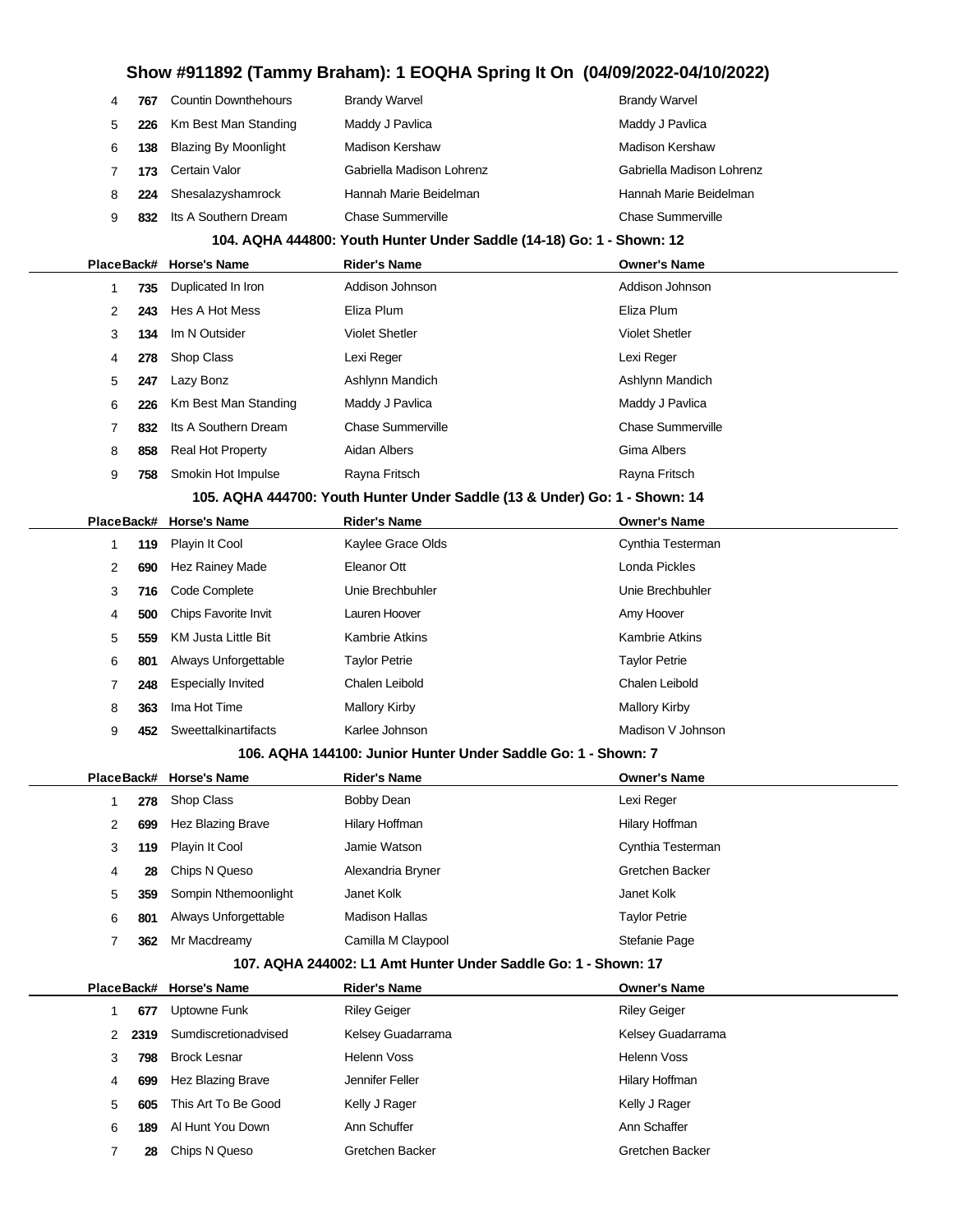|                |            |                                       |                                                            | Show #911892 (Tammy Braham): 1 EOQHA Spring It On (04/09/2022-04/10/2022)  |
|----------------|------------|---------------------------------------|------------------------------------------------------------|----------------------------------------------------------------------------|
| 8              | 520        | <b>Heza Dark Version</b>              | Jessica E Eagle                                            | Abigail Eagle                                                              |
| 9              | 331        | Sleeping In My Tux                    | Diane W Reynolds                                           | Diane W Reynolds                                                           |
|                |            |                                       |                                                            | 108. AQHA 244800: Amt Select Hunter Under Saddle Go: 1 - Shown: 4          |
|                |            | PlaceBack# Horse's Name               | <b>Rider's Name</b>                                        | <b>Owner's Name</b>                                                        |
| $\mathbf{1}$   | 89         | <b>Under My Terms</b>                 | Jennifer Royal                                             | Jennifer Royal                                                             |
| 2              | 28         | Chips N Queso                         | Gretchen Backer                                            | Gretchen Backer                                                            |
| 3              | 331        | Sleeping In My Tux                    | Diane W Reynolds                                           | Diane W Reynolds                                                           |
| 4              | 740        | Nighttime Cowboy                      | Janet L Daltner                                            | Janet L Daltner                                                            |
|                |            |                                       | 109. AQHA 244000: Amt Hunter Under Saddle Go: 1 - Shown: 8 |                                                                            |
|                |            | PlaceBack# Horse's Name               | <b>Rider's Name</b>                                        | <b>Owner's Name</b>                                                        |
| 1              | 677        | Uptowne Funk                          | <b>Riley Geiger</b>                                        | <b>Riley Geiger</b>                                                        |
| 2              | 359        | Sompin Nthemoonlight                  | Janet Kolk                                                 | Janet Kolk                                                                 |
| 3              | 612        | Meant To Be Good                      | Maryn E Klaus                                              | Maryn E Klaus                                                              |
| 4              | 413        | Icecream                              | Hanna Hedderick                                            | Hanna Jordan Hedderick                                                     |
| 5              | 302        | Woke Up Like Thizzz                   | Cheryl Duffey                                              | Cheryl Duffey                                                              |
| 6              | 290        | Movin On Up                           | Amanda Moore                                               | Amanda Moore                                                               |
| 7              | 360        | Surely Im Invited                     | Kari Linn                                                  | Kari Linn                                                                  |
| 8              | 273        | Aloquence                             | Robin Hillega-Hobdy                                        | Robin Hillega-Hobdy                                                        |
|                |            |                                       |                                                            | 110. AQHA 144200: Senior Hunter Under Saddle Go: 1 - Shown: 6              |
|                | PlaceBack# | <b>Horse's Name</b>                   | <b>Rider's Name</b>                                        | <b>Owner's Name</b>                                                        |
| 1              | 605        | This Art To Be Good                   | Nicole Giumenti                                            | Kelly J Rager                                                              |
| 2              | 612        | Meant To Be Good                      | Maryn E Klaus                                              | Maryn E Klaus                                                              |
| 3              | 323        | Lopen Assets                          | Alexandria Bryner                                          | Martha A Fabry                                                             |
| 4              | 189        | Al Hunt You Down                      | Ann Schaffer                                               | Ann Schaffer                                                               |
| 5              | 247        | Lazy Bonz                             | Ashlynn Mandich                                            | Ashlynn Mandich                                                            |
| 6              | 735        | Duplicated In Iron                    | Addison Johnson                                            | Addison Johnson                                                            |
|                |            |                                       |                                                            | 111. AQHA 444102: L1 Youth Walk Trot Hunter Under Saddle Go: 1 - Shown: 3  |
|                |            | PlaceBack# Horse's Name               | Rider's Name                                               | <b>Owner's Name</b>                                                        |
|                |            | 411 The Roan Show<br>The Kissing Code | <b>Molly Mullady</b><br>Kaitlyn Purssord                   | <b>Molly Mullady</b><br>Kaitlyn Purssord                                   |
| 2<br>3         | 748<br>836 | Zippos Only Boy                       | Giavonna Cancelliere                                       | Giavonna Cancelliere                                                       |
|                |            |                                       |                                                            | 112. AQHA 452102: L1 Youth Walk Trot Hunt Seat Equitation Go: 1 - Shown: 2 |
|                |            | PlaceBack# Horse's Name               | <b>Rider's Name</b>                                        | <b>Owner's Name</b>                                                        |
| 1              | 836        | Zippos Only Boy                       | Giavonna Cancelliere                                       | Giavonna Cancelliere                                                       |
| $\overline{2}$ | 411        | The Roan Show                         | <b>Molly Mullady</b>                                       | Molly Mullady                                                              |
|                |            |                                       |                                                            | 113. NAQHA 8820: Small Fry Hunter Under Saddle Go: 1 - Shown: 7            |
|                |            | PlaceBack# Horse's Name               | <b>Rider's Name</b>                                        | <b>Owner's Name</b>                                                        |
| 1              | 129        | <b>Starched Rockies</b>               | Gwen Toth                                                  | <b>Emily Toth</b>                                                          |
| 2              | 411        | The Roan Show                         | <b>Molly Mullady</b>                                       | <b>Molly Mullady</b>                                                       |
| 3              | 605        | This Art To Be Good                   | Lauren Rager                                               | Kelly J Rager                                                              |
| 4              | 593        | <b>BMQ Genuine Solution</b>           | McKenna Kaser                                              | McKenna Kaser                                                              |
| 5              | 423        | Sierra Della Deluxe                   | Ruby O'Connor                                              | Julie O'Connor                                                             |
| 6              | 949        | Swiss Miss Cocoa                      | Evelyn Balderaz                                            | Christina Balderaz                                                         |
| 7              | 979        | <b>Rarely Radical Ricky</b>           | Alana Rice                                                 | Alana Rice                                                                 |
|                |            |                                       | 114. NAQHA 8825: Small Fry Equitation Go: 1 - Shown: 6     |                                                                            |
|                |            | PlaceBack# Horse's Name               | <b>Rider's Name</b>                                        | <b>Owner's Name</b>                                                        |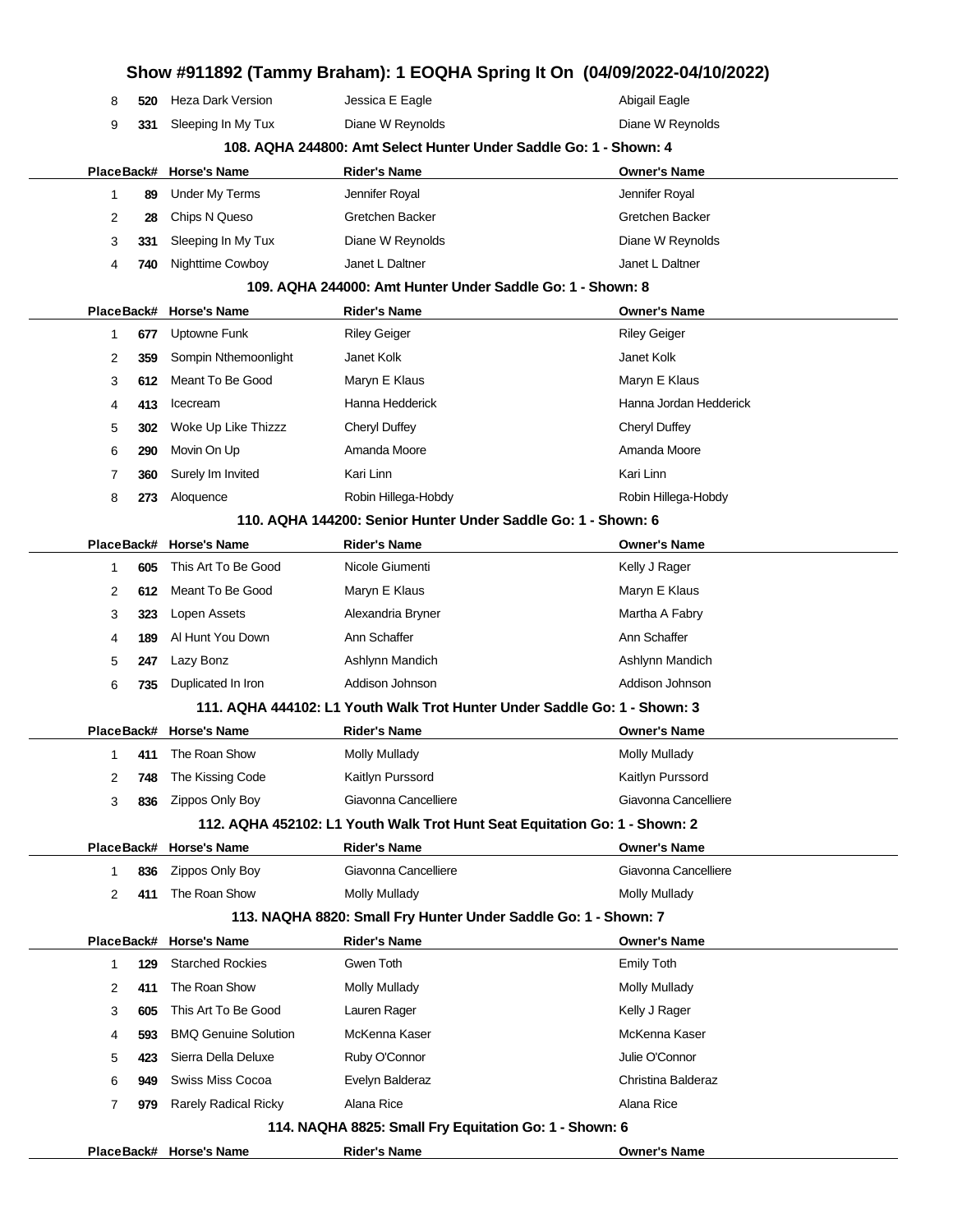|            |                             | Show #911892 (Tammy Braham): 1 EOQHA Spring It On (04/09/2022-04/10/2022)   |                              |
|------------|-----------------------------|-----------------------------------------------------------------------------|------------------------------|
| 129<br>1   | <b>Starched Rockies</b>     | Gwen Toth                                                                   | <b>Emily Toth</b>            |
| 2<br>411   | The Roan Show               | <b>Molly Mullady</b>                                                        | Molly Mullady                |
| 3<br>949   | Swiss Miss Cocoa            | Evelyn Balderaz                                                             | Christina Balderaz           |
| 4<br>605   | This Art To Be Good         | Lauren Rager                                                                | Kelly J Rager                |
| 5<br>423   | Sierra Della Deluxe         | Ruby O'Connor                                                               | Julie O'Connor               |
| 6<br>593   | <b>BMQ Genuine Solution</b> | McKenna Kaser                                                               | McKenna Kaser                |
|            |                             | 115. AQHA 244102: L1 Amt Walk Trot Hunter Under Saddle Go: 1 - Shown: 3     |                              |
|            | PlaceBack# Horse's Name     | <b>Rider's Name</b>                                                         | <b>Owner's Name</b>          |
| 566<br>1   | Hidden Agenda               | <b>Jackie Davis</b>                                                         | Jackie Davis                 |
| 2<br>351   | Hez Rock Steady             | Michele Welch                                                               | Michele Welch & Emily Vojtek |
| 3<br>362   | Mr Macdreamy                | Stefanie Page                                                               | Stefanie Page                |
|            |                             | 116. AQHA 252102: L1 Amt Walk Trot Hunt Seat Equitation Go: 1 - Shown: 2    |                              |
|            | PlaceBack# Horse's Name     | <b>Rider's Name</b>                                                         | <b>Owner's Name</b>          |
| 1<br>566   | Hidden Agenda               | <b>Jackie Davis</b>                                                         | Jackie Davis                 |
| 2<br>362   | Mr Macdreamy                | Stefanie Page                                                               | Stefanie Page                |
|            |                             | 117. AQHA 452002: L1 Youth Hunt Seat Equitation Go: 1 - Shown: 22           |                              |
|            | PlaceBack# Horse's Name     | <b>Rider's Name</b>                                                         | <b>Owner's Name</b>          |
| 832<br>1   | Its A Southern Dream        | <b>Chase Summerville</b>                                                    | <b>Chase Summerville</b>     |
| 2<br>363   | Ima Hot Time                | <b>Mallory Kirby</b>                                                        | <b>Mallory Kirby</b>         |
| 3<br>948   | Repeated By Diva            | Ava Hamilton                                                                | Sara Hamilton                |
| 4<br>500   | Chips Favorite Invit        | Lauren Hoover                                                               | Amy Hoover                   |
| 5<br>358   | <b>Willy Smokin</b>         | Adrianna Weygandt                                                           | Adrianna Weygandt            |
| 6<br>1013  | <b>RR Rufle My Feathers</b> | <b>Emily Craft</b>                                                          | Christopher C Craft          |
| 7<br>119   | Playin It Cool              | Kaylee Grace Olds                                                           | Cynthia Testerman            |
| 8<br>534   | Im Gonna Be Lazy            | Addison Leonard                                                             | Addison Leonard              |
| 9<br>369   | Dontkissthismachine         | Serrin A Whitt                                                              | Serrin A Whitt               |
|            |                             | 118. AQHA 452800: Youth Hunt Seat Equitation (14-18) Go: 1 - Shown: 12      |                              |
|            | PlaceBack# Horse's Name     | <b>Rider's Name</b>                                                         | <b>Owner's Name</b>          |
| 1          | 832 Its A Southern Dream    | <b>Chase Summerville</b>                                                    | <b>Chase Summerville</b>     |
| 2<br>134   | Im N Outsider               | <b>Violet Shetler</b>                                                       | <b>Violet Shetler</b>        |
| 3<br>818   | <b>Gettin Rich N Famous</b> | Maegan E Pearson                                                            | Maegan E Pearson             |
| 247<br>4   | Lazy Bonz                   | Ashlynn Mandich                                                             | Ashlynn Mandich              |
| 5<br>226   | Km Best Man Standing        | Maddy J Pavlica                                                             | Maddy J Pavlica              |
| 6<br>106   | <b>Blow The World Akiss</b> | Anna Minich                                                                 | Anna Minich                  |
| 7<br>758   | Smokin Hot Impulse          | Rayna Fritsch                                                               | Rayna Fritsch                |
| 8<br>748   | The Kissing Code            | Kaitlyn Purssord                                                            | Kaitlyn Purssord             |
| 9<br>468   | Whiz In The Sno             | Hannah Ellinger                                                             | Hannah Ellinger              |
|            |                             | 119. AQHA 452700: Youth Hunt Seat Equitation (13 & Under) Go: 1 - Shown: 11 |                              |
| PlaceBack# | <b>Horse's Name</b>         | Rider's Name                                                                | <b>Owner's Name</b>          |
| 690<br>1   | Hez Rainey Made             | Eleanor Ott                                                                 | Londa Pickles                |
| 2<br>500   | Chips Favorite Invit        | Lauren Hoover                                                               | Amy Hoover                   |
| 3<br>120   | Man Im Sassy                | Isabella Hamilton                                                           | Isabella Hamilton            |
| 4<br>1013  | <b>RR Rufle My Feathers</b> | <b>Emily Craft</b>                                                          | Christopher C Craft          |
| 5<br>716   | Code Complete               | Unie Brechbuhler                                                            | Unie Brechbuhler             |
| 948<br>6   | Repeated By Diva            | Ava Hamilton                                                                | Sara Hamilton                |
| 7<br>322   | Zipposwiseinvestment        | Kinsley Goran                                                               | Kinsley Goran                |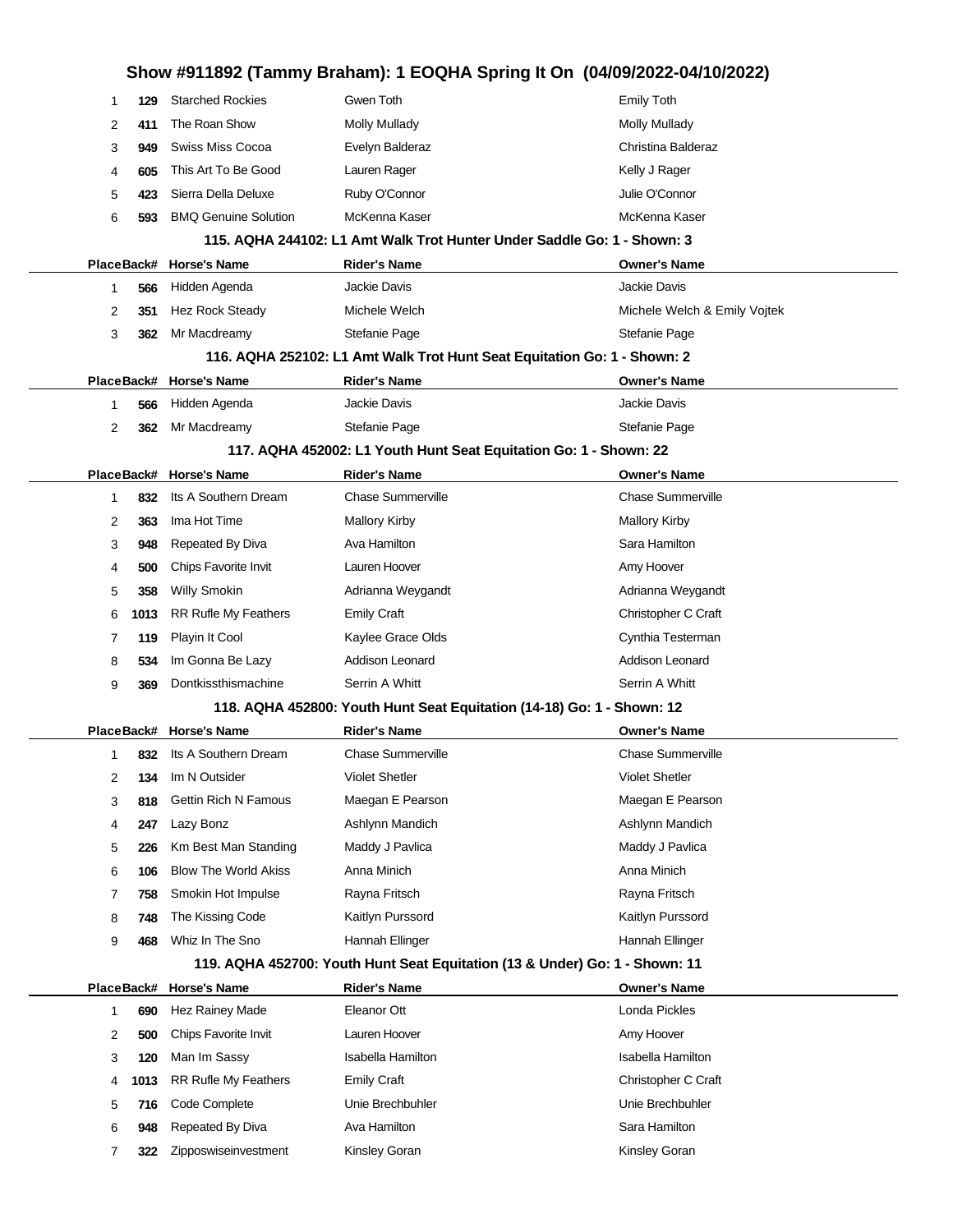|                                                                 | 8            | 363  | Ima Hot Time               | <b>Mallory Kirby</b>                                                     | <b>Mallory Kirby</b>     |  |  |
|-----------------------------------------------------------------|--------------|------|----------------------------|--------------------------------------------------------------------------|--------------------------|--|--|
|                                                                 | 9            | 534  | Im Gonna Be Lazy           | Addison Leonard                                                          | Addison Leonard          |  |  |
| 120. AQHA 252002: L1 Amt Hunt Seat Equitation Go: 1 - Shown: 13 |              |      |                            |                                                                          |                          |  |  |
|                                                                 | PlaceBack#   |      | <b>Horse's Name</b>        | <b>Rider's Name</b>                                                      | <b>Owner's Name</b>      |  |  |
|                                                                 | 1            | 2319 | Sumdiscretionadvised       | Kelsey Guadarrama                                                        | Kelsey Guadarrama        |  |  |
|                                                                 | 2            | 302  | Woke Up Like Thizzz        | <b>Cheryl Duffey</b>                                                     | Cheryl Duffey            |  |  |
|                                                                 | 3            | 4342 | Ima Good Cowgirl           | Kimberly A Riviello                                                      | Kimberly A Riviello      |  |  |
|                                                                 | 4            | 331  | Sleeping In My Tux         | Diane W Reynolds                                                         | Diane W Reynolds         |  |  |
|                                                                 | 5            | 779  | Lazy As Sin                | Mara Carducci                                                            | Nicole Irwin             |  |  |
|                                                                 | 6            | 520  | Heza Dark Version          | Jessica E Eagle                                                          | Abigail Eagle            |  |  |
|                                                                 | 7            | 575  | Simply One Hot             | <b>Grace Philpot</b>                                                     | Keri Philpot             |  |  |
|                                                                 | 8            | 326  | <b>Presidential Asset</b>  | Meghin Atkinson                                                          | Meghin, Meghin & Meghin  |  |  |
|                                                                 | 9            | 576  | Tip Off To Sleep           | Jamie L Migliori                                                         | Jamie L Migliori         |  |  |
|                                                                 |              |      |                            | 122. AQHA 252000: Amt Hunt Seat Equitation Go: 1 - Shown: 14             |                          |  |  |
|                                                                 | PlaceBack#   |      | <b>Horse's Name</b>        | <b>Rider's Name</b>                                                      | <b>Owner's Name</b>      |  |  |
|                                                                 | 1            | 413  | Icecream                   | Hanna Hedderick                                                          | Hanna Jordan Hedderick   |  |  |
|                                                                 | 2            | 2324 | <b>Certainly Well Made</b> | <b>Taylor R Foster</b>                                                   | Nancy Foster             |  |  |
|                                                                 | 3            | 16   | Good Miss Cadillac         | Lacy Lynn Watson                                                         | Lacy Lynn Watson         |  |  |
|                                                                 | 4            | 815  | <b>Km Picture Perfect</b>  | <b>Brooke Braden</b>                                                     | <b>Brooke Braden</b>     |  |  |
|                                                                 | 5            | 326  | <b>Presidential Asset</b>  | Meghin Atkinson                                                          | Meghin, Meghin & Meghin  |  |  |
|                                                                 | 6            | 309  | <b>Sweet She Rocks</b>     | Hailey A Flatter                                                         | Hailey A Flatter         |  |  |
|                                                                 | 7            | 302  | Woke Up Like Thizzz        | Cheryl Duffey                                                            | <b>Cheryl Duffey</b>     |  |  |
|                                                                 | 8            | 2549 | My Invitation N Gold       | <b>Bailey N Vandriest</b>                                                | Pam And Bailey Vandriest |  |  |
|                                                                 | 9            | 360  | Surely Im Invited          | Kari Linn                                                                | Kari Linn                |  |  |
|                                                                 |              |      |                            | 211, NSBA 235460: NSBA Level 1 Amateur Walk Trot Trail Go: 1 - Shown: 1  |                          |  |  |
|                                                                 | PlaceBack#   |      | <b>Horse's Name</b>        | <b>Rider's Name</b>                                                      | <b>Owner's Name</b>      |  |  |
|                                                                 | 0            | 627  | A Good Cash Deal           | <b>Christine Abrahamsen</b>                                              | Christine Abrahamsen     |  |  |
|                                                                 |              |      |                            | 240. NSBA 240300: NSBA Open Western Riding Go: 1 - Shown: 2              |                          |  |  |
|                                                                 |              |      | PlaceBack# Horse's Name    | <b>Rider's Name</b>                                                      | <b>Owner's Name</b>      |  |  |
|                                                                 |              |      | 787 Really Sudden          | <b>Brian Kyle Bernatowicz</b>                                            | Kelly A Rauschenbach     |  |  |
|                                                                 |              |      |                            | 262. NSBA 200684: NSBA Amateur Performance Halter Mares Go: 1 - Shown: 1 |                          |  |  |
|                                                                 |              |      | PlaceBack# Horse's Name    | <b>Rider's Name</b>                                                      | <b>Owner's Name</b>      |  |  |
|                                                                 | 0            | 886  | Lazys Leadin Lady          | Lucinda Conrad                                                           | Lucinda Conrad           |  |  |
|                                                                 |              |      |                            | 1012. AQHA 101200: Grand Champion Mares Go: 1 - Shown: 3                 |                          |  |  |
|                                                                 |              |      | PlaceBack# Horse's Name    | <b>Rider's Name</b>                                                      | <b>Owner's Name</b>      |  |  |
|                                                                 | $\mathbf{1}$ |      | 603 FG Mesmerized          | Dewey Smith                                                              | Tammi M Smith            |  |  |
|                                                                 |              |      |                            | 1013. AQHA 101300: Reserve Champion Mare Go: 1 - Shown: 5                |                          |  |  |
|                                                                 |              |      | PlaceBack# Horse's Name    | <b>Rider's Name</b>                                                      | <b>Owner's Name</b>      |  |  |
|                                                                 | 1.           |      | 602 Sheza Premadonna       | <b>Colton Smith</b>                                                      | Dewey Smith              |  |  |
|                                                                 |              |      |                            | 1014. AQHA 101400: Grand Champion Geldings Go: 1 - Shown: 4              |                          |  |  |
|                                                                 |              |      | PlaceBack# Horse's Name    | <b>Rider's Name</b>                                                      | <b>Owner's Name</b>      |  |  |
|                                                                 | 1.           |      | 718 LW Immense             | Leighton Wetzel                                                          | Leighton Wetzel          |  |  |
|                                                                 |              |      |                            | 1015. AQHA 101500: Reserve Champion Gelding Go: 1 - Shown: 10            |                          |  |  |
|                                                                 |              |      | PlaceBack# Horse's Name    | <b>Rider's Name</b>                                                      | <b>Owner's Name</b>      |  |  |
|                                                                 | 1            |      | 604 Fearles Premo          | Dewey Smith                                                              | Lisa Scott-Reiss         |  |  |
|                                                                 |              |      |                            |                                                                          |                          |  |  |

**2012. AQHA 201200: Amt Grand Champion Mares Go: 1 - Shown: 3**